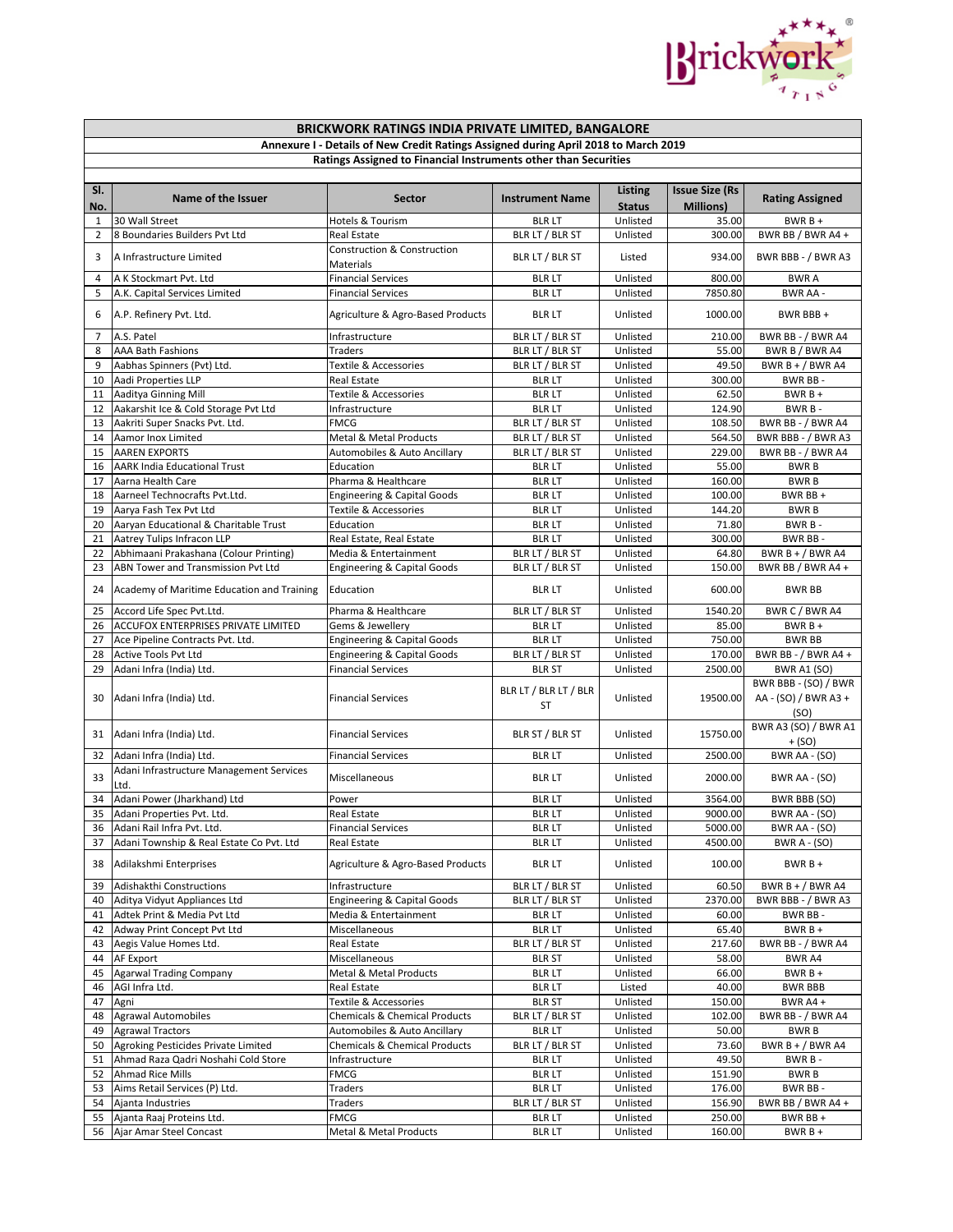| 57  | Ajay Engicone Pvt Ltd                                                               | Infrastructure                          | BLR LT / BLR ST | Unlisted | 102.50    | BWR B / BWR A4       |
|-----|-------------------------------------------------------------------------------------|-----------------------------------------|-----------------|----------|-----------|----------------------|
| 58  | Ajaysinh V Desai Builders & Developers                                              | Real Estate, Real Estate                | <b>BLR LT</b>   | Unlisted | 392.00    | BWR BB-              |
| 59  | Aimera Associates Ltd.                                                              | <b>Financial Services</b>               | BLR LT / BLR ST | Unlisted | 390.00    | BWR BB / BWR A4      |
| 60  | AJSG Motors Pvt Ltd                                                                 | Automobiles & Auto Ancillary            | <b>BLR LT</b>   | Unlisted | 54.00     | $BWRB +$             |
|     | AK Capital Finance Ltd.(erstwhile AK Capital                                        |                                         |                 |          |           |                      |
| 61  | Finance Pvt. Ltd.)                                                                  | <b>Financial Services</b>               | <b>BLR LT</b>   | Unlisted | 2750.00   | BWR AA -             |
| 62  | Akal Information System Ltd                                                         | IT & ITES                               | BLR LT / BLR ST | Unlisted | 115.00    | BWR BB / BWR A4 +    |
| 63  | <b>Akbar Educational Trust</b>                                                      | Education                               | <b>BLR LT</b>   | Unlisted | 127.60    | BWR BB-              |
| 64  | <b>AKC Motors</b>                                                                   | Automobiles & Auto Ancillary            | <b>BLR LT</b>   | Unlisted | 90.00     | $BWRB +$             |
| 65  | Akshar Infrabuild                                                                   | Real Estate                             | <b>BLR LT</b>   | Unlisted | 250.00    | $BWRB+$              |
| 66  | Akshat Agro Milling Co. Pvt. Ltd.                                                   | <b>FMCG</b>                             | <b>BLR LT</b>   | Unlisted | 368.60    | BWR BB +             |
| 67  | Akshat Roller Flour Mills Pvt Ltd                                                   | FMCG                                    | <b>BLR LT</b>   | Unlisted | 267.30    | BWR BB +             |
|     |                                                                                     |                                         |                 |          |           |                      |
| 68  | Al Ammar Frozen Foods Exports Pvt Ltd                                               | Agriculture & Agro-Based Products       | BLR LT / BLR ST | Unlisted | 69.00     | BWR B + $/$ BWR A4   |
| 69  | Alang Ship Breaking Corporation                                                     | Transportation                          | BLR LT / BLR ST | Unlisted | 390.00    | BWR BB / BWR A4      |
|     |                                                                                     |                                         |                 |          |           |                      |
| 70  | Al-Hamd Agro Food Products Pvt Ltd                                                  | <b>FMCG</b>                             | BLR LT / BLR ST | Unlisted | 790.00    | BWR BBB + / BWR A3 + |
| 71  | Al-Haq Foods Private Limited                                                        | <b>FMCG</b>                             | <b>BLR LT</b>   | Unlisted | 250.00    | BWR BB-              |
| 72  | Ali Afzal Flour Mill Limited                                                        | <b>FMCG</b>                             | BLR LT / BLR ST | Unlisted | 218.50    | BWR BB - / BWR A4    |
| 73  | All India Society for Electronics and Computer<br>Technology (Raipur, Chhattisgarh) | Education                               | <b>BLR LT</b>   | Unlisted | 50.00     | <b>BWR BBB</b>       |
| 74  | Allena Auto Industries Pvt Ltd.                                                     | <b>Automobiles &amp; Auto Ancillary</b> | BLR LT / BLR ST | Unlisted | 294.10    | BWR BBB - / BWR A3   |
| 75  | <b>Allied Exim</b>                                                                  | Textile & Accessories                   | <b>BLR ST</b>   | Unlisted | 390.00    | BWR A4 +             |
| 76  | Almed Laboratories Pvt Ltd.                                                         | Miscellaneous                           | <b>BLR LT</b>   | Unlisted | 79.80     | $BWRB +$             |
|     |                                                                                     | Construction & Construction             |                 |          |           |                      |
| 77  | Almega Paints Private Limited                                                       | <b>Materials</b>                        | <b>BLR LT</b>   | Unlisted | 71.80     | BWR BB-              |
| 78  | AL-Sameer Exports Pvt. Ltd.                                                         | FMCG, Miscellaneous                     | BLR LT / BLR ST | Unlisted | 390.30    | BWR BBB / BWR A3 +   |
| 79  | Al-Sana Agro Food Products Pvt Ltd                                                  | <b>Traders</b>                          | <b>BLR LT</b>   | Unlisted | 300.00    | BWR BBB -            |
| 80  | <b>AM Rice Mills</b>                                                                | <b>FMCG</b>                             | BLR LT / BLR ST | Unlisted | 160.00    | BWR BB - / BWR A4    |
| 81  | Amar Singh & Sons                                                                   | <b>Engineering &amp; Capital Goods</b>  | BLR LT / BLR ST | Unlisted | 230.00    | BWR BB - / BWR A4 +  |
| 82  | Amar Trades Limited                                                                 | <b>Metal &amp; Metal Products</b>       | BLR LT / BLR ST | Unlisted | 135.00    | BWR BB / BWR A4 +    |
| 83  | Amardeep Cold Storage                                                               | Infrastructure                          | <b>BLR LT</b>   | Unlisted | 50.00     | BWR B-               |
| 84  | Ambica Iron & Steel Pvt Ltd                                                         | Metal & Metal Products                  | <b>BLR LT</b>   | Unlisted | 78.00     | BWR BB-              |
| 85  | Ambica Spintex Pvt. Ltd.                                                            | Textile & Accessories                   | BLR LT / BLR ST | Unlisted | 367.80    | BWR B + $/$ BWR A4   |
|     | Ambience Developers & Infrastructure Pvt.                                           |                                         |                 |          |           |                      |
| 86  | Ltd.                                                                                | Real Estate                             | <b>BLR LT</b>   | Unlisted | 15000.00  | BWR BBB+             |
| 87  | Ambience Facilities Management Pvt. Ltd.                                            | <b>Real Estate</b>                      | <b>BLR ST</b>   | Unlisted | 620.00    | BWR A4 +             |
| 88  | Ambience Hotels & Resorts Pvt. Ltd.                                                 | Hotels & Tourism                        | BLR LT / BLR ST | Unlisted | 5900.00   | BWR BBB / BWR A3     |
|     |                                                                                     | <b>Construction &amp; Construction</b>  |                 |          |           |                      |
| 89  | Ambika Decor Pvt Ltd                                                                | <b>Materials</b>                        | <b>BLR LT</b>   | Unlisted | 71.00     | BWR B-               |
| 90  | American Road Technology & Solutions                                                | Infrastructure                          | BLR LT / BLR ST | Unlisted | 72.00     | BWR BB - / BWR A4    |
| 91  | Ampolt Electronics India Pvt Ltd                                                    | Power                                   | BLR LT / BLR ST | Unlisted | 80.00     | BWR $B + / BWR$ A4   |
| 92  | Amrit Crafts Pvt Ltd                                                                | Textile & Accessories                   | BLR LT / BLR ST | Unlisted | 360.00    | BWR BB - / BWR A4    |
| 93  | Amrit Exports Pvt Ltd                                                               | Textile & Accessories                   | BLR LT / BLR ST | Unlisted | 406.70    | BWR BB / BWR A4      |
|     |                                                                                     |                                         |                 |          |           |                      |
| 94  | Amul Feed Pvt. Ltd.                                                                 | Agriculture & Agro-Based Products       | <b>BLR LT</b>   | Unlisted | 150.00    | BWR BB +             |
| 95  | Amul Industries Pvt Ltd                                                             | Automobiles & Auto Ancillary            | <b>BLR LT</b>   | Unlisted | 414.00    | BWR BB +             |
|     |                                                                                     | Construction & Construction             |                 |          |           |                      |
| 96  | AN Royal Engineering India Pvt. Ltd.                                                | Materials                               | BLR LT / BLR ST | Unlisted | 96.90     | BWR B / BWR A4       |
| 97  | Anand Cottginn Pvt. Ltd.                                                            | Textile & Accessories                   | <b>BLR LT</b>   | Unlisted | 84.00     | $BWRB +$             |
| 98  | Anand Triplex Board Ltd                                                             | <b>Forest Materials</b>                 | BLR LT / BLR ST | Unlisted | 380.00    | BWR BBB - / BWR A3   |
| 99  | Anant Alloys And Steel LLP                                                          | <b>Metal &amp; Metal Products</b>       | <b>BLR LT</b>   | Unlisted | 125.00    | $BWRB +$             |
| 100 | Ananya Finance for Inclusive Growth Private<br>Limited                              | <b>Financial Services</b>               | <b>BLR LT</b>   | Unlisted | 2000.00   | BWR BBB -            |
| 101 | Andhra Pradesh Capital Region Development<br><b>Authority (APCRDA)</b>              | <b>Public Finance</b>                   | <b>BLR LT</b>   | Unlisted | 100000.00 | BWR $A + (SO)$       |
| 102 | Andhra Pradesh Power Development<br>Company Limited                                 | Power                                   | <b>BLR LT</b>   | Unlisted | 15000.00  | <b>BWR BB</b>        |
|     |                                                                                     |                                         |                 |          |           |                      |
| 103 | Andhra Pradesh Township & Infrastructure<br>Development Corporation Limited         | <b>Public Finance</b>                   | BLR LT          | Unlisted | 50000.00  | BWR $A + (SO)$       |
| 104 | Angad Milkfoods Pvt Ltd.                                                            | FMCG                                    | <b>BLR LT</b>   | Unlisted | 85.10     | <b>BWRB</b>          |
| 105 | <b>Angel Cottex</b>                                                                 | Textile & Accessories                   | <b>BLR LT</b>   | Unlisted | 71.20     | $BWRB +$             |
|     | 106 Angel Inc                                                                       | Traders                                 | BLR LT / BLR ST | Unlisted | 63.00     | BWR B + $/$ BWR A4   |
| 107 | Angel Papers Pvt. Ltd.                                                              | Miscellaneous                           | <b>BLR LT</b>   | Unlisted | 83.20     | $BWRB +$             |
| 108 | Angel Pipes & Tubes Private Limited                                                 | Metal & Metal Products                  | BLR LT / BLR ST | Unlisted | 100.00    | BWR $B + / BWR$ A4   |
| 109 | Angul Sukinda Railway Ltd                                                           | Infrastructure                          | <b>BLR LT</b>   | Unlisted | 16000.00  | <b>BWR BBB</b>       |
|     | 110 Anil Ice and Cold Storage                                                       | Infrastructure                          | <b>BLR LT</b>   | Unlisted | 70.90     | BWR B-               |
|     | 111 ANIL TRADING INDIA PRIVATE LIMITED                                              | <b>Traders</b>                          | <b>BLR LT</b>   | Unlisted | 200.00    | BWR BB-              |
|     |                                                                                     |                                         |                 |          |           |                      |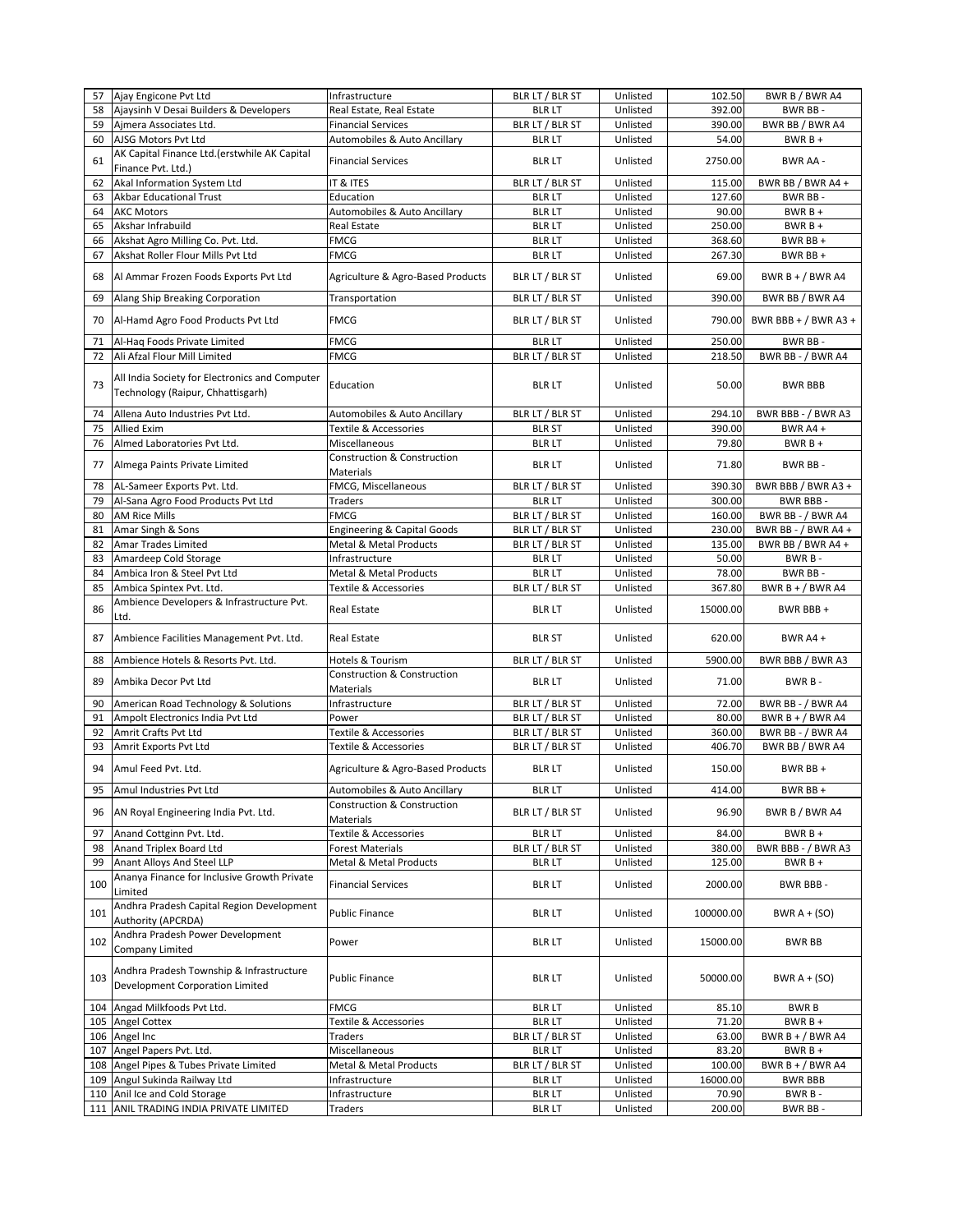|     | 112 Ankita Poultry Feeds                                            | Agriculture & Agro-Based Products                   | <b>BLR LT</b>   | Unlisted | 73.60  | <b>BWRB</b>           |
|-----|---------------------------------------------------------------------|-----------------------------------------------------|-----------------|----------|--------|-----------------------|
| 113 | Anna Bhau Ajara Taluka Shetkari Sahakari Soot<br>Girani Ltd., Ajara | Textile & Accessories                               | <b>BLR LT</b>   | Unlisted | 203.00 | BWR BB-               |
| 114 | Annapuran Cotton Impex                                              | Textile & Accessories                               | <b>BLR LT</b>   | Unlisted | 60.00  | BWR BB-               |
| 115 | Annapurna Cotex Pvt. Ltd.                                           | <b>Textile &amp; Accessories</b>                    | <b>BLR LT</b>   | Unlisted | 140.00 | <b>BWR BB</b>         |
| 116 | Annapurna Disposable Pvt. Ltd.                                      | <b>Chemicals &amp; Chemical Products</b>            | <b>BLRLT</b>    | Unlisted | 70.00  | $BWRB +$              |
| 117 | Annapurna Pet Pvt Ltd                                               | Miscellaneous                                       | BLR LT / BLR ST | Unlisted | 390.70 | BWR BB - / BWR A4     |
| 118 | Annapurna Udyog                                                     | Agriculture & Agro-Based Products                   | <b>BLR LT</b>   | Unlisted | 195.00 | <b>BWR BB</b>         |
| 119 | Annur Annamalaiar Spinning Mills (P) Ltd.                           | Textile & Accessories                               | BLR LT / BLR ST | Unlisted | 125.30 | BWR B / BWR A4        |
| 120 | Ansal Buildwell Ltd                                                 | <b>Real Estate</b>                                  | BLR LT / BLR ST | Unlisted | 175.00 | BWR BB - / BWR A4     |
|     | 121 Anuj Electricals Pvt Ltd                                        | <b>Construction &amp; Construction</b><br>Materials | <b>BLR LT</b>   | Unlisted | 200.00 | BWR BB-               |
|     | 122 Anuradha Enterprises                                            | Agriculture & Agro-Based Products                   | <b>BLR LT</b>   | Unlisted | 49.00  | <b>BWRB</b>           |
| 123 | Anusaya Polyproducts Ind.                                           | <b>Chemicals &amp; Chemical Products</b>            | <b>BLR LT</b>   | Unlisted | 106.40 | $BWRB +$              |
| 124 | <b>AP Associates</b>                                                | Miscellaneous                                       | <b>BLR LT</b>   | Unlisted | 187.00 | BWR BB-               |
| 125 | Apex International                                                  | Miscellaneous                                       | <b>BLR LT</b>   | Unlisted | 70.50  | BWR BB-               |
| 126 | Apex Welcare Pvt. Ltd.                                              | Pharma & Healthcare                                 | <b>BLR LT</b>   | Unlisted | 114.60 | BWR BBB-              |
| 127 | <b>Apex Welcare Trust</b>                                           | Pharma & Healthcare                                 | <b>BLR LT</b>   | Unlisted | 150.00 | BWR BB-               |
| 128 | Apoorva IT Solutions Pvt. Ltd.                                      | IT & ITES                                           | BLR LT / BLR ST | Unlisted | 100.00 | BWR BB + $/$ BWR A4 + |
| 129 | Apoorva Trading Company                                             | Agriculture & Agro-Based Products                   | <b>BLR LT</b>   | Unlisted | 60.00  | $BWRB +$              |
| 130 | <b>APR Ginn &amp; Pressing Mills</b>                                | Textile & Accessories                               | <b>BLR LT</b>   | Unlisted | 50.00  | <b>BWRB</b>           |
| 131 | <b>AR Industries</b>                                                | <b>Consumer Durables</b>                            | <b>BLR LT</b>   | Unlisted | 50.00  | <b>BWR BB</b>         |
| 132 | Araul Refrigeration Industries Private Limited                      | FMCG, FMCG                                          | <b>BLR LT</b>   | Unlisted | 357.50 | <b>BWR BB</b>         |
| 133 | Archit Organosys Limited                                            | <b>Traders</b>                                      | BLR LT / BLR ST | Unlisted | 447.80 | BWR BB - / BWR A4     |
| 134 | ARCHIT PLYWOOD PRIVATE LIMITED                                      | <b>Forest Materials</b>                             | BLR LT / BLR ST | Unlisted | 80.00  | BWR BB - / BWR A4     |
| 135 | Aricon Papers Pvt. Ltd.                                             | <b>Forest Materials</b>                             | <b>BLR LT</b>   | Unlisted | 140.60 | BWR BB-               |
| 136 | <b>Arihant Corporation</b>                                          | <b>Real Estate</b>                                  | <b>BLR LT</b>   | Unlisted | 200.00 | <b>BWR BB</b>         |
| 137 | Arihant Syncotex Mills Pvt Ltd                                      | Textile & Accessories                               | <b>BLR LT</b>   | Unlisted | 400.00 | <b>BWR BB</b>         |
| 138 | Arise Automotives Pvt Ltd.                                          | Automobiles & Auto Ancillary                        | <b>BLR LT</b>   | Unlisted | 340.00 | <b>BWRB</b>           |
| 139 | Armania Agro Industries                                             | <b>Textile &amp; Accessories</b>                    | <b>BLR LT</b>   | Unlisted | 78.60  | $BWRB +$              |
| 140 | <b>Armin Industries</b>                                             | <b>Textile &amp; Accessories</b>                    | <b>BLR LT</b>   | Unlisted | 141.60 | BWR BB-               |
| 141 | Arnab Poultry Farm (P) Ltd.                                         | Agriculture & Agro-Based Products                   | <b>BLR LT</b>   | Unlisted | 58.90  | BWR B-                |
| 142 | Arnav Renewable Energy Pvt. Ltd.                                    | Power                                               | <b>BLR LT</b>   | Unlisted | 85.00  | <b>BWRB</b>           |
| 143 | Arora Aromatics Pvt. Ltd.                                           | <b>Chemicals &amp; Chemical Products</b>            | <b>BLR LT</b>   | Unlisted | 960.00 | <b>BWR BBB</b>        |
| 144 | ARS Agro Business Pvt Ltd.                                          | <b>FMCG</b>                                         | <b>BLR LT</b>   | Unlisted | 90.70  | <b>BWRB</b>           |
| 145 | Artilla Hotels Pvt Ltd                                              | Hotels & Tourism                                    | <b>BLR LT</b>   | Unlisted | 80.00  | $BWRB +$              |
| 146 | Arun Construction(Formerly known as Arun<br>Kumar Contractor)       | <b>Engineering &amp; Capital Goods</b>              | BLR LT / BLR ST | Unlisted | 80.00  | BWR B + / BWR A4      |
| 147 | Arun Engineering Projects Pvt Ltd                                   | <b>Engineering &amp; Capital Goods</b>              | BLR LT / BLR ST | Unlisted | 150.00 | BWR BB - / BWR A4     |
| 148 | <b>Arunima Constructions</b>                                        | Infrastructure                                      | BLR LT / BLR ST | Unlisted | 60.00  | BWR B / BWR A4        |
| 149 | Asharfi Gramodyog Sansthan Chharra (Allgarh) Miscellaneous          |                                                     | BLR LT          | Unlisted | 10.00  | BWR B +               |
|     | 150 Ashishta Motors                                                 | Automobiles & Auto Ancillary                        | <b>BLR LT</b>   | Unlisted | 68.80  | <b>BWRB</b>           |
| 151 | Ashok Auto Ventures LLP                                             | Automobiles & Auto Ancillary                        | <b>BLR LT</b>   | Unlisted | 400.00 | BWR BB-               |
|     | 152 Ashok Electronics Appliances                                    | Traders                                             | <b>BLR LT</b>   | Unlisted | 70.00  | $BWRB +$              |
| 153 | Ashtech Buildpro India Pvt Ltd                                      | <b>Engineering &amp; Capital Goods</b>              | BLR LT / BLR ST | Unlisted | 136.50 | BWR B / BWR A4        |
| 154 | Ashwin Shipbreaking LLP (Formerly Known as<br>A.G. Enterprise)      | Miscellaneous                                       | BLR LT / BLR ST | Unlisted | 918.00 | BWR BB / BWR A4 +     |
| 155 | Asian Cold Storage                                                  | Infrastructure                                      | <b>BLR LT</b>   | Unlisted | 55.00  | <b>BWRB</b>           |
|     | 156 Ask Home Furnishing Pvt Ltd                                     | Textile & Accessories                               | BLR LT / BLR ST | Unlisted | 210.80 | BWR D / BWR D         |
| 157 | Asquare Food & Beverages Pvt. Ltd.                                  | <b>FMCG</b>                                         | <b>BLR LT</b>   | Unlisted | 100.00 | BWR BB-               |
| 158 | Assam Bearings Private Limited                                      | Miscellaneous                                       | BLR LT / BLR ST | Unlisted | 65.00  | BWR BB - / BWR A4     |
| 159 | <b>Associated Appliances Ltd</b>                                    | FMCG                                                | BLR LT / BLR ST | Unlisted | 240.00 | BWR B + / BWR A4      |
| 160 | Assurgen Pharma Pvt Ltd                                             | Pharma & Healthcare                                 | <b>BLR LT</b>   | Unlisted | 60.00  | BWR BB-               |
| 161 | Astha Associates Engineering & Construction                         | <b>Engineering &amp; Capital Goods</b>              | BLR LT / BLR ST | Unlisted | 60.00  | BWR B / BWR A4        |
| 162 | Astmangal                                                           | Gems & Jewellery                                    | <b>BLR LT</b>   | Unlisted | 99.00  | BWR BB-               |
|     | 163 ASV Hotels & Properties Developers                              | Hotels & Tourism                                    | <b>BLR LT</b>   | Unlisted | 57.70  | <b>BWRB</b>           |
| 164 | Atul Generators Pvt. Ltd.                                           | Automobiles & Auto Ancillary                        | <b>BLR LT</b>   | Unlisted | 64.50  | BWR B +               |
| 165 | <b>Atul Traders</b>                                                 | Traders                                             | <b>BLR LT</b>   | Unlisted | 150.00 | <b>BWRB</b>           |
|     | Aum Packaging                                                       | Miscellaneous                                       | BLR LT / BLR ST | Unlisted | 75.60  | BWR BB / BWR A4       |
| 166 |                                                                     |                                                     | <b>BLR LT</b>   |          |        | BWR BB-               |
| 167 | Auto Axis Pvt Ltd                                                   | Automobiles & Auto Ancillary                        |                 | Unlisted | 265.00 |                       |
| 168 | Auto Carriage Pvt. Ltd.                                             | Automobiles & Auto Ancillary                        | BLR LT / BLR ST | Unlisted | 143.80 | BWR BB / BWR A4       |
| 169 | Avadh Rail Infra Ltd                                                | <b>Engineering &amp; Capital Goods</b>              | BLR LT / BLR ST | Unlisted | 468.20 | BWR BB + $/$ BWR A4 + |
|     | 170 Avantis Unitech LLP                                             | Real Estate                                         | <b>BLR LT</b>   | Unlisted | 900.00 | BWR BB                |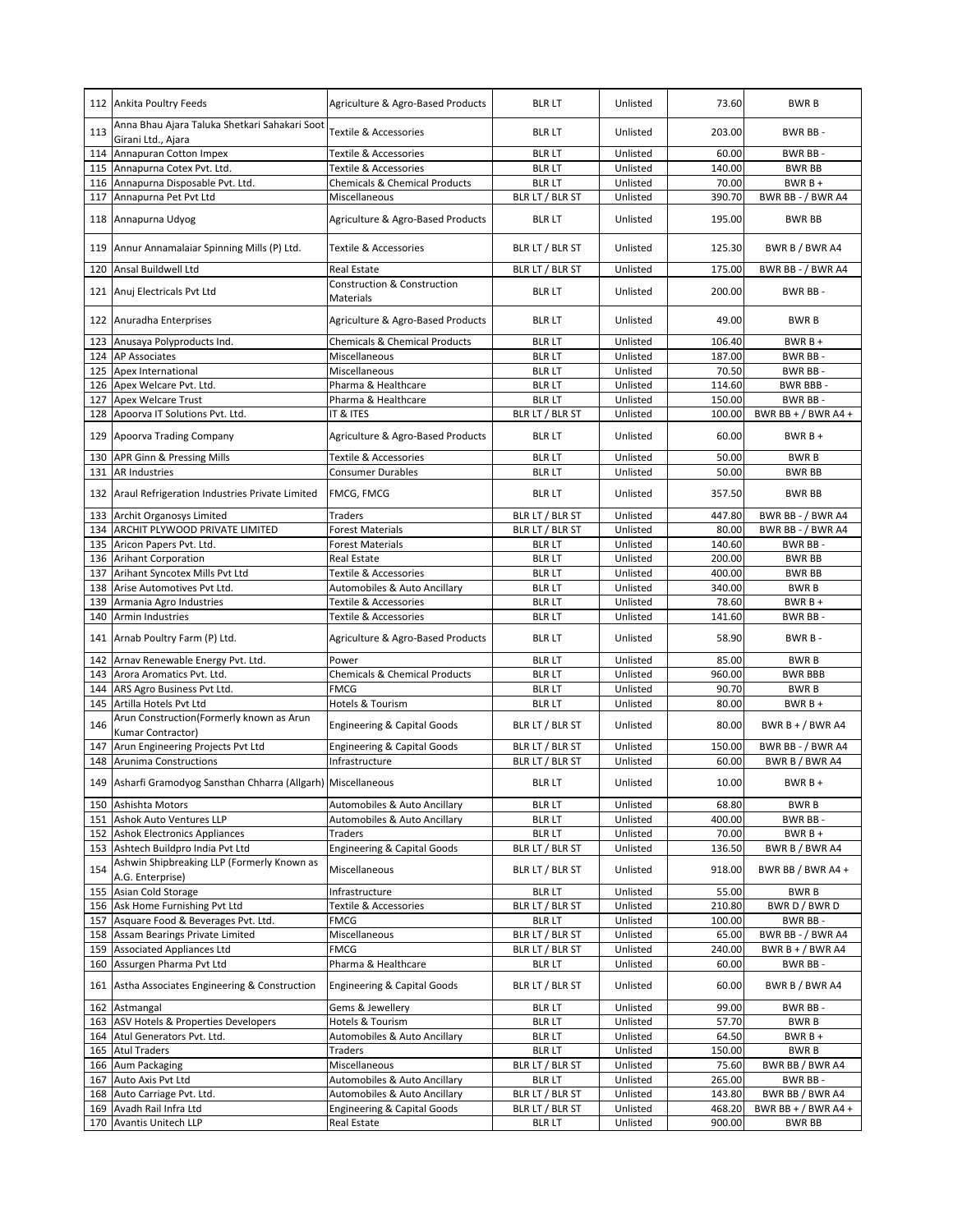|            | 171 Avishkar Innovative Pvt Ltd                                 | Telecommunication                                                                                    | <b>BLR LT</b>                      | Unlisted             | 300.00           | BWR BB-                                  |
|------------|-----------------------------------------------------------------|------------------------------------------------------------------------------------------------------|------------------------------------|----------------------|------------------|------------------------------------------|
| 172        | Avon Meters Private Limited                                     | Consumer Durables                                                                                    | BLR LT / BLR ST                    | Unlisted             | 1100.00          | BWR BBB / BWR A3                         |
|            | 173 Avon Steel Industries Pvt. Ltd.                             | Metal & Metal Products                                                                               | BLR LT / BLR ST                    | Unlisted             | 1204.40          | BWR BBB + $/$ BWR A2 +                   |
| 174        | Awadh Enterprise                                                | Traders                                                                                              | BLR LT / BLR ST                    | Unlisted             | 152.50           | BWR BB - / BWR A4                        |
| 175        | Awadh Oils Pvt Ltd                                              | FMCG, Traders                                                                                        | <b>BLR LT</b>                      | Unlisted             | 75.00            | BWR BB-                                  |
| 176        | AXI Lam Pvt Ltd.                                                | Construction & Construction<br>Materials                                                             | <b>BLR LT</b>                      | Unlisted             | 115.00           | BWR BB-                                  |
| 177        | B. Nagaraja.                                                    | <b>Real Estate</b>                                                                                   | BLR LT / BLR ST                    | Unlisted             | 150.00           | BWR B + $/$ BWR A4                       |
|            | 178 B. Prabhakar Reddy & Co. (BPRC)                             | <b>Engineering &amp; Capital Goods</b>                                                               | BLR LT / BLR ST                    | Unlisted             | 115.00           | BWR B + $/$ BWR A4                       |
|            |                                                                 |                                                                                                      |                                    |                      |                  | BWR BB + / BWR A4 + /                    |
| 179        | B4S Solutions Pvt. Ltd.                                         | Miscellaneous                                                                                        | BLR LT / ST / BLR LT               | Unlisted             | 1420.00          | BWR BB +                                 |
| 180        | Baba Naga Agro Pvt Ltd                                          | <b>FMCG</b>                                                                                          | <b>BLR LT</b>                      | Unlisted             | 219.40           | BWR BB-                                  |
| 181        | <b>BABA SEWA SINGH INDUSTRIES</b>                               | <b>FMCG</b>                                                                                          | <b>BLR LT</b>                      | Unlisted             | 84.90            | $BWRB +$                                 |
| 182        | <b>Babul Nath</b>                                               | Infrastructure                                                                                       | BLR LT / BLR ST                    | Unlisted             | 245.40           | BWR BBB - / BWR A3                       |
| 183        | BAG POLY INTERNATIONAL PRIVATE LIMITED                          | <b>Chemicals &amp; Chemical Products</b>                                                             | BLR LT / BLR ST                    | Unlisted             | 292.00           | BWR BB - / BWR A4                        |
| 184        | Bagadiya Brothers Pvt Ltd                                       | Traders                                                                                              | BLR LT / BLR ST                    | Unlisted             | 3000.00          | BWR BB / BWR A4 +                        |
| 185        | Bagtawar Mal Govind Ram                                         | Infrastructure                                                                                       | <b>BLR LT</b>                      | Unlisted             | 60.00            | BWR BB-                                  |
| 186        | Bajpai Refrigeration & Bakers Co                                | Infrastructure                                                                                       | <b>BLR LT</b>                      | Unlisted             | 124.90           | BWR BB-                                  |
| 187        | Bajrang Processors Pvt Ltd.                                     | Textile & Accessories                                                                                | <b>BLR LT</b>                      | Unlisted             | 111.30           | <b>BWR BB</b>                            |
| 188        | Bakyashwri Sea Food Pvt. Ltd.                                   | Traders                                                                                              | <b>BLR LT</b>                      | Unlisted             | 63.10            | <b>BWR BB</b>                            |
| 189        | Balajee Loha Limited                                            | Metal & Metal Products                                                                               | <b>BLR LT</b>                      | Unlisted             | 88.00            | <b>BWR BBB</b>                           |
| 190        | Balajee Structural (India) Limited                              | Metal & Metal Products                                                                               | <b>BLR LT</b>                      | Unlisted             | 200.00           | <b>BWR BBB</b>                           |
| 191        | Balaji Agro Foods                                               | <b>FMCG</b>                                                                                          | <b>BLR LT</b>                      | Unlisted             | 67.90            | <b>BWRB</b>                              |
| 192        | Balaji Steroids And Hormones Pvt. Ltd.                          | Pharma & Healthcare                                                                                  | <b>BLR LT</b>                      | Unlisted             | 200.00           | <b>BWR BB-</b>                           |
| 193        | Balaji Stone Crushing Plant                                     | Mining                                                                                               | <b>BLR LT</b>                      | Unlisted             | 60.00            | BWR BB-                                  |
| 194        | Balkrushna Ginning & Pressing Industries                        | Textile & Accessories                                                                                | <b>BLR LT</b>                      | Unlisted             | 50.00            | $BWRB +$                                 |
| 195        | Balls & Cylpebs Ltd.                                            | <b>Engineering &amp; Capital Goods</b>                                                               | BLR LT / BLR ST                    | Unlisted             | 53.00            | BWR B / BWR A4                           |
| 196        | Balmukund Sponge & Iron Pvt. Ltd.                               | Metal & Metal Products                                                                               | BLR LT / BLR ST                    | Unlisted             | 907.60           | BWR BBB / BWR A3 +                       |
| 197        | Banashankari Engineers                                          | <b>Engineering &amp; Capital Goods</b>                                                               | BLR LT / BLR ST                    | Unlisted             | 127.50           | BWR $B + / BWR$ A4                       |
| 198        | <b>Bangalore Paper Store</b>                                    | Forest Materials                                                                                     | BLR LT / BLR ST                    | Unlisted             | 210.00           | BWR BB - / BWR A4                        |
| 199        | <b>Bangaru Irrigation Systems</b>                               | <b>Construction &amp; Construction</b><br>Materials, Construction &<br><b>Construction Materials</b> | BLR LT / BLR ST                    | Unlisted             | 183.00           | BWR $B + / BWR$ A4                       |
| 200        | Banmore Electricals Private Limited                             | <b>Consumer Durables</b>                                                                             | BLR LT / BLR ST                    | Unlisted             | 104.00           | BWR B / BWR A4                           |
| 201        | <b>Bansal Brothers</b>                                          | Metal & Metal Products                                                                               | <b>BLR LT</b>                      | Unlisted             | 120.00           | BWR BB +                                 |
| 202        | BANSAL SEEDS PVT. LTD.                                          | <b>FMCG</b>                                                                                          | <b>BLR LT</b>                      | Unlisted             | 260.00           | BWR BB +                                 |
| 203        | <b>Bansal Spinning Mills Ltd</b>                                | Textile & Accessories                                                                                | BLR LT / BLR ST                    | Unlisted             | 1732.10          | BWR BBB / BWR A3                         |
|            |                                                                 |                                                                                                      |                                    |                      |                  |                                          |
|            |                                                                 |                                                                                                      |                                    |                      |                  |                                          |
| 204        | <b>Bansal Super Market</b>                                      | <b>FMCG</b>                                                                                          | <b>BLR LT</b>                      | Unlisted             | 248.40           | BWR BB-                                  |
| 205        | BAPL Rototech Pvt. Ltd.                                         | <b>Engineering &amp; Capital Goods</b>                                                               | BLR LT / BLR ST                    | Unlisted             | 210.00           | BWR BBB - / BWR A3                       |
| 206<br>207 | Bay Datacom Solutions Pvt Ltd<br><b>Bebo International</b>      | IT & ITES<br>Agriculture & Agro-Based Products                                                       | BLR LT / BLR ST<br>BLR LT / BLR ST | Unlisted<br>Unlisted | 290.00<br>110.70 | BWR BBB - / BWR A3<br>BWR BB - / BWR A4  |
| 208        | <b>Benarjee Poultry Farms</b>                                   | Agriculture & Agro-Based Products                                                                    | <b>BLR LT</b>                      | Unlisted             | 76.70            | BWR B-                                   |
| 209        | Benedetto Kitchens Pvt Ltd                                      | Miscellaneous                                                                                        | BLR LT / BLR ST                    | Unlisted             | 108.70           | BWR B - / BWR A4                         |
|            | 210 Bengal Tiles & Art Pvt. Ltd.                                | <b>Traders</b>                                                                                       | <b>BLR LT</b>                      | Unlisted             | 78.50            | BWR BB-                                  |
|            | 211 Bhagavati Aerobriks Industries (P) Ltd                      | Construction & Construction<br>Materials                                                             | <b>BLR LT</b>                      | Unlisted             | 106.20           | BWR B-                                   |
| 212        | Bhagawati Oxygen Ltd                                            | Chemicals & Chemical Products                                                                        | <b>BLR LT</b>                      | Listed               | 121.10           | <b>BWR BB</b>                            |
|            | 213 Bhagirath Construction Company                              | <b>Engineering &amp; Capital Goods</b>                                                               | BLR LT / BLR ST                    | Unlisted             | 100.00           | BWR BB - / BWR A4                        |
|            | 214 Bhagwati Agro Foods                                         | Agriculture & Agro-Based Products                                                                    | <b>BLR LT</b>                      | Unlisted             | 63.40            | <b>BWRB</b>                              |
| 215        | Bhagwati Rice Mill Pvt. Ltd.                                    | FMCG                                                                                                 | <b>BLR LT</b>                      | Unlisted             | 401.80           | <b>BWR BB</b>                            |
| 216        | Bhagyaraj Industries                                            | <b>Chemicals &amp; Chemical Products</b>                                                             | <b>BLR LT</b>                      | Unlisted             | 50.00            | <b>BWRB</b>                              |
| 217        | <b>Bhagyoday Oil Industries</b>                                 | Traders                                                                                              | <b>BLR LT</b>                      | Unlisted             | 89.60            | $BWRB +$                                 |
| 218        | Bhakti Extractions Pvt. Ltd.                                    | FMCG                                                                                                 | <b>BLR ST</b>                      | Unlisted             | 7.60             | <b>BWR A3 +</b>                          |
| 219        |                                                                 | Infrastructure                                                                                       |                                    | Unlisted             | 240.00           |                                          |
| 220        | Bhanwariya Infra Projects Pvt Ltd<br><b>Bharat Construction</b> | <b>Engineering &amp; Capital Goods</b>                                                               | BLR LT / BLR ST<br>BLR LT / BLR ST | Unlisted             | 350.00           | BWR BB - / BWR A4 +<br>BWR BB / BWR A4 + |
| 221        | Bharat Infrastructure & Engineers                               | Infrastructure                                                                                       | BLR LT / BLR ST                    | Unlisted             | 50.00            | BWR BB - / BWR A4                        |
| 222        | Bharat Infrastructure and Engineering Pvt. Ltd. Real Estate     |                                                                                                      | <b>BLR ST</b>                      | Unlisted             | 175.00           | BWR A4 +                                 |
| 223        |                                                                 |                                                                                                      |                                    |                      |                  |                                          |
|            | <b>Bharat Mint &amp; Allied Chemicals</b>                       | Chemicals & Chemical Products                                                                        | BLR LT / BLR ST                    | Unlisted             | 256.00           | BWR $B + / BWR$ A4                       |
| 224        | <b>Bharath Electrical Works</b>                                 | Power                                                                                                | BLR LT / BLR ST                    | Unlisted             | 140.00           | BWR BB + $/$ BWR A4 +                    |
| 225        | Bharathi Education Trust (R.)                                   | Education                                                                                            | <b>BLR LT</b>                      | Unlisted             | 93.80            | <b>BWR BB</b>                            |
| 226        | <b>Bharti Shivhare</b>                                          | FMCG                                                                                                 | BLR LT / BLR ST                    | Unlisted             | 94.00            | BWR B - / BWR A4                         |
| 227        | <b>Bhartia Commercial Company</b>                               | Traders                                                                                              | <b>BLR LT</b>                      | Unlisted             | 65.00            | $BWRB +$                                 |
| 228        | Bhasha Associate                                                | <b>Engineering &amp; Capital Goods</b>                                                               | BLR LT / BLR ST                    | Unlisted             | 120.00           | BWR BB - / BWR A4                        |
| 229        | <b>Bhavani Cotton</b>                                           | Textile & Accessories                                                                                | <b>BLR LT</b>                      | Unlisted             | 80.00            | $BWRB +$                                 |
| 230<br>231 | <b>Bhavna Gems</b><br>Bhawani Concast (India) Pvt Ltd           | Gems & Jewellery<br>Metal & Metal Products                                                           | BLR LT / BLR ST<br><b>BLR LT</b>   | Unlisted<br>Unlisted | 325.00<br>65.00  | BWR BB + $/$ BWR A4<br>BWR BB-           |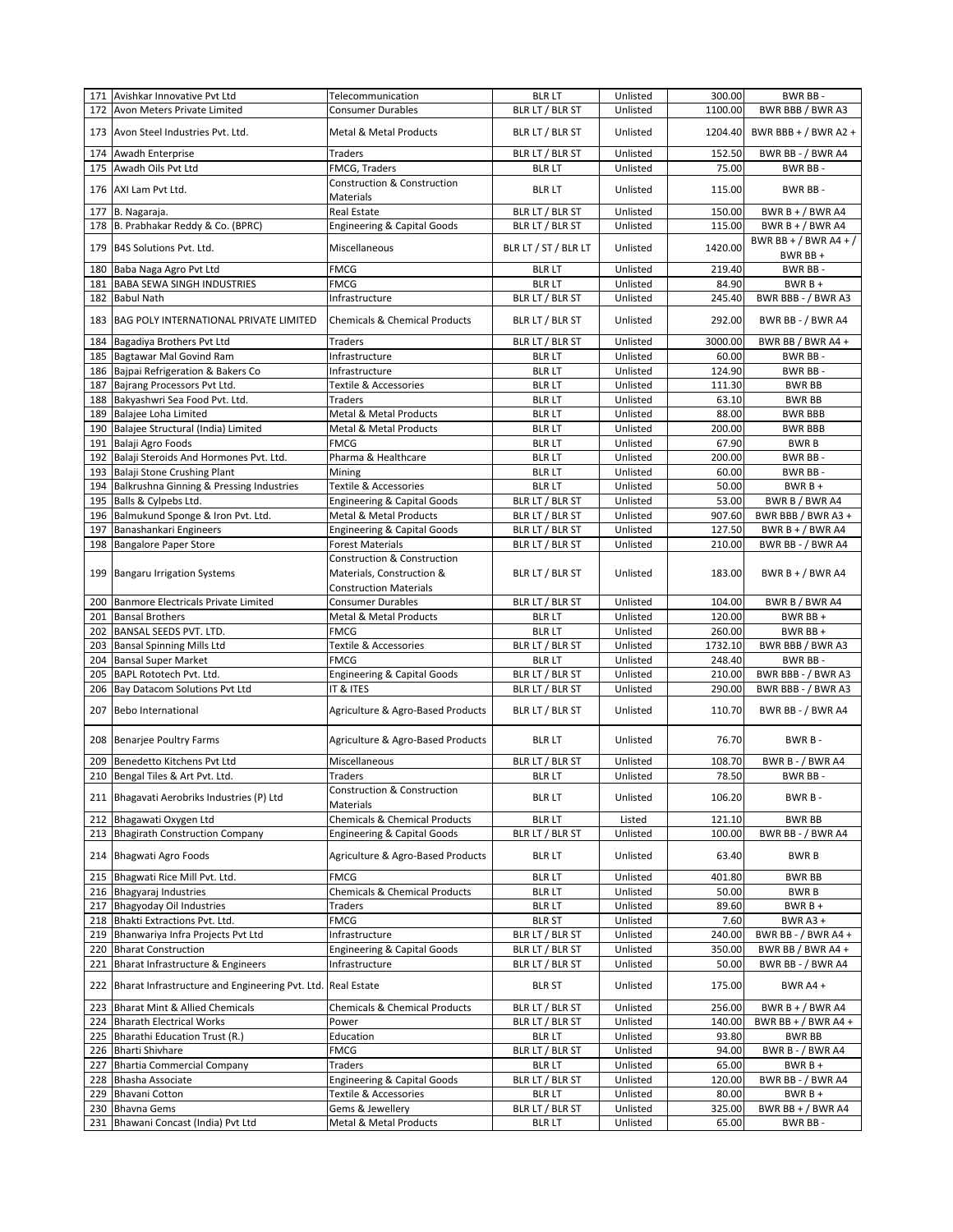|     | 232 Bhimseria Agro Pvt Ltd                                          | Agriculture & Agro-Based Products                   | <b>BLR LT</b>   | Unlisted | 178.70   | $BWRB+$               |
|-----|---------------------------------------------------------------------|-----------------------------------------------------|-----------------|----------|----------|-----------------------|
| 233 | <b>Bholanath Rice Mill</b>                                          | FMCG                                                | BLR LT / BLR ST | Unlisted | 67.50    | BWR B + $/$ BWR A4    |
| 234 | Bhopal Switchgears Pvt. Ltd., Bhopal                                | <b>Consumer Durables</b>                            | BLR LT / BLR ST | Unlisted | 125.50   | BWR BB - / BWR A4     |
| 235 | Bhumika Egg Educing Valley                                          | Agriculture & Agro-Based Products                   | <b>BLR LT</b>   | Unlisted | 36.80    | <b>BWRB</b>           |
| 236 | Bhushan Automobiles Pvt Ltd                                         | Automobiles & Auto Ancillary                        | <b>BLR LT</b>   | Unlisted | 70.00    | $BWRB +$              |
| 237 | Bindal Energy Pvt Ltd (erstwhile Nikhil Coke &<br>Minerals Pvt Ltd) | Mining                                              | BLR LT / BLR ST | Unlisted | 180.00   | BWR BB - / BWR A4     |
| 238 | Bindals Papers Mills Ltd.                                           | <b>Forest Materials</b>                             | BLR LT / BLR ST | Unlisted | 2988.20  | BWR BBB - / BWR A3    |
| 239 | <b>Bindu Agro Industries</b>                                        | FMCG                                                | <b>BLR LT</b>   | Unlisted | 55.80    | <b>BWR BB-</b>        |
| 240 | Binori Hotels Pvt Ltd                                               | Hotels & Tourism                                    | <b>BLR LT</b>   | Unlisted | 270.00   | BWR BB-               |
| 241 | <b>Biosterile Corporation</b>                                       | Metal & Metal Products                              | <b>BLR LT</b>   | Unlisted | 60.00    | BWR BB-               |
| 242 | Biosynergy Lifecare (P) Ltd.                                        | Pharma & Healthcare                                 | BLR LT / BLR ST | Unlisted | 242.10   | BWR B / BWR A4        |
| 243 | <b>Bir Horizons</b>                                                 | Textile & Accessories                               | BLR LT / BLR ST | Unlisted | 91.40    | BWR BB - / BWR A4     |
|     | 244 Biyani & Sons                                                   | Construction & Construction<br>Materials            | <b>BLR ST</b>   | Unlisted | 20.00    | BWR A4                |
| 245 | Biyani Shikshan Samiti                                              | Education                                           | <b>BLR LT</b>   | Unlisted | 458.90   | BWR BBB-              |
| 246 | BL Agro Industries Ltd                                              | FMCG                                                | BLR LT / BLR ST | Unlisted | 5397.00  | BWR BBB + $/$ BWR A2  |
| 247 | BL Foundry Pvt Ltd                                                  | Metal & Metal Products                              | BLR LT / BLR ST | Unlisted | 160.00   | BWR BB / BWR A4       |
| 248 | <b>BL Steel Industries</b>                                          | Infrastructure                                      | BLR LT / BLR ST | Unlisted | 69.90    | BWR B / BWR A4        |
| 249 | <b>Bloomflex Private Limited</b>                                    | Miscellaneous                                       | <b>BLR ST</b>   | Unlisted | 23.10    | BWR A4                |
| 250 | <b>Blue Ocean Marine</b>                                            | FMCG                                                | <b>BLR LT</b>   | Unlisted | 68.30    | <b>BWRD</b>           |
| 251 | <b>BM JAIN STEEL CO LLP</b>                                         | Metal & Metal Products                              | <b>BLR LT</b>   | Unlisted | 89.50    | $BWRB +$              |
| 252 | <b>BMS Infratech Private Limited</b>                                | Infrastructure                                      | BLR LT / BLR ST | Unlisted | 84.30    | BWR $B + / BWR$ A4    |
| 253 | Bodhi Hotel & Resorts Pvt. Ltd.                                     | Hotels & Tourism                                    | <b>BLR LT</b>   | Unlisted | 199.60   | <b>BWR BB</b>         |
| 254 | Bodhisatva Charitable Trust                                         | Education                                           | <b>BLR LT</b>   | Unlisted | 802.50   | BWR BBB-              |
| 255 | <b>Books &amp; Periodicals Agency</b>                               | <b>Traders</b>                                      | <b>BLR LT</b>   | Unlisted | 47.00    | <b>BWRB</b>           |
|     | 256 Bowry Memorial Educational & Medical Trust                      | Education                                           | <b>BLR LT</b>   | Unlisted | 95.10    | BWR BB-               |
| 257 | BP Poddar Hospital & Medical Research Ltd                           | Pharma & Healthcare                                 | <b>BLR LT</b>   | Unlisted | 250.00   | BWR BBB -             |
| 258 | <b>BR Corporation</b>                                               | Chemicals & Chemical Products                       | <b>BLR LT</b>   | Unlisted | 100.00   | $BWRB +$              |
| 259 | <b>BR Oil Mills</b>                                                 | <b>FMCG</b>                                         | <b>BLR LT</b>   | Unlisted | 125.00   | BWR BB +              |
| 260 | Brahmani Cold Storage(BCS)                                          | Infrastructure                                      | <b>BLR LT</b>   | Unlisted | 98.00    | BWR BB-               |
| 261 | Brajesh Automobiles Private Limited                                 | Automobiles & Auto Ancillary                        | <b>BLR ST</b>   | Unlisted | 5.50     | BWR A3                |
| 262 | Brij Lal Hospital & Research Centre Pvt. Ltd.                       | Pharma & Healthcare                                 | <b>BLR LT</b>   | Unlisted | 203.50   | BWR BB +              |
| 263 | Brij Nandan Singh                                                   | <b>Engineering &amp; Capital Goods</b>              | BLR LT / BLR ST | Unlisted | 107.30   | BWR BBB - / BWR A3    |
| 264 | <b>Britex Engineering Works</b>                                     | <b>Construction &amp; Construction</b><br>Materials | BLR LT / BLR ST | Unlisted | 148.50   | BWR D / BWR D         |
| 265 | <b>British Biologicals</b>                                          | Pharma & Healthcare                                 | BLR LT / BLR ST | Unlisted | 214.00   | BWR BB + $/$ BWR A4 + |
| 266 | Britto Timbers (P) Ltd.                                             | <b>Forest Materials</b>                             | BLR LT / BLR ST | Unlisted | 182.50   | BWR B / BWR A4        |
| 267 | Brring Integrated Logistics Pvt.Ltd.                                | Transportation                                      | BLR LT / BLR ST | Unlisted | 490.00   | BWR BB - / BWR A4     |
| 268 | BT Solders Pvt. Ltd.                                                | Metal & Metal Products                              | BLR LT / BLR ST | Unlisted | 127.60   | BWR BB - / BWR A4 +   |
| 269 | <b>Bubna Advertising</b>                                            | Media & Entertainment                               | <b>BLR LT</b>   | Unlisted | 86.90    | <b>BWR BBB-</b>       |
| 270 | <b>Budding Brains International School</b>                          | Education                                           | <b>BLR LT</b>   | Unlisted | 128.10   | <b>BWRB</b>           |
|     | 271 Bush Tea Company Private Limited                                | Agriculture & Agro-Based Products                   | <b>BLR ST</b>   | Unlisted | 125.00   | BWR A3                |
|     | 272 Bvishal Oil and Energy Ltd                                      | Miscellaneous                                       | BLR LT / BLR ST | Unlisted | 319.40   | BWR BBB - / BWR A3    |
| 273 | <b>BVM Overseas Limited</b>                                         | Traders                                             | <b>BLR LT</b>   | Unlisted | 3700.00  | BWR BBB-              |
|     | 274 Byrnihat Coal Private Limited                                   | Traders                                             | BLR LT / BLR ST | Unlisted | 70.00    | BWR B / BWR A4        |
|     | 275 C.P. Re-Rollers Limited                                         | Metal & Metal Products                              | BLR LT / BLR ST | Unlisted | 377.30   | BWR BBB - / BWR A3    |
|     | 276 Cabisco Plast Pvt Ltd                                           | <b>Chemicals &amp; Chemical Products</b>            | BLR LT / BLR ST | Unlisted | 90.00    | BWR B + / BWR A4      |
| 277 | Cadryche Automation & Office Solutions<br>Private Limited           | IT & ITES                                           | <b>BLR LT</b>   | Unlisted | 750.00   | BWR BB-               |
| 278 | Calzini Fashions Limited                                            | Textile & Accessories                               | BLR LT / BLR ST | Unlisted | 85.00    | BWR BB / BWR A4 +     |
| 279 | Cambridge Industries                                                | Textile & Accessories                               | <b>BLR LT</b>   | Unlisted | 51.50    | <b>BWR BB</b>         |
| 280 | Capital First Ltd.                                                  | <b>Financial Services</b>                           | <b>BLR LT</b>   | Listed   | 1000.00  | <b>BWR AAA</b>        |
| 281 | Capital First Ltd.                                                  | <b>Financial Services</b>                           | <b>BLR LT</b>   | Listed   | 7000.00  | <b>BWR AAA</b>        |
| 282 | Capital Power Systems Ltd.                                          | <b>Engineering &amp; Capital Goods</b>              | BLR LT / BLR ST | Unlisted | 900.00   | BWR BB + $/$ BWR A4 + |
| 283 | CAPITAL URJATECH LIMITED                                            | Power                                               | BLR LT / BLR ST | Unlisted | 290.00   | BWR BBB - / BWR A3    |
| 284 | Capri Global Capital Limited                                        | <b>Financial Services</b>                           | <b>BLR LT</b>   | Unlisted | 25000.00 | BWR AA -              |
| 285 | Car Cure                                                            | Automobiles & Auto Ancillary                        | <b>BLR LT</b>   | Unlisted | 65.00    | BWR BB-               |
| 286 | <b>Career Point Limited</b>                                         | Education                                           | <b>BLR LT</b>   | Listed   | 400.00   | <b>BWR A</b>          |
| 287 | Carrier Wheels Pvt Ltd                                              | Automobiles & Auto Ancillary                        | BLR LT / BLR ST | Unlisted | 49.80    | BWR BB / BWR A4       |
| 288 | Cartel Tobaccos                                                     | Agriculture & Agro-Based Products                   | BLR LT / BLR ST | Unlisted | 200.00   | BWR BB / BWR A4       |
|     | 289 Cartoon Sanitation Pvt Ltd                                      | Construction & Construction<br>Materials            | BLR ST          | Unlisted | 110.50   | BWR A4                |
| 290 | Cashpor Micro Credit                                                | <b>Financial Services</b>                           | <b>BLR LT</b>   | Unlisted | 5240.00  | BWR A -               |
|     | 291 CBM Hospital & Research Center                                  | Pharma & Healthcare                                 | <b>BLR LT</b>   | Unlisted | 116.00   | <b>BWRB</b>           |
|     |                                                                     |                                                     |                 |          |          |                       |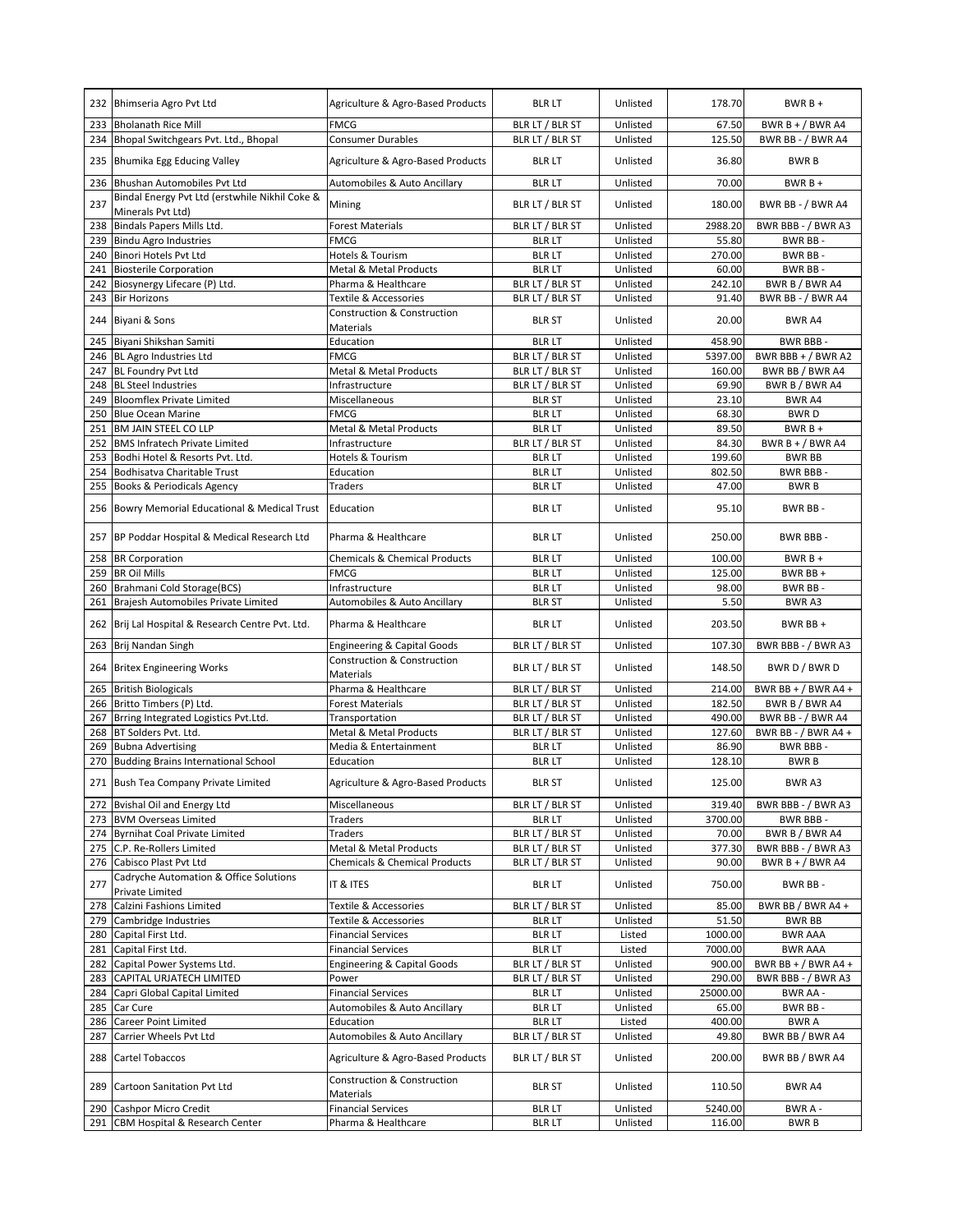|     | 292 Ceigall India Ltd                                                               | <b>Engineering &amp; Capital Goods</b>                   | BLR LT / BLR ST | Unlisted | 480.00   | BWR BB + $/$ BWR A4 + |
|-----|-------------------------------------------------------------------------------------|----------------------------------------------------------|-----------------|----------|----------|-----------------------|
| 293 | Centex International Pvt. Ltd.                                                      | Textile & Accessories                                    | BLR LT / BLR ST | Unlisted | 988.00   | BWR BBB + $/$ BWR A2  |
|     | Centurion Agro Frozen (A Unit of Centurion                                          |                                                          |                 |          |          |                       |
| 294 | Industries Pvt. Ltd.)                                                               | Agriculture & Agro-Based Products                        | <b>BLR LT</b>   | Unlisted | 118.00   | $BWRB +$              |
| 295 | <b>CFM Asset Reconstruction Private Limited</b>                                     | <b>Financial Services</b>                                | <b>BLR LT</b>   | Unlisted | 1000.00  | BWR BBB+              |
| 296 | Ch Chowdarayya                                                                      | Transportation                                           | <b>BLR LT</b>   | Unlisted | 60.00    | BWR BB-               |
| 297 | CH.V. V. Subba Rao                                                                  | Infrastructure                                           | BLR LT / BLR ST | Unlisted | 120.00   | BWR $B + / BWR$ A4    |
| 298 | Chaitanya India Fin Credit Pvt Ltd                                                  | <b>Financial Services</b>                                | <b>BLR LT</b>   | Unlisted | 2293.20  | <b>BWR BBB</b>        |
| 299 | Chaitanya International Minerals LLP                                                | Mining                                                   | BLR LT / BLR ST | Unlisted | 100.00   | BWR $B + / BWR$ A4    |
| 300 | Chakri Fisheries Private Limited                                                    | Agriculture & Agro-Based Products                        | BLR LT / BLR ST | Unlisted | 76.10    | BWR $B + / BWR$ A4    |
| 301 | Chanakya Bakery Products Pvt Ltd                                                    | <b>FMCG</b>                                              | BLR LT / BLR ST | Unlisted | 463.50   | BWR BB - / BWR A4     |
| 302 | Chanakya Cottons                                                                    | <b>Textile &amp; Accessories</b>                         | <b>BLR LT</b>   | Unlisted | 93.10    | $BWRB +$              |
| 303 | Chandan Textiles (CT)                                                               | <b>Textile &amp; Accessories</b>                         | <b>BLR LT</b>   | Unlisted | 72.50    | <b>BWRB</b>           |
| 304 | Chandel Cold Storage Pvt Ltd                                                        | Infrastructure                                           | <b>BLR LT</b>   | Unlisted | 50.90    | <b>BWRB</b>           |
| 305 | Chanderpur Works Pvt. Ltd.                                                          | <b>Engineering &amp; Capital Goods</b>                   | BLR LT / BLR ST | Unlisted | 448.90   | BWR BB + $/$ BWR A4 + |
|     |                                                                                     |                                                          |                 |          |          |                       |
| 306 | Chandradhara Rice Mill                                                              | Agriculture & Agro-Based Products                        | <b>BLR LT</b>   | Unlisted | 59.20    | $BWRB +$              |
| 307 | Chanduka Hi-Tech Steels Pvt. Ltd.                                                   | Metal & Metal Products                                   | <b>BLR LT</b>   | Unlisted | 49.90    | $BWRB +$              |
| 308 | Chandulal Chandrakar Memorial Hospital Pvt.<br>Ltd.                                 | Pharma & Healthcare                                      | BLR LT / BLR ST | Unlisted | 1016.20  | BWR B / BWR A4        |
| 309 | Charanjiv Charitable Trust                                                          | Education                                                | <b>BLR LT</b>   | Unlisted | 2500.00  | <b>BWR BBB</b>        |
| 310 | Chariot International Private Limited                                               | <b>Construction &amp; Construction</b>                   | BLR LT / BLR ST | Unlisted | 191.50   | BWR BB - / BWR A4     |
|     |                                                                                     | Materials                                                |                 |          |          |                       |
| 311 | Charming Printing & Graphics Pvt. Ltd.                                              | <b>Traders</b>                                           | BLR LT / BLR ST | Unlisted | 170.00   | BWR B + / BWR A4      |
| 312 | Charu Motors Pvt. Ltd.                                                              | Automobiles & Auto Ancillary                             | <b>BLR LT</b>   | Unlisted | 535.00   | BWR BBB-              |
| 313 | Chaudhary Timber Industries Pvt. Ltd.                                               | <b>Forest Materials</b>                                  | BLR LT / BLR ST | Unlisted | 1020.00  | BWR BBB + / BWR A2    |
| 314 | Chaudhry & Sons (Forgings) Pvt. Ltd.                                                | Metal & Metal Products                                   | <b>BLR LT</b>   | Unlisted | 450.00   | <b>BWR BB-</b>        |
| 315 | Chaudhry Industries                                                                 | Metal & Metal Products                                   | BLR LT / BLR ST | Unlisted | 1000.00  | BWR BB + $/$ BWR A4 + |
| 316 | Chauhan Construction                                                                | <b>Engineering &amp; Capital Goods</b>                   | BLR LT / BLR ST | Unlisted | 85.00    | BWR BB - / BWR A4     |
| 317 | Chawla International                                                                | <b>Traders</b>                                           | BLR LT / BLR ST | Unlisted | 77.50    | BWR BB - / BWR A4     |
| 318 | <b>Cheer Sagar</b>                                                                  | <b>Textile &amp; Accessories</b>                         | <b>BLR LT</b>   | Unlisted | 111.20   | BWR BB+               |
| 319 | <b>Cheer Sagar Exports</b>                                                          | <b>Textile &amp; Accessories</b>                         | <b>BLR LT</b>   | Unlisted | 146.10   | BWR BB +              |
| 320 | <b>Chemco Plast</b>                                                                 | <b>Chemicals &amp; Chemical Products</b>                 | BLR LT / BLR ST | Unlisted | 65.50    | BWR $B + / BWR$ A4    |
| 321 | Chemi Tech Constructions Pvt. Ltd                                                   | <b>Engineering &amp; Capital Goods</b>                   | BLR LT / BLR ST | Unlisted | 60.00    | BWR B / BWR A4        |
|     | Chemplast Sanmar Limited (CSL)                                                      | Chemicals & Chemical Products                            | BLR LT / BLR ST | Unlisted | 16565.00 | BWR AA - / BWR A1 +   |
|     |                                                                                     |                                                          |                 |          |          |                       |
| 322 |                                                                                     |                                                          |                 |          |          |                       |
| 323 | Chhabra Traders                                                                     | <b>Traders</b><br><b>Construction &amp; Construction</b> | <b>BLR LT</b>   | Unlisted | 50.00    | <b>BWRB</b>           |
| 324 | Chhabria Tiles                                                                      | Materials                                                | BLR LT / BLR ST | Unlisted | 65.00    | BWR BB - / BWR A4 +   |
| 325 | Chirag Fuels Private Limited                                                        | <b>Chemicals &amp; Chemical Products</b>                 | BLR LT / BLR ST | Unlisted | 90.00    | BWR BB - / BWR A4     |
| 326 | Chitra Utsav Video Private Limited                                                  | <b>Real Estate</b>                                       | <b>BLR LT</b>   | Unlisted | 167.20   | BWR BB +              |
| 327 | Choice Trading Corporation Pvt.Ltd                                                  | <b>FMCG</b>                                              | BLR LT / BLR ST | Unlisted | 1756.80  | BWR BBB - / BWR A3    |
| 328 | Choksi Laboratories Ltd.                                                            | Miscellaneous                                            | <b>BLR LT</b>   | Unlisted | 148.80   | <b>BWR BB</b>         |
| 329 | Cholaa Tapes                                                                        | <b>Chemicals &amp; Chemical Products</b>                 | BLR LT / BLR ST | Unlisted | 86.20    | BWR $B + / BWR$ A4    |
| 330 | <b>Clayart Mineral</b>                                                              | Construction & Construction                              | <b>BLR LT</b>   | Unlisted | 65.00    | $BWRB+$               |
|     |                                                                                     | <b>Materials</b>                                         |                 |          |          |                       |
|     | 331 CMM Tradelinks Pvt. Ltd.                                                        | Traders                                                  | <b>BLR LT</b>   | Unlisted | 175.00   | BWR BB +              |
|     | 332 CMS Educational & Charitable Trust                                              | Education                                                | <b>BLR LT</b>   | Unlisted | 211.20   | BWR BB-               |
|     | 333 Coastalbay Construction Pvt. Ltd.                                               | Infrastructure                                           | <b>BLR LT</b>   | Unlisted | 231.00   | BWR BB-               |
| 334 | Colossus Trade Links Ltd.                                                           | Traders                                                  | <b>BLR LT</b>   | Unlisted | 250.00   | <b>BWR BB-</b>        |
| 335 | Columbia Petro Chem Pvt Ltd                                                         | <b>Chemicals &amp; Chemical Products</b>                 | BLR ST / BLR LT | Unlisted | 5910.00  | BWR A2 + $/$ BWR A    |
| 336 | Columbus Premier Shoes Pvt Ltd                                                      | <b>Textile &amp; Accessories</b>                         | <b>BLR LT</b>   | Unlisted | 310.00   | <b>BWR BB</b>         |
| 337 | <b>Combined Automotives</b>                                                         | Automobiles & Auto Ancillary                             | BLR LT / BLR ST | Unlisted | 109.00   | BWR BB - / BWR A4     |
| 338 | Cona Industries                                                                     | <b>Consumer Durables</b>                                 | <b>BLR LT</b>   | Unlisted | 55.00    | BWR BB                |
| 339 | <b>Concept Automobiles</b>                                                          | Automobiles & Auto Ancillary                             | <b>BLR LT</b>   | Unlisted | 42.80    | BWR BB-               |
| 340 | <b>CONCEPT CLOTHING</b>                                                             | Textile & Accessories                                    | BLR LT / BLR ST | Unlisted | 254.00   | BWR BBB - / BWR A3    |
| 341 | Copper Strips Pvt Ltd                                                               | Metal & Metal Products                                   | BLR LT / BLR ST | Unlisted | 135.80   | BWR BB + $/$ BWR A4 + |
| 342 | Coral Rewinding India Pvt Ltd.                                                      | <b>Engineering &amp; Capital Goods</b>                   | BLR LT / BLR ST | Unlisted | 154.30   | BWR BB - / BWR A4     |
| 343 | Corrtech Energy Limited                                                             | Education                                                | BLR LT / BLR ST | Unlisted | 215.00   | BWR BB / BWR A4       |
| 344 | Cox and Kings Financial Service Ltd                                                 | <b>Financial Services</b>                                | BLR LT / BLR ST |          | 4000.00  |                       |
|     |                                                                                     |                                                          |                 | Unlisted | 199.10   | BWR BBB - / BWR A3 +  |
| 345 | <b>CP Exports</b>                                                                   | <b>FMCG</b>                                              | BLR LT / BLR ST | Unlisted |          | BWR BB - / BWR A4     |
| 346 | <b>CP Foods</b>                                                                     | <b>FMCG</b>                                              | <b>BLR LT</b>   | Unlisted | 115.40   | $BWRB +$              |
| 347 | Craft Int-Decor Pvt Ltd                                                             | Real Estate                                              | BLR LT / BLR ST | Unlisted | 75.00    | BWR B + / BWR A4      |
| 348 | CRD Foods Pvt Ltd                                                                   | Infrastructure                                           | <b>BLR LT</b>   | Unlisted | 285.00   | BWR BB +              |
| 349 | CRPL Infra Pvt Ltd                                                                  | Infrastructure                                           | BLR LT / BLR ST | Unlisted | 149.80   | BWR BB - / BWR A4     |
| 350 | CUAL Industries Pvt. Ltd.                                                           | <b>Consumer Durables</b>                                 | BLR LT / BLR ST | Unlisted | 68.30    | BWR B - / BWR A4      |
|     | 351 Curetech Formulations Private Limited (CFPL).                                   | Pharma & Healthcare                                      | <b>BLR LT</b>   | Unlisted | 90.00    | BWR BB +              |
| 352 | Cybercity Builders & Developers Pvt Ltd<br>[Cybercity]<br>353 Cygnet Industries Ltd | Real Estate                                              | <b>BLR LT</b>   | Unlisted | 2811.50  | BWR BBB -             |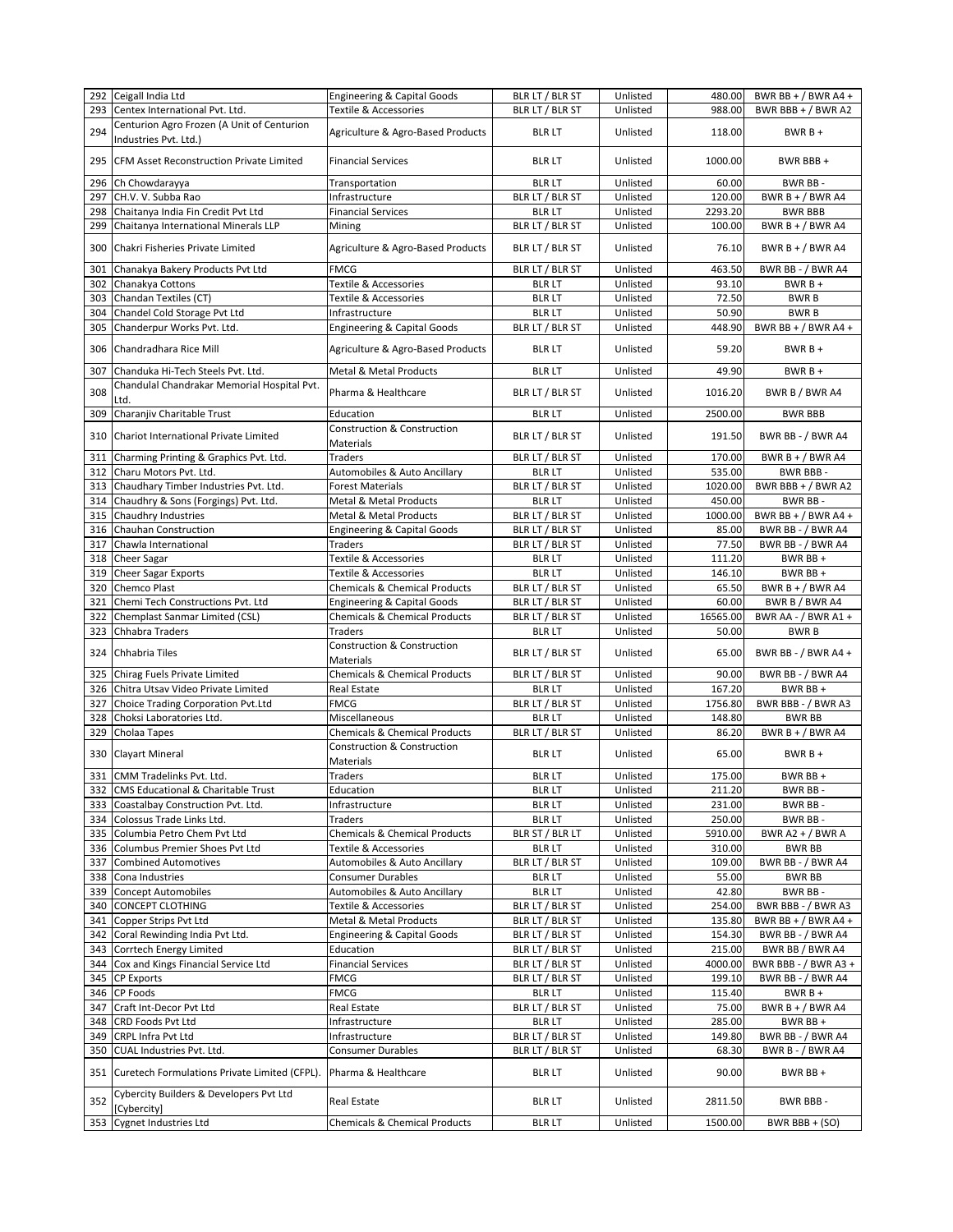|            | 354 Cygnet Industries Ltd                                            | <b>Chemicals &amp; Chemical Products</b>                   | <b>BLR ST</b>                    | Unlisted             | 500.00           | <b>BWR A3 +</b>                      |
|------------|----------------------------------------------------------------------|------------------------------------------------------------|----------------------------------|----------------------|------------------|--------------------------------------|
| 355        | D.B. Infratech                                                       | <b>Engineering &amp; Capital Goods</b>                     | BLR LT / BLR ST                  | Unlisted             | 400.00           | BWR BB / BWR A4                      |
|            |                                                                      | Automobiles & Auto Ancillary,                              |                                  |                      |                  |                                      |
|            | 356 Dada Motors                                                      | Automobiles & Auto Ancillary                               | <b>BLR LT</b>                    | Unlisted             | 248.80           | BWR BBB-                             |
| 357        | Dada Motors Pvt. Ltd.                                                | Automobiles & Auto Ancillary                               | <b>BLR LT</b>                    | Unlisted             | 434.30           | <b>BWR BB</b>                        |
|            |                                                                      | <b>Metal &amp; Metal Products</b>                          |                                  |                      |                  |                                      |
| 358        | Dadi Ji Steels Pvt. Ltd.                                             |                                                            | BLR LT / BLR ST                  | Unlisted             | 162.00           | BWR BBB + $/$ BWR A2                 |
|            | 359 Dagar Farm                                                       | Agriculture & Agro-Based Products                          | <b>BLR LT</b>                    | Unlisted             | 47.20            | $BWRB +$                             |
| 360        | Darshan Solutions Ltd.                                               | <b>Real Estate</b>                                         | <b>BLR LT</b>                    | Unlisted             | 95.00            | $BWRB +$                             |
|            | 361 Dashmesh Weaving & Dyeing Mills Pvt. Ltd                         | <b>Textile &amp; Accessories</b>                           | BLR LT                           | Unlisted             | 186.20           | <b>BWR BB</b>                        |
| 362        | Data Tech Computers Pvt Ltd                                          | IT & ITES                                                  | BLR LT / BLR ST                  | Unlisted             | 120.00           | BWR BB / BWR A4 +                    |
| 363        | Davanam Jewellerrs Pvt. Ltd.                                         | Gems & Jewellery                                           | <b>BLR LT</b>                    | Unlisted             | 730.00           | BWR BB +                             |
|            |                                                                      |                                                            |                                  |                      |                  |                                      |
| 364        | Davendra Feeds India Private Limited                                 | Agriculture & Agro-Based Products                          | <b>BLR LT</b>                    | Unlisted             | 93.50            | <b>BWRB</b>                          |
| 365        | Dawar Cements Pvt Ltd.                                               | <b>Construction &amp; Construction</b><br>Materials        | <b>BLR LT</b>                    | Unlisted             | 186.60           | $BWRB +$                             |
| 366        | <b>DC Fabrics</b>                                                    | Textile & Accessories                                      | <b>BLR LT</b>                    | Unlisted             | 76.50            | BWR BB-                              |
| 367        | Deccan Hydraulics Pvt Ltd                                            | <b>Engineering &amp; Capital Goods</b>                     | BLR LT / BLR ST                  | Unlisted             | 183.00           | BWR BB - / BWR A4                    |
|            |                                                                      | <b>Construction &amp; Construction</b>                     |                                  |                      |                  |                                      |
| 368        | Decor Brass India Pvt. Ltd.                                          | Materials                                                  | <b>BLR LT</b>                    | Unlisted             | 81.30            | $BWRB +$                             |
| 369        | Decora Cotton Exports Pvt Ltd                                        | Textile & Accessories                                      | <b>BLR ST</b>                    | Unlisted             | 60.00            | BWR A4 +                             |
| 370        | Dee Dee Cars Pvt Ltd.                                                | Automobiles & Auto Ancillary                               | <b>BLR LT</b>                    | Unlisted             | 105.00           | <b>BWRB</b>                          |
|            | 371 Deepak Agro (P) Ltd.                                             | Agriculture & Agro-Based Products                          | BLR LT                           | Unlisted             | 136.50           | BWR BB-                              |
| 372        | Deivajothi Textiles                                                  | Textile & Accessories                                      | BLR LT / BLR ST                  | Unlisted             | 94.90            | BWR B + $/$ BWR A4                   |
| 373        | Delhi Heart Institute & Multispeciality Hospital Pharma & Healthcare |                                                            | BLR LT                           | Unlisted             | 121.70           | BWR BB +                             |
|            |                                                                      |                                                            |                                  |                      |                  |                                      |
| 374        | Dembla Timber Co Private Limited                                     | <b>Forest Materials</b>                                    | BLR LT / BLR ST                  | Unlisted             | 337.00           | BWR BB - / BWR A4                    |
| 375        | Deomangal Memorial Trust                                             | Education                                                  | BLR LT / BLR ST                  | Unlisted             | 304.40           | BWR BBB - / BWR A3                   |
| 376        | Desai Infra Projects India Pvt. Ltd.                                 | <b>Engineering &amp; Capital Goods</b>                     | BLR LT / BLR ST                  | Unlisted             | 547.40           | BWR BBB - / BWR A3                   |
| 377        | Deserve Builders & Developer Ltd                                     | <b>Real Estate</b>                                         | <b>BLR LT</b>                    | Unlisted             | 1050.00          | <b>BWR BBB-</b>                      |
| 378        | Design-N-Glass Inc.                                                  | Construction & Construction<br>Materials                   | BLR LT / BLR ST                  | Unlisted             | 43.00            | BWR B - / BWR A4                     |
| 379        | Dev Bhumi Cold Chain Pvt Ltd                                         | Infrastructure                                             | <b>BLR LT</b>                    | Unlisted             | 701.30           | <b>BWR BBB-</b>                      |
| 380        | Dev Shree Cotsyn Pvt. Ltd.                                           | Textile & Accessories                                      | <b>BLR LT</b>                    | Unlisted             | 245.70           | <b>BWR BB</b>                        |
|            | Dev Ventures India Pvt. Ltd.                                         | Miscellaneous                                              | <b>BLR ST</b>                    | Unlisted             | 10.00            | <b>BWRD</b>                          |
| 381        |                                                                      |                                                            |                                  |                      |                  |                                      |
| 382        | Devbhoomi Casting Private Limited                                    | Metal & Metal Products                                     | <b>BLR LT</b>                    | Unlisted             | 80.00            | <b>BWRB</b>                          |
| 383        | Devbhoomi Pulp & Paper Industries Pvt Ltd                            | <b>Forest Materials</b>                                    | <b>BLR LT</b>                    | Unlisted             | 75.00            | <b>BWRB</b>                          |
| 384        | Devendrappagouda Biradar                                             | Infrastructure                                             | <b>BLR LT</b>                    | Unlisted             | 90.00            | BWR B-                               |
| 385        |                                                                      |                                                            |                                  | Unlisted             | 235.00           |                                      |
|            | Deviprasad Constructions Private Limited                             | <b>Engineering &amp; Capital Goods</b>                     | BLR LT / BLR ST                  |                      |                  | BWR $B + / BWR$ A4                   |
| 386        | Devprayag Paper Mill Pvt Ltd                                         | Forest Materials<br><b>Forest Materials</b>                | <b>BLR LT</b>                    | Unlisted             | 50.00            | BWR BB-                              |
| 387<br>388 | Devrishi Papers Pvt Ltd<br>Dhanalaxmi Roto Spinners Ltd (DRSL)       | Forest Materials, Forest Materials                         | <b>BLR LT</b><br>BLR LT / BLR ST | Unlisted<br>Unlisted | 275.50<br>200.00 | <b>BWR BB</b><br>BWR BB + $/$ BWR A3 |
|            |                                                                      |                                                            |                                  |                      |                  |                                      |
| 389        | Dhandapani Exports Pvt Ltd                                           | Miscellaneous                                              | BLR LT / BLR ST                  | Unlisted             | 75.00            | BWR BB - / BWR A4                    |
|            | 390 Dharani Cotton Mills                                             | Textile & Accessories                                      | <b>BLR LT</b>                    | Unlisted             | 89.90            | BWR BB-                              |
|            | 391 Dharti Cottex                                                    | Textile & Accessories                                      | <b>BLR LT</b>                    | Unlisted             | 68.80            | $BWRB +$                             |
| 392        | Dholi Spintex Private Limited                                        | Textile & Accessories                                      | <b>BLR LT</b>                    | Unlisted             | 2700.00          | BWR BBB-                             |
| 393        | Dhoot Infrastructure Projects Ltd.                                   | Real Estate                                                | BLR LT                           | Unlisted             | 700.00           | BWR BB +                             |
| 394        | Dhoot Resorts and SPA Pvt Ltd.                                       | Hotels & Tourism                                           | <b>BLR LT</b>                    | Unlisted             | 205.00           | $BWRB +$                             |
| 395        | Dhrubajyoti Borgohain                                                | <b>Engineering &amp; Capital Goods</b>                     | BLR LT / BLR ST                  | Unlisted             | 52.00            | BWR B + $/$ BWR A4                   |
|            | 396 Dhruv Oil & Protein                                              | Agriculture & Agro-Based Products                          | <b>BLR LT</b>                    | Unlisted             | 209.60           | <b>BWR BB</b>                        |
| 397        | <b>Dhundhwal Brothers</b>                                            | <b>Engineering &amp; Capital Goods</b>                     | BLR LT / BLR ST                  | Unlisted             | 85.00            | BWR BB / BWR A4 +                    |
| 398        | Dhuria Rice Mills                                                    | <b>FMCG</b>                                                | <b>BLR LT</b>                    | Unlisted             | 75.00            | $BWRB +$                             |
| 399        | Digamber Capfin Limited                                              | <b>Financial Services</b>                                  | <b>BLR LT</b>                    | Unlisted             | 307.70           | <b>BWR BBB</b>                       |
| 400        | Digiana Industries Pvt. Ltd.                                         | Mining                                                     | <b>BLR LT</b>                    | Unlisted             | 250.00           | BWR BB +                             |
| 401        | Digikredit Finance Private Limited                                   | <b>Financial Services</b>                                  | <b>BLR LT</b>                    | Unlisted             | 2000.00          | <b>BWR BBB</b>                       |
| 402        | Digilog Technologies Pvt Ltd                                         | IT & ITES                                                  | BLR LT / BLR ST                  | Unlisted             | 75.00            | BWR $B + / BWR$ A4                   |
| 403        | Digigal Solution Services Pvt. Ltd.                                  | IT & ITES                                                  | <b>BLR LT</b>                    | Unlisted             | 100.00           | BWR BB-                              |
| 404        | Dileep Industries Pvt Ltd                                            | Traders                                                    | <b>BLR ST</b>                    | Unlisted             | 300.00           | BWR A3                               |
| 405        | Diligent Packaging Pvt Ltd                                           | Miscellaneous                                              | <b>BLR LT</b>                    | Unlisted             | 61.80            | $BWRB +$                             |
| 406        | DILIP BUILDCON LIMITED                                               | Engineering & Capital Goods                                | BLR LT / BLR ST                  | Listed               | 73200.00         | BWR AA - $/$ BWR A1 +                |
| 407        | <b>Dilip Industries</b>                                              | Real Estate                                                | <b>BLR LT</b>                    | Unlisted             | 80.00            | $BWRB +$                             |
| 408        | Dindayal Industries Ltd                                              | Pharma & Healthcare                                        | <b>BLR LT</b>                    | Unlisted             | 130.00           | BWR BB-                              |
| 409        | Dinesh Jain & Sons                                                   | <b>Consumer Durables</b>                                   | <b>BLR LT</b>                    | Unlisted             | 57.70            | BWR B                                |
| 410        | Discoy Construction Pvt. Ltd.                                        | Real Estate                                                | BLR LT / BLR ST                  | Unlisted             | 52.50            | BWR B + $/$ BWR A4                   |
|            | 411 Divine Surfaces Pvt. Ltd.                                        | <b>Construction &amp; Construction</b><br><b>Materials</b> | BLR LT / BLR ST                  | Unlisted             | 190.00           | BWR B / BWR A4                       |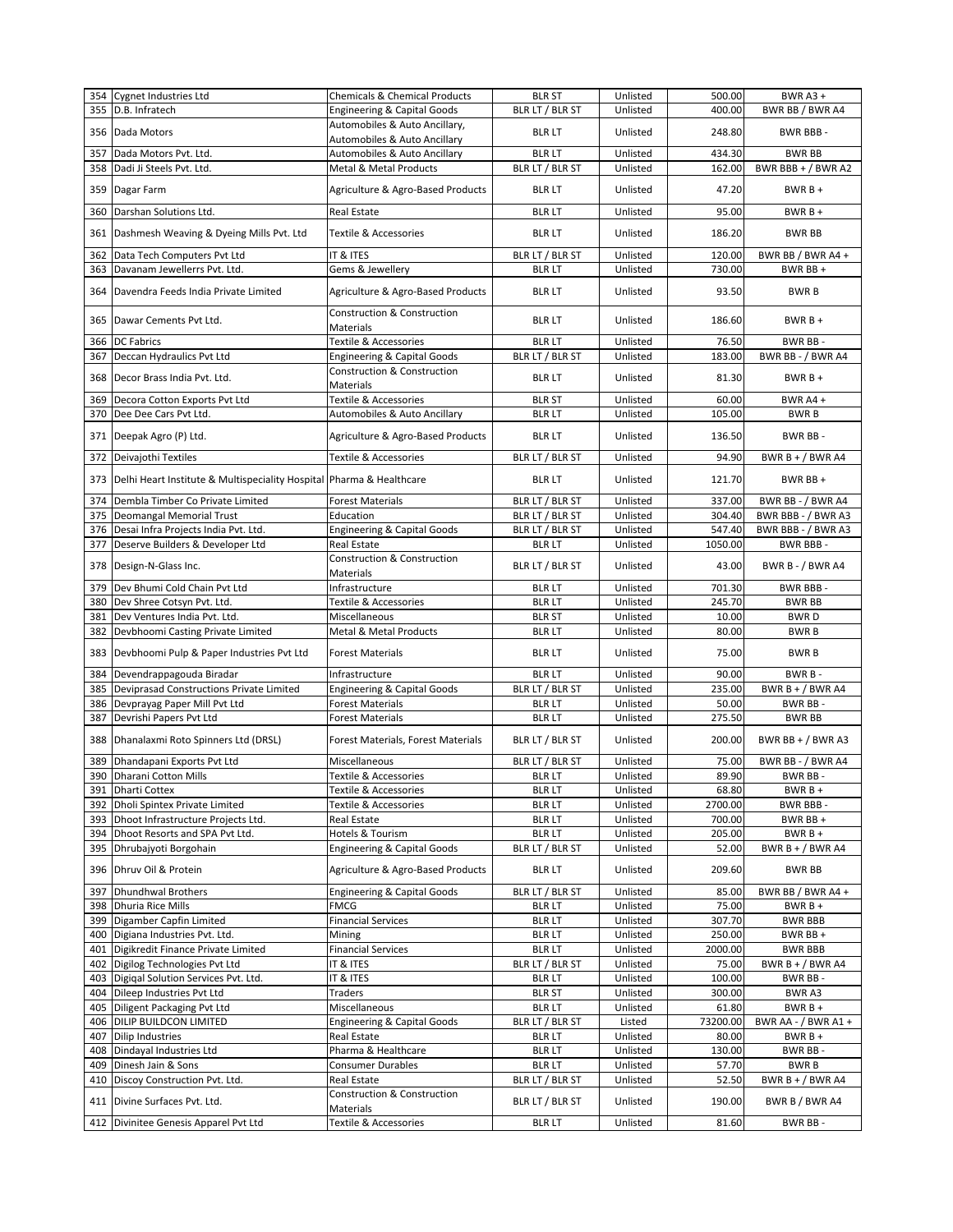| 413        | Divya Pharmacy (A unit of Divya Yog Mandir<br>Trust)                                           | Pharma & Healthcare                                        | <b>BLR LT</b>                    | Unlisted             | 2000.00           | <b>BWR BBB</b>                 |
|------------|------------------------------------------------------------------------------------------------|------------------------------------------------------------|----------------------------------|----------------------|-------------------|--------------------------------|
| 414        | <b>DM Cotton Industries</b>                                                                    | <b>Textile &amp; Accessories</b>                           | <b>BLR LT</b>                    | Unlisted             | 85.90             | BWR B+                         |
| 415        | <b>DN Singal</b>                                                                               | Infrastructure                                             | BLR LT / BLR ST                  | Unlisted             | 56.10             | BWR B / BWR A4                 |
| 416        | Dr.Rai Memorial Cancer Institute                                                               | Pharma & Healthcare                                        | <b>BLR LT</b>                    | Unlisted             | 161.10            | <b>BWRB</b>                    |
| 417        | Drashti Cotspin Pvt. Ltd.                                                                      | <b>Textile &amp; Accessories</b>                           | BLR LT / BLR ST                  | Unlisted             | 209.50            | BWR BB - / BWR A4              |
| 418<br>419 | Dreamz Overseas Pvt. Ltd.                                                                      | <b>FMCG</b>                                                | <b>BLR LT</b><br><b>BLR LT</b>   | Unlisted<br>Unlisted | 100.00<br>160.00  | BWR BB-<br>BWR BB-             |
| 420        | Drishti Lifesaving Pvt Ltd<br>DRRK Foods Pvt. Ltd.                                             | Hotels & Tourism<br><b>FMCG</b>                            | BLR LT / BLR ST                  | Unlisted             | 1117.30           | BWR BBB - / BWR A3             |
|            | 421 DSM Poultry & Feeds                                                                        | Agriculture & Agro-Based Products                          | <b>BLR LT</b>                    | Unlisted             | 82.80             | <b>BWRB</b>                    |
| 422        | Dulichand Silk Mills Pvt. Ltd                                                                  | <b>Textile &amp; Accessories</b>                           | <b>BLR LT</b>                    | Unlisted             | 53.20             | $BWRB +$                       |
| 423        | Dupon Rubber Pvt Ltd                                                                           | <b>Chemicals &amp; Chemical Products</b>                   | <b>BLR LT</b>                    | Unlisted             | 52.60             | BWR C-                         |
| 424        | Durgesh Block & China Glass Works Ltd                                                          | <b>Consumer Durables</b>                                   | BLR LT / BLR ST                  | Unlisted             | 113.80            | BWR B + $/$ BWR A4             |
| 425        | Dwarkesh Alloys Pvt. Ltd                                                                       | Traders, Traders                                           | BLR LT / BLR ST                  | Unlisted             | 340.00            | BWR BB / BWR A4                |
| 426        | East India Securities Limited                                                                  | <b>Financial Services</b>                                  | <b>BLR LT</b>                    | Unlisted             | 400.00            | <b>BWRA</b>                    |
| 427        | East West Freight Carriers Ltd                                                                 | Transportation, Transportation,<br>Transportation          | BLR LT / BLR ST                  | Unlisted             | 215.00            | BWR BBB - / BWR A3 +           |
|            | 428 Eco Sand                                                                                   | <b>Construction &amp; Construction</b><br>Materials        | <b>BLR LT</b>                    | Unlisted             | 96.10             | <b>BWRB</b>                    |
| 429        | EFCEE Global Ship Recycling Pvt. Ltd.(Formerly<br>Known as Sarvag Shipping Services Pvt. Ltd.) | Miscellaneous                                              | BLR LT / BLR ST                  | Unlisted             | 1100.00           | BWR BB + $/$ BWR A4 +          |
| 430        | Eham Digital LLP                                                                               | <b>Consumer Durables</b>                                   | <b>BLR LT</b>                    | Unlisted             | 150.00            | BWR BB-                        |
| 431        | Ejaz Tanning Company                                                                           | <b>Chemicals &amp; Chemical Products</b>                   | BLR LT / BLR ST                  | Unlisted             | 382.90            | BWR BB - / BWR A4              |
| 432        | Electrospark                                                                                   | Miscellaneous                                              | BLR LT / BLR ST                  | Unlisted             | 103.00            | BWR BB + $/$ BWR A4 +          |
| 433        | Element Chemilink Pvt. Ltd.                                                                    | <b>Chemicals &amp; Chemical Products</b>                   | BLR LT / BLR ST                  | Unlisted             | 400.00            | BWR BB + $/$ BWR A4 +          |
| 434        | Elite India Constructions Pvt Ltd                                                              | Hotels & Tourism<br><b>Construction &amp; Construction</b> | <b>BLR LT</b>                    | Unlisted             | 135.80            | <b>BWR BB</b>                  |
| 435        | Elkay Telelinks Ltd.                                                                           | Materials                                                  | BLR LT / BLR ST                  | Unlisted             | 395.60            | BWR BBB - / BWR A3             |
| 436        | Elsamex Maintenance Services Ltd                                                               | Infrastructure                                             | BLR LT / BLR ST                  | Unlisted             | 200.00            | BWR BBB / BWR A3               |
| 437<br>438 | Eminent Infraprojects Pvt. Ltd<br>Emkay Automobiles Industries Ltd                             | <b>Real Estate</b><br>Automobiles & Auto Ancillary         | <b>BLR LT</b><br>BLR LT / BLR ST | Unlisted<br>Unlisted | 95.00<br>390.00   | BWR BB-<br>BWR BBB / BWR A3    |
| 439        | <b>EMS Infracon Pvt Ltd</b>                                                                    | <b>Engineering &amp; Capital Goods</b>                     | BLR LT / BLR ST                  | Unlisted             | 2106.90           | BWR BBB + $/$ BWR A2           |
| 440        | <b>Encee Enterprises</b>                                                                       | Traders                                                    | <b>BLR LT</b>                    | Unlisted             | 87.50             | BWR B-                         |
| 441        | <b>Encee Ventures</b>                                                                          | Infrastructure                                             | <b>BLR LT</b>                    | Unlisted             | 53.90             | <b>BWRB</b>                    |
| 442        | Energized Solutions India Pvt. Ltd.                                                            | Power                                                      | <b>BLR LT</b>                    | Unlisted             | 137.50            | BWR B-                         |
| 443        | <b>ESS Kay Fincorp Limited</b>                                                                 | <b>Financial Services</b>                                  | <b>BLR LT</b>                    | Unlisted             | 1000.00           | <b>BWRA</b>                    |
| 444        | Essel Infraprojects Ltd.                                                                       | Infrastructure                                             | BLR ST / BLR LT                  | Unlisted             | 11792.00          | BWR A2 / BWR A -               |
| 445        | <b>Esspee Construction</b>                                                                     | <b>Engineering &amp; Capital Goods</b>                     | BLR LT / BLR ST                  | Unlisted             | 123.00            | BWR BB - / BWR A4              |
| 446        | <b>Ester Industries Ltd</b>                                                                    | <b>Engineering &amp; Capital Goods</b>                     | BLR LT / BLR ST                  | Listed               | 4002.10           | BWR BBB / BWR A3 +             |
| 447        | Euro India Fresh Foods Limited                                                                 | <b>FMCG</b>                                                | BLR LT / BLR ST                  | Unlisted             | 330.00            | BWR BB - / BWR A4              |
| 448        | Euro Safety Footwear (India) Pvt. Ltd.                                                         | <b>Chemicals &amp; Chemical Products</b>                   | BLR LT / BLR ST                  | Unlisted             | 459.20            | BWR BBB - / BWR A3             |
| 449        | <b>Eximius Incorporation</b>                                                                   | <b>Textile &amp; Accessories</b>                           | BLR LT / BLR ST                  | Unlisted             | 83.10             | BWR $B + / BWR$ A4             |
| 450        | Expressions<br><b>Fab Distributors</b>                                                         | <b>Real Estate</b>                                         | <b>BLR LT</b>                    | Unlisted             | 1295.60<br>100.00 | <b>BWR BB</b>                  |
| 451<br>452 | Fabtech International Hosieries Pvt Ltd                                                        | Textile & Accessories<br><b>Textile &amp; Accessories</b>  | <b>BLR ST</b><br><b>BLR LT</b>   | Unlisted<br>Unlisted | 116.00            | BWR A4<br><b>BWR BB</b>        |
|            | 453 Fairdeal Overseas                                                                          | Traders                                                    | BLR LT / BLR ST                  | Unlisted             | 185.00            | BWR BB / BWR A4 +              |
|            | 454 Faran Teppich Exports Pvt Ltd                                                              | Textile & Accessories                                      | BLR ST                           | Unlisted             | 100.00            | BWR A4                         |
|            | 455 Farbe Firma                                                                                | Pharma & Healthcare                                        | <b>BLR LT</b>                    | Unlisted             | 105.40            | <b>BWRB</b>                    |
|            | 456 Farmgate Agro Milch Pvt Ltd                                                                | Agriculture & Agro-Based Products                          | <b>BLR LT</b>                    | Unlisted             | 1035.30           | BWR BBB -                      |
| 457        | Fauji Exim Private Limited                                                                     | <b>FMCG</b>                                                | <b>BLR ST</b>                    | Unlisted             | 190.00            | BWR A4                         |
| 458        | Favorich Infra Private Limited                                                                 | Real Estate                                                | <b>BLR LT</b>                    | Unlisted             | 240.00            | $BWRB +$                       |
| 459<br>460 | Feather Spintex Pvt Ltd<br>Ferron Tubes Pvt Ltd                                                | Textile & Accessories<br>Automobiles & Auto Ancillary,     | BLR LT / BLR ST<br><b>BLR LT</b> | Unlisted<br>Unlisted | 320.00<br>97.00   | BWR BB - / BWR A4<br>BWR BB-   |
|            |                                                                                                | Metal & Metal Products                                     |                                  |                      |                   |                                |
| 461        | Filatex India Ltd                                                                              | <b>Textile &amp; Accessories</b>                           | BLR ST / BLR LT                  | Unlisted             | 12925.90          | BWR A2 + / BWR A -             |
| 462        | Fine Jewellery Manufacturing Ltd.                                                              | Gems & Jewellery                                           | BLR LT / BLR ST                  | Unlisted             | 641.00            | BWR BBB - / BWR A3             |
| 463        | <b>Fine Lines</b><br>Five Vision Promoters Pvt Ltd                                             | Textile & Accessories<br>Real Estate                       | BLR LT / BLR ST                  | Unlisted             | 172.40<br>157.50  | BWR BBB - / BWR A3<br>BWR BB + |
| 464<br>465 | Foremost Dairies Pvt Ltd.                                                                      | Agriculture & Agro-Based Products                          | <b>BLR LT</b><br><b>BLR LT</b>   | Unlisted<br>Unlisted | 76.00             | $BWRB +$                       |
|            |                                                                                                |                                                            |                                  |                      |                   |                                |
| 466        | Forest Hill Resort (P) Ltd.                                                                    | Hotels & Tourism                                           | BLR LT / BLR ST                  | Unlisted             | 198.00            | BWR BB / BWR A4 +              |
| 467<br>468 | <b>Four Sons</b><br>Freelance Fish Meal & Oil Private Limited                                  | Hotels & Tourism<br>Agriculture & Agro-Based Products      | <b>BLR LT</b><br><b>BLR LT</b>   | Unlisted<br>Unlisted | 81.50<br>167.50   | <b>BWRB</b><br><b>BWRC</b>     |
| 469        | Freemans Measures Pvt Ltd                                                                      | <b>Engineering &amp; Capital Goods</b>                     | BLR LT / BLR ST                  | Unlisted             | 126.90            | BWR $B + / BWR$ A4             |
| 470        | Friends Impex                                                                                  | Traders                                                    | <b>BLR LT</b>                    | Unlisted             | 300.00            | BWR BBB (SO)                   |
| 471        | Frostees India Pvt. Ltd                                                                        | Automobiles & Auto Ancillary                               | BLR LT / BLR ST                  | Unlisted             | 1000.00           | BWR BB + $/$ BWR A4 +          |
| 472        | Frystal Pet Pvt. Ltd.                                                                          | Chemicals & Chemical Products                              | <b>BLR LT</b>                    | Unlisted             | 250.00            | <b>BWR BB</b>                  |
|            | 473 Furnace & Foundry Equipment Co                                                             | <b>Engineering &amp; Capital Goods</b>                     | BLR LT / BLR ST                  | Unlisted             | 310.00            | BWR BB + $/$ BWR A4 +          |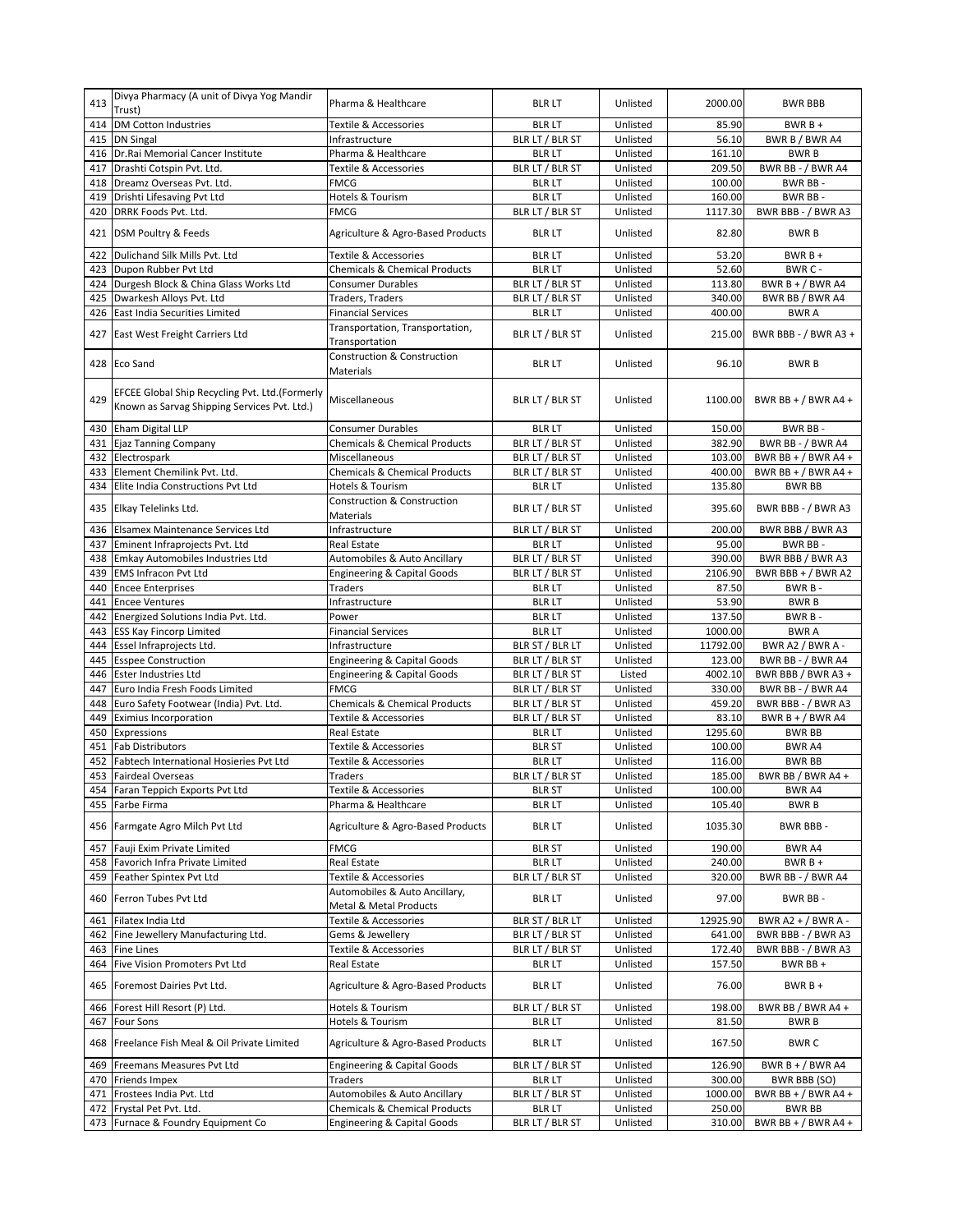|            | 474 Future Coupons Limited                                                          | Textile & Accessories                               | <b>BLR ST</b>                      | Unlisted             | 4000.00          | <b>BWR A3 + (SO)</b>                        |
|------------|-------------------------------------------------------------------------------------|-----------------------------------------------------|------------------------------------|----------------------|------------------|---------------------------------------------|
| 475        | <b>Future Speciality Retail Limited</b>                                             | Textile & Accessories, Textile &<br>Accessories     | BLR ST / BLR LT                    | Unlisted             | 500.00           | BWR A1 / BWR A                              |
| 476        | <b>G Tone Tiles LLP</b>                                                             | Construction & Construction<br>Materials            | BLR LT / BLR ST                    | Unlisted             | 142.50           | BWR BB - / BWR A4                           |
| 477        | G V Parivaar Retails Ltd                                                            | <b>Consumer Durables</b>                            | BLR LT / BLR ST                    | Unlisted             | 55.50            | BWR B + / BWR A4                            |
| 478        | G. Hanumantha Rao, G. Nagarjuna & G. Ravi<br>Kumar                                  | Infrastructure                                      | <b>BLR LT</b>                      | Unlisted             | 104.40           | <b>BWRB</b>                                 |
| 479        | G. Koteswara Rao                                                                    | <b>Engineering &amp; Capital Goods</b>              | BLR LT / BLR ST                    | Unlisted             | 150.00           | BWR BB - / BWR A4                           |
| 480        | G.Parandhamaiah & Co Cotton Ginning Mills                                           | <b>Textile &amp; Accessories</b>                    | <b>BLR LT</b>                      | Unlisted             | 80.00            | <b>BWRB</b>                                 |
| 481        | G.V. (God Vishnu) Rice Unit                                                         | <b>FMCG</b>                                         | BLR LT / BLR ST                    | Unlisted             | 1342.10          | BWR BBB / BWR A3 +                          |
| 482        | Gagan Resources Pvt Ltd                                                             | Metal & Metal Products                              | BLR LT / BLR ST                    | Unlisted             | 110.00           | BWR B + $/$ BWR A4                          |
| 483        | Gagan Trexpo Pvt. Ltd.                                                              | Agriculture & Agro-Based Products                   | BLR LT / BLR ST                    | Unlisted             | 200.00           | BWR B + $/$ BWR A4                          |
| 484        | Gahlot & Sons                                                                       | <b>Engineering &amp; Capital Goods</b>              | BLR LT / BLR ST                    | Unlisted             | 62.00            | BWR B + / BWR A4                            |
| 485        | Gajavelli Spinning Mills Private Limited                                            | Textile & Accessories                               | BLR LT / BLR ST                    | Unlisted             | 788.60           | BWR BB / BWR A4                             |
| 486        | Gajra Gears Pvt Ltd                                                                 | Automobiles & Auto Ancillary                        | BLR LT / BLR ST                    | Unlisted             | 397.50           | BWR BB - / BWR A4                           |
| 487        | Galaxy Automobiles Pvt Ltd                                                          | Automobiles & Auto Ancillary                        | <b>BLR LT</b>                      | Unlisted<br>Unlisted | 3454.40<br>75.40 | BWR BBB+<br>BWR BB + $/$ BWR A4             |
| 488<br>489 | Galaxy Stamping Pvt. Ltd.<br><b>Galaxy Transmissions Pvt Ltd</b>                    | Metal & Metal Products<br>Metal & Metal Products    | BLR LT / BLR ST<br>BLR LT / BLR ST | Unlisted             | 1029.00          | BWR BBB / BWR A3 +                          |
| 490        | Ganesa Hitech Agroo Foods                                                           | Agriculture & Agro-Based Products                   | <b>BLR LT</b>                      | Unlisted             | 129.10           | $BWRB+$                                     |
| 491        | Ganesa Modern Rice Mill                                                             | <b>FMCG</b>                                         | <b>BLR LT</b>                      | Unlisted             | 143.20           | <b>BWRB</b>                                 |
| 492        | Ganesh Agro Pack Pvt Ltd                                                            | <b>Chemicals &amp; Chemical Products</b>            | BLR LT / BLR ST                    | Unlisted             | 52.70            | BWR B / BWR A4                              |
| 493        | Ganesh Bio Energy Inc                                                               | Power                                               | BLR LT / BLR ST                    | Unlisted             | 95.00            | BWR B + $/$ BWR A4                          |
| 494        | Ganesh Ram Dokania                                                                  | <b>Engineering &amp; Capital Goods</b>              | <b>BLR LT</b>                      | Unlisted             | 400.00           | BWR BB +                                    |
| 495        | Ganga Agro Industries                                                               | <b>FMCG</b>                                         | <b>BLR ST</b>                      | Unlisted             | 1.50             | BWR A4                                      |
| 496        | Ganpat Rai Kewal Ram Trading Co. Pvt Ltd                                            | Mining                                              | <b>BLR LT</b>                      | Unlisted             | 140.00           | BWR BB+                                     |
| 497        | <b>Ganpati Natural Products</b>                                                     | Agriculture & Agro-Based Products                   | <b>BLR ST</b>                      | Unlisted             | 60.00            | BWR A4                                      |
| 498        | Ganpati Sponge Iron Pvt Ltd                                                         | Metal & Metal Products                              | <b>BLR LT</b>                      | Unlisted             | 85.00            | <b>BWR BB</b>                               |
| 499        | <b>Ganpati Steel Suppliers</b>                                                      | <b>Traders</b>                                      | <b>BLR LT</b>                      | Unlisted             | 34.00            | <b>BWRB</b>                                 |
| 500        | Ganpati Stock Ltd                                                                   | <b>Financial Services</b>                           | <b>BLR LT</b>                      | Unlisted             | 150.00           | BWR BB-                                     |
| 501        | Ganpati Structure Pvt Ltd                                                           | Metal & Metal Products                              | <b>BLR LT</b>                      | Unlisted             | 120.30           | $BWRB +$                                    |
| 502        | Ganpati Tasty Foods Pvt. Ltd.                                                       | <b>FMCG</b>                                         | <b>BLR LT</b>                      | Unlisted             | 85.20            | BWR B-                                      |
| 503        | Gaurav Contracts Co.                                                                | Mining                                              | <b>BLR ST</b>                      | Unlisted             | 150.00           | BWR A4+                                     |
| 504<br>505 | Gaurav Food & Cool Connections Pvt. Ltd.<br>Gaurav Rice & Food Processing Pvt. Ltd. | <b>FMCG</b><br>Agriculture & Agro-Based Products    | <b>BLR LT</b><br><b>BLR LT</b>     | Unlisted<br>Unlisted | 40.00<br>155.80  | BWR BB-<br>BWR BB-                          |
| 506        | Gautam Silks                                                                        | Textile & Accessories                               | BLR LT / BLR ST                    | Unlisted             | 65.00            | BWR B + $/$ BWR A4                          |
| 507        | <b>Gautam Trading Company</b>                                                       | <b>FMCG</b>                                         | <b>BLR LT</b>                      | Unlisted             | 250.00           | $BWRB +$                                    |
| 508        | Gayatri Dye Chem                                                                    | <b>Chemicals &amp; Chemical Products</b>            | <b>BLR LT</b>                      | Unlisted             | 59.10            | BWR BB-                                     |
| 509        | Gayatri Health Care Pvt. Ltd.                                                       | Pharma & Healthcare                                 | <b>BLR LT</b>                      | Unlisted             | 180.00           | $BWRB +$                                    |
| 510        | <b>GCL Pvt Ltd</b>                                                                  | <b>Engineering &amp; Capital Goods</b>              | BLR LT / BLR ST                    | Unlisted             | 200.80           | BWR B - / BWR A4                            |
| 511        | <b>GEETA HOSPITALITY &amp; SERVICES</b>                                             | Hotels & Tourism                                    | <b>BLR LT</b>                      | Unlisted             | 50.00            | <b>BWRB</b>                                 |
|            | 512 Geetalakshmi Modern Rice Mill (P) Ltd.                                          | Agriculture & Agro-Based Products                   | BLR LT / BLR ST                    | Unlisted             | 110.00           | BWR $B + / BWR$ A4                          |
|            | 513 Gennext Abasan Pvt. Ltd.                                                        | <b>Chemicals &amp; Chemical Products</b>            | BLR LT / BLR ST                    | Unlisted             | 130.00           | BWR B + $/$ BWR A4                          |
|            | 514 GEPL Capital Pvt Ltd                                                            | <b>Financial Services</b>                           | BLR LT / BLR ST                    | Unlisted             | 900.00           | BWR BB / BWR A4+                            |
|            | 515 GEPS Projects                                                                   | <b>Engineering &amp; Capital Goods</b>              | BLR LT / BLR ST                    | Unlisted             | 73.30            | BWR B + / BWR A4                            |
| 516        | Ghanshyam Udhyog                                                                    | Agriculture & Agro-Based Products                   | <b>BLR LT</b>                      | Unlisted             | 95.70            | BWR BB-                                     |
| 517        | Gho Agro Private Limited                                                            | Agriculture & Agro-Based Products                   | BLR LT / BLR ST                    | Unlisted             | 436.40           | BWR BBB - / BWR A3                          |
| 518        | Ghoshal Cashewnut Processing Pvt. Ltd.                                              | Agriculture & Agro-Based Products                   | <b>BLR LT</b>                      | Unlisted             | 56.50            | BWR BB-                                     |
| 519        | <b>Gimpex Private Limited</b>                                                       | Metal & Metal Products                              | BLR LT / BLR ST                    | Unlisted             | 4720.00          | BWR BBB - / BWR A3                          |
| 520        | Girdhari Lal Manohar Lal Glass Works No 2                                           | <b>Construction &amp; Construction</b><br>Materials | BLR LT / BLR ST                    | Unlisted             | 175.50           | BWR BB - / BWR A4                           |
| 521        | Girishwari Hospital Pvt Ltd                                                         | Pharma & Healthcare                                 | <b>BLR LT</b>                      | Unlisted             | 5.00             | <b>BWR BB</b>                               |
| 522        | Gita Met Industries                                                                 | Textile & Accessories                               | BLR LT / BLR ST                    | Unlisted             | 187.70           | BWR B / BWR A4                              |
| 523        | Glatt Solutions Pvt. Ltd                                                            | Power                                               | <b>BLR LT</b>                      | Unlisted             | 150.20           | BWR BBB - (SO)                              |
| 524        | <b>GLD Agri Foods</b>                                                               | Agriculture & Agro-Based Products                   | <b>BLR LT</b>                      | Unlisted             | 142.20           | $BWRB +$                                    |
| 525        | <b>Global Properties</b>                                                            | <b>Real Estate</b>                                  | <b>BLR LT</b>                      | Unlisted             | 470.00           | BWR BB +                                    |
| 526        | Globe Textiles (India) Ltd.                                                         | Textile & Accessories                               | BLR LT / BLR ST                    | Unlisted             | 545.00           | BWR BBB - / BWR A3                          |
| 527        | <b>GMFC Labs Pvt Ltd</b>                                                            | Pharma & Healthcare                                 | <b>BLR LT</b>                      | Unlisted             | 100.00           | BWR BB-                                     |
| 528        | <b>GMR Aviation Pvt Ltd</b>                                                         | Transportation                                      | <b>BLR LT</b>                      | Unlisted             | 550.00           | BWR $BB + (SO)$                             |
| 529<br>530 | G-Next Media Pvt Ltd<br><b>GNG Alloys Pvt Ltd</b>                                   | Media & Entertainment<br>Metal & Metal Products     | BLR LT / BLR ST<br>BLR LT / BLR ST | Unlisted<br>Unlisted | 136.50<br>99.90  | BWR BB + $/$ BWR A4 +<br>BWR B + $/$ BWR A4 |
| 531        | Goc Petrochemicals Pvt. Ltd.                                                        | Automobiles & Auto Ancillary                        | BLR LT / BLR ST                    | Unlisted             | 64.00            | BWR BB - / BWR A4                           |
|            |                                                                                     |                                                     |                                    |                      |                  |                                             |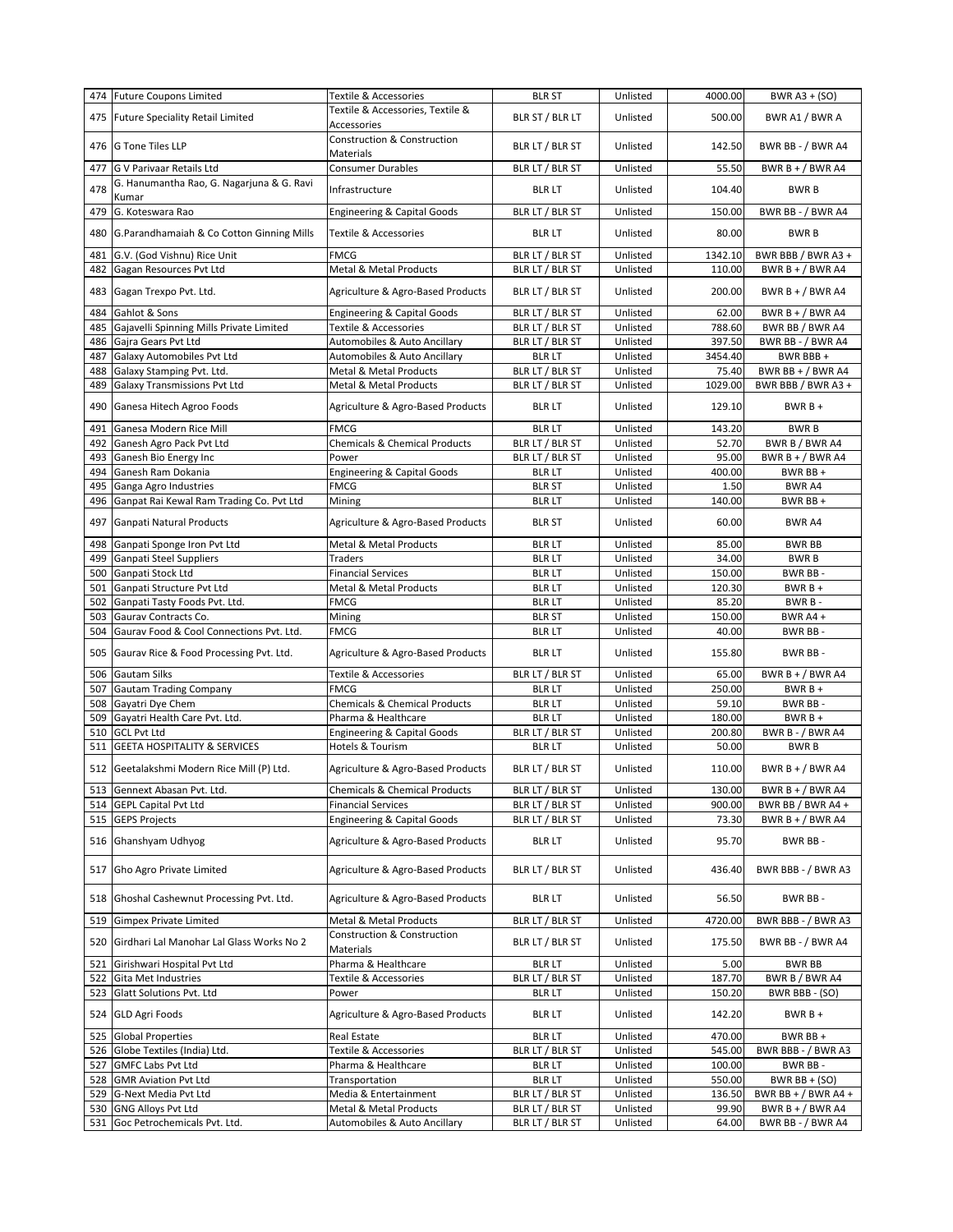|            | 532 Goel Industries                                            | <b>FMCG</b>                              | BLR LT / BLR ST                  | Unlisted             | 72.20            | BWR B / BWR A4                           |
|------------|----------------------------------------------------------------|------------------------------------------|----------------------------------|----------------------|------------------|------------------------------------------|
| 533        | Golchha Flour Mills Pvt Ltd                                    | Agriculture & Agro-Based Products        | <b>BLR LT</b>                    | Unlisted             | 47.50            | $BWRB +$                                 |
| 534        | Gold Mine Global Medicare Pvt Ltd                              | Pharma & Healthcare                      | <b>BLR LT</b>                    | Unlisted             | 99.50            | $BWRB +$                                 |
| 535        | Golden Fibres LLP                                              | <b>Textile &amp; Accessories</b>         | BLR LT / BLR ST                  | Unlisted             | 873.10           | BWR BB / BWR A4                          |
| 536        | Golden Sun Agro Foods Pvt. Ltd.                                | Agriculture & Agro-Based Products        | <b>BLR LT</b>                    | Unlisted             | 57.50            | $BWRB +$                                 |
| 537        | Golden Texo Fabs Pvt Ltd                                       | Textile & Accessories                    | BLR ST / BLR LT                  | Unlisted             | 1294.40          | BWR A2 + $/$ BWR A                       |
| 538        | Goldi Solar Pvt. Ltd.                                          | Power                                    | BLR LT / BLR ST                  | Unlisted             | 486.80           | BWR BBB / BWR A3 +                       |
| 539        | Goldstone Cements Ltd.                                         | Construction & Construction<br>Materials | <b>BLR ST</b>                    | Unlisted             | 43.70            | BWR A3                                   |
| 540        | Gomatha International                                          | Textile & Accessories                    | <b>BLR LT</b>                    | Unlisted             | 9.30             | $BWRB +$                                 |
| 541        | Goodluck Publishers Ltd.                                       | Miscellaneous                            | BLR LT / BLR ST                  | Unlisted             | 135.00           | BWR BB / BWR A4 +                        |
| 542        | Goodwatts Solar Modasa 2MW Private Limited Power               |                                          | <b>BLR LT</b>                    | Unlisted             | 147.00           | BWR BBB - (SO)                           |
| 543        | Goodwatts WTE Botad Private Limited<br>(GWBPL)                 | Power                                    | BLR LT / BLR ST                  | Unlisted             | 294.30           | BWR BBB / BWR A3                         |
| 544        | Goodwatts WTE Jamnagar Private Limited                         | Power                                    | <b>BLR LT</b>                    | Unlisted             | 440.90           | BWR BBB-                                 |
| 545        | Google Ceramics Pvt Ltd.                                       | Construction & Construction<br>Materials | BLR LT / BLR ST                  | Unlisted             | 123.50           | BWR BB - / BWR A4                        |
| 546        | Gopal Builders & Developers Pvt Ltd                            | Real Estate                              | <b>BLR LT</b>                    | Unlisted             | 102.50           | BWR BB-                                  |
| 547        | <b>Gopal Rice Mills</b>                                        | <b>FMCG</b>                              | <b>BLR LT</b>                    | Unlisted             | 247.30           | <b>BWR BB</b>                            |
| 548        | Gopaljee Dairy Foods Pvt. Ltd.                                 | Agriculture & Agro-Based Products        | <b>BLR ST</b>                    | Unlisted             | 45.00            | <b>BWR A2 +</b>                          |
| 549        | Gopimal Kaur Sain Industries Pvt. Ltd                          | Textile & Accessories                    | BLR LT / BLR ST                  | Unlisted             | 340.40           | BWR B / BWR A4                           |
| 550        | Gopsons Printers Pvt Ltd                                       | Media & Entertainment                    | BLR LT / BLR ST                  | Unlisted             | 361.60           | BWR C / BWR A4                           |
| 551        | <b>GOURAV POULTRIES INDIA PRIVATE LIMITED</b>                  | Agriculture & Agro-Based Products        | <b>BLR LT</b>                    | Unlisted             | 83.20            | BWR BB-                                  |
| 552        | <b>Goutam Construction (GC)</b>                                | <b>Engineering &amp; Capital Goods</b>   | BLR LT / BLR ST                  | Unlisted             | 65.00            | BWR B + $/$ BWR A4                       |
| 553        | Govardhani Construction Company                                | Infrastructure                           | BLR LT / BLR ST                  | Unlisted             | 250.00           | BWR BB + $/$ BWR A4 +                    |
| 554        | Govind Industries                                              | Textile & Accessories                    | <b>BLR LT</b>                    | Unlisted             | 60.00            | <b>BWRB</b>                              |
| 555        | Govindkripa Buildheights LLP                                   | Real Estate                              | <b>BLR LT</b>                    | Unlisted             | 250.00           | BWR BB +                                 |
| 556        | Goyal Glassware Private Ltd.                                   | Metal & Metal Products                   | BLR LT / BLR ST                  | Unlisted             | 339.50           | BWR BBB - / BWR A3                       |
| 557        | Grace Industries Ltd.                                          | Metal & Metal Products                   | BLR LT / BLR ST                  | Unlisted             | 450.00           | BWR BBB - / BWR A3                       |
| 558        | Gramin Vikash Sewa Sansthan                                    | Miscellaneous                            | <b>BLR LT</b>                    | Unlisted             | 10.00            | <b>BWRB</b>                              |
| 559        | Gramotthan Micro Finance Company                               | <b>Financial Services</b>                | <b>BLR LT</b>                    | Unlisted             | 87.70            | $BWRB +$                                 |
| 560<br>561 | GRAND WINDSOR RESORTS LIMITED<br>Grandeur Agrotech Pvt. Ltd.   | Hotels & Tourism<br><b>FMCG</b>          | BLR LT / BLR ST<br><b>BLR LT</b> | Unlisted<br>Unlisted | 118.90<br>62.30  | BWR BBB / BWR A3<br>BWR BB-              |
| 562        | Gravita India Ltd.                                             | Miscellaneous                            | BLR ST / BLR LT                  | Listed               | 2358.10          | BWR A2 + $/$ BWR A                       |
| 563        | Gravity Concrete Solutions Pvt Ltd                             | <b>Engineering &amp; Capital Goods</b>   | BLR LT / BLR ST                  | Unlisted             | 294.20           | BWR B / BWR A4                           |
| 564        | Great Eastern Retail Private Limited                           | <b>Consumer Durables</b>                 | <b>BLR LT</b>                    | Unlisted             | 1789.80          | <b>BWR BBB</b>                           |
| 565        | Greatship (India) Limited                                      | Transportation                           | <b>BLR LT</b>                    | Unlisted             | 17629.20         | BWR AAA (SO)                             |
| 566        | Green Valley Steel Rolling Mills                               | Metal & Metal Products                   | <b>BLR LT</b>                    | Unlisted             | 119.50           | <b>BWRB</b>                              |
| 567        | GRM Foods Pvt. Ltd.                                            | Agriculture & Agro-Based Products        | BLR LT / BLR ST                  | Unlisted             | 338.80           | BWR BB + $/$ BWR A4 +                    |
| 568        | GRV Spintex Pvt. Ltd.                                          | Textile & Accessories                    | BLR LT / BLR ST                  | Unlisted             | 865.30           | BWR BBB - / BWR A3                       |
| 569        | <b>GS Automobiles</b>                                          | Automobiles & Auto Ancillary             | BLR LT / BLR ST                  | Unlisted             | 55.00            | BWR B / BWR A4                           |
| 570        | <b>GSP</b> International                                       | Traders                                  | BLR LT / BLR ST                  | Unlisted             | 450.00           | BWR B / BWR A4                           |
|            | 571 Gujarat Food Products                                      | FMCG                                     | <b>BLR LT</b>                    | Unlisted             | 64.50            | <b>BWRB</b>                              |
| 572        | Gulshan Rai Jain-II                                            | <b>Engineering &amp; Capital Goods</b>   | BLR LT / BLR ST                  | Unlisted             | 350.00           | BWR BB + $/$ BWR A4 +                    |
| 573        | <b>Gulzar Motors</b>                                           | Automobiles & Auto Ancillary             | BLR LT / BLR ST                  | Unlisted             | 55.00            | BWR $B + / BWR$ A4                       |
| 574        | Gunanitay Infrastructure Pvt Ltd                               | Transportation                           | <b>BLR LT</b>                    | Unlisted             | 136.70           | BWR BB +                                 |
| 575        | <b>Gupta Housing Private Limited</b>                           | Real Estate                              | <b>BLR LT</b><br>BLR LT / BLR ST | Unlisted             | 280.00           | <b>BWR BB</b>                            |
| 576<br>577 | <b>Gupta Transformers Products</b><br>Guranditta Mal Mohan Lal | Power<br>FMCG                            | BLR LT / BLR ST                  | Unlisted<br>Unlisted | 210.00<br>250.00 | BWR $B + / BWR$ A4<br>BWR $B + / BWR$ A4 |
| 578        | Gurmit Singh Walia (GSW)                                       | Hotels & Tourism                         | <b>BLR LT</b>                    | Unlisted             | 65.00            | BWR BBB-                                 |
| 579        | Guru Nanak Rice Mill (Bilaspur)                                | Agriculture & Agro-Based Products        | <b>BLR LT</b>                    | Unlisted             | 84.30            | <b>BWRB</b>                              |
| 580        | Gurukrupa Agro Product                                         | Agriculture & Agro-Based Products        | <b>BLR LT</b>                    | Unlisted             | 65.00            | $BWRB +$                                 |
| 581        | Gurunanak Stone Industries                                     | <b>Construction &amp; Construction</b>   | <b>BLR LT</b>                    | Unlisted             | 96.30            | BWR B +                                  |
|            |                                                                | Materials                                |                                  |                      |                  |                                          |
| 582<br>583 | Gurusharanam Foods<br>Gurushree Industries Pvt Ltd             | <b>FMCG</b><br>Mining                    | <b>BLR LT</b><br><b>BLR LT</b>   | Unlisted<br>Unlisted | 62.50<br>60.00   | BWR BB-<br>$BWRB +$                      |
| 584        | Gurusons Communications Pvt. Ltd.                              | IT & ITES                                | BLR LT / BLR ST                  | Unlisted             | 80.00            | BWR BB + $/$ BWR A4 +                    |
| 585        | <b>GVR Constructions</b>                                       | Real Estate                              | BLR LT / BLR ST                  | Unlisted             | 61.00            | BWR B + / BWR A4                         |
| 586        | <b>GVR Infratech Private Limited</b>                           | Power                                    | BLR LT / BLR ST                  | Unlisted             | 50.00            | BWR $B + / BWR$ A4                       |
| 587        | Gyan Ganga Ltd                                                 | Traders                                  | <b>BLR LT</b>                    | Unlisted             | 80.00            | BWR BB-                                  |
| 588        | <b>Gyanmala Public Education Trust</b>                         | Education                                | <b>BLR LT</b>                    | Unlisted             | 240.00           | <b>BWR A - (SO)</b>                      |
| 589        | Haigreeva Infratech Projects Limited (HIPL)                    | <b>Engineering &amp; Capital Goods</b>   | BLR LT / BLR ST                  | Unlisted             | 2942.90          | BWR BBB / BWR A3 +                       |
|            | 590 Haldia Nirman Projects Pvt Ltd                             | <b>Engineering &amp; Capital Goods</b>   | BLR LT / BLR ST                  | Unlisted             | 150.00           | BWR BB / BWR A4                          |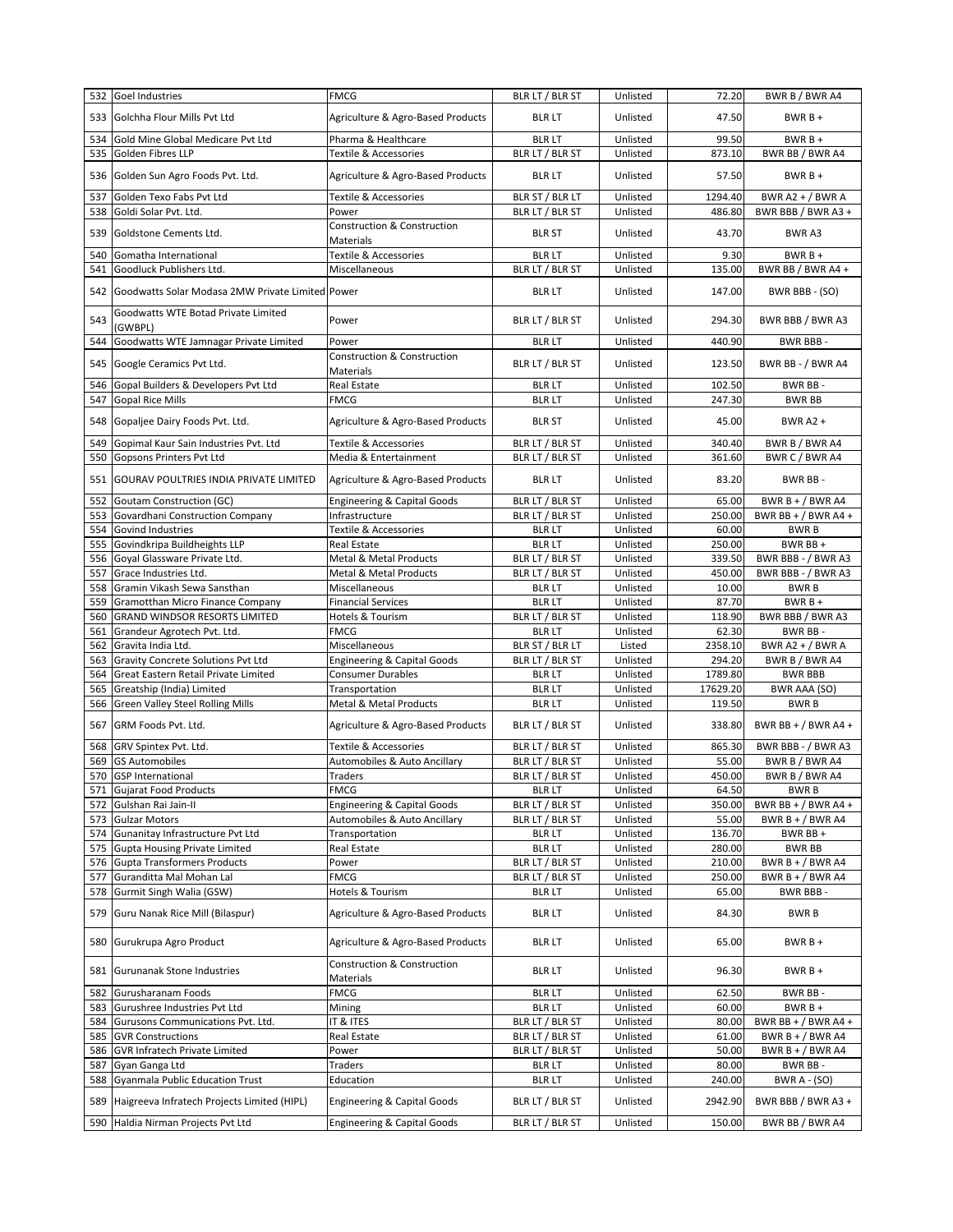|            | 591 Hansraj Agrofresh Pvt. Ltd.                                                 | <b>FMCG</b>                                                | BLR LT / BLR ST                  | Unlisted             | 280.50            | BWR D / BWR D                          |
|------------|---------------------------------------------------------------------------------|------------------------------------------------------------|----------------------------------|----------------------|-------------------|----------------------------------------|
| 592        | Happy Home Infra Tech                                                           | Real Estate                                                | <b>BLR LT</b>                    | Unlisted             | 195.00            | BWR BBB - (SO)                         |
| 593        | <b>Happy Home Realty</b>                                                        | Real Estate                                                | <b>BLRLT</b>                     | Unlisted             | 250.00            | BWR BBB - (SO)                         |
| 594        | Hardayal Infra Projects Pvt Ltd                                                 | <b>Engineering &amp; Capital Goods</b>                     | BLR LT / BLR ST                  | Unlisted             | 350.00            | BWR BB - / BWR A4 +                    |
| 595        | Hardayal Milk Products Pvt Ltd                                                  | Agriculture & Agro-Based Products                          | <b>BLR LT</b>                    | Unlisted             | 450.00            | <b>BWRB</b>                            |
| 596        | <b>Hardik Construction Company</b>                                              | Infrastructure                                             | BLR LT / BLR ST                  | Unlisted             | 100.00            | BWR BB - / BWR A4                      |
| 597        | Harekrushna Cottex                                                              | <b>Textile &amp; Accessories</b>                           | <b>BLR LT</b>                    | Unlisted             | 59.20             | $BWRB +$                               |
| 598        | Hari Om Industries Ltd.                                                         | <b>Forest Materials</b>                                    | <b>BLR LT</b>                    | Unlisted             | 233.50            | <b>BWR BBB-</b>                        |
| 599        | Hari Ram Godara                                                                 | Infrastructure                                             | BLR LT / BLR ST                  | Unlisted             | 150.00            | BWR BB / BWR A4                        |
| 600        | Harisons & Harlaj Limited                                                       | Textile & Accessories                                      | BLR LT / BLR ST                  | Unlisted             | 152.00            | BWR BB / BWR A4 +                      |
| 601<br>602 | <b>Harisons Automobiles</b>                                                     | Automobiles & Auto Ancillary                               | <b>BLR LT</b>                    | Unlisted             | 299.90<br>670.00  | <b>BWR BB</b><br>BWR BB + $/$ BWR A4 + |
| 603        | Harji Engineering Works (P) Ltd.<br>Harman Agro                                 | <b>Engineering &amp; Capital Goods</b><br><b>FMCG</b>      | BLR LT / BLR ST<br><b>BLRLT</b>  | Unlisted<br>Unlisted | 62.10             | BWR BB-                                |
| 604        | Harman Cottex                                                                   | <b>Textile &amp; Accessories</b>                           | <b>BLR LT</b>                    | Unlisted             | 140.00            | <b>BWR BB</b>                          |
| 605        | Harman Cottex & Seeds Pvt Ltd                                                   | <b>Traders</b>                                             | <b>BLR LT</b>                    | Unlisted             | 150.00            | BWR BB +                               |
| 606        | Harpreet Motors Pvt. Ltd.                                                       | Automobiles & Auto Ancillary                               | <b>BLR LT</b>                    | Unlisted             | 992.50            | <b>BWR BBB</b>                         |
| 607        | Haryana Power Generation Corporation<br>Limited                                 | Power                                                      | <b>BLR LT</b>                    | Unlisted             | 38048.70          | <b>BWRA</b>                            |
| 608        | Hassan Road Construction Company Pvt Ltd                                        | <b>Engineering &amp; Capital Goods</b>                     | BLR LT / BLR ST                  | Unlisted             | 575.70            | BWR BB / BWR A4 +                      |
| 609        | Hatimi Steels                                                                   | Miscellaneous                                              | BLR LT / BLR ST                  | Unlisted             | 500.00            | BWR BB - / BWR A4                      |
| 610        | <b>HB Ravikumar</b>                                                             | <b>Engineering &amp; Capital Goods</b>                     | BLR LT / BLR ST                  | Unlisted             | 151.70            | BWR BB + $/$ BWR A4 +                  |
| 611        | <b>Heritage Farms</b>                                                           | <b>Traders</b>                                             | BLR LT / BLR ST                  | Unlisted             | 200.00            | BWR $B + / BWR$ A4                     |
| 612        | <b>Hero Wiretex Limited</b>                                                     | <b>Construction &amp; Construction</b><br><b>Materials</b> | BLR LT / BLR ST                  | Unlisted             | 330.00            | BWR BB + $/$ BWR A4 +                  |
| 613        | Hi Style Products                                                               | <b>Forest Materials</b>                                    | <b>BLR LT</b>                    | Unlisted             | 52.80             | $BWRB +$                               |
| 614        | Hical Technologies Private Limited                                              | <b>Engineering &amp; Capital Goods</b>                     | BLR LT / BLR ST                  | Unlisted             | 647.40            | BWR BBB - / BWR A3                     |
| 615        | <b>Hidesign Fashions LLP</b>                                                    | <b>Textile &amp; Accessories</b>                           | <b>BLR LT</b>                    | Unlisted             | 70.00             | BWR BB-                                |
| 616        | HIMACHAL CHEMICALS & SILICATE WORKS                                             | Mining                                                     | <b>BLR LT</b>                    | Unlisted             | 73.50             | BWR BB-                                |
| 617        | Himachal Fibres Ltd                                                             | Textile & Accessories                                      | BLR LT / BLR ST                  | Unlisted             | 225.90            | BWR D / BWR D                          |
| 618        | Himachal Pradesh State Electricity Board<br>Limited                             | Power                                                      | BLR LT / BLR LT                  | Unlisted             | 43985.00          | BWR BBB + $/$ BWR A<br>(SO)            |
| 619        | Himalaya Developers                                                             | Real Estate, Real Estate                                   | <b>BLR LT</b>                    | Unlisted             | 890.00            | BWR BBB-                               |
| 620        | HIMALAYA KRAFT PRIVATE LIMITED                                                  | Miscellaneous                                              | BLR LT / BLR ST                  | Unlisted             | 76.10             | BWR BB - / BWR A4                      |
| 621        | Himalayan Rolling Steel Industries Pvt Ltd                                      | <b>Metal &amp; Metal Products</b>                          | <b>BLR LT</b>                    | Unlisted             | 1026.20           | BWR BB-                                |
|            | 622 HIMS Healthcare Management Pvt. Ltd                                         | Pharma & Healthcare, Pharma &<br>Healthcare                | BLR LT / BLR ST                  | Unlisted             | 175.60            | BWR BB + $/$ BWR A4 +                  |
| 623        | <b>Hind Plastic Industries</b>                                                  | <b>Chemicals &amp; Chemical Products</b>                   | BLR LT / BLR ST                  | Unlisted             | 150.00            | BWR B + / BWR A4                       |
| 624        | Hindprakash Industries Ltd(Formally Known as<br>Hindprakash Industries Pvt Ltd) | <b>Engineering &amp; Capital Goods</b>                     | BLR LT / BLR ST                  | Unlisted             | 150.00            | BWR BB + $/$ BWR A4 +                  |
| 625        | Hinduja International Pvt Ltd                                                   | <b>Traders</b>                                             | <b>BLR LT</b>                    | Unlisted             | 80.00             | BWR BB-                                |
| 626        | <b>Hindustan Construction</b>                                                   | <b>Engineering &amp; Capital Goods</b>                     | BLR LT / BLR ST                  | Unlisted             | 110.00            | BWR $B + / BWR$ A4                     |
| 627        | Hindusthan Speciality Chemicals Ltd.                                            | <b>Chemicals &amp; Chemical Products</b>                   | BLR LT / BLR ST                  | Unlisted             | 2115.00           | BWR BB + $/$ BWR A4 +                  |
| 628        | Hindusthan Urban Infrastructure Ltd                                             | Construction & Construction<br>Materials                   | BLR LT / BLR ST                  | Listed               | 4083.50           | BWR BBB - / BWR A3                     |
| 629        | Hi-Tech Pharmaceuticals Pvt Ltd                                                 | Pharma & Healthcare                                        | <b>BLR LT</b>                    | Unlisted             | 90.00             | BWR BB +                               |
| 630        | Hi-Tech Resistors Pvt. Ltd.                                                     | <b>Consumer Durables</b>                                   | BLR LT / BLR ST                  | Unlisted             | 53.50             | BWR $B + / BWR$ A4                     |
|            | 631 HK Cement Industries Private Limited                                        | Construction & Construction<br>Materials                   | BLR LT / BLR ST                  | Unlisted             | 1111.10           | BWR B + / BWR A4                       |
| 632        | Holistic Remedies Pvt. Ltd.                                                     | Pharma & Healthcare                                        | <b>BLR LT</b>                    | Unlisted             | 55.00             | <b>BWRB</b>                            |
| 633        | <b>Hotel Highway King</b>                                                       | Hotels & Tourism                                           | <b>BLR LT</b>                    | Unlisted             | 150.00            | BWR BB-                                |
| 634        | Hotel Meghna                                                                    | Hotels & Tourism                                           | <b>BLR LT</b>                    | Unlisted             | 171.10            | $BWRB +$                               |
| 635        | <b>Hotel Pine Spring</b>                                                        | Hotels & Tourism                                           | <b>BLR LT</b>                    | Unlisted             | 200.50            | BWR B-                                 |
| 636        | <b>HS Textile Mills</b>                                                         | Textile & Accessories                                      | <b>BLR ST</b>                    | Unlisted             | 5.00              | BWR A4                                 |
| 637        | Hyson Logistics And Marine Exports Pvt. Ltd.                                    | <b>FMCG</b>                                                | BLR LT / BLR ST                  | Unlisted             | 491.30            | BWR BB + $/$ BWR A4 +                  |
| 638        | IA MULTI VENTURES PRIVATE LIMITED                                               | <b>Consumer Durables</b>                                   | BLR LT / BLR ST                  | Unlisted             | 250.00            | BWR BB - / BWR A4                      |
|            | 639 IBIZA Tiles LLP                                                             | Construction & Construction<br>Materials                   | BLR LT / BLR ST                  | Unlisted             | 790.00            | BWR BB - / BWR A4                      |
| 640        | <b>ICMC Corporation Limited</b>                                                 | <b>Chemicals &amp; Chemical Products</b>                   | BLR LT / BLR ST                  | Unlisted             | 718.50            | BWR BB + $/$ BWR A4 +                  |
| 641        | ICON Design Automation Pvt. Ltd.                                                | <b>Engineering &amp; Capital Goods</b>                     | BLR LT / BLR ST                  | Unlisted             | 144.90            | BWR $B + / BWR$ A4                     |
| 642        | Idea Sales Agencies Pvt. Ltd.                                                   | Mining                                                     | <b>BLR LT</b>                    | Unlisted             | 141.10            | BWR BB-                                |
| 643        | <b>IFTM University</b>                                                          | Education                                                  | <b>BLR LT</b>                    | Unlisted             | 216.50            | BWR BBB-                               |
| 644<br>645 | IITL Nimbus The Hyde Park, Noida<br>India Power Corporation Ltd.                | Real Estate<br>Power                                       | <b>BLR LT</b><br>BLR ST / BLR LT | Unlisted<br>Listed   | 200.00<br>3411.20 | <b>BWR BBB</b><br>BWR A2 + / BWR A     |
| 646        | Indiabulls Consumer Finance Limitedl<br>(erstwhile IVL Finance Limited)         | <b>Financial Services</b>                                  | <b>BLR LT</b>                    | Unlisted             | 40000.00          | BWR AA +                               |
| 647        | Indiabulls Real Estate Company Private<br>Limited                               | Real Estate                                                | BLR LT / BLR LT                  | Unlisted             | 27500.00          | BWR AA - (SO) / BWR<br>AA - (SO)       |
|            |                                                                                 |                                                            |                                  |                      |                   |                                        |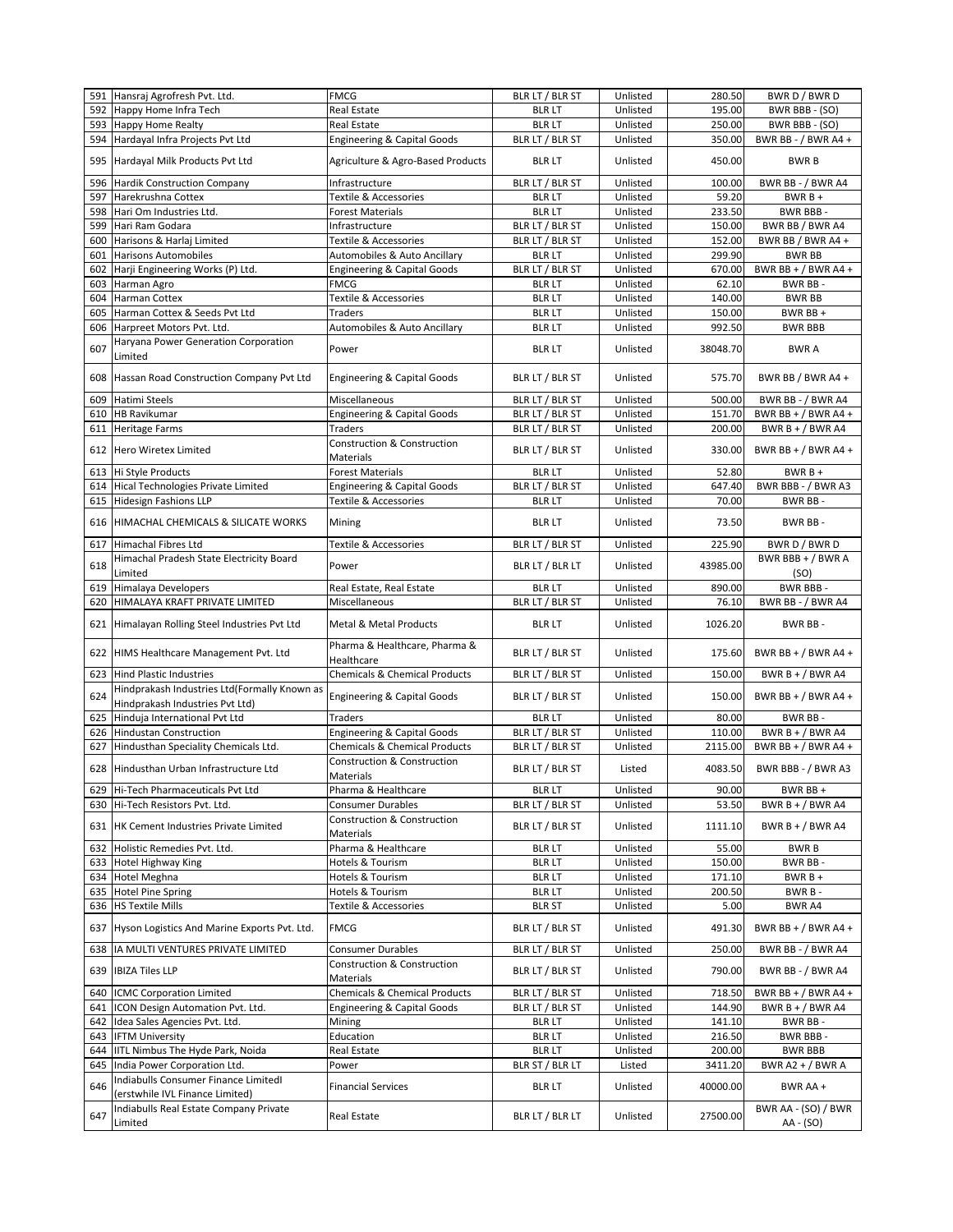|            | 648 Indian Construction Company                                              | Infrastructure                                        | BLR LT / BLR ST                  | Unlisted             | 57.50             | BWR B + $/$ BWR A4                |
|------------|------------------------------------------------------------------------------|-------------------------------------------------------|----------------------------------|----------------------|-------------------|-----------------------------------|
| 649        | Indian Renewable Energy Development<br>Agency Ltd.                           | <b>Financial Services</b>                             | <b>BLR LT</b>                    | Unlisted             | 22000.00          | <b>BWR AAA</b>                    |
| 650        | Indian Tropical Agro Products Pvt Ltd                                        | FMCG                                                  | <b>BLR ST</b>                    | Unlisted             | 125.00            | BWR A4                            |
| 651        | Indicor Steel Pvt. Ltd.                                                      | Metal & Metal Products                                | <b>BLR LT</b>                    | Unlisted             | 300.00            | <b>BWR BB</b>                     |
| 652        | Indraprasth Foods Limited                                                    | <b>Traders</b>                                        | <b>BLR LT</b>                    | Unlisted             | 360.00            | <b>BWR BB</b>                     |
| 653        | <b>Indus Construction Co</b>                                                 | <b>Engineering &amp; Capital Goods</b>                | BLR LT / BLR ST                  | Unlisted             | 60.00             | BWR B - / BWR A4                  |
| 654        | Industrial & Building Glass Industries                                       | <b>Construction &amp; Construction</b><br>Materials   | BLR LT / BLR ST                  | Unlisted             | 50.00             | BWR BB - / BWR A4                 |
| 655        | Infinity Advertising Services Pvt Ltd                                        | Media & Entertainment                                 | BLR LT / BLR ST                  | Unlisted             | 97.70             | BWR BB / BWR A4 +                 |
| 656        | Integrated Home Solutions Pvt Ltd                                            | <b>Real Estate</b>                                    | <b>BLR LT</b>                    | Unlisted             | 400.00            | BWR BBB-                          |
| 657        | Intermed (Mumbai)                                                            | Pharma & Healthcare                                   | <b>BLR LT</b>                    | Unlisted             | 19.80             | $BWRB +$                          |
| 658        | Invictus Polypack Pvt Ltd                                                    | Miscellaneous                                         | <b>BLR LT</b>                    | Unlisted             | 93.50             | $BWRB +$                          |
| 659        | Isha Snacks Pvt. Ltd.                                                        | FMCG                                                  | <b>BLR LT</b>                    | Unlisted             | 120.00            | BWR BB-                           |
| 660        | Ishwar Singh & Associates Construction Pvt.<br>Ltd.                          | <b>Engineering &amp; Capital Goods</b>                | BLR LT / BLR ST                  | Unlisted             | 550.00            | BWR BBB - / BWR A3                |
| 661        | Ishwari Memorial Trust                                                       | Education                                             | <b>BLR LT</b>                    | Unlisted             | 58.60             | BWR B-                            |
| 662        | <b>Isinox Limited</b>                                                        | Metal & Metal Products                                | BLR LT / BLR ST                  | Unlisted             | 990.00            | BWR BBB / BWR A3 +                |
| 663        | Italix Living Spaces Pvt. Ltd.                                               | Real Estate, Real Estate                              | <b>BLR LT</b>                    | Unlisted             | 5700.00           | BWR BBB (SO)                      |
| 664        | Itoli Granito LLP                                                            | Construction & Construction<br>Materials              | BLR LT / BLR ST                  | Unlisted             | 299.50            | BWR $B + / BWR$ A4                |
| 665        | Ivy Health and Life Sciences Pvt. Ltd.                                       | Pharma & Healthcare                                   | <b>BLR LT</b>                    | Unlisted             | 1558.10           | BWR BBB-                          |
|            | 666 J K Hitech Rice Mill Pvt Ltd                                             | FMCG                                                  | <b>BLR LT</b>                    | Unlisted             | 89.40             | BWR BB-                           |
| 667        | J S B Entrade Pvt Ltd                                                        | <b>FMCG</b>                                           | <b>BLR LT</b>                    | Unlisted             | 92.50             | BWR BB-                           |
| 668        | J.V. Steel Tubes                                                             | Automobiles & Auto Ancillary                          | <b>BLR LT</b>                    | Unlisted             | 125.00            | $BWRB +$                          |
| 669        | Jaanvi Spinners Pvt Ltd                                                      | <b>Textile &amp; Accessories</b>                      | <b>BLR LT</b>                    | Unlisted             | 233.60            | <b>BWRB</b>                       |
| 670        | Jagadish Feeds & Farms                                                       | Agriculture & Agro-Based Products                     | <b>BLR LT</b>                    | Unlisted             | 110.00            | <b>BWR BB</b>                     |
| 671        |                                                                              | Education                                             | <b>BLR LT</b>                    | Unlisted             | 536.30            | BWR BBB-                          |
|            | Jagannath Gupta Family Trust<br>Jagannathan Engineering Works                | Metal & Metal Products                                | BLR LT / BLR ST                  |                      | 80.00             |                                   |
| 672        | Jai Baba Construction                                                        |                                                       |                                  | Unlisted<br>Unlisted | 59.00             | BWR B / BWR A4                    |
| 673        |                                                                              | <b>Engineering &amp; Capital Goods</b>                | BLR LT / BLR ST                  |                      |                   | BWR B / BWR A4                    |
| 674        | Jai Bhole Steel Tubes Pvt. Ltd.                                              | Metal & Metal Products<br>Infrastructure              | <b>BLR LT</b>                    | Unlisted             | 120.00            | BWR BB +<br><b>BWRB</b>           |
| 675        | Jai Hanuman Agrotech Pvt. Ltd                                                |                                                       | <b>BLR LT</b>                    | Unlisted             | 61.70             |                                   |
|            | 676 Jai Hind Sugar Pvt. Ltd.<br>Jai Jagdish Ship Breakers Pvt Ltd.           | Agriculture & Agro-Based Products                     | <b>BLR LT</b>                    | Unlisted<br>Unlisted | 2592.90<br>865.20 | BWR BBB-<br>BWR BB + $/$ BWR A4 + |
| 677<br>678 |                                                                              | Transportation<br><b>Traders</b>                      | BLR LT / BLR ST<br><b>BLR LT</b> | Unlisted             | 90.00             | BWR BB-                           |
| 679        | Jaigaon Steel Centre<br>Jain Agro Industries                                 | FMCG                                                  | BLR LT / BLR ST                  | Unlisted             | 221.90            | BWR BB / BWR A4                   |
| 680        | Jain Housing and Constructions Limited                                       | Real Estate                                           | <b>BLR LT</b>                    | Unlisted             | 2000.00           | BWR BBB-                          |
| 681        | Jain Sons India                                                              | <b>Traders</b>                                        | BLR LT / BLR ST                  | Unlisted             | 108.00            | BWR BB - / BWR A4                 |
| 682        | Jajoo Exim Pvt Ltd                                                           | Metal & Metal Products                                | BLR LT / BLR ST                  | Unlisted             | 87.00             | BWR BB / BWR A4 +                 |
| 683        | Jaioo Exports                                                                | <b>Metal &amp; Metal Products</b>                     | BLR LT / ST                      | Unlisted             | 100.00            | BWR BB / BWR A4 +                 |
| 684        | Jajoo Rashmi Refractories Pvt Ltd                                            | Metal & Metal Products                                | BLR LT / BLR ST                  | Unlisted             | 120.00            | BWR BB + $/$ BWR A4 +             |
| 685        | Jallan Transport Company                                                     | Transportation                                        | BLR LT / BLR ST                  | Unlisted             | 140.00            | BWR $B + / BWR$ A4                |
| 686        | Jammu Industries                                                             | <b>Forest Materials</b>                               | <b>BLR LT</b>                    | Unlisted             | 74.00             | $BWRB +$                          |
| 687        | Jamuna Hatcheries Pvt Ltd                                                    | Agriculture & Agro-Based Products                     | <b>BLR LT</b>                    | Unlisted             | 275.00            | <b>BWRB</b>                       |
|            | 688 Jan Hitkari Seva Samiti Ram Nagar (Aligarh)                              | Miscellaneous                                         | BLR LT                           | Unlisted             | 10.00             | <b>BWRB</b>                       |
|            | 689 Jansons Industries Ltd                                                   | Textile & Accessories, Textile &                      | BLR LT / BLR ST                  | Unlisted             | 799.50            | BWR BBB / BWR A3 +                |
|            |                                                                              | Accessories                                           |                                  |                      |                   |                                   |
| 690        | Janta Land Promoters Pvt. Ltd.                                               | <b>Real Estate</b>                                    | <b>BLR LT</b>                    | Unlisted             | 323.80            | <b>BWRB</b>                       |
| 691        | Jas Equipment & Engineers (P) Ltd.                                           | <b>Engineering &amp; Capital Goods</b>                | BLR LT / BLR ST                  | Unlisted             | 100.00            | BWR BB - / BWR A4                 |
| 692<br>693 | Jas Orchid Resorts Pvt. Ltd<br>Jaswanti Rice Mill                            | Hotels & Tourism<br>Agriculture & Agro-Based Products | <b>BLR ST</b><br><b>BLR LT</b>   | Unlisted<br>Unlisted | 12.00<br>144.40   | BWR A4<br><b>BWRB</b>             |
|            |                                                                              |                                                       |                                  |                      |                   |                                   |
| 694        | Jatan Constructions Pvt. Ltd.<br>Jawan Mining & Construction Equipments Pvt. | <b>Engineering &amp; Capital Goods</b>                | <b>BLR LT</b>                    | Unlisted             | 750.00            | <b>BWR BBB-</b>                   |
| 695        | Ltd.                                                                         | Mining                                                | BLR LT / BLR ST                  | Unlisted             | 51.40             | BWR B / BWR A4                    |
| 696        | Jay Autocomponents Ltd.                                                      | Automobiles & Auto Ancillary                          | BLR LT / BLR ST                  | Unlisted             | 854.60            | BWR BBB / BWR A3 +                |
| 697        | Jay Fe Cylinders Limited                                                     | Automobiles & Auto Ancillary                          | BLR LT / BLR ST                  | Unlisted             | 1392.50           | BWR BBB / BWR A3                  |
| 698        | Jayashree Electromech Pvt. Ltd.                                              | <b>Engineering &amp; Capital Goods</b>                | BLR LT / BLR ST                  | Unlisted             | 160.00            | BWR BB / BWR A4 +                 |
| 699        | Jaydeep Construction Co                                                      | Infrastructure                                        | BLR LT / BLR ST                  | Unlisted             | 80.00             | BWR BB / BWR A4 +                 |
| 700        | Jayesh Industries Ltd.                                                       | Metal & Metal Products                                | BLR LT / BLR ST                  | Unlisted             | 149.50            | BWR BB - / BWR A4                 |
| 701        | JB Industries                                                                | Metal & Metal Products                                | <b>BLR LT</b>                    | Unlisted             | 50.00             | BWR B-                            |
| 702        | <b>JCB Hospitals</b>                                                         | Pharma & Healthcare                                   | <b>BLR LT</b>                    | Unlisted             | 75.00             | $BWRB +$                          |
| 703        | JDC Infratech Pvt. Ltd.                                                      | <b>Engineering &amp; Capital Goods</b>                | BLR LT / BLR ST                  | Unlisted             | 180.00            | BWR BB - / BWR A4                 |
| 704        | Jeeban Suraksha Hospital Pvt. Ltd.                                           | Pharma & Healthcare                                   | <b>BLR LT</b>                    | Unlisted             | 139.70            | BWR B +                           |
| 705        | Jeigowtham Textiles Pvt.Ltd.                                                 | Textile & Accessories                                 | <b>BLR LT</b>                    | Unlisted             | 89.00             | <b>BWRB</b>                       |
|            | 706 Jet Freight Logistics Ltd.                                               | Transportation                                        | BLR LT / BLR ST                  | Unlisted             | 350.70            | BWR BBB - / BWR A3                |
|            | 707 Jeyavishnu Spintex Private Limited                                       | Textile & Accessories                                 | BLR LT / BLR ST                  | Unlisted             | 666.70            | BWR BB + $/$ BWR A4 +             |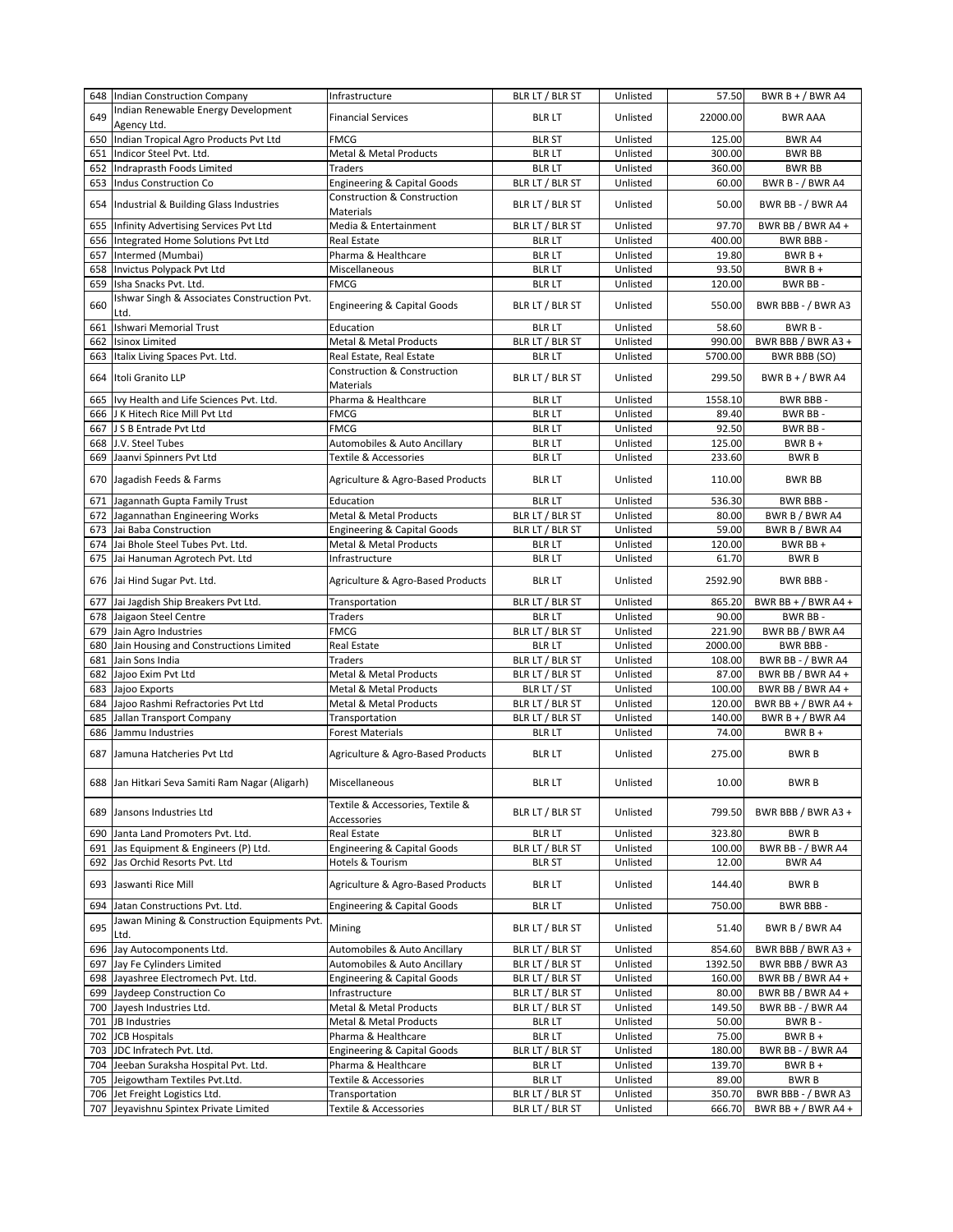| 708        | Jhandewalas Foods Ltd (erstwhile Jhandewalas) FMCG<br>Foods Pvt Ltd) |                                                          | <b>BLR ST</b>                    | Listed               | 50.00           | BWR A3                       |
|------------|----------------------------------------------------------------------|----------------------------------------------------------|----------------------------------|----------------------|-----------------|------------------------------|
| 709        | Jindal Fine Industries                                               | Miscellaneous                                            | BLR LT / BLR ST                  | Unlisted             | 97.10           | BWR BB - / BWR A4            |
| 710        | <b>JK Powers</b>                                                     | Power                                                    | BLR LT / BLR ST                  | Unlisted             | 57.50           | BWR B / BWR A4               |
| 711        | JKG Realtech Pvt Ltd                                                 | Automobiles & Auto Ancillary                             | <b>BLR LT</b>                    | Unlisted             | 120.70          | $BWRB+$                      |
| 712        | JKM Ventures Pvt. Ltd.                                               | Miscellaneous                                            | BLR LT / BLR ST                  | Unlisted             | 150.00          | BWR $B + / BWR$ A4           |
| 713        | JM Mhatre Infra Private Limited                                      | <b>Engineering &amp; Capital Goods</b>                   | BLR LT / BLR ST                  | Unlisted             | 5000.00         | BWR BBB / BWR A3 +           |
| 714        | <b>JMD Cotgin</b>                                                    | Textile & Accessories                                    | <b>BLR LT</b>                    | Unlisted             | 79.50           | BWR BB-                      |
| 715        | <b>JMK Hospitality</b>                                               | Hotels & Tourism                                         | <b>BLR LT</b>                    | Unlisted             | 297.00          | BWR BB-                      |
| 716        | JMK Motors Pvt. Ltd.                                                 | Automobiles & Auto Ancillary                             | <b>BLR LT</b>                    | Unlisted             | 112.60          | $BWRB +$                     |
| 717        | JP Engineers Private Limited                                         | <b>Metal &amp; Metal Products</b>                        | BLR LT / BLR ST                  | Unlisted             | 1650.00         | BWR BBB - / BWR A3           |
| 718        | JPO Polychem Private Limited                                         | Traders                                                  | BLR LT / BLR ST                  | Unlisted             | 347.00          | BWR B + $/$ BWR A4           |
| 719        | <b>JRD Denims Limited</b>                                            | Textile & Accessories                                    | BLR LT / BLR ST                  | Unlisted             | 1120.00         | BWR BBB - / BWR A3           |
| 720        | JS Grover Autos P Ltd                                                | Automobiles & Auto Ancillary                             | <b>BLR LT</b>                    | Unlisted             | 100.00          | BWR BB-                      |
| 721        | JSL Ispat (P) Ltd                                                    | <b>Traders</b>                                           | <b>BLR LT</b>                    | Unlisted             | 200.00          | BWR BB-                      |
|            | 722 JSW Paints                                                       | <b>Construction &amp; Construction</b><br>Materials      | <b>BLR LT</b>                    | Unlisted             | 4000.00         | BWR BBB-                     |
| 723        | <b>JTL INFRA LIMITED</b>                                             | Metal & Metal Products                                   | BLR LT / BLR ST                  | Unlisted             | 375.00          | BWR BBB / BWR A3             |
| 724        | Jugendra Singh & Co                                                  | <b>Engineering &amp; Capital Goods</b>                   | BLR LT / BLR ST                  | Unlisted             | 120.00          | BWR B + / BWR A4             |
| 725        | <b>Junaid Enterprises</b>                                            | Infrastructure                                           | BLR LT / BLR ST                  | Unlisted             | 68.00           | BWR B / BWR A4               |
|            | 726 Juneja Agro Farms                                                | Agriculture & Agro-Based Products                        | <b>BLR LT</b>                    | Unlisted             | 149.10          | <b>BWRB</b>                  |
| 727        | Jupiter Food Products (India) Pvt Ltd                                | FMCG                                                     | <b>BLR LT</b>                    | Unlisted             | 87.50           | $BWRB +$                     |
| 728        | Jwala Coke Pvt. Ltd.                                                 | Mining                                                   | BLR LT / BLR ST                  | Unlisted             | 70.00           | BWR $B + / BWR$ A4           |
| 729        | Jyeshta Buildcon Pvt. Ltd.                                           | Real Estate                                              | <b>BLR LT</b>                    | Unlisted             | 70.00           | <b>BWRB</b>                  |
| 730        | Jyoti Book Depot Private Limited                                     | Miscellaneous                                            | <b>BLR LT</b>                    | Unlisted             | 54.00           | <b>BWR BB</b>                |
| 731        | Jyoti Construction                                                   | Infrastructure                                           | BLR LT / BLR ST                  | Unlisted             | 210.00          | BWR BB / BWR A4 +            |
| 732        | K Gowda & Co                                                         | <b>Engineering &amp; Capital Goods</b>                   | BLR LT / BLR ST                  | Unlisted             | 181.30          | BWR BB / BWR A4 +            |
| 733        | K.V. Chinnaiah                                                       | Infrastructure                                           | BLR LT / BLR ST                  | Unlisted             | 50.00           | BWR $B + / BWR$ A4           |
| 734        | Kailash & Co                                                         | <b>FMCG</b>                                              | <b>BLR LT</b>                    | Unlisted             | 57.50           | <b>BWRB</b>                  |
| 735        | Kailash Transformers Pvt Ltd                                         | <b>Engineering &amp; Capital Goods</b>                   | BLR LT / BLR ST                  | Unlisted             | 160.00          | BWR BB + $/$ BWR A4 +        |
| 736        | Kaka Carpets                                                         | Textile & Accessories                                    | BLR LT / BLR ST                  | Unlisted             | 100.00          | BWR BB / BWR A4 +            |
| 737        | Kaka Overseas Limited                                                | Textile & Accessories                                    | BLR LT / BLR ST                  | Unlisted             | 126.00          | BWR BB / BWR A4 +            |
| 738        | Kakda Rolling Mills                                                  | Metal & Metal Products                                   | <b>BLR LT</b>                    | Unlisted             | 134.00          | <b>BWRD</b>                  |
| 739        | Kamadgiri Oils Pvt Ltd                                               | <b>FMCG</b>                                              | <b>BLR LT</b>                    | Unlisted             | 103.00          | BWR BB +                     |
| 740        | Kamakshi Jute Industries Ltd                                         | <b>Forest Materials</b>                                  | BLR LT / BLR ST                  | Unlisted             | 119.60          | BWR BB + $/$ BWR A4 +        |
|            |                                                                      |                                                          |                                  |                      |                 |                              |
|            |                                                                      |                                                          |                                  |                      |                 |                              |
| 741        | Kamala Ginning & Oil Industries Pvt Ltd                              | Textile & Accessories                                    | <b>BLR LT</b>                    | Unlisted             | 285.00          | BWR BB-                      |
| 742        | Kamla Devi Rice Mill Pvt Ltd                                         | FMCG                                                     | <b>BLR LT</b>                    | Unlisted             | 60.00           | BWR BB-                      |
| 743        | Kanchan India Ltd.                                                   | Textile & Accessories                                    | BLR ST / BLR LT                  | Unlisted             | 6521.50         | BWR A2 + / BWR A -           |
| 744<br>745 | Kanha Makhan Charitable Society<br>Kankai Pipes & Fittings Pvt Ltd   | Education<br>Construction & Construction<br>Materials    | <b>BLR LT</b><br>BLR LT / BLR ST | Unlisted<br>Unlisted | 181.20<br>99.30 | BWR BBB-<br>BWR B + / BWR A4 |
| 746        | Kannappan Iron and Steel Company Pvt Ltd                             | <b>Metal &amp; Metal Products</b>                        | BLR LT / BLR ST                  | Unlisted             | 634.00          | BWR BBB - / BWR A3           |
| 747        | Kanodia Alloy Steel Corporation                                      | Metal & Metal Products, Metal &<br><b>Metal Products</b> | BLR LT / BLR ST                  | Unlisted             | 125.00          | BWR BB - / BWR A4            |
| 748        | Kanodia Cements Limited                                              | <b>Construction &amp; Construction</b><br>Materials      | BLR LT / BLR ST                  | Unlisted             | 84.60           | BWR BB / BWR A4 +            |
| 749        | Kanpur Packagers Pvt. Ltd.                                           | Miscellaneous                                            | BLR LT / BLR ST                  | Unlisted             | 199.60          | BWR BB + $/$ BWR A4 +        |
| 750        | Kansara Bearings Ltd                                                 | <b>Engineering &amp; Capital Goods</b>                   | BLR LT / BLR ST                  | Unlisted             | 110.60          | BWR B + $/$ BWR A4           |
| 751        | Kansara Modler Ltd                                                   | <b>Engineering &amp; Capital Goods</b>                   | BLR LT / BLR ST                  | Unlisted             | 194.30          | BWR B / BWR A4               |
| 752        | Kantipudi Steels Pvt. Ltd.                                           | Metal & Metal Products                                   | <b>BLR ST</b>                    | Unlisted             | 15.00           | BWR A4 +                     |
| 753        | Karan Automobiles (A Unit of Bikaner<br>Distributors Pvt Ltd.)       | Automobiles & Auto Ancillary                             | <b>BLR LT</b>                    | Unlisted             | 60.00           | <b>BWRB</b>                  |
| 754        | Karavali Freezers & Exporters                                        | Agriculture & Agro-Based Products                        | BLR LT / BLR ST                  | Unlisted             | 184.40          | BWR BB - / BWR A4 +          |
| 755        | Karavali Ocean Products Pvt Ltd                                      | Agriculture & Agro-Based Products                        | <b>BLR ST</b>                    | Unlisted             | 200.00          | BWR A4 +                     |
|            | 756 Karmayogi Shankarraoji Patil SSK Ltd                             | Agriculture & Agro-Based Products                        | <b>BLR LT</b>                    | Unlisted             | 2000.00         | BWR BB                       |
| 757        | Kartikeya Wines LLP(Formerly known as<br>Kartikeya Wines)            | Traders                                                  | <b>BLR LT</b>                    | Unlisted             | 200.00          | BWR BB                       |
| 758        | Kashvi International Pvt Ltd.                                        | Metal & Metal Products                                   | BLR LT / BLR ST                  | Unlisted             | 360.00          | BWR BB / BWR A4 +            |
| 759        | Katyayni Contractors Pvt. Ltd.                                       | <b>Engineering &amp; Capital Goods</b>                   | BLR LT / BLR ST                  | Unlisted             | 105.00          | BWR BB / BWR A4              |
| 760        | Kaveri Cotex Pvt Ltd                                                 | Textile & Accessories                                    | BLR LT / BLR ST                  | Unlisted             | 261.00          | BWR BB - / BWR A4            |
| 761        | Kaveri Ginning Mills Pvt Ltd                                         | Textile & Accessories                                    | BLR LT / BLR ST                  | Unlisted             | 224.00          | BWR BB / BWR A4              |
| 762        | Kavisha Motors Pvt Ltd.                                              | Automobiles & Auto Ancillary                             | <b>BLR LT</b>                    | Unlisted             | 120.00          | BWR BB-                      |
| 763        | Kawaljeet Singh Contractor                                           | Infrastructure                                           | <b>BLR LT</b>                    | Unlisted             | 201.00          | BWR BB-                      |
| 764        | Kay Bouvet Engineering Limited                                       | <b>Engineering &amp; Capital Goods</b>                   | BLR LT / BLR ST                  | Unlisted             | 4100.00         | BWR BBB - / BWR A3           |
|            | 765 Kay Kay Scaffolding Pvt Ltd                                      | Construction & Construction<br>Materials                 | BLR LT / BLR ST                  | Unlisted             | 114.60          | BWR B + / BWR A4             |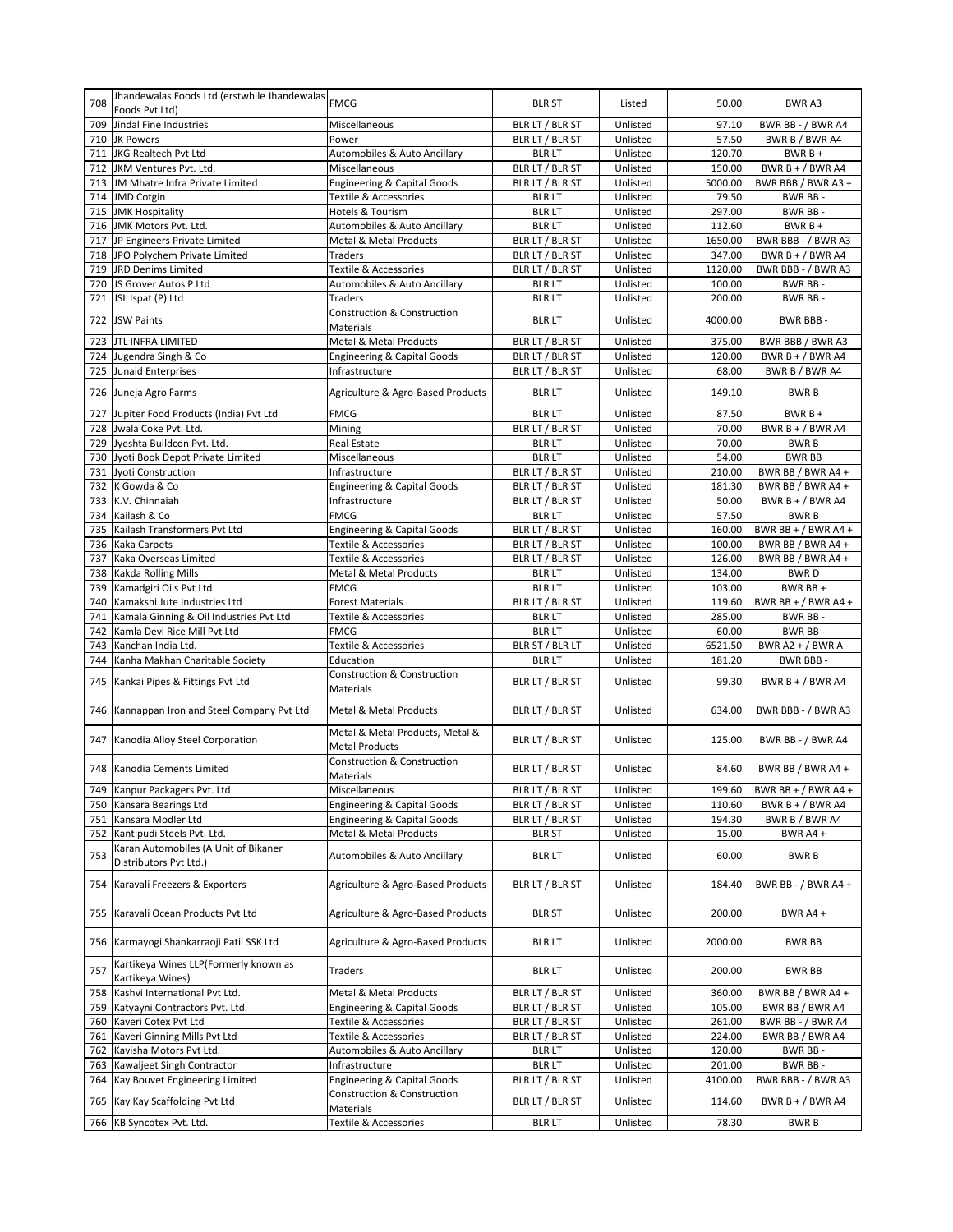|     | 767 KC Printing & Allied Works                                | Media & Entertainment                          | BLR LT / BLR ST                  | Unlisted             | 120.00          | BWR $B + / BWR$ A4              |
|-----|---------------------------------------------------------------|------------------------------------------------|----------------------------------|----------------------|-----------------|---------------------------------|
| 768 | <b>KCGS Enterprises Pvt Ltd</b>                               | Telecommunication                              | BLR LT / BLR ST                  | Unlisted             | 200.00          | BWR BB - / BWR A4               |
| 769 | Keshav Jewellers (india) Pvt Ltd                              | Gems & Jewellery                               | <b>BLR LT</b>                    | Unlisted             | 120.00          | <b>BWR BB</b>                   |
| 770 | Keshodwala Foods                                              | FMCG                                           | <b>BLR ST</b>                    | Unlisted             | 300.00          | BWR A4 +                        |
|     |                                                               |                                                |                                  |                      |                 |                                 |
| 771 | Keystone Realtors Pvt Ltd                                     | Real Estate                                    | <b>BLR LT</b>                    | Unlisted             | 250.00          | BWR BBB +                       |
| 772 | Keystone Realtors Pvt Ltd                                     | <b>Real Estate</b>                             | BLR LT / BLR LT                  | Unlisted             |                 | 2880.00 BWR BBB + / BWR BBB +   |
| 773 | KG Gupta Infrastructure Pvt Ltd                               | Infrastructure                                 | BLR LT / BLR ST                  | Unlisted             | 225.50          | BWR BB + $/$ BWR A4 +           |
| 774 | KGR Enterprises Pvt. Ltd.                                     | Traders                                        | BLR LT / BLR ST                  | Unlisted             | 550.00          | BWR BBB / BWR A3 +              |
| 775 | Khairwala International Ltd                                   | FMCG                                           | <b>BLR LT</b>                    | Unlisted             | 394.30          | <b>BWR BB</b>                   |
|     |                                                               |                                                |                                  |                      |                 |                                 |
| 776 | Khaitan Winding Wire Pvt. Ltd.                                | Metal & Metal Products                         | BLR LT / BLR ST                  | Unlisted             | 300.00          | BWR BBB - / BWR A3              |
| 777 | Khandoba Distilleries Ltd                                     | <b>Chemicals &amp; Chemical Products</b>       | BLR LT / BLR ST                  | Unlisted             | 620.80          | BWR B / BWR A4                  |
| 778 | KHEM CHAND NAGPAL COTTON INDUSTRIES                           | Textile & Accessories                          | <b>BLR LT</b>                    | Unlisted             | 79.00           | BWR BB-                         |
| 779 | Khetan Packfine Pvt Ltd                                       | Miscellaneous                                  | <b>BLR LT</b>                    | Unlisted             | 149.00          | BWR BB +                        |
| 780 | Khilari Infrastructure Pvt. Ltd.                              | <b>Engineering &amp; Capital Goods</b>         | BLR LT / BLR ST                  | Unlisted             | 1000.00         | BWR BBB / BWR A3 +              |
| 781 | KHUSHI RAM DURGA DASS                                         | Traders                                        | BLR LT / BLR ST                  | Unlisted             | 60.50           | BWR BB - / BWR A4               |
| 782 | Kids Impex                                                    | Textile & Accessories                          | BLR LT / BLR ST                  | Unlisted             | 101.60          | BWR B / BWR A4                  |
|     |                                                               |                                                |                                  |                      |                 |                                 |
| 783 | Kikomo                                                        | Textile & Accessories                          | <b>BLR ST</b>                    | Unlisted             | 52.50           | <b>BWR A4</b>                   |
| 784 | Kinjal Construction Company                                   | Infrastructure                                 | BLR LT / BLR ST                  | Unlisted             | 1664.50         | BWR BB / BWR A4 +               |
| 785 | KIRAN OVERSEAS, Amritsar, Punjab                              | Agriculture & Agro-Based Products              | BLR LT / BLR ST                  | Unlisted             | 80.00           | BWR BB - / BWR A4               |
| 786 | Kirpa Foods                                                   | FMCG                                           | <b>BLR LT</b>                    | Unlisted             | 250.00          | BWR BB-                         |
| 787 | Kirpa Ram Dairy Pvt Limited                                   | Agriculture & Agro-Based Products              | <b>BLR LT</b>                    | Unlisted             | 150.00          | BWR BB-                         |
|     |                                                               |                                                |                                  |                      | 290.00          | BWR BB-                         |
| 788 | Kirpa Rice Mills                                              | <b>FMCG</b>                                    | <b>BLR LT</b>                    | Unlisted             |                 |                                 |
| 789 | Kirtiman Cements & Packaging Industries Ltd                   | Miscellaneous                                  | <b>BLR LT</b>                    | Unlisted             | 243.20          | BWR BB +                        |
| 790 | Kisan Steel And Alloys LLP                                    | Metal & Metal Products                         | <b>BLR LT</b>                    | Unlisted             | 120.00          | $BWRB +$                        |
| 791 | Kishan Cotton Oil Industries                                  | Textile & Accessories                          | <b>BLR LT</b>                    | Unlisted             | 85.00           | $BWRB +$                        |
| 792 | <b>KJS Cement Limited</b>                                     | Construction & Construction<br>Materials       | BLR LT / BLR ST                  | Unlisted             | 6215.40         | BWR B + / BWR A4                |
| 793 | KK Duplex & Paper Mills (P) Ltd.                              | <b>Forest Materials</b>                        | BLR LT / BLR ST                  | Unlisted             | 136.20          | BWR BB - / BWR A4               |
|     | 794 KK Fibers                                                 |                                                |                                  | Unlisted             | 200.00          | BWR BB-                         |
|     |                                                               | Textile & Accessories                          | <b>BLR LT</b>                    |                      |                 |                                 |
| 795 | <b>KK Finecot Pvt Ltd</b>                                     | Textile & Accessories                          | <b>BLR LT</b>                    | Unlisted             | 190.00          | BWR BB-                         |
| 796 | <b>KK Narsaria Construction</b>                               | Infrastructure                                 | BLR LT / BLR ST                  | Unlisted             | 86.50           | BWR B / BWR A4                  |
| 797 | KKB Engineering & Constructions Pvt. Ltd.                     | Infrastructure                                 | BLR LT / BLR ST                  | Unlisted             | 90.00           | BWR B + / BWR A4                |
| 798 | KKP Hi Tech Weaving India Pvt Ltd                             | Textile & Accessories                          | <b>BLR ST</b>                    | Unlisted             | 30.00           | BWR A3                          |
| 799 | KN Engineering Works Pvt Ltd                                  | <b>Engineering &amp; Capital Goods</b>         | <b>BLR ST</b>                    | Unlisted             | 150.00          | <b>BWR A4</b>                   |
| 800 | KN GOYAL ICE AND COLD STORAGE (P) LTD.                        | Infrastructure                                 | <b>BLR LT</b>                    | Unlisted             | 52.70           | <b>BWRB</b>                     |
| 801 | Knowledge Trust                                               | Education                                      | <b>BLR LT</b>                    | Unlisted             | 150.00          | $BWRB +$                        |
| 802 | Kochar Infotech Ltd                                           | IT & ITES                                      | <b>BLR LT</b>                    | Unlisted             | 235.00          | BWR BB+                         |
|     |                                                               |                                                |                                  |                      |                 |                                 |
| 803 | Kolkata Marine Products Pvt Ltd                               | <b>FMCG</b>                                    | BLR LT / BLR ST                  | Unlisted             | 149.00          | BWR BB / BWR A4                 |
| 804 | Komal Jewellers & Sons                                        | Traders                                        | <b>BLR LT</b>                    | Unlisted             | 50.00           | <b>BWRB</b>                     |
| 805 | Konkan Mango Processing Ratnagiri Pvt. Ltd.                   | <b>FMCG</b>                                    | <b>BLR LT</b>                    | Unlisted             | 100.00          | BWR B-                          |
| 806 | Konkan Speciality Poly Products Pvt. Ltd.                     | <b>Chemicals &amp; Chemical Products</b>       | BLR LT / BLR ST                  | Unlisted             | 718.10          | BWR BBB / BWR A3 +              |
|     |                                                               |                                                |                                  |                      |                 |                                 |
|     | 807 Koshi Uday Food Products Private Limited                  | FMCG                                           | <b>BLR LT</b>                    | Unlisted             | 70.80           | $BWRB +$                        |
| 808 | Kotak Petroleum LLP                                           | <b>Traders</b>                                 | BLR LT / BLR ST                  | Unlisted             | 930.00          | BWR BBB / BWR A3 +              |
|     | 809 Kotsons Pvt Ltd                                           | <b>Engineering &amp; Capital Goods</b>         | BLR LT / BLR ST                  | Unlisted             | 1085.00         | BWR B + $/$ BWR A4              |
| 810 | Krazy Kids Food Pvt. Ltd.                                     | FMCG                                           | <b>BLR LT</b>                    | Unlisted             | 105.00          | $BWRB +$                        |
| 811 | Kridhan Infra Limited                                         | <b>Engineering &amp; Capital Goods</b>         | BLR LT / BLR ST                  | Unlisted             | 300.00          | BWR BBB - / BWR A3              |
| 812 | Krishna & Company                                             | Infrastructure                                 | BLR LT / BLR ST                  | Unlisted             | 60.00           | <b>BWR B - / BWR A4</b>         |
| 813 | Krishna Arjuna Enterprises                                    | Infrastructure                                 | BLR LT / BLR ST                  | Unlisted             | 270.00          | BWR BB - / BWR A4               |
| 814 | Krishna Bhog Rice Industries Pvt Ltd                          | FMCG                                           | BLR LT / BLR ST                  | Unlisted             | 101.60          | BWR BB - / BWR A4               |
| 815 | Krishna Ginning and Pressing Factory                          | Textile & Accessories                          | <b>BLR LT</b>                    | Unlisted             | 53.00           | BWR BB-                         |
|     | 816 Krishna Kumar Singh                                       |                                                |                                  | Unlisted             |                 |                                 |
|     |                                                               | <b>Engineering &amp; Capital Goods</b>         | BLR LT / BLR ST                  |                      | 149.50          | BWR BB - / BWR A4               |
| 817 | Krishnapatnam Port Company Limited                            | Infrastructure                                 | <b>BLR LT</b>                    | Unlisted             | 10864.50        | $BWRA +$                        |
|     | 818 Krishnapatnam Port Company Limited                        | Infrastructure                                 | <b>BLR ST</b>                    | Unlisted             | 2000.00         | BWR A1+                         |
|     | 819 KS Gardens                                                | Real Estate                                    | <b>BLR LT</b>                    | Unlisted             | 100.00          | $BWRB +$                        |
| 820 | KS Overseas Pvt Ltd                                           | FMCG                                           | BLR LT / BLR ST                  | Unlisted             | 1500.00         | BWR BBB - / BWR A3              |
| 821 | Kudrat Hotels Pvt Ltd.                                        | Hotels & Tourism                               | <b>BLR LT</b>                    | Unlisted             | 97.50           | BWR BBB -                       |
| 822 | Kumar Audyogik Vikas Pvt Ltd                                  | FMCG                                           | <b>BLR LT</b>                    | Unlisted             | 194.50          | BWR BB-                         |
|     |                                                               |                                                |                                  |                      |                 |                                 |
| 823 | Kunal Cotton Industries                                       | Textile & Accessories                          | <b>BLR LT</b>                    | Unlisted             | 100.00          | <b>BWRB</b>                     |
| 824 | Kunal Ginning & Oil Mill                                      | Textile & Accessories                          | <b>BLR LT</b>                    | Unlisted             | 100.00          | $BWRB +$                        |
| 825 | Kundan International Private Ltd                              | Traders                                        | BLR LT / BLR ST                  | Unlisted             | 2500.00         | BWR BB + $/$ BWR A4 +           |
| 826 | Kundan Rice Mills Ltd                                         | Traders                                        | <b>BLR LT</b>                    | Unlisted             | 150.00          | BWR BB +                        |
|     |                                                               |                                                |                                  |                      |                 |                                 |
| 827 | Kunjir Bioenergy India LLP                                    | <b>Chemicals &amp; Chemical Products</b>       | <b>BLR LT</b>                    | Unlisted             | 900.00          | BWR BB                          |
|     |                                                               |                                                |                                  |                      |                 |                                 |
| 828 | Kunstwerk Machinery (I) Pvt Ltd<br>829 Kushal Foods Pvt. Ltd. | <b>Engineering &amp; Capital Goods</b><br>FMCG | BLR LT / BLR ST<br><b>BLR LT</b> | Unlisted<br>Unlisted | 80.00<br>110.20 | BWR $B + / BWR$ A4<br>BWR BBB - |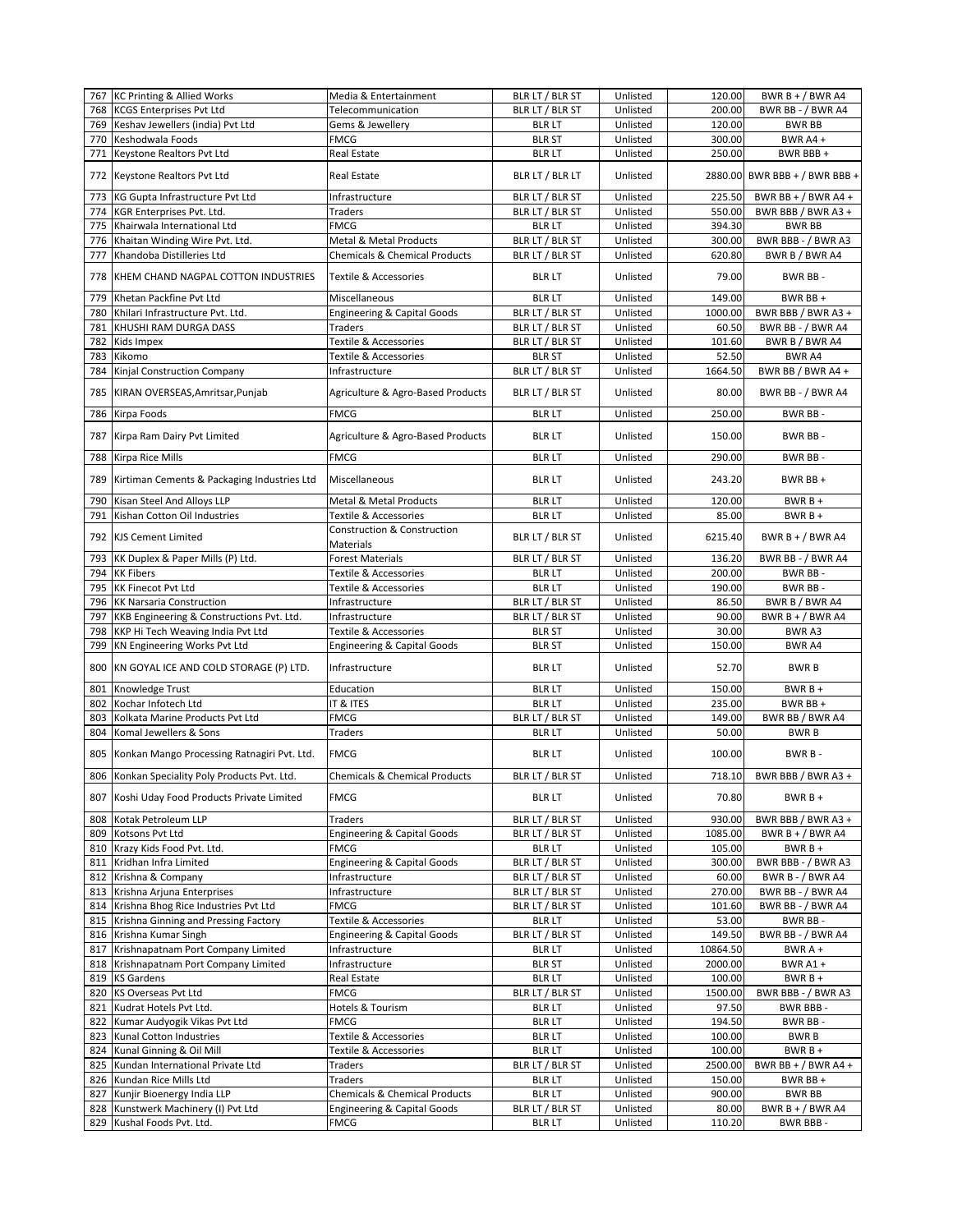|     | 830 Kushal Timber Pvt. Ltd.                                                    | <b>Forest Materials</b>                                    | BLR LT / BLR ST             | Unlisted             | 390.00   | BWR BB / BWR A4 +        |
|-----|--------------------------------------------------------------------------------|------------------------------------------------------------|-----------------------------|----------------------|----------|--------------------------|
| 831 | L K and Sons                                                                   | Infrastructure                                             | BLR LT / BLR ST             | Unlisted             | 96.30    | BWR BB - / BWR A4        |
| 832 | Lakshmi Gold Khazaanaa Private Limited                                         | Gems & Jewellery                                           | <b>BLR LT</b>               | Unlisted             | 2114.70  | BWR BB +                 |
| 833 | Lakshmi KnitWear                                                               | <b>Textile &amp; Accessories</b>                           | <b>BLR LT</b>               | Unlisted             | 50.00    | $BWRB +$                 |
| 834 | Lakshmi Rice Mills                                                             | <b>FMCG</b>                                                | <b>BLR LT</b>               | Unlisted             | 150.00   | <b>BWRB</b>              |
| 835 | Lakshmi Steel Rolling Mills (Unit-II)                                          | Miscellaneous                                              | BLR LT / BLR ST             | Unlisted             | 884.40   | BWR BB / BWR A4 +        |
| 836 | Lala Dhani Ram Ramesh Kumar                                                    | <b>Forest Materials</b>                                    | <b>BLR LT</b>               | Unlisted             | 75.00    | $BWRB +$                 |
| 837 | Lamba International Pvt Ltd                                                    | Textile & Accessories                                      | BLR LT / BLR ST             | Unlisted             | 106.00   | BWR BB / BWR A4          |
| 838 | Lamina Suspension Products Ltd                                                 | Automobiles & Auto Ancillary                               | BLR LT / BLR ST             | Unlisted             | 203.40   | BWR BB - / BWR A4 +      |
| 839 | Las Cargo Pvt Ltd                                                              | Miscellaneous                                              | <b>BLR ST</b>               | Unlisted             | 150.00   | BWR A4+                  |
| 840 | Latto Tiles LLP                                                                | <b>Construction &amp; Construction</b><br><b>Materials</b> | BLR LT / BLR ST             | Unlisted             | 120.00   | BWR BB - / BWR A4        |
| 841 | Lavana Retreats Pvt. Ltd.                                                      | Hotels & Tourism                                           | BLR LT / BLR ST             | Unlisted             | 450.00   | BWR BB - / BWR A4        |
|     | 842 Laxjeet Renewable Energy Private Limited                                   | Power                                                      | <b>BLR LT</b>               | Unlisted             | 222.30   | BWR BBB -                |
| 843 | Laxmiprada Cotton Industries                                                   | Textile & Accessories                                      | <b>BLR LT</b>               | Unlisted             | 127.00   | BWR BB-                  |
| 844 | Lazuline Biotech Private Limited                                               | Pharma & Healthcare                                        | <b>BLR LT</b>               | Unlisted             | 690.00   | BWR BB-                  |
| 845 | Leela Ship Recycling Pvt. Ltd.                                                 | Miscellaneous                                              | BLR LT / BLR ST             | Unlisted             | 1500.00  | BWR BB + $/$ BWR A4 +    |
|     | Leela Trade Steel and Commodities India Pvt.                                   |                                                            |                             |                      |          |                          |
| 846 | Ltd.                                                                           | <b>Traders</b>                                             | BLR LT / BLR ST             | Unlisted             | 1007.50  | BWR BBB - / BWR A3       |
| 847 | Lekh Raj & Sons                                                                | <b>FMCG</b>                                                | <b>BLR LT</b>               | Unlisted             | 500.00   | BWR BB-                  |
| 848 | Lemon Electronics Ltd<br>Levana Hospitality LLP                                | Telecommunication                                          | BLR LT / BLR ST             | Unlisted<br>Unlisted | 875.00   | BWR BBB / BWR A3         |
| 849 |                                                                                | Hotels & Tourism                                           | <b>BLR LT</b>               |                      | 150.00   | BWR BB-                  |
| 850 | Levin Decor LLP                                                                | <b>Construction &amp; Construction</b><br><b>Materials</b> | <b>BLR LT</b>               | Unlisted             | 115.50   | BWR BB-                  |
| 851 | Lexicon Commercial Enterprises Ltd (Ganges<br>Ford)                            | Automobiles & Auto Ancillary                               | <b>BLR LT</b>               | Unlisted             | 197.00   | <b>BWR BB</b>            |
|     | 852 Lexus Granito India Ltd.                                                   | <b>Construction &amp; Construction</b><br>Materials        | BLR LT / BLR ST             | Unlisted             | 519.00   | BWR D / BWR D            |
| 853 | Light Microfinance Pvt Ltd                                                     | <b>Financial Services</b>                                  | <b>BLR LT</b>               | Unlisted             | 1226.00  | <b>BWR BBB-</b>          |
| 854 | Linear Enterprises                                                             | <b>Consumer Durables</b>                                   | BLR LT / BLR ST             | Unlisted             | 87.00    | BWR B / BWR A4           |
| 855 | Lion Fabrics Private Limited                                                   | Textile & Accessories                                      | <b>BLR LT</b>               | Unlisted             | 934.30   | BWR BB +                 |
| 856 | Lithium Urban Technologies Pvt Ltd                                             | Transportation                                             | <b>BLR LT</b>               | Unlisted             | 67.40    | BWR BB +                 |
| 857 | Livenza Granito LLP                                                            | <b>Construction &amp; Construction</b><br><b>Materials</b> | BLR LT / BLR ST             | Unlisted             | 330.00   | BWR BB - / BWR A4        |
|     | 858 Livolla Granito LLP (LGL)                                                  | <b>Construction &amp; Construction</b><br>Materials        | BLR LT / BLR ST             | Unlisted             | 249.00   | BWR BB - / BWR A4        |
| 859 | LL Logistics Pvt. Ltd.                                                         | Infrastructure                                             | BLR LT / BLR ST             | Unlisted             | 101.30   | BWR BB / BWR A4 +        |
| 860 | Lloyds Metals and Energy Ltd                                                   | Metal & Metal Products                                     | BLR LT / BLR ST             | Unlisted             | 1000.00  | BWR BBB - / BWR A3       |
| 861 | <b>LMCS Maritime Pvt Ltd</b>                                                   | Transportation                                             | <b>BLR LT</b>               | Unlisted             | 3000.00  | BWR BBB-                 |
| 862 | Lodha Group - Shree Sainath Enterprises<br>Construction & Developers Pvt. Ltd. | <b>Real Estate</b>                                         | <b>BLR LT</b>               | Unlisted             | 1100.00  | BWR BBB $+$ (SO)         |
| 863 | Lodha Group - Shreeniwas Cotton Mills Ltd.                                     | <b>Real Estate</b>                                         | <b>BLR LT</b>               | Unlisted             | 4700.00  | <b>BWR A - (SO)</b>      |
| 864 | Lodz Denim Pvt Ltd                                                             | <b>Textile &amp; Accessories</b>                           | BLR LT / BLR ST             | Unlisted             | 1050.00  | BWR BB - / BWR A4        |
| 865 | Lohitka Properties LLP                                                         | Real Estate                                                | <b>BLR LT</b>               | Unlisted             | 3000.00  | BWR BBB (SO)             |
| 866 | Lohiya Developers                                                              | <b>Engineering &amp; Capital Goods</b>                     | BLR LT / BLR ST             | Unlisted             | 90.00    | BWR B + $/$ BWR A4       |
|     | 867 Lohiya Edible Oils Pvt Ltd                                                 | Agriculture & Agro-Based Products                          | BLR LT / BLR ST             | Unlisted             | 1339.50  | BWR BBB + / BWR A2       |
|     | 868 Loknath Rice Mill                                                          | Agriculture & Agro-Based Products                          | BLR LT / BLR ST             | Unlisted             | 146.70   | BWR B + / BWR A4         |
| 869 | Lord Wheels Pvt. Ltd.                                                          | Automobiles & Auto Ancillary                               | <b>BLR LT</b>               | Unlisted             | 116.80   | $BWRB +$                 |
| 870 | Lotus Ornaments Pvt Ltd                                                        | Gems & Jewellery                                           | <b>BLR LT</b>               | Unlisted             | 794.50   | BWR BB +                 |
| 871 | Lucky Exports                                                                  | <b>Engineering &amp; Capital Goods</b>                     | <b>BLR LT</b>               | Unlisted             | 1270.00  | BWR BBB-                 |
| 872 | <b>Lucky Minerals</b>                                                          | Mining                                                     | <b>BLR LT</b>               | Unlisted             | 82.50    | BWR BB +                 |
| 873 | Lucky Steel Industries (SBD)                                                   | Miscellaneous                                              | BLR LT / BLR ST             | Unlisted             | 841.50   | BWR $B + / BWR$ A4       |
| 874 | M K Ghare Jewellers                                                            | Gems & Jewellery                                           | <b>BLR LT</b>               | Unlisted             | 350.00   | BWR BB +                 |
| 875 | M. Hanumantha Rao                                                              | Mining                                                     | <b>BLR ST</b>               | Unlisted             | 13.00    | BWR A4+                  |
| 876 | M.P. Mining & Energy Limited                                                   | Metal & Metal Products                                     | <b>BLR LT</b>               | Unlisted             | 58.70    | BWR D                    |
| 877 | Maa Chamunda Enterprises                                                       | Traders                                                    | BLR LT / BLR ST             | Unlisted             | 120.00   | BWR $B + / BWR$ A4       |
| 878 | Maa Integrators                                                                | Agriculture & Agro-Based Products                          | <b>BLR LT</b>               | Unlisted             | 107.90   | BWR BB +                 |
| 879 | Maa Mahamaya Alloys Pvt Ltd                                                    | Metal & Metal Products                                     | BLR LT / BLR ST             | Unlisted             | 184.20   | BWR BB + $/$ BWR A4 +    |
| 880 | Maa Ratanti Kalimata Cold Storage Pvt Ltd                                      | Infrastructure                                             | BLR LT / BLR ST             | Unlisted             | 178.60   | BWR B + / BWR A4         |
| 881 | Maccaferri Environmental Solutions Private<br>Limited                          | <b>Engineering &amp; Capital Goods</b>                     | <b>BLR ST</b>               | Unlisted             | 200.00   | BWR A3                   |
| 882 | Macrotech Developers Ltd. (MDL) (Earlier<br>known as Lodha Developers Ltd.)    | Real Estate                                                | <b>BLR LT</b>               | Unlisted             | 1000.00  | <b>BWRA</b>              |
| 883 | Macrotech Developers Ltd. (MDL) (Earlier<br>known as Lodha Developers Ltd.)    | Real Estate                                                | BLR LT / BLR LT / BLR<br>LT | Unlisted             | 11500.00 | BWR A / BWR A / BWR<br>А |
|     |                                                                                |                                                            |                             |                      |          |                          |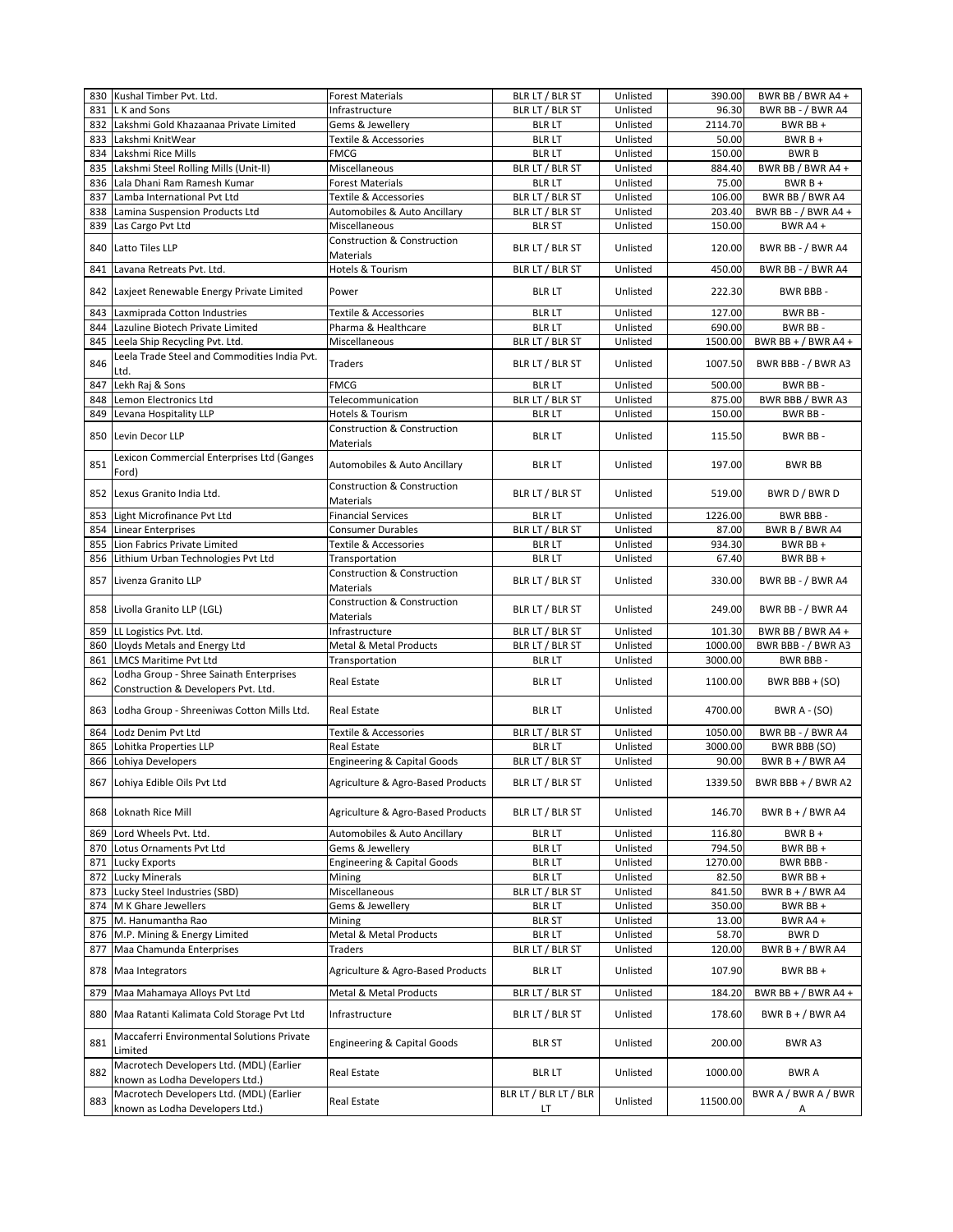| 884 | Macrotech Developers Ltd. (MDL) (Earlier<br>known as Lodha Developers Ltd.) | <b>Real Estate</b>                                         | BLR LT / BLR LT / BLR<br>LT / BLR LT / BLR LT | Unlisted | 27250.00 | BWR A / BWR A / BWR<br>A/BWRA/BWRA |
|-----|-----------------------------------------------------------------------------|------------------------------------------------------------|-----------------------------------------------|----------|----------|------------------------------------|
| 885 | Macrotech Developers Ltd. (MDL) (Earlier<br>known as Lodha Developers Ltd.) | <b>Real Estate</b>                                         | BLR LT / BLR LT / BLR<br>LT                   | Unlisted | 19300.00 | BWR A / BWR A / BWR<br>Α           |
| 886 | Madan Contractors & Company                                                 | Engineering & Capital Goods                                | BLR LT / BLR ST                               | Unlisted | 100.00   | BWR $B + / BWR$ A4                 |
| 887 | Madan Mohan Rice Mill Pvt Ltd                                               | <b>FMCG</b>                                                | BLR LT / BLR ST                               | Unlisted | 70.30    | BWR $B + / BWR$ A4                 |
| 888 | Madhur Iron & Steel (I) Pvt. Ltd.                                           | <b>Metal &amp; Metal Products</b>                          | BLR LT / BLR ST                               | Unlisted | 210.00   | BWR B / BWR A4                     |
| 889 | Magadh Industries Pvt Ltd                                                   | Metal & Metal Products                                     | <b>BLR LT</b>                                 | Unlisted | 1501.20  | <b>BWR BBB</b>                     |
| 890 | <b>Magic Mirror</b>                                                         | <b>Textile &amp; Accessories</b>                           | <b>BLR LT</b>                                 | Unlisted | 194.10   | $BWRB +$                           |
| 891 | Mahadev Cold Storage                                                        | Infrastructure                                             | <b>BLR LT</b>                                 | Unlisted | 93.80    | $BWRB +$                           |
| 892 | Mahadev Cold Storage-Deesa                                                  | Infrastructure                                             | <b>BLR LT</b>                                 | Unlisted | 63.80    | <b>BWRB</b>                        |
| 893 | Mahadev Prestressed Products Pvt Ltd                                        | <b>Construction &amp; Construction</b><br>Materials        | BLR LT / BLR ST                               | Unlisted | 155.00   | BWR B / BWR A4                     |
| 894 | Mahalaxmi Infracontract Pvt Ltd                                             | Mining                                                     | BLR LT / ST                                   | Unlisted | 201.50   | BWR A - $/$ BWR A2 +               |
| 895 | <b>Mahant Overseas</b>                                                      | <b>FMCG</b>                                                | BLR LT / BLR ST                               | Unlisted | 403.70   | BWR BB - / BWR A4                  |
| 896 | Maharaja Cotspin Ltd                                                        | <b>Textile &amp; Accessories</b>                           | BLR LT / BLR ST                               | Unlisted | 451.60   | BWR BB + $/$ BWR A4 +              |
| 897 | Mahathi Infra Services Private Limited                                      | <b>Engineering &amp; Capital Goods</b>                     | BLR LT / BLR ST                               | Unlisted | 380.30   | BWR BB + $/$ BWR A4 +              |
| 898 | Mahaveer Electro-Mech Pvt Ltd                                               | <b>Engineering &amp; Capital Goods</b>                     | BLR LT / BLR ST                               | Unlisted | 80.00    | BWR BB - / BWR A4                  |
| 899 | Mahavir Cold Storage                                                        | Infrastructure                                             | <b>BLR LT</b>                                 | Unlisted | 68.70    | BWR B-                             |
| 900 | Mahavir Polyplast Pvt Ltd                                                   | <b>Construction &amp; Construction</b><br>Materials        | BLR LT / BLR ST                               | Unlisted | 112.50   | BWR B + $/$ BWR A4                 |
| 901 | <b>Mahavir Rice Mills</b>                                                   | <b>FMCG</b>                                                | <b>BLR LT</b>                                 | Unlisted | 1000.00  | <b>BWR BB</b>                      |
| 902 | Mahavir Roller Flour Mills Pvt. Ltd.                                        | FMCG                                                       | <b>BLR LT</b>                                 | Unlisted | 150.00   | <b>BWR BB-</b>                     |
| 903 | Mahavir Sharma                                                              | Infrastructure                                             | BLR LT / BLR ST                               | Unlisted | 130.00   | BWR BB - / BWR A4 +                |
| 904 | Mahavir Transmission Ltd.                                                   | <b>Construction &amp; Construction</b><br><b>Materials</b> | BLR LT / BLR ST                               | Unlisted | 300.00   | BWR BB - / BWR A4                  |
| 905 | Mahesh Edible Oil Industries Ltd.                                           | <b>FMCG</b>                                                | <b>BLR LT</b>                                 | Unlisted | 3750.00  | <b>BWRA</b>                        |
| 906 | Maheshwari Agro                                                             | Agriculture & Agro-Based Products                          | <b>BLR LT</b>                                 | Unlisted | 94.00    | BWR BB-                            |
| 907 | Maheshwari Rice Mills                                                       | <b>FMCG</b>                                                | <b>BLR LT</b>                                 | Unlisted | 60.90    | <b>BWRB</b>                        |
| 908 | Mahip Industries Limited                                                    | <b>Forest Materials</b>                                    | <b>BLR LT</b>                                 | Unlisted | 210.00   | <b>BWR BBB</b>                     |
| 909 | Mahrishi Alloys Pvt. Ltd.                                                   | Metal & Metal Products                                     | BLR LT / BLR ST                               | Unlisted | 100.00   | BWR BBB - / BWR A3                 |
| 910 | <b>Maker Filaments</b>                                                      | Textile & Accessories                                      | <b>BLR LT</b>                                 | Unlisted | 66.80    | <b>BWRB</b>                        |
| 911 | Malabar Commercial Plaza Pvt Ltd                                            | Real Estate                                                | <b>BLR LT</b>                                 | Unlisted | 2500.00  | BWR BBB + (SO)                     |
| 912 | Malar International                                                         | <b>FMCG</b>                                                | <b>BLR ST</b>                                 | Unlisted | 60.00    | <b>BWR A4</b>                      |
| 913 | Malar Modern Rice Mill                                                      | Agriculture & Agro-Based Products                          | <b>BLR LT</b>                                 | Unlisted | 89.90    | $BWRB +$                           |
|     | 914 Malhotra Handicrafts                                                    | <b>Construction &amp; Construction</b><br>Materials        | BLR LT / BLR ST                               | Unlisted | 74.40    | BWR BB - / BWR A4                  |
| 915 | <b>Malik Tanning Industries</b>                                             | Textile & Accessories                                      | <b>BLR ST</b>                                 | Unlisted | 50.00    | BWR A4                             |
| 916 | Mallella Developers                                                         | <b>Engineering &amp; Capital Goods</b>                     | <b>BLR LT</b>                                 | Unlisted | 90.00    | $BWRB +$                           |
| 917 | Mallella Infrastructure Pvt Ltd                                             | <b>Engineering &amp; Capital Goods</b>                     | BLR LT / BLR ST                               | Unlisted | 108.00   | BWR B / BWR A4                     |
| 918 | <b>Malpani Cotton Mills</b>                                                 | Textile & Accessories                                      | <b>BLR LT</b>                                 | Unlisted | 110.30   | <b>BWRB</b>                        |
| 919 | Malti Enterprises                                                           | <b>Engineering &amp; Capital Goods</b>                     | BLR LT / BLR ST                               | Unlisted | 120.00   | BWR BB / BWR A4 +                  |
| 920 | Malti Industries                                                            | <b>FMCG</b>                                                | <b>BLR LT</b>                                 | Unlisted | 50.00    | <b>BWRB</b>                        |
| 921 | Manappuram Asset Finance Ltd                                                | <b>Financial Services</b>                                  | <b>BLR LT</b>                                 | Unlisted | 700.00   | BWR BBB-                           |
| 922 | Manappuram Finance Ltd.                                                     | <b>Financial Services</b>                                  | <b>BLR LT</b>                                 | Listed   | 70000.00 | BWR AA +                           |
| 923 | Manay Nesvi Infrastructure Pvt Ltd                                          | Real Estate                                                | <b>BLR LT</b>                                 | Unlisted | 430.00   | <b>BWR BB</b>                      |
|     | 924 Manda Developers & Builders Pvt Ltd                                     | <b>Engineering &amp; Capital Goods</b>                     | BLR LT / BLR ST                               | Unlisted | 320.00   | BWR BB / BWR A4 +                  |
| 925 | Mangal Credit & Fincorp Ltd                                                 | <b>Financial Services</b>                                  | <b>BLR LT</b>                                 | Listed   | 200.00   | BWR BB +                           |
|     | 926 Manglam Milk India Private Ltd.                                         | Agriculture & Agro-Based Products                          | <b>BLR LT</b>                                 | Unlisted | 303.00   | BWR BB +                           |
| 927 | <b>Manikanta Constructions</b>                                              | <b>Engineering &amp; Capital Goods</b>                     | BLR LT / BLR ST                               | Unlisted | 65.00    | BWR BB / BWR A4                    |
| 928 | Manoj Cables Ltd.                                                           | Telecommunication                                          | BLR LT / BLR ST                               | Unlisted | 600.00   | BWR BB + $/$ BWR A4 +              |
| 929 | Manthan Groups Builders & Developers                                        | <b>Real Estate</b>                                         | <b>BLR LT</b>                                 | Unlisted | 99.50    | BWR BB-                            |
| 930 | Mantora Oil Products Pvt Ltd                                                | <b>FMCG</b>                                                | BLR LT / BLR ST                               | Unlisted | 250.00   | BWR BBB / BWR A3 +                 |
| 931 | Mantra Softech (I) Pvt. Ltd                                                 | IT & ITES                                                  | BLR LT / BLR ST                               | Unlisted | 300.00   | BWR BBB - / BWR A3                 |
| 932 | <b>MANVI ENTERPRISES</b>                                                    | Agriculture & Agro-Based Products                          | <b>BLR LT</b>                                 | Unlisted | 80.00    | $BWRB +$                           |
| 933 | Marathon Realty Pvt. Ltd.                                                   | <b>Real Estate</b>                                         | <b>BLR LT</b>                                 | Unlisted | 2250.00  | BWR BBB -                          |
| 934 | <b>Marbaniang Enterprises</b>                                               | <b>Engineering &amp; Capital Goods</b>                     | BLR LT / BLR ST                               | Unlisted | 54.00    | BWR BB - / BWR A4                  |
| 935 | Marce Cement Works Ltd                                                      | Construction & Construction<br>Materials                   | <b>BLR LT</b>                                 | Unlisted | 125.10   | <b>BWRB</b>                        |
| 936 | Maria Rug International                                                     | <b>Textile &amp; Accessories</b>                           | <b>BLR ST</b>                                 | Unlisted | 65.00    | BWR A4                             |
| 937 | MARITON HOTELIERS PRIVATE LIMITED                                           | Hotels & Tourism                                           | <b>BLR LT</b>                                 | Unlisted | 150.00   | BWR BB-                            |
| 938 | Marudhara Automobiles Pvt Ltd.                                              | Automobiles & Auto Ancillary                               | <b>BLR LT</b>                                 | Unlisted | 85.00    | BWR BB-                            |
| 939 | <b>Maruti Educational Trust</b>                                             | Education                                                  | <b>BLR LT</b>                                 | Unlisted | 495.00   | BWR BB+                            |
| 940 | Maruti Ferrous Pvt. Ltd.                                                    | Metal & Metal Products                                     | <b>BLR LT</b>                                 | Unlisted | 320.00   | <b>BWR BBB</b>                     |
| 941 | Mary Fashion Impex                                                          | Textile & Accessories                                      | BLR LT / BLR ST                               | Unlisted | 59.40    | BWR $B + / BWR$ A4                 |
| 942 | Mas Enterprises Ltd.                                                        | Agriculture & Agro-Based Products                          | BLR LT / BLR ST                               | Unlisted | 444.20   | BWR BBB - / BWR A3                 |
|     | 943 Masuvic Indsup Pvt. Ltd.                                                | Textile & Accessories                                      | <b>BLR LT</b>                                 | Unlisted | 137.10   | <b>BWRB</b>                        |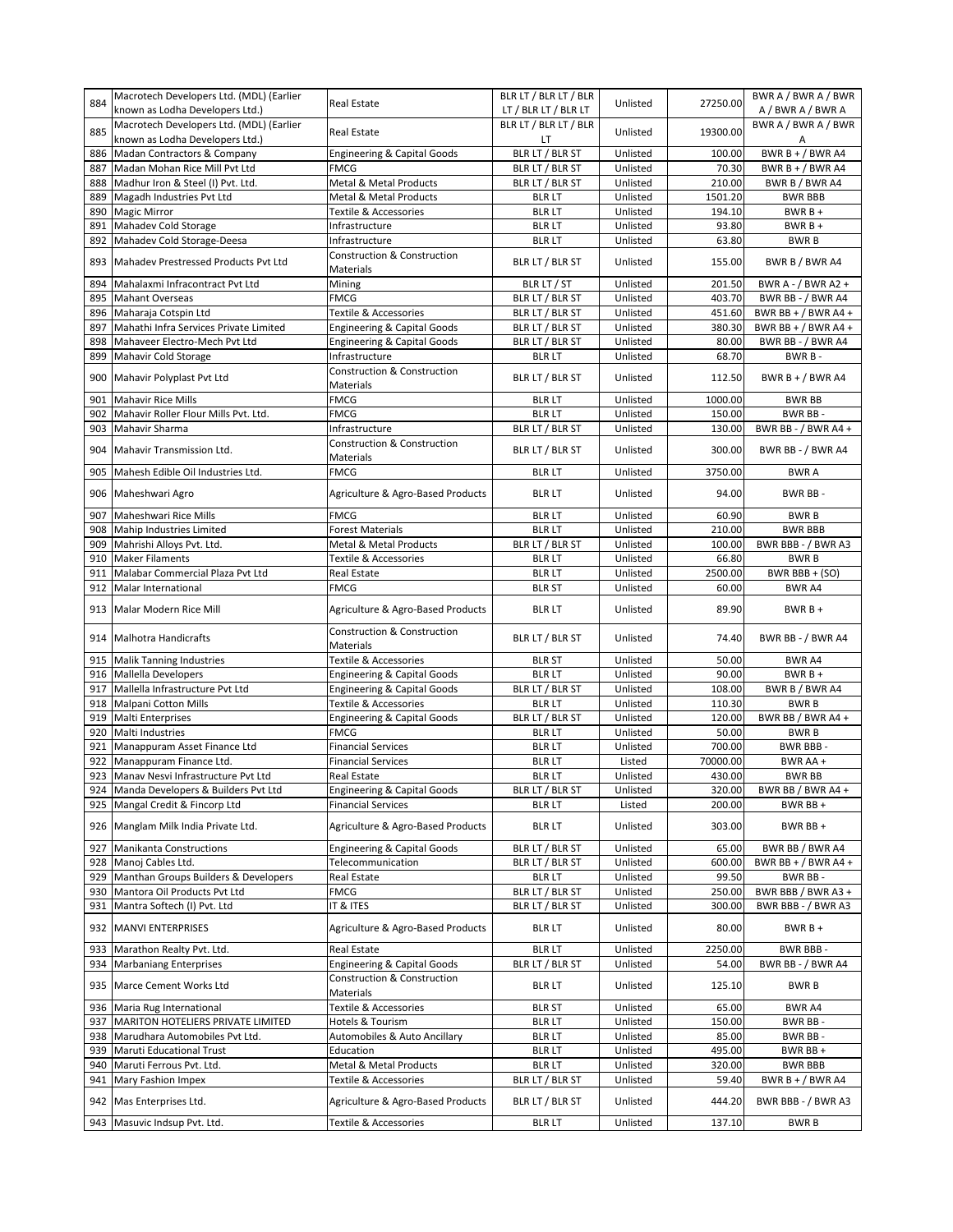|            | 944 Mateshwari Food Stuff Pvt Ltd                                 | <b>FMCG</b>                                         | <b>BLR LT</b>                      | Unlisted             | 187.00           | $BWRB +$                                  |
|------------|-------------------------------------------------------------------|-----------------------------------------------------|------------------------------------|----------------------|------------------|-------------------------------------------|
| 945        | Matha Exports                                                     | <b>Construction &amp; Construction</b><br>Materials | <b>BLR LT</b>                      | Unlisted             | 87.10            | $BWRB +$                                  |
| 946        | Mathiyan Construction (P) Ltd.                                    | Infrastructure                                      | BLR LT / BLR ST                    | Unlisted             | 450.00           | BWR B / BWR A4                            |
| 947        | Mathura Natural Gas P Ltd                                         | Oil & Natural Gas                                   | <b>BLR LT</b>                      | Unlisted             | 57.90            | BWR BB-                                   |
|            | 948 Mathuram Swastha Evem Shikshan Sansthan                       | Education                                           | <b>BLR LT</b>                      | Unlisted             | 82.20            | BWR BB-                                   |
| 949        | MATRI SEVA SADAN CHARITY TRUST                                    | Education                                           | <b>BLR LT</b>                      | Unlisted             | 63.50            | <b>BWRB</b>                               |
| 950        | Maxheal Laboratories Pvt. Ltd.                                    | Pharma & Healthcare                                 | BLR LT / BLR ST                    | Unlisted             | 145.00           | BWR BB - / BWR A4                         |
| 951        | <b>Mayur Construction Company</b>                                 | Infrastructure                                      | BLR LT / BLR ST                    | Unlisted             | 140.00           | BWR BB - / BWR A4                         |
| 952        | <b>MB Motor Body Builders</b>                                     | Miscellaneous                                       | BLR LT / BLR ST                    | Unlisted             | 67.50            | BWR $B + / BWR$ A4                        |
| 953        | <b>MBR</b> Group                                                  | Real Estate                                         | <b>BLR LT</b>                      | Unlisted             | 500.00           | <b>BWRC</b>                               |
| 954        | Mc Millan Marketing Pvt. Ltd                                      | Traders                                             | <b>BLR LT</b>                      | Unlisted             | 180.00           | <b>BWR BB</b>                             |
| 955        | MCS Auto Pvt Ltd                                                  | Automobiles & Auto Ancillary                        | <b>BLR LT</b>                      | Unlisted             | 70.00            | BWR BB-                                   |
| 956        | MD Fresh Veg. Pvt. Ltd.                                           | <b>FMCG</b>                                         | BLR LT / BLR ST                    | Unlisted             | 70.00            | BWR B / BWR A4                            |
| 957<br>958 | Med Freshe Pvt Ltd                                                | Pharma & Healthcare                                 | <b>BLR ST</b>                      | Unlisted             | 100.00<br>96.10  | BWR A4+                                   |
| 959        | Medicon Leather Pvt Ltd<br><b>Mehta Minerals</b>                  | <b>Chemicals &amp; Chemical Products</b><br>Mining  | BLR LT / BLR ST<br><b>BLR LT</b>   | Unlisted<br>Unlisted | 50.00            | BWR $B + / BWR$ A4<br><b>BWRD</b>         |
| 960        | Mehta Star Hotels Pvt. Ltd.                                       | Hotels & Tourism                                    | <b>BLR LT</b>                      | Unlisted             | 44.40            | $BWRB +$                                  |
| 961        | Mentha & Allied Products Pvt. Ltd.                                | Agriculture & Agro-Based Products                   | BLR LT / BLR ST                    | Unlisted             | 702.00           | BWR BBB - / BWR A3                        |
|            |                                                                   |                                                     |                                    |                      |                  |                                           |
| 962        | Mercury Fabrics Pvt. Ltd.<br>963 Meridian Corporation             | Textile & Accessories<br>Metal & Metal Products     | BLR LT / BLR ST<br>BLR LT / BLR ST | Unlisted<br>Unlisted | 477.90<br>119.50 | BWR BBB - / BWR A3<br>BWR BB - / BWR A4 + |
|            | 964 Merit Organics Ltd.                                           | Pharma & Healthcare                                 | BLR LT / BLR ST                    | Unlisted             | 114.70           | BWR BB - / BWR A4                         |
| 965        | Merlon Infra Projects Pvt Ltd                                     | Infrastructure                                      | BLR LT / BLR ST                    | Unlisted             | 70.00            | BWR BB - / BWR A4 +                       |
| 966        | Metal Care Alloys Private Limited                                 | Metal & Metal Products                              | BLR LT / BLR ST                    | Unlisted             | 300.00           | BWR BBB - / BWR A3                        |
| 967        | METAL ENGINEERING & FORGING CO                                    | Traders                                             | BLR LT / BLR ST                    | Unlisted             | 101.00           | BWR BB - / BWR A4                         |
| 968        | Metarolls Ispat Pvt Ltd                                           | Metal & Metal Products                              | BLR LT / BLR ST                    | Unlisted             | 1212.80          | BWR BBB + / BWR A3                        |
| 969        | Metro Eco Green Resorts Ltd                                       | Hotels & Tourism                                    | BLR LT / BLR ST                    | Unlisted             | 1504.00          | BWR BB - / BWR A4                         |
| 970        | Metro Motors Pvt. Ltd.                                            | Automobiles & Auto Ancillary                        | <b>BLR LT</b>                      | Unlisted             | 111.00           | BWR BB-                                   |
| 971        | Microlite Industries                                              | <b>Metal &amp; Metal Products</b>                   | <b>BLR LT</b>                      | Unlisted             | 100.00           | BWR BB-                                   |
| 972        | Microns India                                                     | Automobiles & Auto Ancillary                        | <b>BLR LT</b>                      | Unlisted             | 169.70           | $BWRB +$                                  |
| 973        | Microsun Solar Tech Pvt. Ltd.                                     | Power                                               | BLR LT / BLR ST                    | Unlisted             | 196.20           | BWR BB / BWR A4                           |
| 974        | Microworld Infosol Pvt Ltd                                        | Traders                                             | <b>BLR LT</b>                      | Unlisted             | 45.00            | $BWRB +$                                  |
| 975        | Mighty Auto Wheels Pvt Ltd                                        | Automobiles & Auto Ancillary                        | <b>BLR LT</b>                      | Unlisted             | 142.40           | $BWRB +$                                  |
|            | 976 Milap Rice Mill                                               | Agriculture & Agro-Based Products                   | <b>BLR LT</b>                      | Unlisted             | 55.70            | $BWRB +$                                  |
| 977        | Mira Exim Limited                                                 | Textile & Accessories                               | BLR LT / BLR ST                    | Unlisted             | 474.30           | BWR BBB - / BWR A3                        |
| 978        | Mitashi Edutainment Private Limited                               | <b>Consumer Durables</b>                            | BLR LT / BLR ST                    | Unlisted             | 1350.00          | BWR BBB - / BWR A3                        |
| 979        | Mithlesh Kumar Shukla                                             | <b>Engineering &amp; Capital Goods</b>              | BLR LT / BLR ST                    | Unlisted             | 60.00            | BWR B + $/$ BWR A4                        |
| 980        | <b>MITTAL CERAMICS</b>                                            | Miscellaneous                                       | BLR LT / BLR ST                    | Unlisted             | 186.10           | BWR BB + $/$ BWR A4 +                     |
| 981        | Mittal Construction Unit                                          | <b>Engineering &amp; Capital Goods</b>              | BLR LT / BLR ST                    | Unlisted             | 200.00           | BWR BB + $/$ BWR A4 +                     |
| 982        | Mittal Dyeing Pvt. Ltd.                                           | Textile & Accessories                               | <b>BLR LT</b>                      | Unlisted             | 10.00            | <b>BWR BB</b>                             |
| 983        | <b>Mittal International</b>                                       | <b>Textile &amp; Accessories</b>                    | BLR LT / BLR ST                    | Unlisted             | 232.00           | BWR BBB - / BWR A3                        |
| 984        | <b>Mittal Packaging</b>                                           | Miscellaneous                                       | <b>BLR LT</b>                      | Unlisted             | 76.00            | $BWRB+$                                   |
| 985        | MJ Grain Products Pyt Ltd                                         | Agriculture & Agro-Based Products                   | BLR LT / BLR ST                    | Unlisted             | 220.60           | BWR BB + $/$ BWR A4                       |
|            | 986 MJ Infrastructure                                             | <b>Real Estate</b>                                  | <b>BLR LT</b>                      | Unlisted             | 100.00           | BWR BB-                                   |
|            | 987 MK PRINTECH PVT. LTD.                                         | Miscellaneous                                       | <b>BLR LT</b>                      | Unlisted             | 171.20           | $BWRB +$                                  |
|            | 988 MKU Limited                                                   | Miscellaneous                                       | BLR LT / BLR ST                    | Unlisted             | 1571.70          | BWR BB + $/$ BWR A4 +                     |
|            | 989 MM Yarns Pvt Ltd                                              | Textile & Accessories                               | BLR LT / BLR ST                    | Unlisted             | 1114.60          | BWR BBB - / BWR A3                        |
|            | 990 MMR Construction Company Pvt. Ltd.                            | <b>Engineering &amp; Capital Goods</b>              | <b>BLR ST</b>                      | Unlisted             | 150.00           | BWR A4                                    |
| 991        | MN GlobEx Pvt. Ltd.                                               | Traders                                             | BLR LT / BLR ST                    | Unlisted             | 50.00            | BWR $B + / BWR$ A4                        |
| 992<br>993 | <b>Modern Chemicals</b><br>Modern Stone Crushers Pvt. Ltd.        | Traders<br>Mining                                   | BLR LT / BLR ST<br><b>BLR LT</b>   | Unlisted<br>Unlisted | 210.00<br>58.50  | BWR BB - / BWR A4<br><b>BWRB</b>          |
| 994        | Mohamad Israil Cold Storages Pvt. Ltd.                            | Infrastructure                                      | <b>BLR LT</b>                      | Unlisted             | 95.00            | $BWRB +$                                  |
| 995        | Mohanrao and Company                                              | Textile & Accessories                               | <b>BLR LT</b>                      | Unlisted             | 150.00           | $BWRB +$                                  |
| 996        | Monaa Hotels Pvt Ltd                                              | Hotels & Tourism                                    | <b>BLR LT</b>                      | Unlisted             | 150.00           | BWR BB-                                   |
|            | 997 Montello Ceramics LLP                                         | Construction & Construction<br>Materials            | BLR LT / BLR ST                    | Unlisted             | 124.50           | BWR BB - / BWR A4                         |
| 998        | Moolchand Healthcare Pvt Ltd                                      | Pharma & Healthcare                                 | <b>BLR LT</b>                      | Unlisted             | 180.00           | BWR A -                                   |
|            | 999 Morries Energy Ltd                                            | Power                                               | <b>BLR ST</b>                      | Unlisted             | 0.90             | BWR A3                                    |
|            | 1000 Morth Infrastructure Pvt Ltd                                 | <b>Engineering &amp; Capital Goods</b>              | BLR LT / BLR ST                    | Unlisted             | 140.50           | BWR B + $/$ BWR A4                        |
|            | 1001 Mosaram Enterprises Ltd.                                     | Automobiles & Auto Ancillary                        | <b>BLR LT</b>                      | Unlisted             | 170.00           | BWR BB +                                  |
| 1002       | Mother Earth Environ Tech Pvt Ltd                                 | Traders                                             | <b>BLR LT</b>                      | Unlisted             | 243.70           | <b>BWRB</b>                               |
|            | 1003 Mother India Agrofoods Pvt Ltd                               | <b>FMCG</b>                                         | <b>BLR LT</b>                      | Unlisted             | 113.50           | <b>BWR BB</b>                             |
| 1004       |                                                                   | Infrastructure                                      | BLR LT / BLR ST                    | Unlisted             | 280.50           | BWR BB + $/$ BWR A4 +                     |
| 1005       | Mother India Construction Pvt Ltd                                 |                                                     |                                    |                      |                  |                                           |
|            | Motherhood Institute of Management &<br><b>Technology Society</b> | Education                                           | <b>BLR LT</b>                      | Unlisted             | 101.60           | BWR BB-                                   |
|            | 1006 Mothersons Consolidate                                       | Traders                                             | BLR LT / BLR ST                    | Unlisted             | 120.00           | BWR BB - / BWR A4                         |
|            | 1007 Mount Litera Education Foundation                            | Education                                           | <b>BLR LT</b>                      | Unlisted             | 730.00           | BWR A - (SO)                              |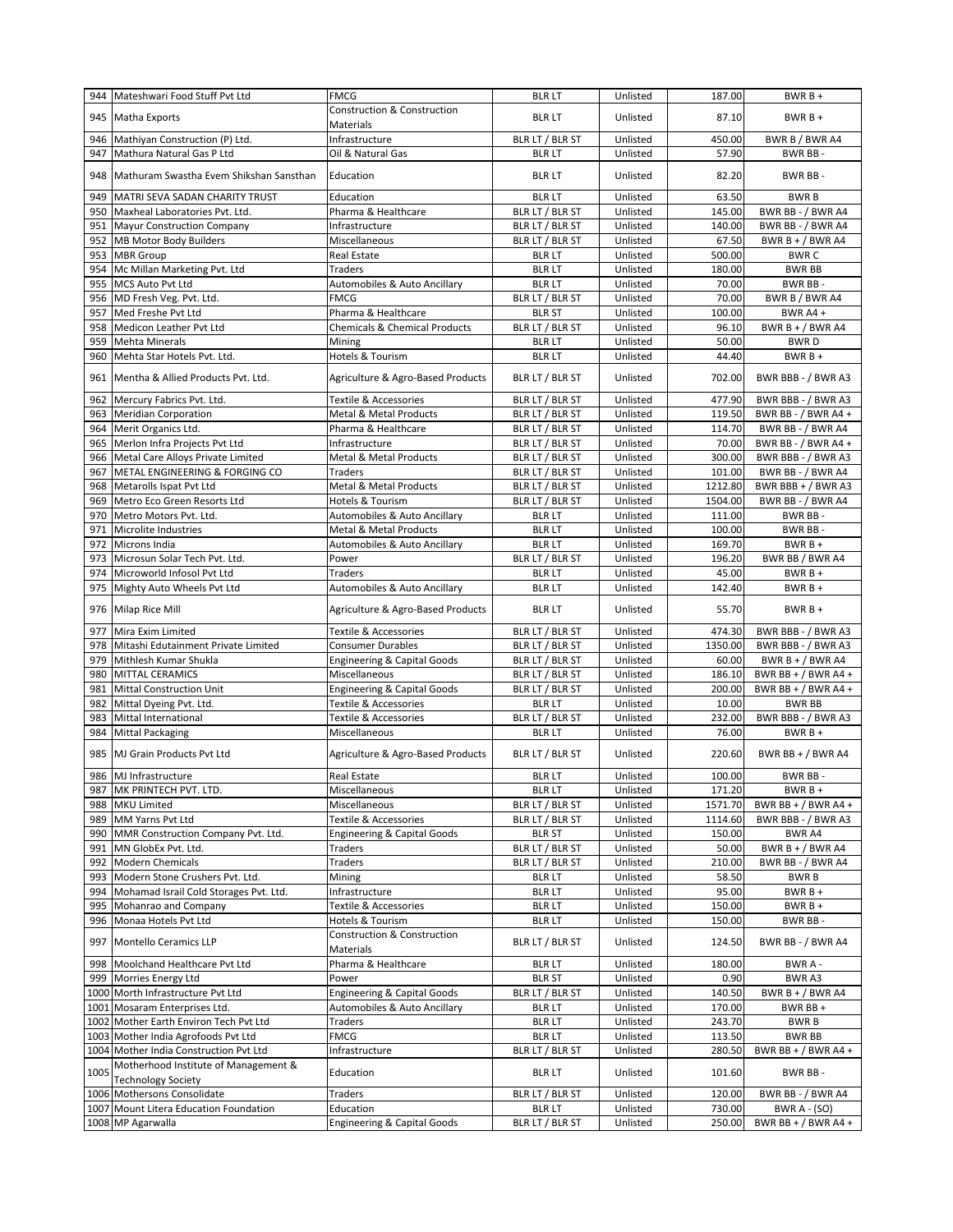|      | 1009 MP Ceramics World                                                                                                    | <b>Construction &amp; Construction</b><br>Materials        | <b>BLR LT</b>        | Unlisted | 100.00  | <b>BWRB</b>                   |
|------|---------------------------------------------------------------------------------------------------------------------------|------------------------------------------------------------|----------------------|----------|---------|-------------------------------|
|      | 1010 MRG Fashions Pvt Ltd                                                                                                 | <b>FMCG</b>                                                | <b>BLR LT</b>        | Unlisted | 135.00  | <b>BWR BB</b>                 |
|      | 1011 MRJ Infratech Private Limited.                                                                                       | Infrastructure                                             | <b>BLR LT</b>        | Unlisted | 34.20   | BWR BB-                       |
|      | 1012 MRJ Steels Private Limited                                                                                           | <b>Metal &amp; Metal Products</b>                          | BLR LT / BLR ST      | Unlisted | 300.00  | BWR B + $/$ BWR A4            |
|      | 1013 MS Industries & Spirits Private Limited                                                                              | Agriculture & Agro-Based Products                          | <b>BLR LT</b>        | Unlisted | 372.90  | BWR BB-                       |
|      | 1014 MS Power Projects                                                                                                    | Power                                                      | <b>BLR LT</b>        | Unlisted | 126.50  | BWR BBB - (SO)                |
|      | 1015 Mtar Technologies Private Limited                                                                                    | <b>Engineering &amp; Capital Goods</b>                     | BLR LT / BLR ST      | Unlisted | 1480.00 | BWR BB - / BWR A4             |
|      | 1016 Mudit Seeds                                                                                                          | FMCG                                                       | <b>BLR LT</b>        | Unlisted | 65.00   | <b>BWRB</b>                   |
| 1017 | Mukhtar Ahmad Educational Society                                                                                         | Education                                                  | <b>BLR LT</b>        | Unlisted | 59.90   | $BWRB +$                      |
|      | 1018 Mukul Overseas Pvt. Ltd.                                                                                             | <b>FMCG</b>                                                | <b>BLR LT</b>        | Unlisted | 136.50  | BWR BB-                       |
|      | 1019 Multiurban Infra Services Pvt. Ltd.                                                                                  | Infrastructure                                             | BLR LT / BLR ST      | Unlisted | 500.00  | BWR BBB - / BWR A3            |
|      | 1020 Mumbai Products India                                                                                                | Textile & Accessories                                      | <b>BLR LT</b>        | Unlisted | 140.00  | <b>BWR BB</b>                 |
|      | 1021 Mundra Solar PV Ltd                                                                                                  | Miscellaneous                                              | <b>BLR LT</b>        | Unlisted | 460.00  | <b>BWR A - (SO)</b>           |
|      | 1022 Murarilal Singhal Contractor                                                                                         | Infrastructure                                             | BLR LT / BLR ST      | Unlisted | 175.00  | BWR BB / BWR A4 +             |
|      | 1023 Murugavilas Textiles                                                                                                 | Textile & Accessories, Traders                             | <b>BLR ST</b>        | Unlisted | 5.50    | <b>BWR A4</b>                 |
|      | 1024 Muzaffar Ahmed Mantoo                                                                                                | Agriculture & Agro-Based Products                          | <b>BLR LT</b>        | Unlisted | 45.30   | $BWRB+$                       |
|      | 1025 MVR Industries                                                                                                       | <b>FMCG</b>                                                | <b>BLR LT</b>        | Unlisted | 52.70   | $BWRB +$                      |
|      | 1026 N A R Infra Private Limited                                                                                          | Infrastructure                                             | BLR LT / BLR ST      | Unlisted | 162.50  | BWR BB + $/$ BWR A4 +         |
|      | 1027 N Ramakrishna                                                                                                        | <b>Engineering &amp; Capital Goods</b>                     | BLR LT / BLR ST      | Unlisted | 115.00  | BWR BB - / BWR A4             |
|      | 1028 Naga Electrical Industries                                                                                           | <b>Consumer Durables</b>                                   | <b>BLR LT</b>        | Unlisted | 60.00   | BWR B-                        |
|      | 1029 Nagar Palika Parishad, Guna                                                                                          | <b>Public Finance</b>                                      | <b>BLR LT</b>        | Unlisted | 400.00  | $BWRB +$                      |
|      | 1030 Nagreeka Foils Limited                                                                                               | <b>Traders</b>                                             | <b>BLR ST</b>        | Unlisted | 56.40   | BWR A4                        |
|      | 1031 Naini Auto Tech                                                                                                      | Automobiles & Auto Ancillary                               | BLR LT / BLR ST      | Unlisted | 262.30  | BWR BB - / BWR A4             |
|      | 1032 Naini Seed Products                                                                                                  | Agriculture & Agro-Based Products                          | <b>BLR LT</b>        | Unlisted | 150.00  | BWR BB-                       |
|      | 1033 Namdev Builders & Developers                                                                                         | Hotels & Tourism                                           | BLR LT / BLR ST      | Unlisted | 900.00  | BWR BB + $/$ BWR A4 +         |
|      | 1034 Nandan Industries Pvt. Ltd                                                                                           | Textile & Accessories                                      | BLR LT / BLR ST      | Unlisted | 630.00  | BWR BBB - / BWR A3            |
| 1035 | Nangalwala Industries (Pvt) Ltd                                                                                           | <b>Engineering &amp; Capital Goods</b>                     | BLR LT / BLR ST      | Unlisted | 246.00  | BWR BB + $/$ BWR A4 +         |
|      | 1036 Napin Impex Pvt Ltd                                                                                                  | <b>Traders</b>                                             | <b>BLR LT</b>        | Unlisted | 150.00  | BWR BB-                       |
|      | 1037 Narasimha Industries                                                                                                 | <b>Textile &amp; Accessories</b>                           | <b>BLR LT</b>        | Unlisted | 120.00  | BWR BB-                       |
|      | 1038 Narayan Agro Foods Ltd                                                                                               | Agriculture & Agro-Based Products                          | <b>BLR LT</b>        | Unlisted | 70.00   | BWR BB-                       |
|      | 1039 Narmada Dal Mill                                                                                                     | Agriculture & Agro-Based Products                          | <b>BLR LT</b>        | Unlisted | 122.20  | $BWRB +$                      |
|      | 1040 Narsingh Construction                                                                                                | <b>Engineering &amp; Capital Goods</b>                     | BLR LT / BLR ST      | Unlisted | 95.00   | BWR $B + / BWR$ A4            |
|      | 1041 Nascent Info Technologies Pvt. Ltd.                                                                                  | IT & ITES                                                  | BLR LT / BLR ST      | Unlisted | 95.00   | BWR BB + $/$ BWR A4           |
|      | 1042 National Highway Construction Co                                                                                     | Real Estate                                                | BLR LT / BLR ST      | Unlisted | 75.00   | BWR BB - / BWR A4             |
|      | 1043 National Steel Company                                                                                               | Traders                                                    | <b>BLR LT</b>        | Unlisted | 210.00  | $BWRB+$                       |
|      | 1044 National Ventures Pvt Ltd                                                                                            | Mining                                                     | BLR LT / BLR ST      | Unlisted | 420.00  | BWR $B + / BWR$ A4            |
|      | 1045 Natural Organic Farms                                                                                                | Textile & Accessories                                      | <b>BLR LT</b>        | Unlisted | 140.00  | $BWRB +$                      |
|      | 1046 Nav Bharat Roller Flour Mills Private Limited                                                                        | <b>FMCG</b>                                                | BLR LT / BLR ST      | Unlisted | 83.30   | BWR B + / BWR A4              |
|      | 1047 Navieet Industries                                                                                                   | <b>Engineering &amp; Capital Goods</b>                     | BLR LT / BLR ST      | Unlisted | 75.00   | BWR $B + / BWR$ A4            |
| 1048 | Navkar Global Infra                                                                                                       | Infrastructure                                             | <b>BLR LT</b>        | Unlisted | 100.00  | <b>BWR BB</b>                 |
|      | 1049 Navneet Motors                                                                                                       | Automobiles & Auto Ancillary                               | BLR LT / BLR ST      | Unlisted | 830.00  | BWR BB / BWR A4 +             |
|      | 1050 Navrang Roadlines Pvt Ltd                                                                                            | Transportation                                             | BLR LT               | Unlisted | 335.00  | BWR BBB -                     |
|      | 1051 Navshakti Trade Link LLP                                                                                             | Traders                                                    | <b>BLR LT</b>        | Unlisted | 50.00   | $BWRB +$                      |
|      | 1052 NBM Iron and Steel Trading Pvt Ltd.                                                                                  | Transportation                                             | BLR LT / ST / BLR ST | Unlisted | 499.80  | BWR BB - / BWR A4 /<br>BWR A4 |
|      | 1053 NCS Estates Pvt. Ltd.                                                                                                | Real Estate                                                | <b>BLR LT</b>        | Unlisted | 239.00  | BWR BB-                       |
|      | 1054 Needhishree Buildcon Pvt Ltd                                                                                         | Real Estate                                                | <b>BLR LT</b>        | Unlisted | 100.00  | <b>BWRB</b>                   |
|      | 1055 Neman Carpets                                                                                                        | Textile & Accessories, Textile &<br>Accessories            | <b>BLR ST</b>        | Unlisted | 80.00   | BWR A4 +                      |
|      | 1056 Neni Memi Foods Pvt. Ltd.                                                                                            | FMCG                                                       | <b>BLR ST</b>        | Unlisted | 60.00   | BWR A4                        |
|      | 1057 Neo Pack Plast (India) Pvt. Ltd.                                                                                     | <b>Construction &amp; Construction</b><br><b>Materials</b> | BLR LT / BLR ST      | Unlisted | 63.50   | BWR B + / BWR A4              |
|      | 1058 Neptune Infrastructure                                                                                               | Infrastructure                                             | <b>BLR LT</b>        | Unlisted | 191.40  | $BWRB +$                      |
|      | 1059 Neumann Components Pvt. Ltd.                                                                                         | Metal & Metal Products                                     | BLR LT / BLR ST      | Unlisted | 282.10  | BWR BBB - / BWR A3            |
|      | 1060 New Bonanza India Ltd.                                                                                               | <b>Forest Materials</b>                                    | <b>BLR ST</b>        | Unlisted | 20.00   | BWR A4                        |
|      | New Kuldeep Singh Sukhvinder Singh & Others<br>1061 LLP(Formerly known as New Kuldeep Singh<br>Sukhvinder Singh & Others) | Traders                                                    | <b>BLR LT</b>        | Unlisted | 230.00  | BWR BBB -                     |
|      | 1062 New Light Art Exports                                                                                                | <b>Consumer Durables</b>                                   | <b>BLR ST</b>        | Unlisted | 35.00   | BWR A4                        |
|      | 1063 New Tuples Educational Society                                                                                       | Education                                                  | <b>BLR LT</b>        | Unlisted | 70.00   | <b>BWR BB</b>                 |
|      | 1064 Nexion International Private Limited                                                                                 | Construction & Construction<br>Materials                   | BLR LT / BLR ST      | Unlisted | 1516.00 | BWR BBB - / BWR A3            |
|      | 1065 Nextgen Solux Power Pvt Ltd                                                                                          | Power                                                      | <b>BLR LT</b>        | Unlisted | 82.30   | BWR BB-                       |
|      | 1066 Nextgen Textile Park Pvt. Ltd.                                                                                       | Real Estate, Real Estate                                   | <b>BLR LT</b>        | Unlisted | 124.30  | BWR BB-                       |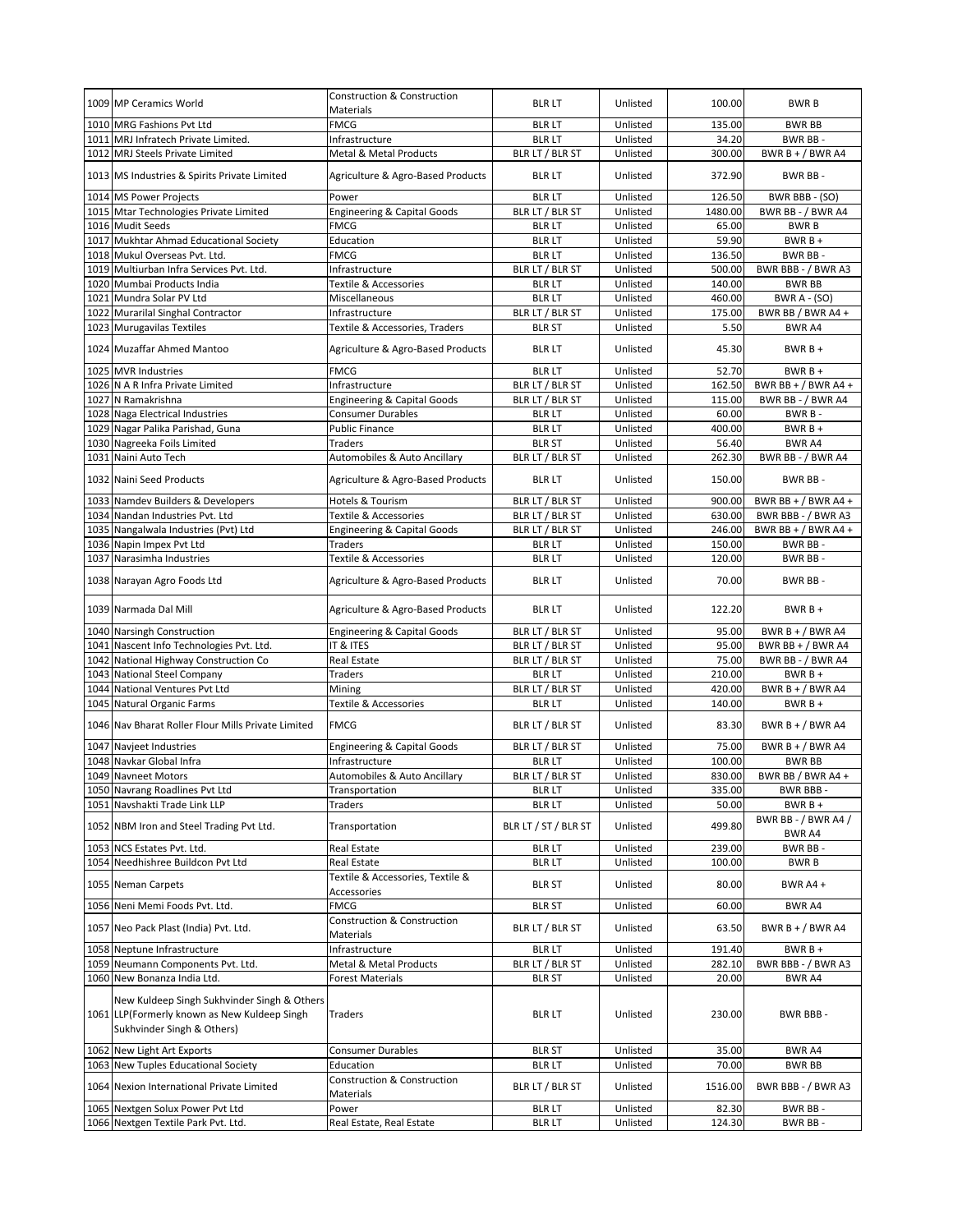| 1067 | Nexus Well-Hope Agritech International<br>Limited                          | Agriculture & Agro-Based Products                   | <b>BLR LT</b>   | Unlisted | 400.00   | <b>BWR BB</b>         |
|------|----------------------------------------------------------------------------|-----------------------------------------------------|-----------------|----------|----------|-----------------------|
|      | 1068 NF Forgings Pvt Ltd                                                   | <b>Engineering &amp; Capital Goods</b>              | BLR LT / BLR ST | Unlisted | 413.70   | BWR BB + $/$ BWR A4 + |
|      | 1069 NGL Fine-Chem Ltd                                                     | Pharma & Healthcare                                 | BLR LT / BLR ST | Unlisted | 365.00   | BWR BBB / BWR A3 +    |
|      | 1070 Nice Prints                                                           | Miscellaneous                                       | <b>BLR LT</b>   | Unlisted | 83.40    | $BWRB +$              |
| 1071 | Nice Sesame Agro Industries                                                | <b>FMCG</b>                                         | BLR LT / BLR ST | Unlisted | 95.80    | BWR BB - / BWR A4     |
| 1072 | Nigam Industries                                                           | <b>Chemicals &amp; Chemical Products</b>            | <b>BLR LT</b>   | Unlisted | 49.50    | $BWRB +$              |
| 1073 | <b>Niks Organic</b>                                                        | <b>FMCG</b>                                         | BLR LT / BLR ST | Unlisted | 85.00    | BWR B + $/$ BWR A4    |
| 1074 | Nil Kamal Modern Rice Mill (NKMRM)                                         | <b>FMCG</b>                                         | BLR LT / BLR ST | Unlisted | 63.10    | BWR B + / BWR A4      |
| 1075 | <b>Nilkanth Cotton Fibers</b>                                              | Textile & Accessories                               | <b>BLR LT</b>   | Unlisted | 106.90   | $BWRB+$               |
|      | 1076 Nippon Thermostat (India) Ltd.                                        | Automobiles & Auto Ancillary                        | <b>BLR LT</b>   | Unlisted | 118.10   | <b>BWRB</b>           |
| 1077 | Nirwana Hotels & Resorts Pvt Ltd                                           | Hotels & Tourism                                    | <b>BLR LT</b>   | Unlisted | 113.50   | $BWRB +$              |
| 1078 | <b>Nishant Mouldings Pvt Ltd</b>                                           | Miscellaneous                                       | <b>BLR LT</b>   | Unlisted | 494.30   | <b>BWR BBB-</b>       |
| 1079 | Nishta Mall Management Company Private<br>Limited                          | Miscellaneous                                       | <b>BLR LT</b>   | Unlisted | 2582.30  | BWR BBB + (SO)        |
| 1080 | Nival Developers Private Limited                                           | <b>Real Estate</b>                                  | <b>BLR LT</b>   | Unlisted | 5000.00  | BWR BBB-              |
| 1081 | Nivedita Rice Mill                                                         | FMCG                                                | BLR LT / BLR ST | Unlisted | 49.30    | BWR BB / BWR A4       |
| 1082 | Niyant Heritage Hotel Pvt. Ltd.                                            | Hotels & Tourism                                    | <b>BLR LT</b>   | Unlisted | 42.60    | BWR BB-               |
|      | 1083 NJK Enterprises                                                       | <b>Textile &amp; Accessories</b>                    | BLR LT / BLR ST | Unlisted | 332.00   | BWR BB + $/$ BWR A4 + |
| 1084 | NLC India Ltd. (Erstwhile Neyveli Lignite<br>Corporation Ltd.)             | Mining, Power                                       | <b>BLR LT</b>   | Listed   | 16807.50 | <b>BWR AAA</b>        |
|      | 1085 Nops Infrastructure Pvt Ltd                                           | <b>Real Estate</b>                                  | <b>BLR LT</b>   | Unlisted | 62.90    | $BWRB +$              |
|      | 1086 Norex Flavours Pvt Ltd                                                | Agriculture & Agro-Based Products                   | BLR LT / BLR ST | Unlisted | 368.00   | BWR BB / BWR A4       |
|      | 1087 North East Agro Product                                               | <b>FMCG</b>                                         | BLR LT / BLR ST | Unlisted | 83.00    | BWR BB - / BWR A4     |
|      | 1088 North East Engineering & Construction                                 | <b>Engineering &amp; Capital Goods</b>              | BLR LT / BLR ST | Unlisted | 110.00   | BWR BB - / BWR A4     |
| 1089 | Nouvelle Credits Pvt. Ltd                                                  | <b>Chemicals &amp; Chemical Products</b>            | BLR LT / BLR ST | Unlisted | 536.00   | BWR BB / BWR A4       |
|      | 1090 NR Constructions                                                      | Infrastructure                                      | BLR LT / BLR ST | Unlisted | 235.00   | BWR BB / BWR A4 +     |
| 1091 | NS Associates Pvt. Ltd.                                                    | <b>Engineering &amp; Capital Goods</b>              | BLR LT / BLR ST | Unlisted | 264.20   | BWR BBB - / BWR A3    |
|      | 1092 NSR Aqua Farms Pvt. Ltd.                                              | Agriculture & Agro-Based Products                   | <b>BLR LT</b>   | Unlisted | 300.00   | <b>BWR BB</b>         |
|      | 1093 NU Hospitals Pvt. Ltd.                                                | Pharma & Healthcare                                 | <b>BLR LT</b>   | Unlisted | 450.00   | <b>BWR BBB</b>        |
|      | 1094 Nuchem Dyestuffs Pvt Ltd                                              | <b>Chemicals &amp; Chemical Products</b>            | BLR LT / BLR ST | Unlisted | 120.00   | BWR BB - / BWR A4     |
|      | 1095 Nucleus Energy Private Limited                                        | Power                                               | <b>BLR LT</b>   | Unlisted | 290.00   | <b>BWR BB</b>         |
|      | 1096 Nui Pulp & Paper Industries Private Ltd.                              | <b>Forest Materials</b>                             | BLR LT / BLR ST | Unlisted | 93.90    | BWR $B + / BWR$ A4    |
|      | 1097 Nupur Heights Pvt. Ltd.                                               | Automobiles & Auto Ancillary                        | <b>BLR LT</b>   | Unlisted | 200.00   | BWR BB-               |
|      | 1098 O.P. Gupta Contractors Pvt. Ltd.                                      | <b>Engineering &amp; Capital Goods</b>              | BLR LT / BLR ST | Unlisted | 750.00   | BWR BB + $/$ BWR A4 + |
| 1099 | Odisha Aqua Traders & Marine Exporters<br>Private Limited                  | Traders                                             | <b>BLR ST</b>   | Unlisted | 101.50   | BWR A4+               |
| 1100 | OESPL Private Limited( Formerly Known as<br>Okaya Energy Systems Pvt.Ltd.) | Real Estate                                         | <b>BLR LT</b>   | Unlisted | 5000.00  | BWR BBB - (SO)        |
|      | 1101 OK Play India Ltd                                                     | Automobiles & Auto Ancillary                        | BLR LT / BLR ST | Unlisted | 516.00   | BWR BBB - / BWR A3    |
|      | 1102 Okay Glass Industries                                                 | <b>Construction &amp; Construction</b><br>Materials | BLR LT / BLR ST | Unlisted | 50.00    | BWR B + / BWR A4      |
|      | 1103 Okinawa Autotech Pvt. Ltd.                                            | Automobiles & Auto Ancillary                        | BLR LT / BLR ST | Unlisted | 185.00   | BWR BB + $/$ BWR A4 + |
|      | 1104 Om Cotex                                                              | Textile & Accessories                               | BLR LT / BLR ST | Unlisted | 195.80   | BWR $B + / BWR$ A4    |
| 1105 | Om Packaging                                                               | Miscellaneous                                       | BLR LT / BLR ST | Unlisted | 90.00    | BWR B + $/$ BWR A4    |
|      | 1106 Om Prakash Satish Kumar                                               | Traders                                             | BLR LT / BLR ST | Unlisted | 310.00   | BWR BB - / BWR A4     |
|      | 1107 Om Sakthi Constructions                                               | Infrastructure                                      | BLR LT / BLR ST | Unlisted | 445.40   | BWR BB - / BWR A4     |
|      | 1108 Om Shiv Foods                                                         | FMCG                                                | <b>BLR LT</b>   | Unlisted | 363.80   | BWR BB-               |
|      | 1109 Omega Infraengineers Pvt Ltd                                          | <b>Engineering &amp; Capital Goods</b>              | BLR LT / BLR ST | Unlisted | 105.00   | BWR BB - / BWR A4     |
|      | 1110 Omicron Power Engineers Pvt Ltd                                       | <b>Engineering &amp; Capital Goods</b>              | BLR LT / BLR ST | Unlisted | 189.00   | BWR B / BWR A4        |
|      | 1111 Omshanthi Cotton Industries                                           | Agriculture & Agro-Based Products                   | <b>BLR LT</b>   | Unlisted | 80.90    | BWR BB-               |
|      | 1112 OOM Exports                                                           | <b>Chemicals &amp; Chemical Products</b>            | <b>BLR ST</b>   | Unlisted | 285.00   | <b>BWR A3 +</b>       |
|      | 1113 Oom Shreenikethana Trust                                              | Education                                           | <b>BLR LT</b>   | Unlisted | 199.00   | $BWRB +$              |
|      | 1114 Opera Exports Private Limited                                         | Traders                                             | <b>BLR ST</b>   | Unlisted | 580.00   | BWR A3                |
|      | 1115 OPS International                                                     | <b>Traders</b>                                      | BLR LT / BLR ST | Unlisted | 220.00   | BWR BB - / BWR A4     |
|      | 1116 Orange Corporation                                                    | Real Estate                                         | <b>BLR LT</b>   | Unlisted | 1573.00  | $BWRB +$              |
|      | 1117 Orange Enterprises                                                    | Traders                                             | <b>BLR LT</b>   | Unlisted | 40.00    | BWR B-                |
|      | 1118 Orbit Aviation Pvt Ltd                                                | Transportation                                      | <b>BLR LT</b>   | Unlisted | 278.40   | <b>BWRB</b>           |
|      | 1119 Orio Shanghai Colours Pvt Ltd                                         | Automobiles & Auto Ancillary                        | <b>BLR ST</b>   | Unlisted | 70.00    | BWR A4 +              |
|      | 1120 Orio Shanghai Colours Pvt Ltd                                         | Automobiles & Auto Ancillary                        | <b>BLR LT</b>   | Unlisted | 10.00    | <b>BWR BB</b>         |
|      | 1121 Orissa Enterprises                                                    | Infrastructure                                      | BLR LT / BLR ST | Unlisted | 42.50    | BWR B + $/$ BWR A4    |
|      | 1122 Overseas Trade Linkers                                                | Traders                                             | BLR LT / BLR ST | Unlisted | 70.80    | BWR B + $/$ BWR A4    |
|      | 1123 Ozone Urbana Infra Developers Pvt Ltd                                 | Real Estate                                         | <b>BLR LT</b>   | Unlisted | 10000.00 | <b>BWR BBB</b>        |
|      | 1124 P G Setty Construction Technology Pvt Ltd                             | <b>Engineering &amp; Capital Goods</b>              | BLR LT / BLR ST | Unlisted | 395.60   | BWR B + / BWR A4      |
|      | 1125 P K Cold Storage                                                      | Infrastructure                                      | <b>BLR LT</b>   | Unlisted | 60.00    | $BWRB +$              |
|      | 1126 P Patel Ship Breaking Company                                         | Miscellaneous                                       | BLR LT / BLR ST | Unlisted | 729.20   | BWR BB / BWR A4       |
|      | 1127 P S Seth Sons Jewellers Pvt. Ltd.                                     | Gems & Jewellery                                    | <b>BLR LT</b>   | Unlisted | 160.00   | <b>BWRD</b>           |
|      | 1128 P Venkata Reddy                                                       | <b>Engineering &amp; Capital Goods</b>              | BLR LT / BLR ST | Unlisted | 67.50    | BWR B + $/$ BWR A4    |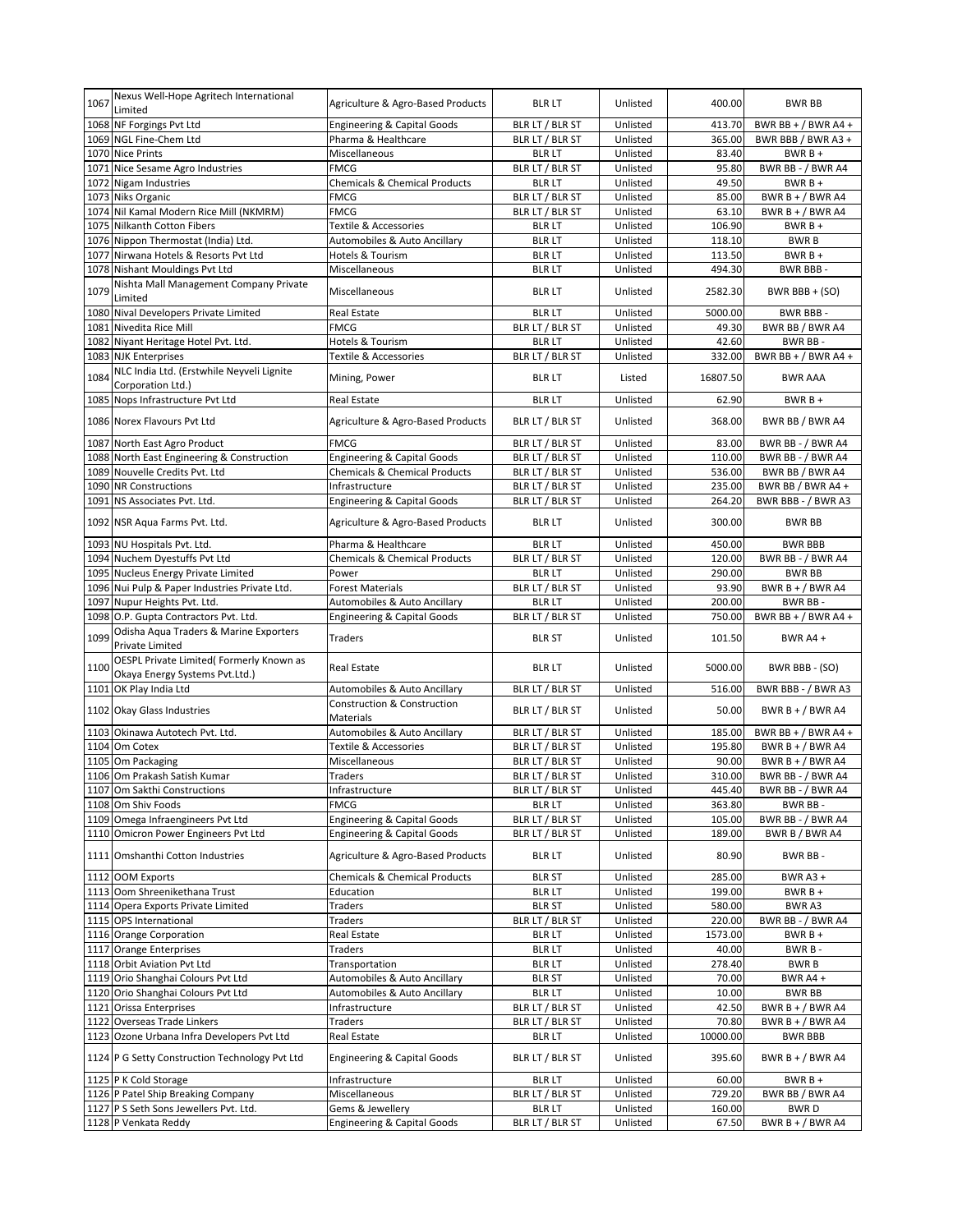|      | 1129 P. Muralidhar Engineers & Contracts           | Infrastructure                           | BLR LT / BLR ST | Unlisted | 70.00   | BWR B / BWR A4        |
|------|----------------------------------------------------|------------------------------------------|-----------------|----------|---------|-----------------------|
|      | 1130 P.A.R.K Industries Private Limited            | Textile & Accessories                    | BLR LT / BLR ST | Unlisted | 80.00   | BWR BB + $/$ BWR A4 + |
|      | 1131 Padmabati Rice Tech (PRT)                     | FMCG                                     | BLR LT / BLR ST | Unlisted | 58.10   | BWR B / BWR A4        |
|      | Pagarani Universal Infrastructure Pvt              |                                          |                 |          |         |                       |
|      | 1132 Ltd (Formerly known as A Surti Developers Pvt | <b>Real Estate</b>                       | <b>BLR LT</b>   | Unlisted | 400.00  | <b>BWR BB</b>         |
|      |                                                    |                                          |                 |          |         |                       |
|      | Ltd)                                               |                                          |                 |          |         |                       |
|      | 1133 Palak Alloys Private Limited                  | Metal & Metal Products                   | BLR LT / BLR ST | Unlisted | 200.60  | BWR B / BWR A4        |
|      | 1134 Palava Dwellers Private Limited               | Real Estate                              | BLR ST / BLR LT | Unlisted | 5000.00 | BWR A2 + / BWR A -    |
|      | 1135 Palava Dwellers Private Limited               | Real Estate                              | <b>BLR LT</b>   | Unlisted | 3500.00 | BWR BBB+              |
|      | 1136 Panchmukhi Infrastructure                     | Real Estate, Real Estate                 | <b>BLR LT</b>   | Unlisted | 51.50   | <b>BWRB</b>           |
|      | 1137 Panthoibi Housing Finance Company Ltd         | <b>Financial Services</b>                | <b>BLR LT</b>   | Unlisted | 55.00   | <b>BWR BB-</b>        |
|      |                                                    | Agriculture & Agro-Based Products        |                 |          |         |                       |
|      | 1138 Pappu Pooja Bhiwani Feed Pvt Ltd              | Agriculture & Agro-Based                 | <b>BLR LT</b>   | Unlisted | 75.70   | <b>BWRB</b>           |
|      |                                                    | Products                                 |                 |          |         |                       |
|      | 1139 Paran Jyoti Saikia                            | <b>Engineering &amp; Capital Goods</b>   | BLR LT / BLR ST | Unlisted | 70.30   | BWR $B + / BWR$ A4    |
|      | 1140 Paranjape Schemes Construction Ltd            |                                          |                 |          |         |                       |
|      |                                                    | Real Estate                              | <b>BLR LT</b>   | Unlisted | 243.90  | BWR BBB+              |
|      | 1141 Paras Agri Business Pvt Ltd                   | Traders                                  | BLR LT / BLR ST | Unlisted | 220.00  | BWR BB - / BWR A4 +   |
|      | 1142 Park Medi World Pvt Ltd                       | Pharma & Healthcare                      | BLR LT / BLR ST | Unlisted | 276.60  | BWR BBB - / BWR A3    |
|      | 1143 Parthas Textiles                              | Textile & Accessories                    | BLR LT / BLR ST | Unlisted | 363.40  | BWR BB + $/$ BWR A4 + |
|      | 1144 Parthcrete Green Concrete Solutions LLP       | <b>Construction &amp; Construction</b>   | <b>BLR LT</b>   | Unlisted | 146.00  | $BWRB +$              |
|      |                                                    | Materials                                |                 |          |         |                       |
|      |                                                    |                                          |                 |          |         |                       |
|      | 1145 Parthvimeda Panchgavy Utpad Pvt Limited       | <b>FMCG</b>                              | <b>BLR LT</b>   | Unlisted | 207.00  | BWR BBB-              |
|      | 1146 Pashupati Cotspin Limited                     | <b>Textile &amp; Accessories</b>         | BLR LT / BLR ST | Unlisted | 1491.40 | BWR BBB - / BWR A3    |
|      |                                                    |                                          |                 |          |         |                       |
|      | 1147 Pashupati Cotyarn LLP                         | Textile & Accessories                    | BLR LT / BLR ST | Unlisted | 182.40  | BWR BB + $(SO)$ / BWR |
|      |                                                    |                                          |                 |          |         | $A4 + (SO)$           |
|      | 1148 Paswara Chemicals Ltd                         | <b>Chemicals &amp; Chemical Products</b> | <b>BLR LT</b>   | Unlisted | 160.00  | BWR BB-               |
|      | 1149 Patanjali Food & Herbal Park Nagpur Pvt. Ltd. | <b>FMCG</b>                              | <b>BLR LT</b>   | Unlisted | 8496.00 | BWR AA - (SO)         |
|      |                                                    |                                          |                 |          |         |                       |
|      |                                                    |                                          |                 |          |         |                       |
|      | 1150 Patliputra Poultry Pvt. Ltd.                  | Agriculture & Agro-Based Products        | <b>BLR LT</b>   | Unlisted | 94.00   | $BWRB+$               |
|      | 1151 Paul Resorts & Hotels Pvt. Ltd.               | Hotels & Tourism                         | <b>BLR ST</b>   | Unlisted | 60.00   | <b>BWR A2 +</b>       |
|      | 1152 Pavan Oils Pvt Ltd                            | <b>FMCG</b>                              | <b>BLR LT</b>   | Unlisted | 35.00   | $BWRB +$              |
|      |                                                    |                                          |                 |          |         |                       |
|      | 1153 Pawan Industries - Morena                     | <b>FMCG</b>                              | <b>BLR LT</b>   | Unlisted | 110.00  | BWR BB-               |
|      | 1154 Pawansut Construction                         | <b>Engineering &amp; Capital Goods</b>   | BLR LT / BLR ST | Unlisted | 80.00   | BWR $B + / BWR$ A4    |
|      | 1155 PCS Transports                                | Transportation                           | BLR LT / BLR ST | Unlisted | 60.00   | BWR B - / BWR A4      |
|      | 1156 Pe Pe Feeds                                   | Agriculture & Agro-Based Products        | <b>BLR LT</b>   | Unlisted | 60.00   | BWR B-                |
|      |                                                    |                                          |                 |          |         |                       |
|      | 1157 Peaks Auto Jammu Pvt Ltd                      | Automobiles & Auto Ancillary             | BLR LT / BLR ST | Unlisted | 848.50  | BWR BB + $/$ BWR A4 + |
|      |                                                    |                                          |                 | Unlisted |         | BWR B / BWR A4        |
|      |                                                    |                                          |                 |          |         |                       |
|      | 1158 Pearl Ports & Warehousing Pvt Ltd             | Transportation                           | BLR LT / BLR ST |          | 67.90   |                       |
|      | 1159 Peass Industrial Engineers Pvt Ltd            | <b>Engineering &amp; Capital Goods</b>   | BLR LT / BLR ST | Unlisted | 70.00   | BWR BB / BWR A4       |
|      | 1160 Pentagon Assembly Automation Pvt. Ltd.        | <b>Engineering &amp; Capital Goods</b>   | BLR LT / BLR ST | Unlisted | 90.20   | BWR BB - / BWR A4     |
|      | 1161 Perfect Alloys & Steel Limited.               | Metal & Metal Products                   | <b>BLR LT</b>   | Unlisted | 117.50  | BWR B-                |
|      | 1162 Perfect Pins                                  | Miscellaneous                            | <b>BLR LT</b>   | Unlisted | 95.50   | BWR BB-               |
|      | 1163 Peyush Traders                                | Miscellaneous                            | BLR LT / BLR ST | Unlisted | 125.00  | BWR BB / BWR A4 +     |
|      | 1164 PG Electroplast Limited                       | <b>Consumer Durables</b>                 | BLR LT / BLR ST | Listed   | 1415.10 | BWR BBB / BWR A3 +    |
|      | 1165 Pitambra Books Pvt Ltd                        | Media & Entertainment                    | BLR LT / BLR ST | Unlisted | 1750.00 | BWR BBB - / BWR A3    |
|      | 1166 PJ Constructions                              | Real Estate                              | <b>BLR LT</b>   | Unlisted | 66.00   | <b>BWRB</b>           |
|      | 1167 PK Infratech                                  | <b>Engineering &amp; Capital Goods</b>   | BLR LT / BLR ST | Unlisted | 60.00   | BWR B / BWR A4        |
|      |                                                    | FMCG                                     |                 |          |         |                       |
|      | 1168 PK Overseas Pvt Ltd                           |                                          | BLR LT / ST     | Unlisted | 100.00  | BWR BB + $/$ BWR A4 + |
|      | 1169 Platinum Microns LLP                          | Construction & Construction              | BLR LT / BLR ST | Unlisted | 97.50   | BWR B + / BWR A4      |
|      |                                                    | Materials                                |                 |          |         |                       |
|      | 1170 PLR-HC-RBR (JV)                               | <b>Engineering &amp; Capital Goods</b>   | <b>BLR ST</b>   | Unlisted | 62.50   | BWR A4                |
|      | 1171 PMI Coaches Pvt Ltd                           | Automobiles & Auto Ancillary             | BLR LT / BLR ST | Unlisted | 293.30  | BWR BB / BWR A4 +     |
|      | PN Gawande Ginning Pressing & Oil Mill Pvt         |                                          |                 |          |         |                       |
| 1172 | Ltd                                                | <b>Textile &amp; Accessories</b>         | <b>BLR LT</b>   | Unlisted | 80.00   | $BWRB+$               |
|      | 1173 Pooja Mahila Credit Co-op Society Ltd         | <b>Financial Services</b>                | <b>BLR LT</b>   | Unlisted | 20.00   | $BWRB +$              |
|      | 1174 Pooja Plasto Colour Pvt Ltd                   | Textile & Accessories                    | BLR LT / BLR ST | Unlisted | 110.00  | BWR BB - / BWR A4     |
|      | 1175 Power Systems                                 | Infrastructure                           |                 | Unlisted | 100.00  | BWR B / BWR A4        |
|      |                                                    |                                          | BLR LT / BLR ST |          |         |                       |
|      | 1176 Powerful Technologies Limited                 | <b>Consumer Durables</b>                 | BLR LT / BLR ST | Listed   | 76.20   | BWR BB / BWR A4 +     |
| 1177 | Pradhama Multi Speciality Hospitals &              | Pharma & Healthcare, Pharma &            | <b>BLR LT</b>   | Unlisted | 1399.50 | <b>BWRD</b>           |
|      | Research Institute Limited                         | Healthcare                               |                 |          |         |                       |
|      | 1178 Prahlad Flour Mills Pvt Ltd.                  | FMCG                                     | <b>BLR LT</b>   | Unlisted | 141.70  | BWR BB +              |
|      | 1179 Prakalpa Automotives Pvt Ltd                  | Traders, Traders                         | <b>BLR LT</b>   | Unlisted | 100.00  | BWR B +               |
|      |                                                    |                                          |                 |          |         |                       |
|      | 1180 Prakash Rice Mill                             | Agriculture & Agro-Based Products        | <b>BLR LT</b>   | Unlisted | 57.20   | $BWRB+$               |
|      |                                                    |                                          |                 |          |         |                       |
|      | 1181 Prashanth Poultry Private Limited             | Agriculture & Agro-Based Products        | <b>BLR LT</b>   | Unlisted | 120.00  | <b>BWRB</b>           |
|      |                                                    |                                          |                 |          |         |                       |
|      | 1182 Prassanna Spinning Mills (P) Ltd.             | Textile & Accessories                    | BLR LT / BLR ST | Unlisted | 1030.30 | BWR BBB - / BWR A3    |
|      | 1183 PRATAP TECHNOCRATS PRIVATE LIMITED            | Telecommunication                        | BLR LT / BLR ST | Unlisted | 195.00  | BWR BBB / BWR A3      |
|      | 1184 Praveedh Decor Pvt. Ltd.                      | Construction & Construction<br>Materials | BLR LT / BLR ST | Unlisted | 67.50   | BWR B + $/$ BWR A4    |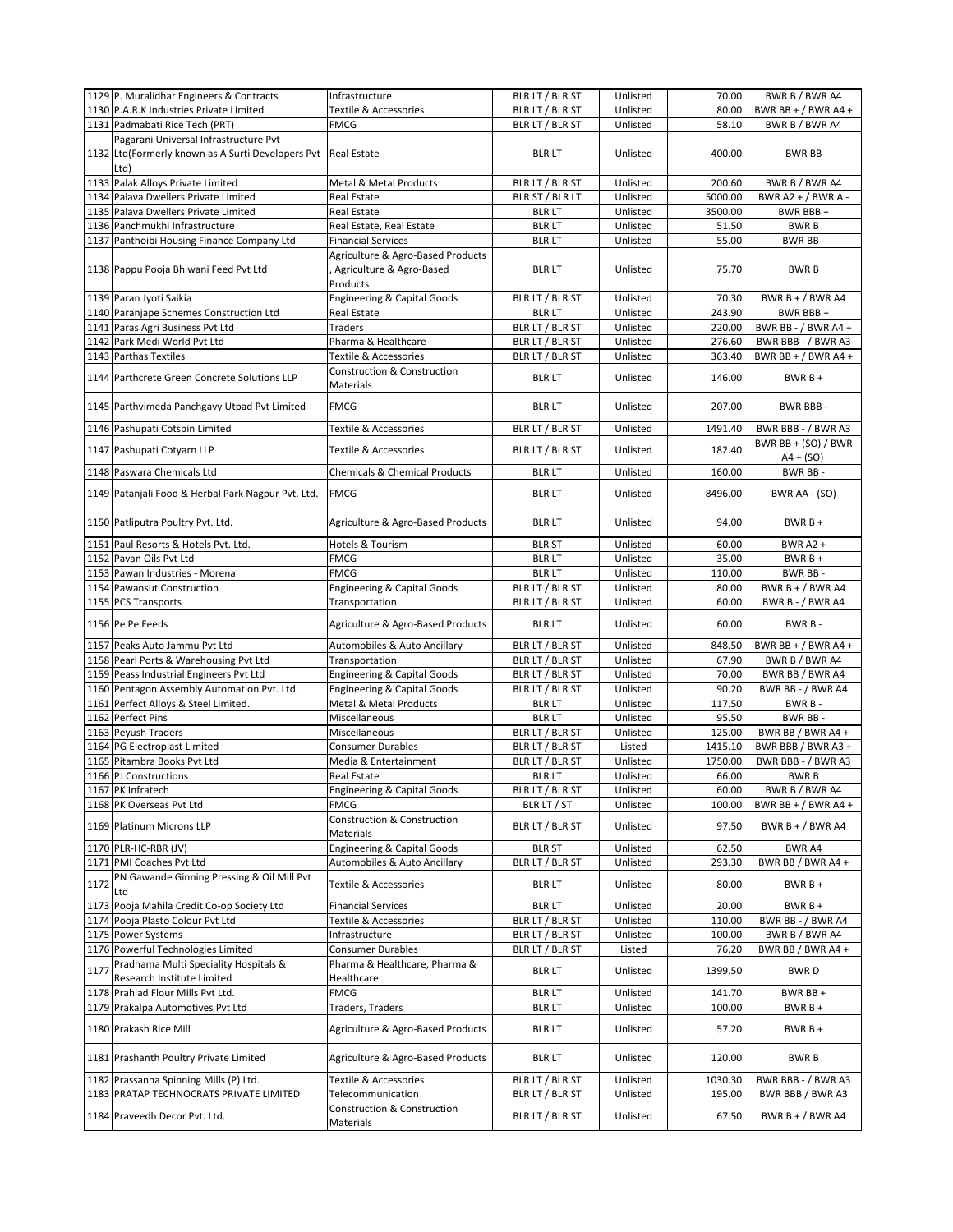|      | 1185 Prayag Clay Products Pvt. Ltd                                          | <b>Construction &amp; Construction</b><br>Materials        | <b>BLR LT</b>                      | Unlisted             | 128.50           | $BWRB +$                                   |
|------|-----------------------------------------------------------------------------|------------------------------------------------------------|------------------------------------|----------------------|------------------|--------------------------------------------|
|      | 1186 Precision Engineering & Thermal Components                             | Power                                                      | BLR LT / BLR ST                    | Unlisted             | 50.00            | BWR B + / BWR A4                           |
|      | 1187 Prem Mehandi Center                                                    | <b>Traders</b>                                             | <b>BLR LT</b>                      | Unlisted             | 100.00           | <b>BWR BB</b>                              |
|      | 1188 Premier Irrigation Adritec Pvt. Ltd.                                   | <b>Engineering &amp; Capital Goods</b>                     | BLR LT / BLR ST                    | Unlisted             | 851.60           | BWR BBB / BWR A3 +                         |
|      | 1189 Premprakash Ginning And Pressing Factory                               | Textile & Accessories                                      | BLR LT / BLR ST                    | Unlisted             | 85.00            | BWR B + / BWR A4                           |
|      | 1190 Prerna Singh                                                           | <b>Engineering &amp; Capital Goods</b>                     | <b>BLR LT</b>                      | Unlisted             | 148.50           | <b>BWR BB</b>                              |
|      | 1191 Prestress Steel LLP                                                    | Metal & Metal Products                                     | BLR LT / BLR ST                    | Unlisted             | 860.00           | BWR BBB - / BWR A3                         |
| 1192 | Pride Coke Private Limited                                                  | Mining                                                     | BLR LT / BLR ST                    | Unlisted             | 303.60           | BWR BB / BWR A4                            |
| 1193 | Primary Agriculture Co-operative Society<br>Limited - Aralahalli            | <b>Financial Services</b>                                  | <b>BLR LT</b>                      | Unlisted             | 300.00           | $BWRB+$                                    |
| 1194 | Primary Agriculture Co-operative Society<br>Limited R H Colony No 2         | Miscellaneous                                              | <b>BLR LT</b>                      | Unlisted             | 173.10           | <b>BWR BB</b>                              |
| 1195 | Primary Agriculture Co-operative Society Ltd -<br>Turvihal                  | <b>Financial Services</b>                                  | <b>BLR LT</b>                      | Unlisted             | 105.40           | <b>BWRB</b>                                |
|      | 1196 Prime Comfort Products Pvt. Ltd.                                       | Miscellaneous                                              | <b>BLR LT</b>                      | Unlisted             | 754.00           | BWR BBB-                                   |
| 1197 | Primuss Pipes & Tubes Ltd(Formerly known as<br>Premier Pipes Ltd)           | <b>Construction &amp; Construction</b><br>Materials        | BLR LT / BLR ST                    | Listed               | 220.00           | BWR BB + $/$ BWR A4 +                      |
|      | 1198 Prince Mfg Industries Pvt. Ltd.                                        | <b>Construction &amp; Construction</b><br><b>Materials</b> | BLR LT / BLR ST                    | Unlisted             | 897.70           | BWR BBB - / BWR A3                         |
|      | 1199 Prince SWR Systems Pvt. Ltd.                                           | <b>Construction &amp; Construction</b><br>Materials        | BLR LT / BLR ST                    | Unlisted             | 1641.60          | BWR BBB - / BWR A3 +                       |
|      | 1200 Prinite Hospitality Private Limited                                    | Hotels & Tourism                                           | <b>BLR LT</b>                      | Unlisted             | 450.00           | BWR BB +                                   |
|      | 1201 Prism Laminates Pvt Ltd                                                | <b>Construction &amp; Construction</b><br><b>Materials</b> | BLR LT / BLR ST                    | Unlisted             | 81.50            | BWR B + $/$ BWR A4                         |
|      | 1202 Privi Life Sciences Private Limited                                    | Chemicals & Chemical Products                              | <b>BLR LT</b>                      | Unlisted             | 111.00           | <b>BWR BB</b>                              |
|      | 1203 Priya Construction                                                     | <b>Engineering &amp; Capital Goods</b>                     | BLR LT / BLR ST                    | Unlisted             | 90.10            | BWR BB - / BWR A4 +                        |
|      | 1204 Priyadarshini Service Station                                          | Traders                                                    | <b>BLR LT</b>                      | Unlisted             | 67.50            | $BWRB +$                                   |
|      | 1205 Promedia Trading Pvt Ltd                                               | Traders                                                    | BLR LT / BLR ST                    | Unlisted             | 250.00           | BWR BB + $/$ BWR A4 +                      |
|      | 1206 Prominent Comtech (P) Ltd.                                             | Transportation                                             | <b>BLR LT</b>                      | Unlisted             | 96.50            | $BWRB +$                                   |
|      | 1207 Prompt Barrier Films Private Limited                                   | Chemicals & Chemical Products                              | BLR LT / BLR ST                    | Unlisted             | 361.30           | BWR BB - / BWR A4                          |
|      | 1208 PS Athmananda<br>1209 PS Enterprises                                   | <b>Engineering &amp; Capital Goods</b>                     | BLR LT / BLR ST<br><b>BLR LT</b>   | Unlisted<br>Unlisted | 57.50<br>50.00   | BWR $B + / BWR$ A4<br>BWR B-               |
|      | 1210 Puneet Enterprises                                                     | Traders<br><b>FMCG</b>                                     | <b>BLR LT</b>                      | Unlisted             | 414.90           | BWR BBB-                                   |
|      | 1211 Punia Construction Company                                             | Infrastructure                                             | BLR LT / BLR ST                    | Unlisted             | 140.00           | BWR BB - / BWR A4                          |
|      | 1212 Puspa Tea Estates Pvt. Ltd.                                            | Agriculture & Agro-Based Products                          | BLR LT / BLR ST                    | Unlisted             | 80.00            | BWR BB - / BWR A4                          |
|      | 1213 PV Line Power One Private Limited                                      | Power                                                      | <b>BLR LT</b>                      | Unlisted             | 986.00           | BWR BB-                                    |
|      | 1214 Quality Exim Private Limited                                           | <b>Textile &amp; Accessories</b>                           | <b>BLR LT</b>                      | Unlisted             | 470.00           | BWR BBB-                                   |
|      | 1215 Quality Hybrid Seeds Co                                                | Agriculture & Agro-Based Products                          | <b>BLR LT</b>                      | Unlisted             | 96.70            | BWR BB-                                    |
|      | 1216 R L Fine Chem Pvt Ltd                                                  | Pharma & Healthcare                                        | <b>BLR LT</b>                      | Unlisted             | 1830.00          | <b>BWR BBB</b>                             |
|      | 1217 R&C Infraengineers Pvt. Ltd.                                           | <b>Engineering &amp; Capital Goods</b>                     | BLR LT / BLR ST                    | Unlisted             | 246.50           | BWR BBB - / BWR A3                         |
|      | 1218 R. P. Infraventure Pvt. Ltd.                                           | <b>Engineering &amp; Capital Goods</b>                     | BLR LT / BLR ST                    | Unlisted             | 920.00           | BWR BB + $/$ BWR A4 +                      |
| 1219 | R. Ramasamy Gounder & Sons Sri Vel<br>Murugan Sago Factory                  | <b>FMCG</b>                                                | <b>BLR LT</b>                      | Unlisted             | 83.00            | <b>BWRB</b>                                |
|      | 1220 R.K. Frozen Foods                                                      | Agriculture & Agro-Based Products                          | <b>BLR LT</b>                      | Unlisted             | 149.50           | BWR BB-                                    |
|      | 1221 R.Kantilal and Company                                                 | Gems & Jewellery                                           | <b>BLR LT</b>                      | Unlisted             | 2050.00          | <b>BWR BBB-</b>                            |
|      | 1222 R.R. Agro Foods Pvt Ltd.                                               | Traders                                                    | <b>BLR LT</b>                      | Unlisted             | 160.00           | BWR BB-                                    |
| 1224 | 1223 Radha Krishna Flour Mill<br>Radha Krishna Hi-Tech Agro Industries Pvt. | <b>FMCG</b><br>Agriculture & Agro-Based Products           | BLR LT / BLR ST<br><b>BLR LT</b>   | Unlisted<br>Unlisted | 110.00<br>91.60  | BWR BB - / BWR A4<br>BWR BB-               |
|      | Ltd.                                                                        |                                                            |                                    |                      |                  |                                            |
|      | 1225 Radha Krishna Rice Mill                                                | <b>FMCG</b>                                                | BLR LT / BLR ST                    | Unlisted             | 73.50            | BWR BB - / BWR A4                          |
|      | 1226 Radheshyam Cottex                                                      | Textile & Accessories<br>Metal & Metal Products            | <b>BLR LT</b>                      | Unlisted             | 192.90           | $BWRB +$                                   |
|      | 1227 Radiant Bar Limited<br>1228 Raga Motors Pvt. Ltd.                      | Automobiles & Auto Ancillary                               | BLR LT / BLR ST<br>BLR LT / BLR ST | Unlisted<br>Unlisted | 129.10<br>212.00 | BWR BB + $/$ BWR A4 +<br>BWR BB / BWR A4 + |
|      | 1229 Raghuleela Builders Pvt. Ltd.                                          | Real Estate                                                | <b>BLR LT</b>                      | Unlisted             | 8330.00          | BWR BBB - (SO)                             |
|      | 1230 Raghunandan Cold Chember LLP                                           | Infrastructure                                             | <b>BLR LT</b>                      | Unlisted             | 81.50            | BWR B                                      |
|      | 1231 Raghunandan Industries Pvt Ltd                                         | <b>Financial Services</b>                                  | <b>BLR LT</b>                      | Unlisted             | 83.00            | BWR B +                                    |
|      | 1232 Raiganj Jeevan Rekha Diagnostic Pvt. Ltd.                              | Pharma & Healthcare                                        | BLR LT / BLR ST                    | Unlisted             | 57.20            | BWR BB - / BWR A4                          |
|      | 1233 Rainbow Fabpack LLP                                                    | Textile & Accessories                                      | <b>BLR LT</b>                      | Unlisted             | 79.20            | <b>BWRB</b>                                |
|      | 1234 Rainbow Rice Pvt. Ltd.                                                 | <b>FMCG</b>                                                | <b>BLR LT</b>                      | Unlisted             | 404.10           | BWR BB-                                    |
|      | 1235 Rainland Autocorp Private Limited                                      | Automobiles & Auto Ancillary                               | <b>BLR LT</b>                      | Unlisted             | 50.00            | <b>BWRB</b>                                |
|      | 1236 Raipur Bottling Company                                                | FMCG                                                       | <b>BLR LT</b>                      | Unlisted             | 100.00           | BWR BB +                                   |
|      | 1237 Raj Chick Farms (P) Ltd                                                | Agriculture & Agro-Based Products                          | <b>BLR LT</b>                      | Unlisted             | 145.90           | <b>BWRD</b>                                |
| 1238 | Raj Kumari & Ram Gobind Memorial Education<br>Society (Regd.)               | Education                                                  | <b>BLR LT</b>                      | Unlisted             | 149.20           | BWR B +                                    |
|      | 1239 Raja Tea Industries                                                    | <b>FMCG</b>                                                | <b>BLR LT</b>                      | Unlisted             | 60.50            | BWR BB-                                    |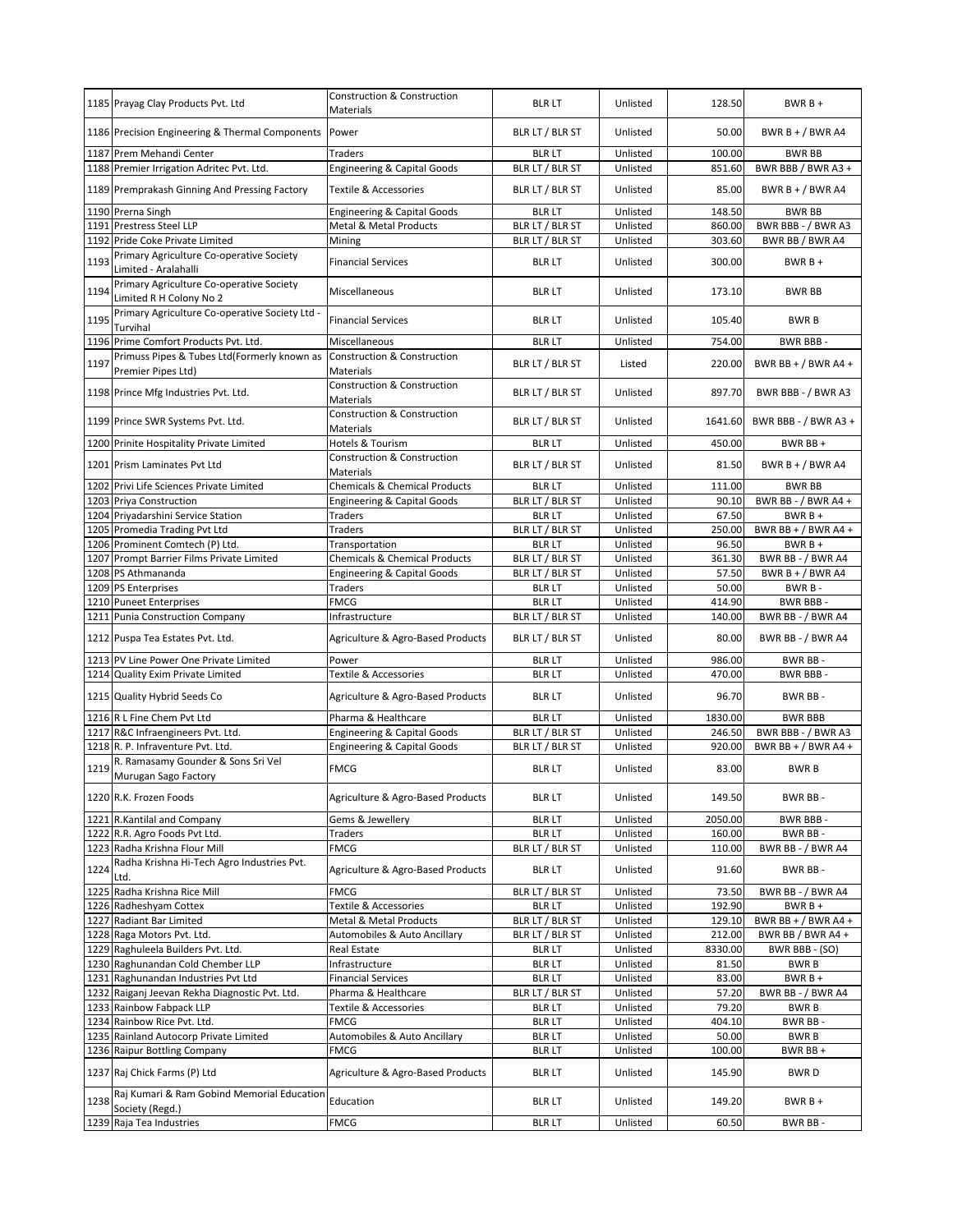|      | 1240 Rajan Poultry & Breeding Farms                                        | Agriculture & Agro-Based Products                                                | <b>BLR LT</b>                      | Unlisted             | 79.50            | <b>BWRB</b>                      |
|------|----------------------------------------------------------------------------|----------------------------------------------------------------------------------|------------------------------------|----------------------|------------------|----------------------------------|
|      | 1241 Rajasthan Rajya Vidyut Prasaran Nigam Ltd.                            | Power                                                                            | BLR LT / BLR LT                    | Unlisted             | 9730.00          | BWR A + (SO) / BWR A +<br>(SO)   |
|      | 1242 Rajda Industries & Exports Pvt. Ltd.                                  | <b>Chemicals &amp; Chemical Products</b>                                         | BLR LT / BLR ST                    | Unlisted             | 529.10           | BWR BB / BWR A4                  |
|      | 1243 RAJDHANI CASTING PRIVATE LIMITED                                      | Metal & Metal Products                                                           | <b>BLR LT</b>                      | Unlisted             | 80.00            | <b>BWRB</b>                      |
|      | 1244 Rajendra Agro industries                                              | Textile & Accessories                                                            | <b>BLR LT</b>                      | Unlisted             | 94.00            | <b>BWRB</b>                      |
|      | 1245 Rajendraguru Group                                                    | Agriculture & Agro-Based Products                                                | <b>BLR LT</b>                      | Unlisted             | 273.90           | BWR B-                           |
|      | 1246 Rajesh Exports Limited                                                | Gems & Jewellery                                                                 | BLR ST / BLR LT                    | Listed               | 5500.00          | BWR A1 + / BWR A +               |
|      | 1247 Rajesh Sharma Contractor                                              | <b>Engineering &amp; Capital Goods</b>                                           | BLR LT / BLR ST                    | Unlisted             | 130.00           | BWR BB - / BWR A4                |
|      | 1248 Rajguru Foods                                                         | Agriculture & Agro-Based Products                                                | BLR LT / BLR ST                    | Unlisted             | 366.10           | BWR BB - / BWR A4                |
|      | 1249 RajRatan Smelter Ltd.                                                 | Metal & Metal Products                                                           | BLR LT / BLR ST                    | Unlisted             | 258.00           | BWR B / BWR A4                   |
|      | 1250 Rajshree Educational Trust                                            | Education, Education, Education,<br>Education                                    | <b>BLR LT</b>                      | Unlisted             | 1105.60          | <b>BWR BBB-</b>                  |
|      | 1251 Rajyalakshmi Raw and Par Boiled Rice Mill                             | Agriculture & Agro-Based Products                                                | BLR LT / BLR ST                    | Unlisted             | 80.00            | BWR B / BWR A4                   |
|      | 1252 Rama Ferro Alloys & Finance Pvt. Ltd.                                 | <b>Metal &amp; Metal Products</b>                                                | BLR LT / BLR ST                    | Unlisted             | 101.00           | BWR BB - / BWR A4                |
|      | 1253 Raman Agro Exports Pvt Ltd                                            | <b>FMCG</b>                                                                      | <b>BLR LT</b>                      | Unlisted             | 152.90           | <b>BWR BB</b>                    |
|      | 1254 Ramdev Cotton Industries                                              | <b>Textile &amp; Accessories</b>                                                 | BLR LT / BLR ST                    | Unlisted             | 95.40            | BWR BB - / BWR A4                |
| 1255 | Ramiya Construction Pvt. Ltd.                                              | <b>Engineering &amp; Capital Goods</b>                                           | BLR LT / BLR ST                    | Unlisted             | 135.70           | BWR BB / BWR A4+                 |
|      | 1256 Ramkripa Agro Foods Pvt Ltd                                           | <b>FMCG</b>                                                                      | <b>BLR LT</b>                      | Unlisted             | 64.90            | <b>BWR BB</b>                    |
| 1257 | Ramkrishna Agro Products Pvt Ltd                                           | Infrastructure                                                                   | BLR LT / BLR ST                    | Unlisted             | 115.40           | BWR B / BWR A4                   |
|      | 1258 Ramkrishna Cotspin Pvt Ltd                                            | Textile & Accessories                                                            | BLR LT / BLR ST                    | Unlisted             | 727.50           | BWR BB + $/$ BWR A4 +            |
|      | 1259 Ramratan Multi Foods India Pvt Ltd                                    | Agriculture & Agro-Based Products                                                | <b>BLR LT</b>                      | Unlisted             | 440.00           | BWR BB-                          |
|      | 1260 Ranar Agrochem Limited                                                | <b>Chemicals &amp; Chemical Products</b>                                         | BLR LT / BLR ST                    | Unlisted             | 470.60           | BWR C + / BWR A4                 |
|      | 1261 Ranchor Electronics Pvt. Ltd.                                         | Mining                                                                           | <b>BLR LT</b>                      | Unlisted             | 190.00           | BWR BBB-                         |
|      | 1262 Rani Rice Mill (RRM)                                                  | Agriculture & Agro-Based Products                                                | <b>BLR LT</b>                      | Unlisted             | 50.00            | $BWRB +$                         |
|      | 1263 Rani Sati Agro-Tech Industries                                        | <b>FMCG</b>                                                                      | <b>BLR LT</b>                      | Unlisted             | 80.00            | <b>BWRB</b>                      |
|      | 1264 Ranjit Metals Industries                                              | Metal & Metal Products                                                           | BLR LT / BLR ST                    | Unlisted             | 88.30            | BWR B / BWR A4                   |
|      | 1265 Rankers International Pvt Ltd                                         | Agriculture & Agro-Based Products                                                | BLR LT / BLR ST                    | Unlisted             | 189.20           | BWR BB - / BWR A4                |
|      | 1266 Rao Industries                                                        | <b>Consumer Durables</b>                                                         | <b>BLR LT</b>                      | Unlisted             | 41.00            | $BWRB+$                          |
|      | 1267 Rapid Products                                                        | Metal & Metal Products                                                           | <b>BLR LT</b>                      | Unlisted             | 82.90            | <b>BWRB</b>                      |
|      | 1268 Rasik Infra Constructions<br>1269 Rasik Products Pvt. Ltd.            | <b>Real Estate</b><br>Media & Entertainment                                      | <b>BLR LT</b><br>BLR LT / BLR ST   | Unlisted<br>Unlisted | 79.00<br>286.50  | BWR BB-<br>BWR BB + $/$ BWR A4 + |
|      | 1270 Rasiklal Sankalchand Jewellers Private Limited                        | Gems & Jewellery                                                                 | <b>BLR LT</b>                      | Unlisted             | 1050.00          | <b>BWR BBB</b>                   |
|      | 1271 Ratan Aluminium Recycling Pvt. Ltd.                                   | Metal & Metal Products                                                           | <b>BLR LT</b>                      | Unlisted             | 120.00           | $BWRB +$                         |
|      | 1272 Rathi Feeds India Pvt Ltd.                                            | Agriculture & Agro-Based Products                                                | <b>BLR LT</b>                      | Unlisted             | 124.50           | BWR BB-                          |
|      | 1273 RATHI HATCHERIES PRIVATE LIMITED                                      | Agriculture & Agro-Based Products                                                | <b>BLR LT</b>                      | Unlisted             | 82.80            | BWR BB-                          |
|      | 1274 Ratiram Tarachand                                                     | <b>FMCG</b>                                                                      | <b>BLR ST</b>                      | Unlisted             | 220.00           | <b>BWRA4</b>                     |
|      | 1275 Rattna Devi Gopal Dass Memorial Trust                                 | Education                                                                        | <b>BLR LT</b>                      | Unlisted             | 82.40            | $BWRB +$                         |
|      | 1276 Raunaq EPC International Limited                                      | <b>Engineering &amp; Capital Goods</b>                                           | <b>BLR LT</b>                      | Unlisted             | 650.00           | BWR BB-                          |
|      | 1277 Ravileela Granites Limited                                            | Construction & Construction<br>Materials                                         | BLR LT / BLR ST                    | Unlisted             | 282.00           | BWR BB / BWR A4                  |
|      | 1278 Ravindra Rice & General Mills                                         | <b>FMCG</b>                                                                      | <b>BLR LT</b>                      | Unlisted             | 165.00           | BWR BB-                          |
|      | 1279 Raviraj Bokadia Creative                                              | Real Estate                                                                      | <b>BLR LT</b>                      | Unlisted             | 350.00           | BWR BBB -                        |
|      | 1280 Rayban Foods Pvt. Ltd.                                                | <b>FMCG</b>                                                                      | BLR LT / BLR ST                    | Unlisted             | 300.00           | BWR B / BWR A4                   |
|      | 1281 RC Gems                                                               | Gems & Jewellery                                                                 | BLR LT / BLR ST                    | Unlisted             | 175.00           | BWR BB / BWR A4 +                |
|      | 1282 RCC Eco Build Systems Limited                                         | <b>Engineering &amp; Capital Goods</b><br><b>Engineering &amp; Capital Goods</b> | BLR LT / BLR ST<br>BLR LT / BLR ST | Unlisted             | 360.00           | BWR BBB - / BWR A3               |
|      | 1283 RCC Infraventures Limited                                             |                                                                                  |                                    |                      |                  |                                  |
|      |                                                                            |                                                                                  |                                    | Unlisted             | 2510.00          | BWR BBB / BWR A3 +               |
|      | 1284 RD Associates<br>1285 Real Cotton Industries                          | Traders                                                                          | <b>BLR LT</b><br><b>BLR LT</b>     | Unlisted<br>Unlisted | 53.60            | BWR BB-                          |
|      |                                                                            | Textile & Accessories                                                            |                                    |                      | 104.20           | BWR BB-                          |
|      | 1286 Redbricks Education Foundation<br>1287 Redhu Farms Pvt. Ltd.          | Education<br>Agriculture & Agro-Based Products                                   | <b>BLR LT</b><br><b>BLR LT</b>     | Unlisted<br>Unlisted | 139.40<br>270.70 | BWR BB-<br><b>BWRB</b>           |
|      |                                                                            |                                                                                  |                                    |                      |                  |                                  |
|      | 1288 Refex Energy (Rajasthan) Pvt. Ltd.                                    | Power<br><b>FMCG</b>                                                             | <b>BLR LT</b><br><b>BLR LT</b>     | Unlisted<br>Unlisted | 337.50           | BWR BBB (SO)<br><b>BWR BB</b>    |
|      | 1289 Regal Kitchen Foods Ltd<br>1290 Regal Transcore Laminations Pvt. Ltd. | <b>Engineering &amp; Capital Goods</b>                                           | BLR LT / BLR ST                    | Unlisted             | 97.40<br>287.50  | BWR BB - / BWR A4                |
|      | 1291 Relemac Technologies Pvt Ltd                                          | Construction & Construction                                                      | BLR LT / BLR ST                    | Unlisted             | 140.00           | BWR BB / BWR A4                  |
|      | 1292 Reliance Industrial Consortium Ltd                                    | Materials                                                                        | <b>BLRLT</b>                       | Unlisted             | 71.00            | <b>BWRB</b>                      |
|      | 1293 Responce Renewable Energy Limited                                     | Automobiles & Auto Ancillary<br>Power                                            | <b>BLR LT</b>                      | Unlisted             | 453.10           | BWR BBB - (SO)                   |
|      | 1294 Rewa Gold Pvt. Ltd.                                                   | Gems & Jewellery, Gems &<br>Jewellery                                            | <b>BLR LT</b>                      | Unlisted             | 62.50            | BWR BB-                          |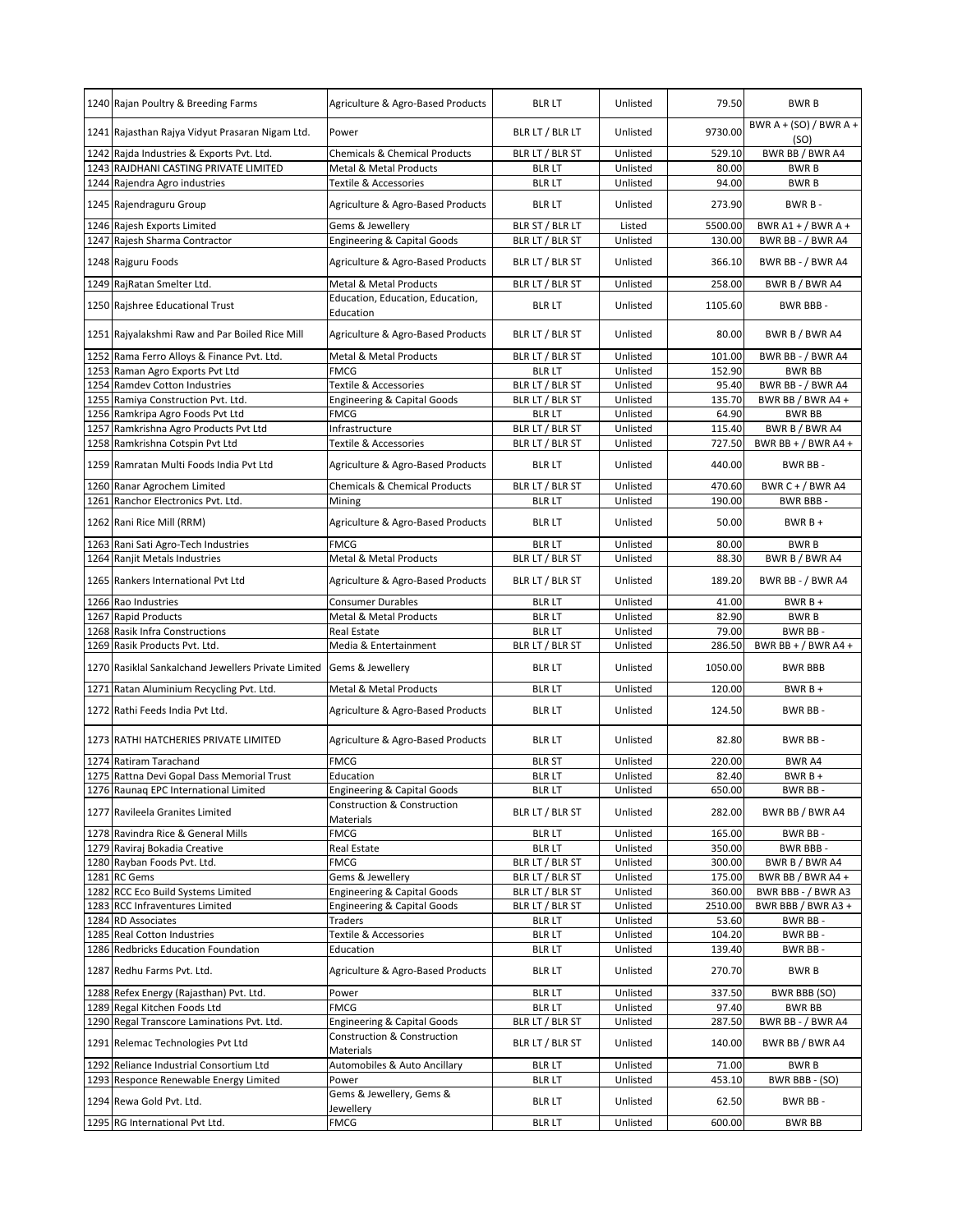| 1297 Rhyno Thermopack Industries<br>Unlisted<br>84.60<br><b>Chemicals &amp; Chemical Products</b><br><b>BLR LT</b><br>$BWRB +$<br>1298 Rich Prints Pvt. Ltd<br>Miscellaneous<br>BLR LT / BLR ST<br>Unlisted<br>76.50<br>BWR BB + $/$ BWR A4 +<br>1299 Rikhav Securities Ltd<br>BLR LT / BLR ST<br>Unlisted<br>140.40<br>BWR BB - / BWR A4<br><b>Financial Services</b><br><b>Construction &amp; Construction</b><br>BLR LT / BLR ST<br>1300 Rio Ceramic Pvt Ltd<br>Unlisted<br>76.70<br>BWR B + / BWR A4<br>Materials<br>1301 Rishabh Educational Trust<br>Education, Education, Education<br><b>BLR LT</b><br>Unlisted<br>69.40<br>BWR BB +<br>150.00<br>1302<br>Rishi Aurobindo Educational Society<br><b>BLR LT</b><br>Unlisted<br>BWR BB +<br>Education<br>Automobiles & Auto Ancillary<br><b>BLR LT</b><br>120.00<br>BWR BB-<br>1303 Rishi Auto Sales Pvt Ltd<br>Unlisted<br>1304 Rishikesh Structural Solutions LLP<br><b>Engineering &amp; Capital Goods</b><br>BLR LT / BLR ST<br>Unlisted<br>118.90<br>BWR BB / BWR A4<br>Agriculture & Agro-Based Products<br><b>BLR LT</b><br>65.00<br>$BWRB +$<br>1305 Riyaz Fruit Co.<br>Unlisted<br>1306 RK Das Jewellers<br>Gems & Jewellery<br><b>BLR LT</b><br>Unlisted<br>128.00<br>BWR BB-<br>1307 RK Gupta & Co<br>59.40<br>Telecommunication<br>BLR LT / BLR ST<br>Unlisted<br>BWR BB - / BWR A4<br>1308 RK Plywood<br><b>BLR LT</b><br>95.00<br><b>BWRB</b><br>Forest Materials<br>Unlisted<br>1309 RK Vision<br>BLR LT / BLR ST<br>Unlisted<br>185.00<br>BWR BB - / BWR A4<br>Traders<br>1310 RKI Builders Pvt Ltd<br><b>Engineering &amp; Capital Goods</b><br>BLR LT / BLR ST<br>Unlisted<br>300.00<br>BWR BBB - / BWR A3<br><b>Engineering &amp; Capital Goods</b><br>700.00<br>BWR BB / BWR A4<br>1311 RKN Projects Private Limited<br>BLR LT / BLR ST<br>Unlisted<br>IT & ITES<br>2500.00<br>BWR A3 + (SO)<br>1312 RKP Business Concepts Private Limited<br><b>BLR ST</b><br>Unlisted<br>Automobiles & Auto Ancillary<br>1313 RL Automobiles Pvt. Ltd.<br><b>BLR LT</b><br>Unlisted<br>165.00<br>BWR BB-<br>1314 RM Drip and Sprinklers Systems Ltd<br>BLR LT / BLR ST<br>123.00<br>BWR BB - / BWR A4<br><b>Engineering &amp; Capital Goods</b><br>Listed<br>1315 RN Cold Storage and Ice Factory<br>Infrastructure<br><b>BLR LT</b><br>Unlisted<br>66.70<br><b>BWRB</b><br>Robbins Tunneling And Trenchless Technology<br>1316<br>Infrastructure<br>BLR LT / BLR ST<br>Unlisted<br>100.00<br>BWR BB / BWR A4<br>(India) Pvt. Ltd.<br>ROC Foods Limited (Formerly known as<br>1317<br><b>FMCG</b><br>BLR LT / BLR ST<br>Unlisted<br>82.50<br>BWR B / BWR A4<br>Alchemist Foods Limited)<br>1318 Rock & Storm Distilleries Pvt. Ltd.<br>Agriculture & Agro-Based Products<br>BLR LT / BLR ST<br>Unlisted<br>400.00<br>BWR BBB - / BWR A3<br>BWR BBB + / BWR A2<br>1319 Roger Industries Ltd<br><b>Chemicals &amp; Chemical Products</b><br>BLR LT / BLR ST<br>Unlisted<br>486.40<br>1320 Rohan Dyes & Intermediates Ltd.<br><b>Chemicals &amp; Chemical Products</b><br>BLR LT / BLR ST<br>Unlisted<br>130.00<br>BWR BBB / BWR A3 +<br>1321<br>Rohil Foods Pvt. Ltd.<br>Unlisted<br>157.70<br>BWR BB-<br>FMCG<br><b>BLR LT</b><br>BWR B / BWR A4<br>1322 Rohit Agro Seeds Sales Corporation<br>Agriculture & Agro-Based Products<br>BLR LT / BLR ST<br>Unlisted<br>55.00<br>100.00<br>BWR BB / BWR A4<br>1323 Rooman Technologies Pvt. Ltd.<br>IT & ITES<br>BLR LT / BLR ST<br>Unlisted<br>1324 ROOPAM SILK INTERNATIONAL<br>60.00<br>Traders<br><b>BLR LT</b><br>Unlisted<br><b>BWRB</b><br>1325 Roots Warehousing Solutions<br><b>BLR LT</b><br>Unlisted<br>194.30<br>$BWRB +$<br>Infrastructure<br>Chemicals & Chemical Products<br>BLR LT / BLR ST<br>580.00<br>BWR BBB + $/$ BWR A2<br>1326 Royal Castor Products Ltd<br>Unlisted<br>BWR B / BWR A4<br>1327 RP Dhiman<br>Infrastructure<br>BLR LT / BLR ST<br>Unlisted<br>54.60<br>RR Metalmakers India Ltd.(Formerly known as<br>BWR D / BWR D<br>1328<br>Traders<br>BLR LT / BLR ST<br>Unlisted<br>250.00<br>Shree Surgovind Trade Link Ltd.)<br>RS Development and Constructions India<br>1329<br><b>Engineering &amp; Capital Goods</b><br>BLR LT / BLR ST<br>Unlisted<br>665.00<br>BWR BBB - / BWR A3<br><b>Private Limited</b><br>1330 RS Print Solutions Pvt Ltd.<br>Miscellaneous<br>135.00<br><b>BLR LT</b><br>Unlisted<br>BWR BB-<br>FMCG<br>BLR LT / BLR ST<br>465.70<br>1331 RSH Agro Products Ltd<br>Unlisted<br>BWR BBB - / BWR A3<br>1332 Rubicon Inspection Systems Private Limited<br>BLR LT / BLR ST<br>65.00<br>BWR B / BWR A4<br>Telecommunication<br>Unlisted<br>1333 Rudra Auto Tech Engineering Pvt. Ltd.<br>Automobiles & Auto Ancillary<br>BLR LT / BLR ST<br>Unlisted<br>666.00<br>BWR BBB - / BWR A3<br>1334 Rungta Irrigation Ltd<br>220.00<br><b>Engineering &amp; Capital Goods</b><br>BLR LT / BLR ST<br>Unlisted<br>BWR BB / BWR A4 +<br>1335 Russaka Ply India Ltd.<br>Unlisted<br><b>Forest Materials</b><br>BLR LT / BLR ST<br>189.30<br>BWR BB - / BWR A4<br>1336 Rustam Foods Pvt. Ltd.<br>FMCG<br>Unlisted<br>1662.60<br>BWR BBB +<br><b>BLR LT</b><br>1337 Rustam Foods Pvt. Ltd.<br>FMCG<br><b>BLR ST</b><br>Unlisted<br>130.00<br>BWR A2<br>1338 RV Cotex<br>Textile & Accessories<br>BLR LT / BLR ST<br>Unlisted<br>126.40<br>BWR BB - / BWR A4<br>1339 S A Iron & Alloys Pvt Ltd<br>BLR LT / BLR ST<br>615.00<br>Metal & Metal Products<br>Unlisted<br>BWR BB + $/$ BWR A4 +<br><b>Engineering &amp; Capital Goods</b><br>1340 S Balbir Singh<br><b>BLR LT</b><br>Unlisted<br>70.00<br><b>BWRB</b><br>1341 S&P infrastructure Developers Pvt Ltd<br><b>Engineering &amp; Capital Goods</b><br>497.00<br><b>BLR LT</b><br>Unlisted<br>BWR BB<br>1342 S.A. Nashipudi<br><b>BLR LT</b><br>Unlisted<br>BWR B-<br>Traders<br>75.80<br>BLR LT / BLR ST<br>1343 S.M. Engineers<br>Infrastructure<br>Unlisted<br>60.00<br>BWR B + $/$ BWR A4<br>1344 Sabita Devi Education Trust<br><b>BLRLT</b><br>BWR BB +<br><b>Education, Education</b><br>Unlisted<br>256.30<br>BWR BB + $(SO)$ / BWR<br>1345 Sachdeva Steel Products (Ship Breakers) LLP<br>Transportation<br>BLR LT / BLR ST<br>Unlisted<br>743.00<br>$AA +$<br>1346 Sachi Steel Solutions Pvt Ltd<br>Metal & Metal Products<br><b>BLR LT</b><br>Unlisted<br>$BWRB +$<br>100.00<br>1347 Sacred Heart Province - Kochi<br><b>BLR LT</b><br>Unlisted<br>500.00<br>BWR BBB-<br>Education<br>Construction & Construction<br>1348 Sadani Overseas<br>BLR LT / BLR ST<br>Unlisted<br>BWR BB - / BWR A4<br>86.80<br>Materials<br>1349 Sadhav Offshore Engg. Co.<br>BLR LT / BLR ST<br>BWR BB - / BWR A4<br>Transportation<br>Unlisted<br>100.00<br>1350 Safeflex International Ltd<br>Miscellaneous<br>BLR LT / BLR ST<br>Unlisted<br>BWR BBB / BWR A3<br>738.00<br>1351 Saffron Lifestyle Traders Pvt. Ltd.<br>BLR LT / BLR ST<br>Traders<br>Unlisted<br>195.00<br>BWR BBB - / BWR A3<br>Agriculture & Agro-Based Products<br>1352 Sagar International<br><b>BLR ST</b><br>Unlisted<br>180.00<br>BWR A4<br>1353 Sagar Metallics Pvt. Ltd<br>Textile & Accessories<br><b>BLR LT</b><br>Unlisted<br>123.00<br>BWR BB | 1296 Rheoplast Technology Pvt. Ltd. | <b>Chemicals &amp; Chemical Products</b> | BLR LT / BLR ST | Unlisted | 90.00 | BWR BB - / BWR A4 |
|------------------------------------------------------------------------------------------------------------------------------------------------------------------------------------------------------------------------------------------------------------------------------------------------------------------------------------------------------------------------------------------------------------------------------------------------------------------------------------------------------------------------------------------------------------------------------------------------------------------------------------------------------------------------------------------------------------------------------------------------------------------------------------------------------------------------------------------------------------------------------------------------------------------------------------------------------------------------------------------------------------------------------------------------------------------------------------------------------------------------------------------------------------------------------------------------------------------------------------------------------------------------------------------------------------------------------------------------------------------------------------------------------------------------------------------------------------------------------------------------------------------------------------------------------------------------------------------------------------------------------------------------------------------------------------------------------------------------------------------------------------------------------------------------------------------------------------------------------------------------------------------------------------------------------------------------------------------------------------------------------------------------------------------------------------------------------------------------------------------------------------------------------------------------------------------------------------------------------------------------------------------------------------------------------------------------------------------------------------------------------------------------------------------------------------------------------------------------------------------------------------------------------------------------------------------------------------------------------------------------------------------------------------------------------------------------------------------------------------------------------------------------------------------------------------------------------------------------------------------------------------------------------------------------------------------------------------------------------------------------------------------------------------------------------------------------------------------------------------------------------------------------------------------------------------------------------------------------------------------------------------------------------------------------------------------------------------------------------------------------------------------------------------------------------------------------------------------------------------------------------------------------------------------------------------------------------------------------------------------------------------------------------------------------------------------------------------------------------------------------------------------------------------------------------------------------------------------------------------------------------------------------------------------------------------------------------------------------------------------------------------------------------------------------------------------------------------------------------------------------------------------------------------------------------------------------------------------------------------------------------------------------------------------------------------------------------------------------------------------------------------------------------------------------------------------------------------------------------------------------------------------------------------------------------------------------------------------------------------------------------------------------------------------------------------------------------------------------------------------------------------------------------------------------------------------------------------------------------------------------------------------------------------------------------------------------------------------------------------------------------------------------------------------------------------------------------------------------------------------------------------------------------------------------------------------------------------------------------------------------------------------------------------------------------------------------------------------------------------------------------------------------------------------------------------------------------------------------------------------------------------------------------------------------------------------------------------------------------------------------------------------------------------------------------------------------------------------------------------------------------------------------------------------------------------------------------------------------------------------------------------------------------------------------------------------------------------------------------------------------------------------------------------------------------------------------------------------------------------------------------------------------------------------------------------------------------------------------------------------------------------------------------------------------------------------------------------------------------------------------------------------------------------------------------------------------------------------------------------------------------------------------------------------------------------------------------------------------------------------------------------------------------------------------------------------------------------------------------------------------------------------------------------------------------------------------------------------------------------------------------------------------------------------------------------------------------------------------------------------------------------------------------------------------------------------------------------------------------------------------|-------------------------------------|------------------------------------------|-----------------|----------|-------|-------------------|
|                                                                                                                                                                                                                                                                                                                                                                                                                                                                                                                                                                                                                                                                                                                                                                                                                                                                                                                                                                                                                                                                                                                                                                                                                                                                                                                                                                                                                                                                                                                                                                                                                                                                                                                                                                                                                                                                                                                                                                                                                                                                                                                                                                                                                                                                                                                                                                                                                                                                                                                                                                                                                                                                                                                                                                                                                                                                                                                                                                                                                                                                                                                                                                                                                                                                                                                                                                                                                                                                                                                                                                                                                                                                                                                                                                                                                                                                                                                                                                                                                                                                                                                                                                                                                                                                                                                                                                                                                                                                                                                                                                                                                                                                                                                                                                                                                                                                                                                                                                                                                                                                                                                                                                                                                                                                                                                                                                                                                                                                                                                                                                                                                                                                                                                                                                                                                                                                                                                                                                                                                                                                                                                                                                                                                                                                                                                                                                                                                                                                                                                                                                                                                                                                                                                                                                                                                                                                                                                                                                                                                                                                                                                        |                                     |                                          |                 |          |       |                   |
|                                                                                                                                                                                                                                                                                                                                                                                                                                                                                                                                                                                                                                                                                                                                                                                                                                                                                                                                                                                                                                                                                                                                                                                                                                                                                                                                                                                                                                                                                                                                                                                                                                                                                                                                                                                                                                                                                                                                                                                                                                                                                                                                                                                                                                                                                                                                                                                                                                                                                                                                                                                                                                                                                                                                                                                                                                                                                                                                                                                                                                                                                                                                                                                                                                                                                                                                                                                                                                                                                                                                                                                                                                                                                                                                                                                                                                                                                                                                                                                                                                                                                                                                                                                                                                                                                                                                                                                                                                                                                                                                                                                                                                                                                                                                                                                                                                                                                                                                                                                                                                                                                                                                                                                                                                                                                                                                                                                                                                                                                                                                                                                                                                                                                                                                                                                                                                                                                                                                                                                                                                                                                                                                                                                                                                                                                                                                                                                                                                                                                                                                                                                                                                                                                                                                                                                                                                                                                                                                                                                                                                                                                                                        |                                     |                                          |                 |          |       |                   |
|                                                                                                                                                                                                                                                                                                                                                                                                                                                                                                                                                                                                                                                                                                                                                                                                                                                                                                                                                                                                                                                                                                                                                                                                                                                                                                                                                                                                                                                                                                                                                                                                                                                                                                                                                                                                                                                                                                                                                                                                                                                                                                                                                                                                                                                                                                                                                                                                                                                                                                                                                                                                                                                                                                                                                                                                                                                                                                                                                                                                                                                                                                                                                                                                                                                                                                                                                                                                                                                                                                                                                                                                                                                                                                                                                                                                                                                                                                                                                                                                                                                                                                                                                                                                                                                                                                                                                                                                                                                                                                                                                                                                                                                                                                                                                                                                                                                                                                                                                                                                                                                                                                                                                                                                                                                                                                                                                                                                                                                                                                                                                                                                                                                                                                                                                                                                                                                                                                                                                                                                                                                                                                                                                                                                                                                                                                                                                                                                                                                                                                                                                                                                                                                                                                                                                                                                                                                                                                                                                                                                                                                                                                                        |                                     |                                          |                 |          |       |                   |
|                                                                                                                                                                                                                                                                                                                                                                                                                                                                                                                                                                                                                                                                                                                                                                                                                                                                                                                                                                                                                                                                                                                                                                                                                                                                                                                                                                                                                                                                                                                                                                                                                                                                                                                                                                                                                                                                                                                                                                                                                                                                                                                                                                                                                                                                                                                                                                                                                                                                                                                                                                                                                                                                                                                                                                                                                                                                                                                                                                                                                                                                                                                                                                                                                                                                                                                                                                                                                                                                                                                                                                                                                                                                                                                                                                                                                                                                                                                                                                                                                                                                                                                                                                                                                                                                                                                                                                                                                                                                                                                                                                                                                                                                                                                                                                                                                                                                                                                                                                                                                                                                                                                                                                                                                                                                                                                                                                                                                                                                                                                                                                                                                                                                                                                                                                                                                                                                                                                                                                                                                                                                                                                                                                                                                                                                                                                                                                                                                                                                                                                                                                                                                                                                                                                                                                                                                                                                                                                                                                                                                                                                                                                        |                                     |                                          |                 |          |       |                   |
|                                                                                                                                                                                                                                                                                                                                                                                                                                                                                                                                                                                                                                                                                                                                                                                                                                                                                                                                                                                                                                                                                                                                                                                                                                                                                                                                                                                                                                                                                                                                                                                                                                                                                                                                                                                                                                                                                                                                                                                                                                                                                                                                                                                                                                                                                                                                                                                                                                                                                                                                                                                                                                                                                                                                                                                                                                                                                                                                                                                                                                                                                                                                                                                                                                                                                                                                                                                                                                                                                                                                                                                                                                                                                                                                                                                                                                                                                                                                                                                                                                                                                                                                                                                                                                                                                                                                                                                                                                                                                                                                                                                                                                                                                                                                                                                                                                                                                                                                                                                                                                                                                                                                                                                                                                                                                                                                                                                                                                                                                                                                                                                                                                                                                                                                                                                                                                                                                                                                                                                                                                                                                                                                                                                                                                                                                                                                                                                                                                                                                                                                                                                                                                                                                                                                                                                                                                                                                                                                                                                                                                                                                                                        |                                     |                                          |                 |          |       |                   |
|                                                                                                                                                                                                                                                                                                                                                                                                                                                                                                                                                                                                                                                                                                                                                                                                                                                                                                                                                                                                                                                                                                                                                                                                                                                                                                                                                                                                                                                                                                                                                                                                                                                                                                                                                                                                                                                                                                                                                                                                                                                                                                                                                                                                                                                                                                                                                                                                                                                                                                                                                                                                                                                                                                                                                                                                                                                                                                                                                                                                                                                                                                                                                                                                                                                                                                                                                                                                                                                                                                                                                                                                                                                                                                                                                                                                                                                                                                                                                                                                                                                                                                                                                                                                                                                                                                                                                                                                                                                                                                                                                                                                                                                                                                                                                                                                                                                                                                                                                                                                                                                                                                                                                                                                                                                                                                                                                                                                                                                                                                                                                                                                                                                                                                                                                                                                                                                                                                                                                                                                                                                                                                                                                                                                                                                                                                                                                                                                                                                                                                                                                                                                                                                                                                                                                                                                                                                                                                                                                                                                                                                                                                                        |                                     |                                          |                 |          |       |                   |
|                                                                                                                                                                                                                                                                                                                                                                                                                                                                                                                                                                                                                                                                                                                                                                                                                                                                                                                                                                                                                                                                                                                                                                                                                                                                                                                                                                                                                                                                                                                                                                                                                                                                                                                                                                                                                                                                                                                                                                                                                                                                                                                                                                                                                                                                                                                                                                                                                                                                                                                                                                                                                                                                                                                                                                                                                                                                                                                                                                                                                                                                                                                                                                                                                                                                                                                                                                                                                                                                                                                                                                                                                                                                                                                                                                                                                                                                                                                                                                                                                                                                                                                                                                                                                                                                                                                                                                                                                                                                                                                                                                                                                                                                                                                                                                                                                                                                                                                                                                                                                                                                                                                                                                                                                                                                                                                                                                                                                                                                                                                                                                                                                                                                                                                                                                                                                                                                                                                                                                                                                                                                                                                                                                                                                                                                                                                                                                                                                                                                                                                                                                                                                                                                                                                                                                                                                                                                                                                                                                                                                                                                                                                        |                                     |                                          |                 |          |       |                   |
|                                                                                                                                                                                                                                                                                                                                                                                                                                                                                                                                                                                                                                                                                                                                                                                                                                                                                                                                                                                                                                                                                                                                                                                                                                                                                                                                                                                                                                                                                                                                                                                                                                                                                                                                                                                                                                                                                                                                                                                                                                                                                                                                                                                                                                                                                                                                                                                                                                                                                                                                                                                                                                                                                                                                                                                                                                                                                                                                                                                                                                                                                                                                                                                                                                                                                                                                                                                                                                                                                                                                                                                                                                                                                                                                                                                                                                                                                                                                                                                                                                                                                                                                                                                                                                                                                                                                                                                                                                                                                                                                                                                                                                                                                                                                                                                                                                                                                                                                                                                                                                                                                                                                                                                                                                                                                                                                                                                                                                                                                                                                                                                                                                                                                                                                                                                                                                                                                                                                                                                                                                                                                                                                                                                                                                                                                                                                                                                                                                                                                                                                                                                                                                                                                                                                                                                                                                                                                                                                                                                                                                                                                                                        |                                     |                                          |                 |          |       |                   |
|                                                                                                                                                                                                                                                                                                                                                                                                                                                                                                                                                                                                                                                                                                                                                                                                                                                                                                                                                                                                                                                                                                                                                                                                                                                                                                                                                                                                                                                                                                                                                                                                                                                                                                                                                                                                                                                                                                                                                                                                                                                                                                                                                                                                                                                                                                                                                                                                                                                                                                                                                                                                                                                                                                                                                                                                                                                                                                                                                                                                                                                                                                                                                                                                                                                                                                                                                                                                                                                                                                                                                                                                                                                                                                                                                                                                                                                                                                                                                                                                                                                                                                                                                                                                                                                                                                                                                                                                                                                                                                                                                                                                                                                                                                                                                                                                                                                                                                                                                                                                                                                                                                                                                                                                                                                                                                                                                                                                                                                                                                                                                                                                                                                                                                                                                                                                                                                                                                                                                                                                                                                                                                                                                                                                                                                                                                                                                                                                                                                                                                                                                                                                                                                                                                                                                                                                                                                                                                                                                                                                                                                                                                                        |                                     |                                          |                 |          |       |                   |
|                                                                                                                                                                                                                                                                                                                                                                                                                                                                                                                                                                                                                                                                                                                                                                                                                                                                                                                                                                                                                                                                                                                                                                                                                                                                                                                                                                                                                                                                                                                                                                                                                                                                                                                                                                                                                                                                                                                                                                                                                                                                                                                                                                                                                                                                                                                                                                                                                                                                                                                                                                                                                                                                                                                                                                                                                                                                                                                                                                                                                                                                                                                                                                                                                                                                                                                                                                                                                                                                                                                                                                                                                                                                                                                                                                                                                                                                                                                                                                                                                                                                                                                                                                                                                                                                                                                                                                                                                                                                                                                                                                                                                                                                                                                                                                                                                                                                                                                                                                                                                                                                                                                                                                                                                                                                                                                                                                                                                                                                                                                                                                                                                                                                                                                                                                                                                                                                                                                                                                                                                                                                                                                                                                                                                                                                                                                                                                                                                                                                                                                                                                                                                                                                                                                                                                                                                                                                                                                                                                                                                                                                                                                        |                                     |                                          |                 |          |       |                   |
|                                                                                                                                                                                                                                                                                                                                                                                                                                                                                                                                                                                                                                                                                                                                                                                                                                                                                                                                                                                                                                                                                                                                                                                                                                                                                                                                                                                                                                                                                                                                                                                                                                                                                                                                                                                                                                                                                                                                                                                                                                                                                                                                                                                                                                                                                                                                                                                                                                                                                                                                                                                                                                                                                                                                                                                                                                                                                                                                                                                                                                                                                                                                                                                                                                                                                                                                                                                                                                                                                                                                                                                                                                                                                                                                                                                                                                                                                                                                                                                                                                                                                                                                                                                                                                                                                                                                                                                                                                                                                                                                                                                                                                                                                                                                                                                                                                                                                                                                                                                                                                                                                                                                                                                                                                                                                                                                                                                                                                                                                                                                                                                                                                                                                                                                                                                                                                                                                                                                                                                                                                                                                                                                                                                                                                                                                                                                                                                                                                                                                                                                                                                                                                                                                                                                                                                                                                                                                                                                                                                                                                                                                                                        |                                     |                                          |                 |          |       |                   |
|                                                                                                                                                                                                                                                                                                                                                                                                                                                                                                                                                                                                                                                                                                                                                                                                                                                                                                                                                                                                                                                                                                                                                                                                                                                                                                                                                                                                                                                                                                                                                                                                                                                                                                                                                                                                                                                                                                                                                                                                                                                                                                                                                                                                                                                                                                                                                                                                                                                                                                                                                                                                                                                                                                                                                                                                                                                                                                                                                                                                                                                                                                                                                                                                                                                                                                                                                                                                                                                                                                                                                                                                                                                                                                                                                                                                                                                                                                                                                                                                                                                                                                                                                                                                                                                                                                                                                                                                                                                                                                                                                                                                                                                                                                                                                                                                                                                                                                                                                                                                                                                                                                                                                                                                                                                                                                                                                                                                                                                                                                                                                                                                                                                                                                                                                                                                                                                                                                                                                                                                                                                                                                                                                                                                                                                                                                                                                                                                                                                                                                                                                                                                                                                                                                                                                                                                                                                                                                                                                                                                                                                                                                                        |                                     |                                          |                 |          |       |                   |
|                                                                                                                                                                                                                                                                                                                                                                                                                                                                                                                                                                                                                                                                                                                                                                                                                                                                                                                                                                                                                                                                                                                                                                                                                                                                                                                                                                                                                                                                                                                                                                                                                                                                                                                                                                                                                                                                                                                                                                                                                                                                                                                                                                                                                                                                                                                                                                                                                                                                                                                                                                                                                                                                                                                                                                                                                                                                                                                                                                                                                                                                                                                                                                                                                                                                                                                                                                                                                                                                                                                                                                                                                                                                                                                                                                                                                                                                                                                                                                                                                                                                                                                                                                                                                                                                                                                                                                                                                                                                                                                                                                                                                                                                                                                                                                                                                                                                                                                                                                                                                                                                                                                                                                                                                                                                                                                                                                                                                                                                                                                                                                                                                                                                                                                                                                                                                                                                                                                                                                                                                                                                                                                                                                                                                                                                                                                                                                                                                                                                                                                                                                                                                                                                                                                                                                                                                                                                                                                                                                                                                                                                                                                        |                                     |                                          |                 |          |       |                   |
|                                                                                                                                                                                                                                                                                                                                                                                                                                                                                                                                                                                                                                                                                                                                                                                                                                                                                                                                                                                                                                                                                                                                                                                                                                                                                                                                                                                                                                                                                                                                                                                                                                                                                                                                                                                                                                                                                                                                                                                                                                                                                                                                                                                                                                                                                                                                                                                                                                                                                                                                                                                                                                                                                                                                                                                                                                                                                                                                                                                                                                                                                                                                                                                                                                                                                                                                                                                                                                                                                                                                                                                                                                                                                                                                                                                                                                                                                                                                                                                                                                                                                                                                                                                                                                                                                                                                                                                                                                                                                                                                                                                                                                                                                                                                                                                                                                                                                                                                                                                                                                                                                                                                                                                                                                                                                                                                                                                                                                                                                                                                                                                                                                                                                                                                                                                                                                                                                                                                                                                                                                                                                                                                                                                                                                                                                                                                                                                                                                                                                                                                                                                                                                                                                                                                                                                                                                                                                                                                                                                                                                                                                                                        |                                     |                                          |                 |          |       |                   |
|                                                                                                                                                                                                                                                                                                                                                                                                                                                                                                                                                                                                                                                                                                                                                                                                                                                                                                                                                                                                                                                                                                                                                                                                                                                                                                                                                                                                                                                                                                                                                                                                                                                                                                                                                                                                                                                                                                                                                                                                                                                                                                                                                                                                                                                                                                                                                                                                                                                                                                                                                                                                                                                                                                                                                                                                                                                                                                                                                                                                                                                                                                                                                                                                                                                                                                                                                                                                                                                                                                                                                                                                                                                                                                                                                                                                                                                                                                                                                                                                                                                                                                                                                                                                                                                                                                                                                                                                                                                                                                                                                                                                                                                                                                                                                                                                                                                                                                                                                                                                                                                                                                                                                                                                                                                                                                                                                                                                                                                                                                                                                                                                                                                                                                                                                                                                                                                                                                                                                                                                                                                                                                                                                                                                                                                                                                                                                                                                                                                                                                                                                                                                                                                                                                                                                                                                                                                                                                                                                                                                                                                                                                                        |                                     |                                          |                 |          |       |                   |
|                                                                                                                                                                                                                                                                                                                                                                                                                                                                                                                                                                                                                                                                                                                                                                                                                                                                                                                                                                                                                                                                                                                                                                                                                                                                                                                                                                                                                                                                                                                                                                                                                                                                                                                                                                                                                                                                                                                                                                                                                                                                                                                                                                                                                                                                                                                                                                                                                                                                                                                                                                                                                                                                                                                                                                                                                                                                                                                                                                                                                                                                                                                                                                                                                                                                                                                                                                                                                                                                                                                                                                                                                                                                                                                                                                                                                                                                                                                                                                                                                                                                                                                                                                                                                                                                                                                                                                                                                                                                                                                                                                                                                                                                                                                                                                                                                                                                                                                                                                                                                                                                                                                                                                                                                                                                                                                                                                                                                                                                                                                                                                                                                                                                                                                                                                                                                                                                                                                                                                                                                                                                                                                                                                                                                                                                                                                                                                                                                                                                                                                                                                                                                                                                                                                                                                                                                                                                                                                                                                                                                                                                                                                        |                                     |                                          |                 |          |       |                   |
|                                                                                                                                                                                                                                                                                                                                                                                                                                                                                                                                                                                                                                                                                                                                                                                                                                                                                                                                                                                                                                                                                                                                                                                                                                                                                                                                                                                                                                                                                                                                                                                                                                                                                                                                                                                                                                                                                                                                                                                                                                                                                                                                                                                                                                                                                                                                                                                                                                                                                                                                                                                                                                                                                                                                                                                                                                                                                                                                                                                                                                                                                                                                                                                                                                                                                                                                                                                                                                                                                                                                                                                                                                                                                                                                                                                                                                                                                                                                                                                                                                                                                                                                                                                                                                                                                                                                                                                                                                                                                                                                                                                                                                                                                                                                                                                                                                                                                                                                                                                                                                                                                                                                                                                                                                                                                                                                                                                                                                                                                                                                                                                                                                                                                                                                                                                                                                                                                                                                                                                                                                                                                                                                                                                                                                                                                                                                                                                                                                                                                                                                                                                                                                                                                                                                                                                                                                                                                                                                                                                                                                                                                                                        |                                     |                                          |                 |          |       |                   |
|                                                                                                                                                                                                                                                                                                                                                                                                                                                                                                                                                                                                                                                                                                                                                                                                                                                                                                                                                                                                                                                                                                                                                                                                                                                                                                                                                                                                                                                                                                                                                                                                                                                                                                                                                                                                                                                                                                                                                                                                                                                                                                                                                                                                                                                                                                                                                                                                                                                                                                                                                                                                                                                                                                                                                                                                                                                                                                                                                                                                                                                                                                                                                                                                                                                                                                                                                                                                                                                                                                                                                                                                                                                                                                                                                                                                                                                                                                                                                                                                                                                                                                                                                                                                                                                                                                                                                                                                                                                                                                                                                                                                                                                                                                                                                                                                                                                                                                                                                                                                                                                                                                                                                                                                                                                                                                                                                                                                                                                                                                                                                                                                                                                                                                                                                                                                                                                                                                                                                                                                                                                                                                                                                                                                                                                                                                                                                                                                                                                                                                                                                                                                                                                                                                                                                                                                                                                                                                                                                                                                                                                                                                                        |                                     |                                          |                 |          |       |                   |
|                                                                                                                                                                                                                                                                                                                                                                                                                                                                                                                                                                                                                                                                                                                                                                                                                                                                                                                                                                                                                                                                                                                                                                                                                                                                                                                                                                                                                                                                                                                                                                                                                                                                                                                                                                                                                                                                                                                                                                                                                                                                                                                                                                                                                                                                                                                                                                                                                                                                                                                                                                                                                                                                                                                                                                                                                                                                                                                                                                                                                                                                                                                                                                                                                                                                                                                                                                                                                                                                                                                                                                                                                                                                                                                                                                                                                                                                                                                                                                                                                                                                                                                                                                                                                                                                                                                                                                                                                                                                                                                                                                                                                                                                                                                                                                                                                                                                                                                                                                                                                                                                                                                                                                                                                                                                                                                                                                                                                                                                                                                                                                                                                                                                                                                                                                                                                                                                                                                                                                                                                                                                                                                                                                                                                                                                                                                                                                                                                                                                                                                                                                                                                                                                                                                                                                                                                                                                                                                                                                                                                                                                                                                        |                                     |                                          |                 |          |       |                   |
|                                                                                                                                                                                                                                                                                                                                                                                                                                                                                                                                                                                                                                                                                                                                                                                                                                                                                                                                                                                                                                                                                                                                                                                                                                                                                                                                                                                                                                                                                                                                                                                                                                                                                                                                                                                                                                                                                                                                                                                                                                                                                                                                                                                                                                                                                                                                                                                                                                                                                                                                                                                                                                                                                                                                                                                                                                                                                                                                                                                                                                                                                                                                                                                                                                                                                                                                                                                                                                                                                                                                                                                                                                                                                                                                                                                                                                                                                                                                                                                                                                                                                                                                                                                                                                                                                                                                                                                                                                                                                                                                                                                                                                                                                                                                                                                                                                                                                                                                                                                                                                                                                                                                                                                                                                                                                                                                                                                                                                                                                                                                                                                                                                                                                                                                                                                                                                                                                                                                                                                                                                                                                                                                                                                                                                                                                                                                                                                                                                                                                                                                                                                                                                                                                                                                                                                                                                                                                                                                                                                                                                                                                                                        |                                     |                                          |                 |          |       |                   |
|                                                                                                                                                                                                                                                                                                                                                                                                                                                                                                                                                                                                                                                                                                                                                                                                                                                                                                                                                                                                                                                                                                                                                                                                                                                                                                                                                                                                                                                                                                                                                                                                                                                                                                                                                                                                                                                                                                                                                                                                                                                                                                                                                                                                                                                                                                                                                                                                                                                                                                                                                                                                                                                                                                                                                                                                                                                                                                                                                                                                                                                                                                                                                                                                                                                                                                                                                                                                                                                                                                                                                                                                                                                                                                                                                                                                                                                                                                                                                                                                                                                                                                                                                                                                                                                                                                                                                                                                                                                                                                                                                                                                                                                                                                                                                                                                                                                                                                                                                                                                                                                                                                                                                                                                                                                                                                                                                                                                                                                                                                                                                                                                                                                                                                                                                                                                                                                                                                                                                                                                                                                                                                                                                                                                                                                                                                                                                                                                                                                                                                                                                                                                                                                                                                                                                                                                                                                                                                                                                                                                                                                                                                                        |                                     |                                          |                 |          |       |                   |
|                                                                                                                                                                                                                                                                                                                                                                                                                                                                                                                                                                                                                                                                                                                                                                                                                                                                                                                                                                                                                                                                                                                                                                                                                                                                                                                                                                                                                                                                                                                                                                                                                                                                                                                                                                                                                                                                                                                                                                                                                                                                                                                                                                                                                                                                                                                                                                                                                                                                                                                                                                                                                                                                                                                                                                                                                                                                                                                                                                                                                                                                                                                                                                                                                                                                                                                                                                                                                                                                                                                                                                                                                                                                                                                                                                                                                                                                                                                                                                                                                                                                                                                                                                                                                                                                                                                                                                                                                                                                                                                                                                                                                                                                                                                                                                                                                                                                                                                                                                                                                                                                                                                                                                                                                                                                                                                                                                                                                                                                                                                                                                                                                                                                                                                                                                                                                                                                                                                                                                                                                                                                                                                                                                                                                                                                                                                                                                                                                                                                                                                                                                                                                                                                                                                                                                                                                                                                                                                                                                                                                                                                                                                        |                                     |                                          |                 |          |       |                   |
|                                                                                                                                                                                                                                                                                                                                                                                                                                                                                                                                                                                                                                                                                                                                                                                                                                                                                                                                                                                                                                                                                                                                                                                                                                                                                                                                                                                                                                                                                                                                                                                                                                                                                                                                                                                                                                                                                                                                                                                                                                                                                                                                                                                                                                                                                                                                                                                                                                                                                                                                                                                                                                                                                                                                                                                                                                                                                                                                                                                                                                                                                                                                                                                                                                                                                                                                                                                                                                                                                                                                                                                                                                                                                                                                                                                                                                                                                                                                                                                                                                                                                                                                                                                                                                                                                                                                                                                                                                                                                                                                                                                                                                                                                                                                                                                                                                                                                                                                                                                                                                                                                                                                                                                                                                                                                                                                                                                                                                                                                                                                                                                                                                                                                                                                                                                                                                                                                                                                                                                                                                                                                                                                                                                                                                                                                                                                                                                                                                                                                                                                                                                                                                                                                                                                                                                                                                                                                                                                                                                                                                                                                                                        |                                     |                                          |                 |          |       |                   |
|                                                                                                                                                                                                                                                                                                                                                                                                                                                                                                                                                                                                                                                                                                                                                                                                                                                                                                                                                                                                                                                                                                                                                                                                                                                                                                                                                                                                                                                                                                                                                                                                                                                                                                                                                                                                                                                                                                                                                                                                                                                                                                                                                                                                                                                                                                                                                                                                                                                                                                                                                                                                                                                                                                                                                                                                                                                                                                                                                                                                                                                                                                                                                                                                                                                                                                                                                                                                                                                                                                                                                                                                                                                                                                                                                                                                                                                                                                                                                                                                                                                                                                                                                                                                                                                                                                                                                                                                                                                                                                                                                                                                                                                                                                                                                                                                                                                                                                                                                                                                                                                                                                                                                                                                                                                                                                                                                                                                                                                                                                                                                                                                                                                                                                                                                                                                                                                                                                                                                                                                                                                                                                                                                                                                                                                                                                                                                                                                                                                                                                                                                                                                                                                                                                                                                                                                                                                                                                                                                                                                                                                                                                                        |                                     |                                          |                 |          |       |                   |
|                                                                                                                                                                                                                                                                                                                                                                                                                                                                                                                                                                                                                                                                                                                                                                                                                                                                                                                                                                                                                                                                                                                                                                                                                                                                                                                                                                                                                                                                                                                                                                                                                                                                                                                                                                                                                                                                                                                                                                                                                                                                                                                                                                                                                                                                                                                                                                                                                                                                                                                                                                                                                                                                                                                                                                                                                                                                                                                                                                                                                                                                                                                                                                                                                                                                                                                                                                                                                                                                                                                                                                                                                                                                                                                                                                                                                                                                                                                                                                                                                                                                                                                                                                                                                                                                                                                                                                                                                                                                                                                                                                                                                                                                                                                                                                                                                                                                                                                                                                                                                                                                                                                                                                                                                                                                                                                                                                                                                                                                                                                                                                                                                                                                                                                                                                                                                                                                                                                                                                                                                                                                                                                                                                                                                                                                                                                                                                                                                                                                                                                                                                                                                                                                                                                                                                                                                                                                                                                                                                                                                                                                                                                        |                                     |                                          |                 |          |       |                   |
|                                                                                                                                                                                                                                                                                                                                                                                                                                                                                                                                                                                                                                                                                                                                                                                                                                                                                                                                                                                                                                                                                                                                                                                                                                                                                                                                                                                                                                                                                                                                                                                                                                                                                                                                                                                                                                                                                                                                                                                                                                                                                                                                                                                                                                                                                                                                                                                                                                                                                                                                                                                                                                                                                                                                                                                                                                                                                                                                                                                                                                                                                                                                                                                                                                                                                                                                                                                                                                                                                                                                                                                                                                                                                                                                                                                                                                                                                                                                                                                                                                                                                                                                                                                                                                                                                                                                                                                                                                                                                                                                                                                                                                                                                                                                                                                                                                                                                                                                                                                                                                                                                                                                                                                                                                                                                                                                                                                                                                                                                                                                                                                                                                                                                                                                                                                                                                                                                                                                                                                                                                                                                                                                                                                                                                                                                                                                                                                                                                                                                                                                                                                                                                                                                                                                                                                                                                                                                                                                                                                                                                                                                                                        |                                     |                                          |                 |          |       |                   |
|                                                                                                                                                                                                                                                                                                                                                                                                                                                                                                                                                                                                                                                                                                                                                                                                                                                                                                                                                                                                                                                                                                                                                                                                                                                                                                                                                                                                                                                                                                                                                                                                                                                                                                                                                                                                                                                                                                                                                                                                                                                                                                                                                                                                                                                                                                                                                                                                                                                                                                                                                                                                                                                                                                                                                                                                                                                                                                                                                                                                                                                                                                                                                                                                                                                                                                                                                                                                                                                                                                                                                                                                                                                                                                                                                                                                                                                                                                                                                                                                                                                                                                                                                                                                                                                                                                                                                                                                                                                                                                                                                                                                                                                                                                                                                                                                                                                                                                                                                                                                                                                                                                                                                                                                                                                                                                                                                                                                                                                                                                                                                                                                                                                                                                                                                                                                                                                                                                                                                                                                                                                                                                                                                                                                                                                                                                                                                                                                                                                                                                                                                                                                                                                                                                                                                                                                                                                                                                                                                                                                                                                                                                                        |                                     |                                          |                 |          |       |                   |
|                                                                                                                                                                                                                                                                                                                                                                                                                                                                                                                                                                                                                                                                                                                                                                                                                                                                                                                                                                                                                                                                                                                                                                                                                                                                                                                                                                                                                                                                                                                                                                                                                                                                                                                                                                                                                                                                                                                                                                                                                                                                                                                                                                                                                                                                                                                                                                                                                                                                                                                                                                                                                                                                                                                                                                                                                                                                                                                                                                                                                                                                                                                                                                                                                                                                                                                                                                                                                                                                                                                                                                                                                                                                                                                                                                                                                                                                                                                                                                                                                                                                                                                                                                                                                                                                                                                                                                                                                                                                                                                                                                                                                                                                                                                                                                                                                                                                                                                                                                                                                                                                                                                                                                                                                                                                                                                                                                                                                                                                                                                                                                                                                                                                                                                                                                                                                                                                                                                                                                                                                                                                                                                                                                                                                                                                                                                                                                                                                                                                                                                                                                                                                                                                                                                                                                                                                                                                                                                                                                                                                                                                                                                        |                                     |                                          |                 |          |       |                   |
|                                                                                                                                                                                                                                                                                                                                                                                                                                                                                                                                                                                                                                                                                                                                                                                                                                                                                                                                                                                                                                                                                                                                                                                                                                                                                                                                                                                                                                                                                                                                                                                                                                                                                                                                                                                                                                                                                                                                                                                                                                                                                                                                                                                                                                                                                                                                                                                                                                                                                                                                                                                                                                                                                                                                                                                                                                                                                                                                                                                                                                                                                                                                                                                                                                                                                                                                                                                                                                                                                                                                                                                                                                                                                                                                                                                                                                                                                                                                                                                                                                                                                                                                                                                                                                                                                                                                                                                                                                                                                                                                                                                                                                                                                                                                                                                                                                                                                                                                                                                                                                                                                                                                                                                                                                                                                                                                                                                                                                                                                                                                                                                                                                                                                                                                                                                                                                                                                                                                                                                                                                                                                                                                                                                                                                                                                                                                                                                                                                                                                                                                                                                                                                                                                                                                                                                                                                                                                                                                                                                                                                                                                                                        |                                     |                                          |                 |          |       |                   |
|                                                                                                                                                                                                                                                                                                                                                                                                                                                                                                                                                                                                                                                                                                                                                                                                                                                                                                                                                                                                                                                                                                                                                                                                                                                                                                                                                                                                                                                                                                                                                                                                                                                                                                                                                                                                                                                                                                                                                                                                                                                                                                                                                                                                                                                                                                                                                                                                                                                                                                                                                                                                                                                                                                                                                                                                                                                                                                                                                                                                                                                                                                                                                                                                                                                                                                                                                                                                                                                                                                                                                                                                                                                                                                                                                                                                                                                                                                                                                                                                                                                                                                                                                                                                                                                                                                                                                                                                                                                                                                                                                                                                                                                                                                                                                                                                                                                                                                                                                                                                                                                                                                                                                                                                                                                                                                                                                                                                                                                                                                                                                                                                                                                                                                                                                                                                                                                                                                                                                                                                                                                                                                                                                                                                                                                                                                                                                                                                                                                                                                                                                                                                                                                                                                                                                                                                                                                                                                                                                                                                                                                                                                                        |                                     |                                          |                 |          |       |                   |
|                                                                                                                                                                                                                                                                                                                                                                                                                                                                                                                                                                                                                                                                                                                                                                                                                                                                                                                                                                                                                                                                                                                                                                                                                                                                                                                                                                                                                                                                                                                                                                                                                                                                                                                                                                                                                                                                                                                                                                                                                                                                                                                                                                                                                                                                                                                                                                                                                                                                                                                                                                                                                                                                                                                                                                                                                                                                                                                                                                                                                                                                                                                                                                                                                                                                                                                                                                                                                                                                                                                                                                                                                                                                                                                                                                                                                                                                                                                                                                                                                                                                                                                                                                                                                                                                                                                                                                                                                                                                                                                                                                                                                                                                                                                                                                                                                                                                                                                                                                                                                                                                                                                                                                                                                                                                                                                                                                                                                                                                                                                                                                                                                                                                                                                                                                                                                                                                                                                                                                                                                                                                                                                                                                                                                                                                                                                                                                                                                                                                                                                                                                                                                                                                                                                                                                                                                                                                                                                                                                                                                                                                                                                        |                                     |                                          |                 |          |       |                   |
|                                                                                                                                                                                                                                                                                                                                                                                                                                                                                                                                                                                                                                                                                                                                                                                                                                                                                                                                                                                                                                                                                                                                                                                                                                                                                                                                                                                                                                                                                                                                                                                                                                                                                                                                                                                                                                                                                                                                                                                                                                                                                                                                                                                                                                                                                                                                                                                                                                                                                                                                                                                                                                                                                                                                                                                                                                                                                                                                                                                                                                                                                                                                                                                                                                                                                                                                                                                                                                                                                                                                                                                                                                                                                                                                                                                                                                                                                                                                                                                                                                                                                                                                                                                                                                                                                                                                                                                                                                                                                                                                                                                                                                                                                                                                                                                                                                                                                                                                                                                                                                                                                                                                                                                                                                                                                                                                                                                                                                                                                                                                                                                                                                                                                                                                                                                                                                                                                                                                                                                                                                                                                                                                                                                                                                                                                                                                                                                                                                                                                                                                                                                                                                                                                                                                                                                                                                                                                                                                                                                                                                                                                                                        |                                     |                                          |                 |          |       |                   |
|                                                                                                                                                                                                                                                                                                                                                                                                                                                                                                                                                                                                                                                                                                                                                                                                                                                                                                                                                                                                                                                                                                                                                                                                                                                                                                                                                                                                                                                                                                                                                                                                                                                                                                                                                                                                                                                                                                                                                                                                                                                                                                                                                                                                                                                                                                                                                                                                                                                                                                                                                                                                                                                                                                                                                                                                                                                                                                                                                                                                                                                                                                                                                                                                                                                                                                                                                                                                                                                                                                                                                                                                                                                                                                                                                                                                                                                                                                                                                                                                                                                                                                                                                                                                                                                                                                                                                                                                                                                                                                                                                                                                                                                                                                                                                                                                                                                                                                                                                                                                                                                                                                                                                                                                                                                                                                                                                                                                                                                                                                                                                                                                                                                                                                                                                                                                                                                                                                                                                                                                                                                                                                                                                                                                                                                                                                                                                                                                                                                                                                                                                                                                                                                                                                                                                                                                                                                                                                                                                                                                                                                                                                                        |                                     |                                          |                 |          |       |                   |
|                                                                                                                                                                                                                                                                                                                                                                                                                                                                                                                                                                                                                                                                                                                                                                                                                                                                                                                                                                                                                                                                                                                                                                                                                                                                                                                                                                                                                                                                                                                                                                                                                                                                                                                                                                                                                                                                                                                                                                                                                                                                                                                                                                                                                                                                                                                                                                                                                                                                                                                                                                                                                                                                                                                                                                                                                                                                                                                                                                                                                                                                                                                                                                                                                                                                                                                                                                                                                                                                                                                                                                                                                                                                                                                                                                                                                                                                                                                                                                                                                                                                                                                                                                                                                                                                                                                                                                                                                                                                                                                                                                                                                                                                                                                                                                                                                                                                                                                                                                                                                                                                                                                                                                                                                                                                                                                                                                                                                                                                                                                                                                                                                                                                                                                                                                                                                                                                                                                                                                                                                                                                                                                                                                                                                                                                                                                                                                                                                                                                                                                                                                                                                                                                                                                                                                                                                                                                                                                                                                                                                                                                                                                        |                                     |                                          |                 |          |       |                   |
|                                                                                                                                                                                                                                                                                                                                                                                                                                                                                                                                                                                                                                                                                                                                                                                                                                                                                                                                                                                                                                                                                                                                                                                                                                                                                                                                                                                                                                                                                                                                                                                                                                                                                                                                                                                                                                                                                                                                                                                                                                                                                                                                                                                                                                                                                                                                                                                                                                                                                                                                                                                                                                                                                                                                                                                                                                                                                                                                                                                                                                                                                                                                                                                                                                                                                                                                                                                                                                                                                                                                                                                                                                                                                                                                                                                                                                                                                                                                                                                                                                                                                                                                                                                                                                                                                                                                                                                                                                                                                                                                                                                                                                                                                                                                                                                                                                                                                                                                                                                                                                                                                                                                                                                                                                                                                                                                                                                                                                                                                                                                                                                                                                                                                                                                                                                                                                                                                                                                                                                                                                                                                                                                                                                                                                                                                                                                                                                                                                                                                                                                                                                                                                                                                                                                                                                                                                                                                                                                                                                                                                                                                                                        |                                     |                                          |                 |          |       |                   |
|                                                                                                                                                                                                                                                                                                                                                                                                                                                                                                                                                                                                                                                                                                                                                                                                                                                                                                                                                                                                                                                                                                                                                                                                                                                                                                                                                                                                                                                                                                                                                                                                                                                                                                                                                                                                                                                                                                                                                                                                                                                                                                                                                                                                                                                                                                                                                                                                                                                                                                                                                                                                                                                                                                                                                                                                                                                                                                                                                                                                                                                                                                                                                                                                                                                                                                                                                                                                                                                                                                                                                                                                                                                                                                                                                                                                                                                                                                                                                                                                                                                                                                                                                                                                                                                                                                                                                                                                                                                                                                                                                                                                                                                                                                                                                                                                                                                                                                                                                                                                                                                                                                                                                                                                                                                                                                                                                                                                                                                                                                                                                                                                                                                                                                                                                                                                                                                                                                                                                                                                                                                                                                                                                                                                                                                                                                                                                                                                                                                                                                                                                                                                                                                                                                                                                                                                                                                                                                                                                                                                                                                                                                                        |                                     |                                          |                 |          |       |                   |
|                                                                                                                                                                                                                                                                                                                                                                                                                                                                                                                                                                                                                                                                                                                                                                                                                                                                                                                                                                                                                                                                                                                                                                                                                                                                                                                                                                                                                                                                                                                                                                                                                                                                                                                                                                                                                                                                                                                                                                                                                                                                                                                                                                                                                                                                                                                                                                                                                                                                                                                                                                                                                                                                                                                                                                                                                                                                                                                                                                                                                                                                                                                                                                                                                                                                                                                                                                                                                                                                                                                                                                                                                                                                                                                                                                                                                                                                                                                                                                                                                                                                                                                                                                                                                                                                                                                                                                                                                                                                                                                                                                                                                                                                                                                                                                                                                                                                                                                                                                                                                                                                                                                                                                                                                                                                                                                                                                                                                                                                                                                                                                                                                                                                                                                                                                                                                                                                                                                                                                                                                                                                                                                                                                                                                                                                                                                                                                                                                                                                                                                                                                                                                                                                                                                                                                                                                                                                                                                                                                                                                                                                                                                        |                                     |                                          |                 |          |       |                   |
|                                                                                                                                                                                                                                                                                                                                                                                                                                                                                                                                                                                                                                                                                                                                                                                                                                                                                                                                                                                                                                                                                                                                                                                                                                                                                                                                                                                                                                                                                                                                                                                                                                                                                                                                                                                                                                                                                                                                                                                                                                                                                                                                                                                                                                                                                                                                                                                                                                                                                                                                                                                                                                                                                                                                                                                                                                                                                                                                                                                                                                                                                                                                                                                                                                                                                                                                                                                                                                                                                                                                                                                                                                                                                                                                                                                                                                                                                                                                                                                                                                                                                                                                                                                                                                                                                                                                                                                                                                                                                                                                                                                                                                                                                                                                                                                                                                                                                                                                                                                                                                                                                                                                                                                                                                                                                                                                                                                                                                                                                                                                                                                                                                                                                                                                                                                                                                                                                                                                                                                                                                                                                                                                                                                                                                                                                                                                                                                                                                                                                                                                                                                                                                                                                                                                                                                                                                                                                                                                                                                                                                                                                                                        |                                     |                                          |                 |          |       |                   |
|                                                                                                                                                                                                                                                                                                                                                                                                                                                                                                                                                                                                                                                                                                                                                                                                                                                                                                                                                                                                                                                                                                                                                                                                                                                                                                                                                                                                                                                                                                                                                                                                                                                                                                                                                                                                                                                                                                                                                                                                                                                                                                                                                                                                                                                                                                                                                                                                                                                                                                                                                                                                                                                                                                                                                                                                                                                                                                                                                                                                                                                                                                                                                                                                                                                                                                                                                                                                                                                                                                                                                                                                                                                                                                                                                                                                                                                                                                                                                                                                                                                                                                                                                                                                                                                                                                                                                                                                                                                                                                                                                                                                                                                                                                                                                                                                                                                                                                                                                                                                                                                                                                                                                                                                                                                                                                                                                                                                                                                                                                                                                                                                                                                                                                                                                                                                                                                                                                                                                                                                                                                                                                                                                                                                                                                                                                                                                                                                                                                                                                                                                                                                                                                                                                                                                                                                                                                                                                                                                                                                                                                                                                                        |                                     |                                          |                 |          |       |                   |
|                                                                                                                                                                                                                                                                                                                                                                                                                                                                                                                                                                                                                                                                                                                                                                                                                                                                                                                                                                                                                                                                                                                                                                                                                                                                                                                                                                                                                                                                                                                                                                                                                                                                                                                                                                                                                                                                                                                                                                                                                                                                                                                                                                                                                                                                                                                                                                                                                                                                                                                                                                                                                                                                                                                                                                                                                                                                                                                                                                                                                                                                                                                                                                                                                                                                                                                                                                                                                                                                                                                                                                                                                                                                                                                                                                                                                                                                                                                                                                                                                                                                                                                                                                                                                                                                                                                                                                                                                                                                                                                                                                                                                                                                                                                                                                                                                                                                                                                                                                                                                                                                                                                                                                                                                                                                                                                                                                                                                                                                                                                                                                                                                                                                                                                                                                                                                                                                                                                                                                                                                                                                                                                                                                                                                                                                                                                                                                                                                                                                                                                                                                                                                                                                                                                                                                                                                                                                                                                                                                                                                                                                                                                        |                                     |                                          |                 |          |       |                   |
|                                                                                                                                                                                                                                                                                                                                                                                                                                                                                                                                                                                                                                                                                                                                                                                                                                                                                                                                                                                                                                                                                                                                                                                                                                                                                                                                                                                                                                                                                                                                                                                                                                                                                                                                                                                                                                                                                                                                                                                                                                                                                                                                                                                                                                                                                                                                                                                                                                                                                                                                                                                                                                                                                                                                                                                                                                                                                                                                                                                                                                                                                                                                                                                                                                                                                                                                                                                                                                                                                                                                                                                                                                                                                                                                                                                                                                                                                                                                                                                                                                                                                                                                                                                                                                                                                                                                                                                                                                                                                                                                                                                                                                                                                                                                                                                                                                                                                                                                                                                                                                                                                                                                                                                                                                                                                                                                                                                                                                                                                                                                                                                                                                                                                                                                                                                                                                                                                                                                                                                                                                                                                                                                                                                                                                                                                                                                                                                                                                                                                                                                                                                                                                                                                                                                                                                                                                                                                                                                                                                                                                                                                                                        |                                     |                                          |                 |          |       |                   |
|                                                                                                                                                                                                                                                                                                                                                                                                                                                                                                                                                                                                                                                                                                                                                                                                                                                                                                                                                                                                                                                                                                                                                                                                                                                                                                                                                                                                                                                                                                                                                                                                                                                                                                                                                                                                                                                                                                                                                                                                                                                                                                                                                                                                                                                                                                                                                                                                                                                                                                                                                                                                                                                                                                                                                                                                                                                                                                                                                                                                                                                                                                                                                                                                                                                                                                                                                                                                                                                                                                                                                                                                                                                                                                                                                                                                                                                                                                                                                                                                                                                                                                                                                                                                                                                                                                                                                                                                                                                                                                                                                                                                                                                                                                                                                                                                                                                                                                                                                                                                                                                                                                                                                                                                                                                                                                                                                                                                                                                                                                                                                                                                                                                                                                                                                                                                                                                                                                                                                                                                                                                                                                                                                                                                                                                                                                                                                                                                                                                                                                                                                                                                                                                                                                                                                                                                                                                                                                                                                                                                                                                                                                                        |                                     |                                          |                 |          |       |                   |
|                                                                                                                                                                                                                                                                                                                                                                                                                                                                                                                                                                                                                                                                                                                                                                                                                                                                                                                                                                                                                                                                                                                                                                                                                                                                                                                                                                                                                                                                                                                                                                                                                                                                                                                                                                                                                                                                                                                                                                                                                                                                                                                                                                                                                                                                                                                                                                                                                                                                                                                                                                                                                                                                                                                                                                                                                                                                                                                                                                                                                                                                                                                                                                                                                                                                                                                                                                                                                                                                                                                                                                                                                                                                                                                                                                                                                                                                                                                                                                                                                                                                                                                                                                                                                                                                                                                                                                                                                                                                                                                                                                                                                                                                                                                                                                                                                                                                                                                                                                                                                                                                                                                                                                                                                                                                                                                                                                                                                                                                                                                                                                                                                                                                                                                                                                                                                                                                                                                                                                                                                                                                                                                                                                                                                                                                                                                                                                                                                                                                                                                                                                                                                                                                                                                                                                                                                                                                                                                                                                                                                                                                                                                        |                                     |                                          |                 |          |       |                   |
|                                                                                                                                                                                                                                                                                                                                                                                                                                                                                                                                                                                                                                                                                                                                                                                                                                                                                                                                                                                                                                                                                                                                                                                                                                                                                                                                                                                                                                                                                                                                                                                                                                                                                                                                                                                                                                                                                                                                                                                                                                                                                                                                                                                                                                                                                                                                                                                                                                                                                                                                                                                                                                                                                                                                                                                                                                                                                                                                                                                                                                                                                                                                                                                                                                                                                                                                                                                                                                                                                                                                                                                                                                                                                                                                                                                                                                                                                                                                                                                                                                                                                                                                                                                                                                                                                                                                                                                                                                                                                                                                                                                                                                                                                                                                                                                                                                                                                                                                                                                                                                                                                                                                                                                                                                                                                                                                                                                                                                                                                                                                                                                                                                                                                                                                                                                                                                                                                                                                                                                                                                                                                                                                                                                                                                                                                                                                                                                                                                                                                                                                                                                                                                                                                                                                                                                                                                                                                                                                                                                                                                                                                                                        |                                     |                                          |                 |          |       |                   |
|                                                                                                                                                                                                                                                                                                                                                                                                                                                                                                                                                                                                                                                                                                                                                                                                                                                                                                                                                                                                                                                                                                                                                                                                                                                                                                                                                                                                                                                                                                                                                                                                                                                                                                                                                                                                                                                                                                                                                                                                                                                                                                                                                                                                                                                                                                                                                                                                                                                                                                                                                                                                                                                                                                                                                                                                                                                                                                                                                                                                                                                                                                                                                                                                                                                                                                                                                                                                                                                                                                                                                                                                                                                                                                                                                                                                                                                                                                                                                                                                                                                                                                                                                                                                                                                                                                                                                                                                                                                                                                                                                                                                                                                                                                                                                                                                                                                                                                                                                                                                                                                                                                                                                                                                                                                                                                                                                                                                                                                                                                                                                                                                                                                                                                                                                                                                                                                                                                                                                                                                                                                                                                                                                                                                                                                                                                                                                                                                                                                                                                                                                                                                                                                                                                                                                                                                                                                                                                                                                                                                                                                                                                                        |                                     |                                          |                 |          |       |                   |
|                                                                                                                                                                                                                                                                                                                                                                                                                                                                                                                                                                                                                                                                                                                                                                                                                                                                                                                                                                                                                                                                                                                                                                                                                                                                                                                                                                                                                                                                                                                                                                                                                                                                                                                                                                                                                                                                                                                                                                                                                                                                                                                                                                                                                                                                                                                                                                                                                                                                                                                                                                                                                                                                                                                                                                                                                                                                                                                                                                                                                                                                                                                                                                                                                                                                                                                                                                                                                                                                                                                                                                                                                                                                                                                                                                                                                                                                                                                                                                                                                                                                                                                                                                                                                                                                                                                                                                                                                                                                                                                                                                                                                                                                                                                                                                                                                                                                                                                                                                                                                                                                                                                                                                                                                                                                                                                                                                                                                                                                                                                                                                                                                                                                                                                                                                                                                                                                                                                                                                                                                                                                                                                                                                                                                                                                                                                                                                                                                                                                                                                                                                                                                                                                                                                                                                                                                                                                                                                                                                                                                                                                                                                        |                                     |                                          |                 |          |       |                   |
|                                                                                                                                                                                                                                                                                                                                                                                                                                                                                                                                                                                                                                                                                                                                                                                                                                                                                                                                                                                                                                                                                                                                                                                                                                                                                                                                                                                                                                                                                                                                                                                                                                                                                                                                                                                                                                                                                                                                                                                                                                                                                                                                                                                                                                                                                                                                                                                                                                                                                                                                                                                                                                                                                                                                                                                                                                                                                                                                                                                                                                                                                                                                                                                                                                                                                                                                                                                                                                                                                                                                                                                                                                                                                                                                                                                                                                                                                                                                                                                                                                                                                                                                                                                                                                                                                                                                                                                                                                                                                                                                                                                                                                                                                                                                                                                                                                                                                                                                                                                                                                                                                                                                                                                                                                                                                                                                                                                                                                                                                                                                                                                                                                                                                                                                                                                                                                                                                                                                                                                                                                                                                                                                                                                                                                                                                                                                                                                                                                                                                                                                                                                                                                                                                                                                                                                                                                                                                                                                                                                                                                                                                                                        |                                     |                                          |                 |          |       |                   |
|                                                                                                                                                                                                                                                                                                                                                                                                                                                                                                                                                                                                                                                                                                                                                                                                                                                                                                                                                                                                                                                                                                                                                                                                                                                                                                                                                                                                                                                                                                                                                                                                                                                                                                                                                                                                                                                                                                                                                                                                                                                                                                                                                                                                                                                                                                                                                                                                                                                                                                                                                                                                                                                                                                                                                                                                                                                                                                                                                                                                                                                                                                                                                                                                                                                                                                                                                                                                                                                                                                                                                                                                                                                                                                                                                                                                                                                                                                                                                                                                                                                                                                                                                                                                                                                                                                                                                                                                                                                                                                                                                                                                                                                                                                                                                                                                                                                                                                                                                                                                                                                                                                                                                                                                                                                                                                                                                                                                                                                                                                                                                                                                                                                                                                                                                                                                                                                                                                                                                                                                                                                                                                                                                                                                                                                                                                                                                                                                                                                                                                                                                                                                                                                                                                                                                                                                                                                                                                                                                                                                                                                                                                                        |                                     |                                          |                 |          |       |                   |
|                                                                                                                                                                                                                                                                                                                                                                                                                                                                                                                                                                                                                                                                                                                                                                                                                                                                                                                                                                                                                                                                                                                                                                                                                                                                                                                                                                                                                                                                                                                                                                                                                                                                                                                                                                                                                                                                                                                                                                                                                                                                                                                                                                                                                                                                                                                                                                                                                                                                                                                                                                                                                                                                                                                                                                                                                                                                                                                                                                                                                                                                                                                                                                                                                                                                                                                                                                                                                                                                                                                                                                                                                                                                                                                                                                                                                                                                                                                                                                                                                                                                                                                                                                                                                                                                                                                                                                                                                                                                                                                                                                                                                                                                                                                                                                                                                                                                                                                                                                                                                                                                                                                                                                                                                                                                                                                                                                                                                                                                                                                                                                                                                                                                                                                                                                                                                                                                                                                                                                                                                                                                                                                                                                                                                                                                                                                                                                                                                                                                                                                                                                                                                                                                                                                                                                                                                                                                                                                                                                                                                                                                                                                        |                                     |                                          |                 |          |       |                   |
|                                                                                                                                                                                                                                                                                                                                                                                                                                                                                                                                                                                                                                                                                                                                                                                                                                                                                                                                                                                                                                                                                                                                                                                                                                                                                                                                                                                                                                                                                                                                                                                                                                                                                                                                                                                                                                                                                                                                                                                                                                                                                                                                                                                                                                                                                                                                                                                                                                                                                                                                                                                                                                                                                                                                                                                                                                                                                                                                                                                                                                                                                                                                                                                                                                                                                                                                                                                                                                                                                                                                                                                                                                                                                                                                                                                                                                                                                                                                                                                                                                                                                                                                                                                                                                                                                                                                                                                                                                                                                                                                                                                                                                                                                                                                                                                                                                                                                                                                                                                                                                                                                                                                                                                                                                                                                                                                                                                                                                                                                                                                                                                                                                                                                                                                                                                                                                                                                                                                                                                                                                                                                                                                                                                                                                                                                                                                                                                                                                                                                                                                                                                                                                                                                                                                                                                                                                                                                                                                                                                                                                                                                                                        |                                     |                                          |                 |          |       |                   |
|                                                                                                                                                                                                                                                                                                                                                                                                                                                                                                                                                                                                                                                                                                                                                                                                                                                                                                                                                                                                                                                                                                                                                                                                                                                                                                                                                                                                                                                                                                                                                                                                                                                                                                                                                                                                                                                                                                                                                                                                                                                                                                                                                                                                                                                                                                                                                                                                                                                                                                                                                                                                                                                                                                                                                                                                                                                                                                                                                                                                                                                                                                                                                                                                                                                                                                                                                                                                                                                                                                                                                                                                                                                                                                                                                                                                                                                                                                                                                                                                                                                                                                                                                                                                                                                                                                                                                                                                                                                                                                                                                                                                                                                                                                                                                                                                                                                                                                                                                                                                                                                                                                                                                                                                                                                                                                                                                                                                                                                                                                                                                                                                                                                                                                                                                                                                                                                                                                                                                                                                                                                                                                                                                                                                                                                                                                                                                                                                                                                                                                                                                                                                                                                                                                                                                                                                                                                                                                                                                                                                                                                                                                                        |                                     |                                          |                 |          |       |                   |
|                                                                                                                                                                                                                                                                                                                                                                                                                                                                                                                                                                                                                                                                                                                                                                                                                                                                                                                                                                                                                                                                                                                                                                                                                                                                                                                                                                                                                                                                                                                                                                                                                                                                                                                                                                                                                                                                                                                                                                                                                                                                                                                                                                                                                                                                                                                                                                                                                                                                                                                                                                                                                                                                                                                                                                                                                                                                                                                                                                                                                                                                                                                                                                                                                                                                                                                                                                                                                                                                                                                                                                                                                                                                                                                                                                                                                                                                                                                                                                                                                                                                                                                                                                                                                                                                                                                                                                                                                                                                                                                                                                                                                                                                                                                                                                                                                                                                                                                                                                                                                                                                                                                                                                                                                                                                                                                                                                                                                                                                                                                                                                                                                                                                                                                                                                                                                                                                                                                                                                                                                                                                                                                                                                                                                                                                                                                                                                                                                                                                                                                                                                                                                                                                                                                                                                                                                                                                                                                                                                                                                                                                                                                        |                                     |                                          |                 |          |       |                   |
|                                                                                                                                                                                                                                                                                                                                                                                                                                                                                                                                                                                                                                                                                                                                                                                                                                                                                                                                                                                                                                                                                                                                                                                                                                                                                                                                                                                                                                                                                                                                                                                                                                                                                                                                                                                                                                                                                                                                                                                                                                                                                                                                                                                                                                                                                                                                                                                                                                                                                                                                                                                                                                                                                                                                                                                                                                                                                                                                                                                                                                                                                                                                                                                                                                                                                                                                                                                                                                                                                                                                                                                                                                                                                                                                                                                                                                                                                                                                                                                                                                                                                                                                                                                                                                                                                                                                                                                                                                                                                                                                                                                                                                                                                                                                                                                                                                                                                                                                                                                                                                                                                                                                                                                                                                                                                                                                                                                                                                                                                                                                                                                                                                                                                                                                                                                                                                                                                                                                                                                                                                                                                                                                                                                                                                                                                                                                                                                                                                                                                                                                                                                                                                                                                                                                                                                                                                                                                                                                                                                                                                                                                                                        |                                     |                                          |                 |          |       |                   |
|                                                                                                                                                                                                                                                                                                                                                                                                                                                                                                                                                                                                                                                                                                                                                                                                                                                                                                                                                                                                                                                                                                                                                                                                                                                                                                                                                                                                                                                                                                                                                                                                                                                                                                                                                                                                                                                                                                                                                                                                                                                                                                                                                                                                                                                                                                                                                                                                                                                                                                                                                                                                                                                                                                                                                                                                                                                                                                                                                                                                                                                                                                                                                                                                                                                                                                                                                                                                                                                                                                                                                                                                                                                                                                                                                                                                                                                                                                                                                                                                                                                                                                                                                                                                                                                                                                                                                                                                                                                                                                                                                                                                                                                                                                                                                                                                                                                                                                                                                                                                                                                                                                                                                                                                                                                                                                                                                                                                                                                                                                                                                                                                                                                                                                                                                                                                                                                                                                                                                                                                                                                                                                                                                                                                                                                                                                                                                                                                                                                                                                                                                                                                                                                                                                                                                                                                                                                                                                                                                                                                                                                                                                                        |                                     |                                          |                 |          |       |                   |
|                                                                                                                                                                                                                                                                                                                                                                                                                                                                                                                                                                                                                                                                                                                                                                                                                                                                                                                                                                                                                                                                                                                                                                                                                                                                                                                                                                                                                                                                                                                                                                                                                                                                                                                                                                                                                                                                                                                                                                                                                                                                                                                                                                                                                                                                                                                                                                                                                                                                                                                                                                                                                                                                                                                                                                                                                                                                                                                                                                                                                                                                                                                                                                                                                                                                                                                                                                                                                                                                                                                                                                                                                                                                                                                                                                                                                                                                                                                                                                                                                                                                                                                                                                                                                                                                                                                                                                                                                                                                                                                                                                                                                                                                                                                                                                                                                                                                                                                                                                                                                                                                                                                                                                                                                                                                                                                                                                                                                                                                                                                                                                                                                                                                                                                                                                                                                                                                                                                                                                                                                                                                                                                                                                                                                                                                                                                                                                                                                                                                                                                                                                                                                                                                                                                                                                                                                                                                                                                                                                                                                                                                                                                        |                                     |                                          |                 |          |       |                   |
|                                                                                                                                                                                                                                                                                                                                                                                                                                                                                                                                                                                                                                                                                                                                                                                                                                                                                                                                                                                                                                                                                                                                                                                                                                                                                                                                                                                                                                                                                                                                                                                                                                                                                                                                                                                                                                                                                                                                                                                                                                                                                                                                                                                                                                                                                                                                                                                                                                                                                                                                                                                                                                                                                                                                                                                                                                                                                                                                                                                                                                                                                                                                                                                                                                                                                                                                                                                                                                                                                                                                                                                                                                                                                                                                                                                                                                                                                                                                                                                                                                                                                                                                                                                                                                                                                                                                                                                                                                                                                                                                                                                                                                                                                                                                                                                                                                                                                                                                                                                                                                                                                                                                                                                                                                                                                                                                                                                                                                                                                                                                                                                                                                                                                                                                                                                                                                                                                                                                                                                                                                                                                                                                                                                                                                                                                                                                                                                                                                                                                                                                                                                                                                                                                                                                                                                                                                                                                                                                                                                                                                                                                                                        |                                     |                                          |                 |          |       |                   |
|                                                                                                                                                                                                                                                                                                                                                                                                                                                                                                                                                                                                                                                                                                                                                                                                                                                                                                                                                                                                                                                                                                                                                                                                                                                                                                                                                                                                                                                                                                                                                                                                                                                                                                                                                                                                                                                                                                                                                                                                                                                                                                                                                                                                                                                                                                                                                                                                                                                                                                                                                                                                                                                                                                                                                                                                                                                                                                                                                                                                                                                                                                                                                                                                                                                                                                                                                                                                                                                                                                                                                                                                                                                                                                                                                                                                                                                                                                                                                                                                                                                                                                                                                                                                                                                                                                                                                                                                                                                                                                                                                                                                                                                                                                                                                                                                                                                                                                                                                                                                                                                                                                                                                                                                                                                                                                                                                                                                                                                                                                                                                                                                                                                                                                                                                                                                                                                                                                                                                                                                                                                                                                                                                                                                                                                                                                                                                                                                                                                                                                                                                                                                                                                                                                                                                                                                                                                                                                                                                                                                                                                                                                                        |                                     |                                          |                 |          |       |                   |
|                                                                                                                                                                                                                                                                                                                                                                                                                                                                                                                                                                                                                                                                                                                                                                                                                                                                                                                                                                                                                                                                                                                                                                                                                                                                                                                                                                                                                                                                                                                                                                                                                                                                                                                                                                                                                                                                                                                                                                                                                                                                                                                                                                                                                                                                                                                                                                                                                                                                                                                                                                                                                                                                                                                                                                                                                                                                                                                                                                                                                                                                                                                                                                                                                                                                                                                                                                                                                                                                                                                                                                                                                                                                                                                                                                                                                                                                                                                                                                                                                                                                                                                                                                                                                                                                                                                                                                                                                                                                                                                                                                                                                                                                                                                                                                                                                                                                                                                                                                                                                                                                                                                                                                                                                                                                                                                                                                                                                                                                                                                                                                                                                                                                                                                                                                                                                                                                                                                                                                                                                                                                                                                                                                                                                                                                                                                                                                                                                                                                                                                                                                                                                                                                                                                                                                                                                                                                                                                                                                                                                                                                                                                        |                                     |                                          |                 |          |       |                   |
|                                                                                                                                                                                                                                                                                                                                                                                                                                                                                                                                                                                                                                                                                                                                                                                                                                                                                                                                                                                                                                                                                                                                                                                                                                                                                                                                                                                                                                                                                                                                                                                                                                                                                                                                                                                                                                                                                                                                                                                                                                                                                                                                                                                                                                                                                                                                                                                                                                                                                                                                                                                                                                                                                                                                                                                                                                                                                                                                                                                                                                                                                                                                                                                                                                                                                                                                                                                                                                                                                                                                                                                                                                                                                                                                                                                                                                                                                                                                                                                                                                                                                                                                                                                                                                                                                                                                                                                                                                                                                                                                                                                                                                                                                                                                                                                                                                                                                                                                                                                                                                                                                                                                                                                                                                                                                                                                                                                                                                                                                                                                                                                                                                                                                                                                                                                                                                                                                                                                                                                                                                                                                                                                                                                                                                                                                                                                                                                                                                                                                                                                                                                                                                                                                                                                                                                                                                                                                                                                                                                                                                                                                                                        |                                     |                                          |                 |          |       |                   |
|                                                                                                                                                                                                                                                                                                                                                                                                                                                                                                                                                                                                                                                                                                                                                                                                                                                                                                                                                                                                                                                                                                                                                                                                                                                                                                                                                                                                                                                                                                                                                                                                                                                                                                                                                                                                                                                                                                                                                                                                                                                                                                                                                                                                                                                                                                                                                                                                                                                                                                                                                                                                                                                                                                                                                                                                                                                                                                                                                                                                                                                                                                                                                                                                                                                                                                                                                                                                                                                                                                                                                                                                                                                                                                                                                                                                                                                                                                                                                                                                                                                                                                                                                                                                                                                                                                                                                                                                                                                                                                                                                                                                                                                                                                                                                                                                                                                                                                                                                                                                                                                                                                                                                                                                                                                                                                                                                                                                                                                                                                                                                                                                                                                                                                                                                                                                                                                                                                                                                                                                                                                                                                                                                                                                                                                                                                                                                                                                                                                                                                                                                                                                                                                                                                                                                                                                                                                                                                                                                                                                                                                                                                                        |                                     |                                          |                 |          |       |                   |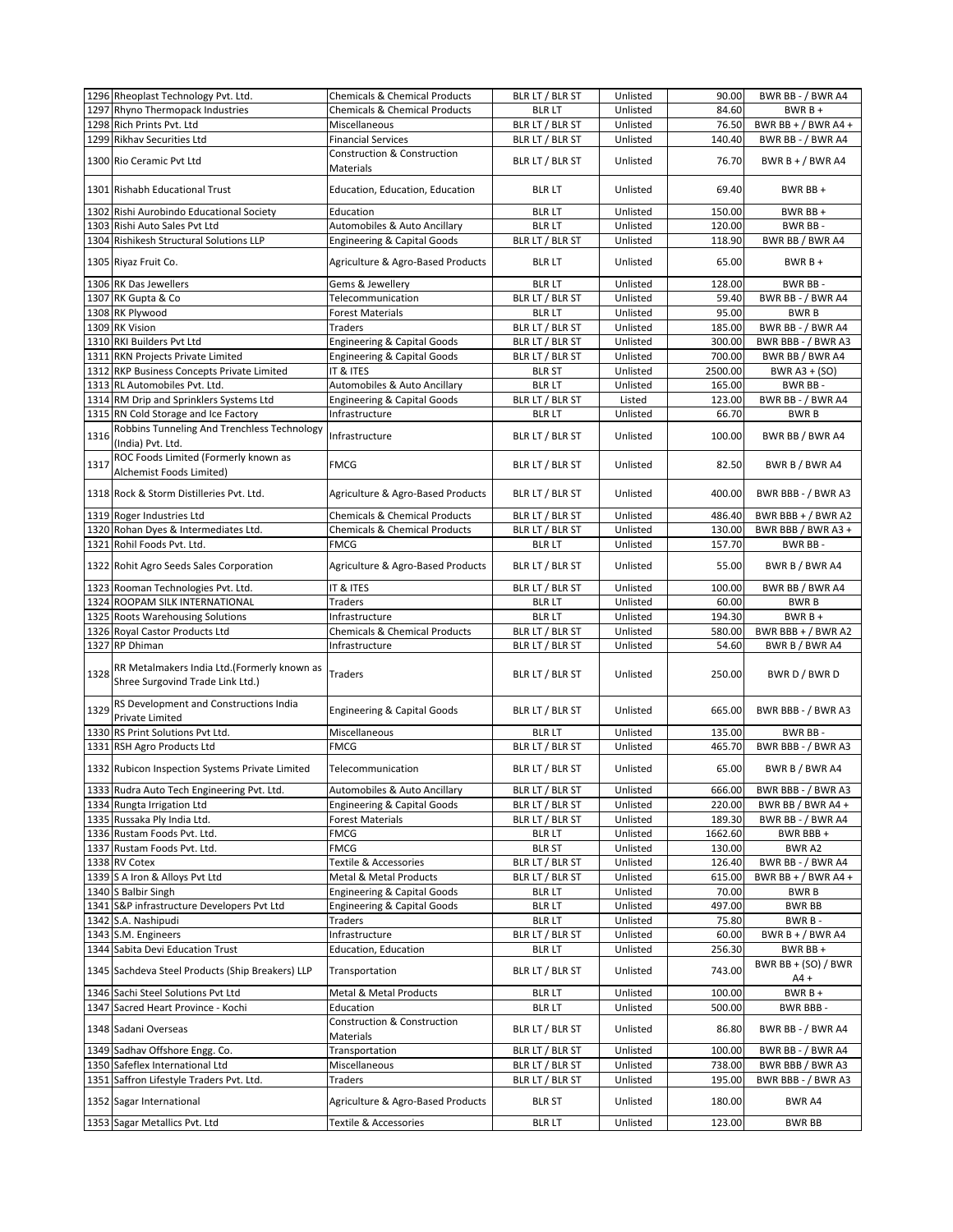|      | 1354 Sahara Poultry Farm                                                             | Agriculture & Agro-Based Products        | <b>BLR LT</b>   | Unlisted | 66.00   | $BWRB+$                         |
|------|--------------------------------------------------------------------------------------|------------------------------------------|-----------------|----------|---------|---------------------------------|
|      | 1355 Saheb Ginning & Oil Industries                                                  | Textile & Accessories                    | <b>BLR LT</b>   | Unlisted | 82.60   | BWR BB-                         |
|      | 1356 SAHIBZADA TIMBERS                                                               | <b>Forest Materials</b>                  | <b>BLR LT</b>   | Unlisted | 170.00  | <b>BWR BB</b>                   |
|      | 1357 Sai Balaji Industries                                                           | Textile & Accessories                    | <b>BLR LT</b>   | Unlisted | 90.00   | <b>BWRB</b>                     |
| 1358 | Sai Bandhan Infinium Pvt. Ltd.(Formerly<br>known as Sai Inductomelt Pvt. Ltd.)       | Miscellaneous                            | BLR LT / BLR ST | Unlisted | 670.00  | BWR BBB - / BWR A3              |
|      | 1359 Sai Kumar Poultry Farm                                                          | Agriculture & Agro-Based Products        | <b>BLR LT</b>   | Unlisted | 53.00   | BWR B-                          |
|      | 1360 Sai Om Petro Specialities Ltd.                                                  | <b>Chemicals &amp; Chemical Products</b> | BLR LT / BLR ST | Unlisted | 70.00   | BWR $B + / BWR$ A4              |
|      | 1361 Sai Overseas                                                                    | Textile & Accessories                    | BLR LT / BLR ST | Unlisted | 146.00  | BWR B + / BWR A4                |
| 1362 | Sai Prashanth Engineering & Infrastructure<br>Pvt. Ltd.                              | Infrastructure                           | BLR LT / BLR ST | Unlisted | 72.50   | BWR B + $/$ BWR A4              |
|      | 1363 Sai Sanskrithi Educational Society                                              | Education                                | <b>BLRLT</b>    | Unlisted | 53.90   | BWR B-                          |
|      | 1364 Sai Solvex Pvt. Ltd                                                             | <b>FMCG</b>                              | <b>BLR LT</b>   | Unlisted | 51.30   | BWR BB-                         |
|      | 1365 Sai Sri Infrastructure                                                          | Infrastructure                           | BLR LT / BLR ST | Unlisted | 51.30   | BWR B + $/$ BWR A4              |
|      | 1366 Sai Surface Coating Technologies                                                | Miscellaneous                            | BLR LT / BLR ST | Unlisted | 192.50  | BWR C / BWR A4                  |
| 1367 | Saiyyed Akhtar Ali                                                                   | <b>Engineering &amp; Capital Goods</b>   | BLR LT / BLR ST | Unlisted | 145.40  | BWR BB / BWR A4 +               |
|      | 1368 Saket Infra Projects Ltd                                                        | Infrastructure                           | BLR LT / BLR ST | Unlisted | 400.00  | BWR BBB - / BWR A3              |
|      | 1369 Sakshi Food Products                                                            | FMCG                                     | <b>BLR LT</b>   | Unlisted | 51.40   | $BWRB +$                        |
|      | 1370 Sakthi Gear Products                                                            | <b>Engineering &amp; Capital Goods</b>   | BLR LT / BLR ST | Unlisted | 205.50  | BWR BB / BWR A4 +               |
| 1371 | Sakthi International                                                                 | FMCG                                     | BLR LT / BLR ST | Unlisted | 60.00   | BWR $B + / BWR$ A4              |
|      | 1372 Salasar Balaji Cold Storage                                                     | Infrastructure                           | <b>BLR LT</b>   | Unlisted | 54.50   | <b>BWRB</b>                     |
| 1373 | Salasar Green Energy Pvt Ltd                                                         | Power                                    | <b>BLR LT</b>   | Unlisted | 250.00  | $BWRB +$                        |
|      | 1374 Salasar Steel Industries                                                        | Metal & Metal Products                   | BLR LT / BLR ST | Unlisted | 97.50   | BWR B + $/$ BWR A4              |
| 1375 | Salora International Limited                                                         | <b>Consumer Durables</b>                 | BLR LT / BLR ST | Unlisted | 744.00  | BWR BB / BWR A4                 |
|      | 1376 Sam Industrial Enterprises Ltd                                                  | Media & Entertainment                    | BLR LT / BLR ST | Unlisted | 100.00  | BWR BB - / BWR A4               |
|      | 1377 Samanvay Seeds Pvt Ltd                                                          | Agriculture & Agro-Based Products        | <b>BLR LT</b>   | Unlisted | 57.10   | $BWRB +$                        |
|      | 1378 Samavist Energy Solutions Pvt. Ltd.                                             | Power                                    | <b>BLR LT</b>   | Unlisted | 337.50  | BWR BBB (SO)                    |
|      | 1379 Sambandh Finserve Pvt Ltd                                                       | <b>Financial Services</b>                | <b>BLR LT</b>   | Unlisted | 2330.00 | BWR BBB-                        |
|      | 1380 Sambaragi Traders                                                               | Traders                                  | <b>BLR LT</b>   | Unlisted | 250.00  | BWR BBB-                        |
|      | 1381 Sambhaji Raje Cold Storage                                                      | Infrastructure                           | <b>BLR LT</b>   | Unlisted | 50.00   | BWR B-                          |
|      | 1382 Sameer Construction Co                                                          | <b>Engineering &amp; Capital Goods</b>   | BLR LT / BLR ST | Unlisted | 60.00   | BWR B + $/$ BWR A4              |
|      | 1383 Sampan Technosoft Pvt. Ltd.                                                     | Agriculture & Agro-Based Products        | <b>BLR LT</b>   | Unlisted | 99.00   | $BWRB+$                         |
|      |                                                                                      |                                          |                 |          |         |                                 |
|      | 1384 Samson CNO Industries                                                           | FMCG                                     | <b>BLR LT</b>   | Unlisted | 170.00  | BWR BB-                         |
|      | 1385 Sandeep Enterprises                                                             | Metal & Metal Products                   | BLR LT / BLR ST | Unlisted | 290.50  | BWR BB - / BWR A4               |
|      | 1386 Sandeep Logistics                                                               | Transportation                           | BLR LT / BLR ST | Unlisted | 60.00   | BWR BB - / BWR A4               |
| 1387 | Sandhu Builders                                                                      | Real Estate                              | <b>BLR LT</b>   | Unlisted | 197.60  | BWR B-                          |
|      | 1388 Sanjay Trade Corporation                                                        | Miscellaneous                            | BLR LT / BLR ST | Unlisted | 350.00  | BWR B + $/$ BWR A4              |
|      | 1389 Sanjeeva Tobacco Traders                                                        | Agriculture & Agro-Based Products        | <b>BLR LT</b>   | Unlisted | 120.00  | $BWRB +$                        |
|      | 1390 Sankar Sai Consumer Products                                                    | <b>Chemicals &amp; Chemical Products</b> | <b>BLR LT</b>   | Unlisted | 100.00  | $BWRB +$                        |
|      | 1391 Sanskriti Mobitech Private Limited                                              | Telecommunication                        | BLR LT / BLR ST | Unlisted | 100.00  | BWR B / BWR A4                  |
| 1392 | Santhoshimathaa Edible Oils Refinery Private<br>Limited                              | Agriculture & Agro-Based Products        | BLR LT / BLR ST | Unlisted | 649.00  | BWR BBB / BWR A3 +              |
|      | 1393 Santhoshimathaa Oils And Fats Private Limited Agriculture & Agro-Based Products |                                          | BLR LT / BLR ST | Unlisted | 685.80  | BWR BBB / BWR A3 +              |
|      | 1394 Santirup Distributors Pvt Ltd                                                   | <b>Chemicals &amp; Chemical Products</b> | <b>BLR LT</b>   | Unlisted | 77.10   | <b>BWRB</b>                     |
|      | 1395 Santosh Trust                                                                   | Education                                | <b>BLR LT</b>   | Unlisted | 750.00  | <b>BWR BBB</b>                  |
|      | 1396 Santoshi Debi Agarwal                                                           | Infrastructure                           | <b>BLR LT</b>   | Unlisted | 67.60   | BWR BB-                         |
|      | 1397 Sanvijay Infrastructures Pvt. Ltd.                                              | Metal & Metal Products                   | BLR LT / BLR ST | Unlisted | 730.00  | BWR BBB - / BWR A3              |
|      | 1398 Saraswati Agro Chemicals India Pvt Ltd                                          | <b>Chemicals &amp; Chemical Products</b> | BLR LT / BLR ST | Unlisted | 1820.50 | BWR BBB + $/$ BWR A2            |
|      | 1399 Saraswati Plastotech India Pvt. Ltd.                                            | <b>Chemicals &amp; Chemical Products</b> | BLR LT / BLR ST | Unlisted | 834.00  | BWR BBB / BWR A2                |
|      | 1400 SARASWATI RICE INDUSTRIES                                                       | FMCG                                     | <b>BLR LT</b>   | Unlisted | 60.30   | <b>BWRB</b>                     |
|      | 1401 Saravana Garments                                                               | Textile & Accessories                    | BLR LT / BLR ST | Unlisted | 52.10   | BWR B / BWR A4                  |
|      | 1402 Sardari Lal & Co                                                                | Traders                                  | <b>BLR LT</b>   | Unlisted | 90.00   | <b>BWR BB</b>                   |
|      | 1403 Saritha Cotton Industries                                                       | Textile & Accessories                    | <b>BLR LT</b>   | Unlisted | 150.00  | BWR BB-                         |
|      | 1404 Sarvashiva Rice Mill Pvt. Ltd.                                                  | FMCG                                     | BLR LT / BLR ST | Unlisted | 73.50   | BWR B / BWR A4                  |
|      | 1405 Saryu Agro Food Products Pvt Ltd                                                | FMCG                                     | <b>BLR LT</b>   | Unlisted | 100.00  | <b>BWRB</b>                     |
|      | 1406 Satara Mega Food Park Pvt Ltd                                                   | Miscellaneous                            | BLR LT / BLR ST | Unlisted | 550.00  | BWR BBB - (SO) / BWR<br>A3 (SO) |
|      | 1407 Satish Anand and Others                                                         | Hotels & Tourism                         | <b>BLR LT</b>   | Unlisted | 124.70  | BWR BB-                         |
|      | 1408 Satnam Global Infraprojects Limited                                             | Engineering & Capital Goods              | BLR LT / BLR ST | Unlisted | 710.00  | BWR BB - / BWR A4               |
|      | 1409 Satya Deva Cotex                                                                | Textile & Accessories                    | <b>BLR LT</b>   | Unlisted | 51.80   | <b>BWRB</b>                     |
|      | 1410 Satya Power And Ispat Ltd.                                                      | Metal & Metal Products                   | BLR LT / BLR ST | Unlisted | 350.00  | BWR BBB - / BWR A3              |
|      | 1411 Satya Sai Builders And Contractors                                              | Infrastructure                           | <b>BLR LT</b>   | Unlisted | 142.20  | BWR BB                          |
|      | 1412 Satyam Cottex                                                                   | Textile & Accessories                    | <b>BLR LT</b>   | Unlisted | 53.20   | $BWRB +$                        |
|      | 1413 Satyateja Constructions                                                         | Real Estate                              | BLR LT / BLR ST | Unlisted | 67.70   | BWR B + / BWR A4                |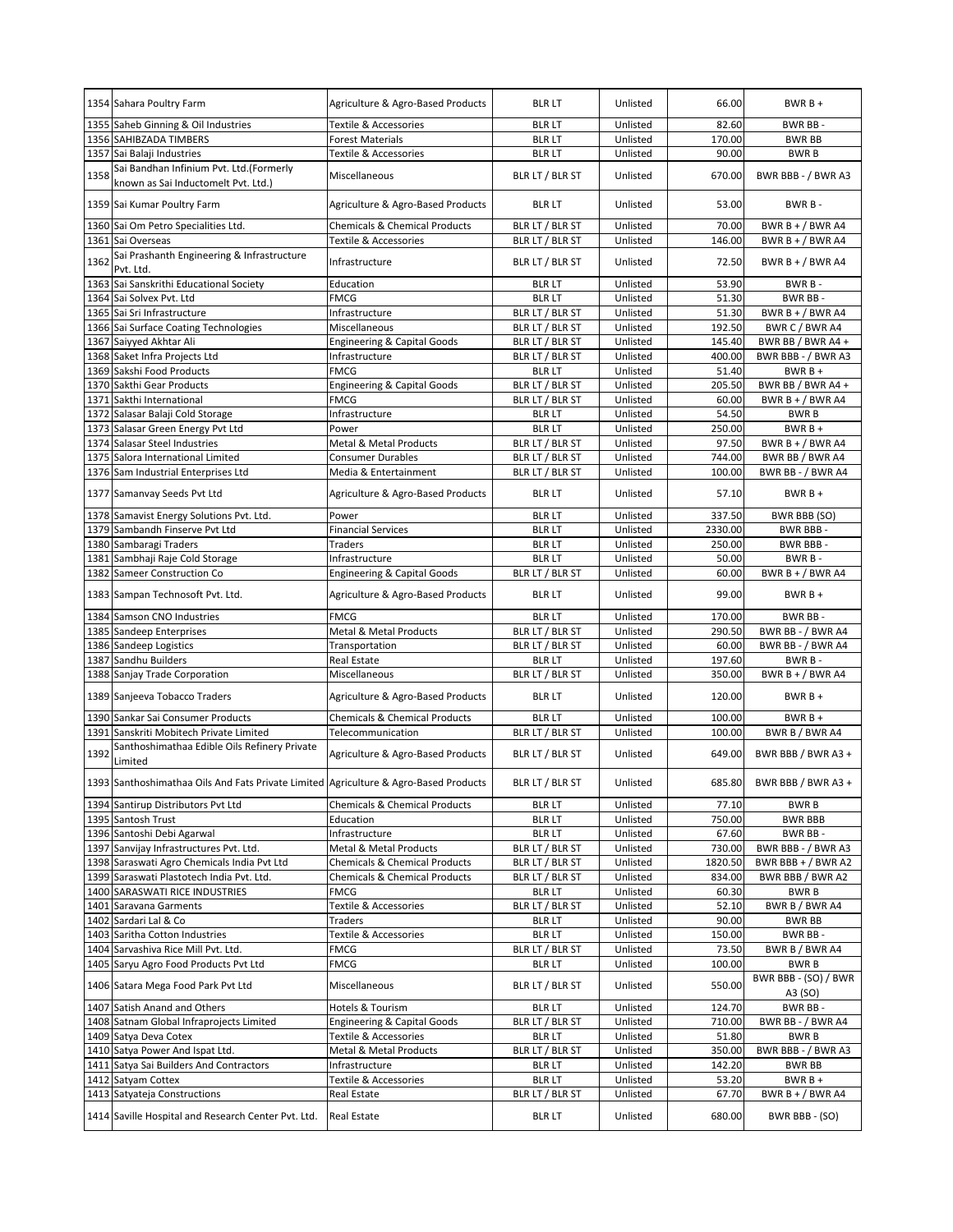|      | 1415 Savitri Resorts                                                  | Hotels & Tourism                                           | <b>BLR LT</b>   | Unlisted | 80.00   | $BWRB +$              |
|------|-----------------------------------------------------------------------|------------------------------------------------------------|-----------------|----------|---------|-----------------------|
|      | 1416 SAWP Steel Ltd.                                                  | <b>Traders</b>                                             | <b>BLR LT</b>   | Unlisted | 536.00  | BWR BB +              |
|      | 1417 SCC Builders Pvt Ltd.                                            | Real Estate                                                | <b>BLR LT</b>   | Unlisted | 1652.50 | <b>BWR BB</b>         |
|      | 1418 SDS ELECTRONICS PRIVATE LIMITED                                  | <b>Engineering &amp; Capital Goods</b>                     | BLR LT / BLR ST | Unlisted | 90.00   | BWR D / BWR D         |
|      | 1419 Seagul Nuts N Spices                                             | FMCG                                                       | BLR LT / BLR ST | Unlisted | 85.00   | BWR B / BWR A4        |
|      | 1420 Seema Construction Company                                       | Infrastructure                                             | BLR LT / BLR ST | Unlisted | 395.00  | BWR BB + $/$ BWR A4 + |
|      | 1421 Sega Granito LLP                                                 | Construction & Construction<br><b>Materials</b>            | BLR LT / BLR ST | Unlisted | 640.40  | BWR BB / BWR A4       |
|      | 1422 Sekol Tiles LLP                                                  | Construction & Construction<br>Materials                   | BLR LT / BLR ST | Unlisted | 118.00  | BWR BB - / BWR A4     |
|      | 1423 Sengee Biochem Exim Pvt. Ltd.                                    | <b>Traders</b>                                             | <b>BLR LT</b>   | Unlisted | 100.00  | BWR BB-               |
|      | 1424 Servotech Electricals Pvt. Ltd.                                  | <b>Engineering &amp; Capital Goods</b>                     | BLR LT / BLR ST | Unlisted | 70.00   | BWR BB - / BWR A4     |
|      | 1425 Servotech Power Systems Ltd.                                     | Consumer Durables                                          | BLR LT / BLR ST | Listed   | 177.60  | BWR BBB - / BWR A3    |
|      | 1426 SGF Infra Pvt. Ltd.                                              | <b>Engineering &amp; Capital Goods</b>                     | BLR LT / BLR ST | Unlisted | 295.00  | BWR BB - / BWR A4     |
|      | 1427 SGR Minerals and Metals Pvt Ltd                                  | <b>Construction &amp; Construction</b><br><b>Materials</b> | <b>BLR LT</b>   | Unlisted | 50.00   | BWR B-                |
|      |                                                                       |                                                            |                 |          |         |                       |
|      | 1428 SGR Ventures Pvt. Ltd.                                           | <b>Traders</b>                                             | BLR LT / BLR ST | Unlisted | 270.00  | BWR BB / BWR A4       |
|      | 1429 Shah Concast Pvt Ltd                                             | Metal & Metal Products                                     | BLR LT / BLR ST | Unlisted | 193.60  | BWR BB - / BWR A4     |
|      | 1430 Shakti Engineering Industries                                    | Traders                                                    | BLR LT / BLR ST | Unlisted | 60.00   | BWR BB - / BWR A4     |
|      | 1431 Shamanur Sugars Ltd.                                             | Agriculture & Agro-Based Products                          | BLR LT / BLR ST | Unlisted | 899.50  | BWR $B + / BWR$ A4    |
|      | 1432 Shambhav Art & Exports                                           | <b>Consumer Durables</b>                                   | <b>BLR LT</b>   | Unlisted | 77.90   | <b>BWRB</b>           |
|      | 1433 Shankarmall                                                      | <b>Real Estate</b>                                         | <b>BLR LT</b>   | Unlisted | 300.00  | BWR BB-               |
|      | 1434 Shanker Nutricon Pvt. Ltd.                                       | Agriculture & Agro-Based Products                          | <b>BLR LT</b>   | Unlisted | 295.00  | <b>BWR BB</b>         |
| 1435 | Shantamani Enterprise LLP(Formerly Known as<br>Shantamani Enterprise) | Miscellaneous                                              | BLR LT / BLR ST | Unlisted | 765.00  | BWR BB / BWR A4 +     |
|      | 1436 Shanti Agro Industries                                           | Agriculture & Agro-Based Products                          | <b>BLR LT</b>   | Unlisted | 71.50   | $BWRB +$              |
|      | 1437 Shanti G.D. Ispat & Power Pvt. Ltd                               | Power                                                      | <b>BLR LT</b>   | Unlisted | 370.00  | <b>BWR BBB</b>        |
|      | 1438 Sharma International                                             | Dummy                                                      | BLR LT / BLR ST | Unlisted | 80.70   | BWR BB - / BWR A4 +   |
|      | 1439 Sharvani Alco Brew Pvt. Ltd.                                     | <b>FMCG</b>                                                | BLR LT / BLR ST | Unlisted | 313.80  | BWR B / BWR A4        |
|      | 1440 Sheen Tex India                                                  | Textile & Accessories                                      | <b>BLR ST</b>   | Unlisted | 75.00   | BWR A4                |
|      | 1441 Sheenam International                                            | <b>FMCG</b>                                                | <b>BLR LT</b>   | Unlisted | 285.00  | $BWRB +$              |
|      | 1442 Sherry Forge Pvt.Ltd                                             | Metal & Metal Products                                     | BLR LT / BLR ST | Unlisted | 70.00   | BWR B + $/$ BWR A4    |
|      | 1443 Shiraguppi Sugar Works Limited                                   | Agriculture & Agro-Based Products                          | <b>BLR LT</b>   | Unlisted | 751.50  | BWR B-                |
|      | 1444 Shiv Builder Centre                                              | <b>Traders</b>                                             | <b>BLR LT</b>   | Unlisted | 63.10   | $BWRB +$              |
|      | 1445 Shiv Marine Industries Pvt. Ltd.                                 | Miscellaneous                                              | BLR LT / BLR ST | Unlisted | 70.00   | BWR $B + / BWR$ A4    |
|      | 1446 Shiv Sabari Developers                                           | Real Estate                                                | <b>BLR LT</b>   | Unlisted | 1700.00 | BWR BB+               |
|      | 1447 Shiv Shakti Cold Storage                                         | Infrastructure                                             | <b>BLR LT</b>   | Unlisted | 80.60   | BWR B-                |
|      | 1448 Shiv Shakti Industries                                           | Textile & Accessories                                      | <b>BLR LT</b>   | Unlisted | 212.10  | BWR BB-               |
|      | 1449 Shiv Shakti Inter Globe Exports Pvt. Ltd.                        | <b>FMCG</b>                                                | BLR ST / BLR LT | Unlisted | 2320.00 | BWR A2 + / BWR A -    |
|      | 1450 Shiva Constructions                                              | Infrastructure                                             | <b>BLR LT</b>   | Unlisted | 61.20   | $BWRB +$              |
|      | 1451 Shiva Enterprises                                                | <b>Engineering &amp; Capital Goods</b>                     | BLR LT / BLR ST | Unlisted | 70.00   | BWR B / BWR A4        |
| 1452 | Shiva Hardwell Industries (India) Private<br>Limited                  | Automobiles & Auto Ancillary                               | <b>BLR LT</b>   | Unlisted | 354.00  | <b>BWR BB</b>         |
|      | 1453 Shiva Polytubes Pvt. Ltd.                                        | <b>Construction &amp; Construction</b><br>Materials        | BLR LT / BLR ST | Unlisted | 65.00   | BWR BB + / BWR A4 +   |
|      | 1454 Shivalik Communications Pvt Ltd                                  | Traders                                                    | BLR LT / BLR ST | Unlisted | 1000.00 | BWR BB + $/$ BWR A4 + |
|      | 1455 Shivalik Distribution Pvt Ltd                                    | Traders                                                    | BLR LT / BLR ST | Unlisted | 1000.00 | BWR BB / BWR A4       |
|      | 1456 Shivalik Vyapaar Pvt. Ltd.                                       | Automobiles & Auto Ancillary                               | <b>BLR LT</b>   | Unlisted | 90.00   | BWR B-                |
|      | 1457 Shivam Cotex (Sendhwa)                                           | <b>Textile &amp; Accessories</b>                           | <b>BLR LT</b>   | Unlisted | 85.00   | BWR BB-               |
|      | 1458 Shivangan Spinner Exports India LLP                              | Textile & Accessories                                      | BLR LT / BLR ST | Unlisted | 66.50   | BWR $B + / BWR$ A4    |
|      | 1459 Shivashrit Foods Pvt Ltd                                         | FMCG                                                       | <b>BLR LT</b>   | Unlisted | 145.00  | $BWRB +$              |
|      | 1460 Shivganga Drillers Pvt Ltd                                       | <b>Engineering &amp; Capital Goods</b>                     | BLR LT / BLR ST | Unlisted | 352.10  | BWR BBB - / BWR A3    |
|      | 1461 Shivika Educational Society                                      | Education                                                  | <b>BLR LT</b>   | Unlisted | 88.50   | BWR BB                |
|      | 1462 Shivji Singla & Sons                                             | Infrastructure                                             | BLR LT / BLR ST | Unlisted | 96.70   | BWR BB / BWR A4 +     |
|      | 1463 Shivpuri Warehouse Corporation                                   | Infrastructure                                             | <b>BLR LT</b>   | Unlisted | 85.20   | <b>BWRB</b>           |
|      | 1464 Shivshiva Steel Private Limited                                  | Metal & Metal Products                                     | <b>BLR LT</b>   | Unlisted | 327.00  | BWR BB-               |
|      | 1465 Shobha Ram Sharma Contractor                                     | <b>Engineering &amp; Capital Goods</b>                     | BLR LT / BLR ST | Unlisted | 390.00  | BWR BB + $/$ BWR A4 + |
|      | 1466 Shobha Woollens Private Limited                                  | Textile & Accessories                                      | BLR LT / BLR ST | Unlisted | 120.00  | BWR BB / BWR A4 +     |
|      | 1467 Shree Amba Industries                                            | Automobiles & Auto Ancillary                               | BLR LT / BLR ST | Unlisted | 466.10  | BWR BBB - / BWR A3    |
|      | 1468 Shree Ambica Agro Industries Private Limited                     | <b>Textile &amp; Accessories</b>                           | BLR LT / BLR ST | Unlisted | 90.00   | BWR BB / BWR A4       |
|      |                                                                       |                                                            |                 |          |         | <b>BWRB</b>           |
|      | 1469 Shree Bajrang Agro Industries                                    | FMCG                                                       | <b>BLR LT</b>   | Unlisted | 53.00   |                       |
|      | 1470 Shree Balaji Agro Tech                                           | Textile & Accessories                                      | <b>BLR LT</b>   | Unlisted | 107.30  | BWR BB                |
|      | 1471 Shree Balaji Coal Traders Ltd                                    | Metal & Metal Products, Mining                             | <b>BLR LT</b>   | Unlisted | 300.00  | BWR BBB -             |
|      | 1472 Shree Balaji Pigments Pvt. Ltd.                                  | Metal & Metal Products                                     | <b>BLR LT</b>   | Unlisted | 180.00  | BWR BB-               |
|      | 1473 Shree Bhagwati Industries                                        | Miscellaneous                                              | <b>BLR LT</b>   | Unlisted | 30.00   | BWR BBB -             |
|      | 1474 Shree Cotton Industries                                          | Textile & Accessories                                      | <b>BLR LT</b>   | Unlisted | 65.00   | $BWRB +$              |
|      | 1475 Shree Hanuman Loha Ltd                                           | Metal & Metal Products                                     | <b>BLR LT</b>   | Unlisted | 90.00   | <b>BWR BBB</b>        |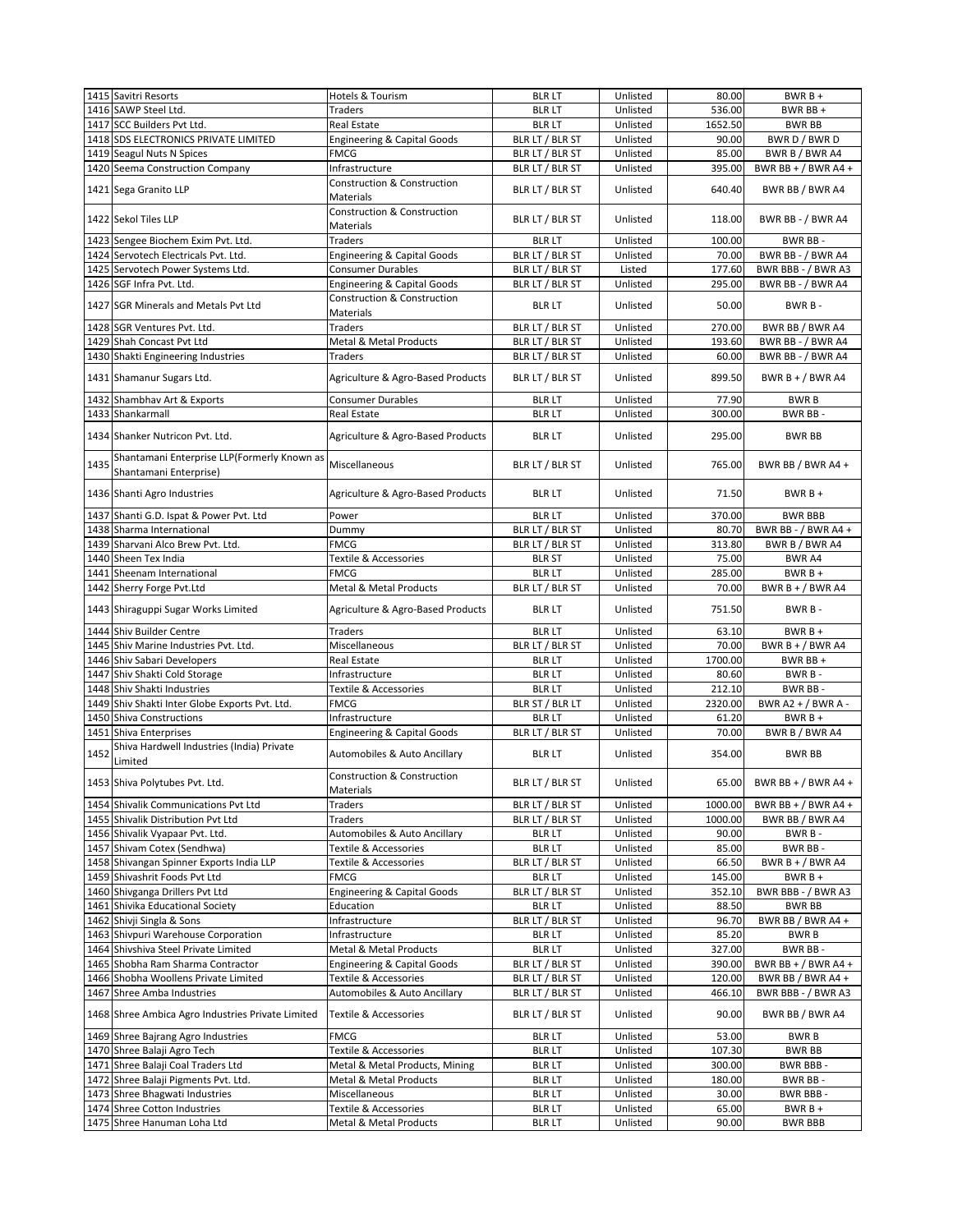|      | 1476 Shree Harikrushna Cotton Industries                                            | Textile & Accessories                            | <b>BLR LT</b>   | Unlisted | 80.00   | $BWRB +$                |
|------|-------------------------------------------------------------------------------------|--------------------------------------------------|-----------------|----------|---------|-------------------------|
|      |                                                                                     |                                                  |                 |          |         |                         |
|      | 1477 Shree Krishna Impex                                                            | Metal & Metal Products                           | BLR LT / BLR ST | Unlisted | 170.50  | BWR BB - / BWR A4       |
|      | 1478 Shree Mahavir Roll-Tech Ltd.                                                   | <b>Metal &amp; Metal Products</b>                | BLR LT / BLR ST | Unlisted | 110.90  | BWR $B + / BWR$ A4      |
|      | 1479 Shree Nageshwar Papers Ltd                                                     | <b>Forest Materials</b>                          | <b>BLR LT</b>   | Unlisted | 77.90   | $BWRB +$                |
|      | 1480 Shree Nakoda Ginning and Pressing Factory                                      | Textile & Accessories                            | <b>BLR LT</b>   | Unlisted | 140.00  | <b>BWR BB</b>           |
|      | 1481 Shree Om Shirtings Pvt Ltd                                                     | Textile & Accessories                            | <b>BLR LT</b>   | Unlisted | 85.70   | BWR BB                  |
|      |                                                                                     |                                                  |                 |          |         | BWR BB + $(SO)$ / BWR   |
|      | 1482 Shree Pashupati Fabric LLP                                                     | <b>Textile &amp; Accessories</b>                 | BLR LT / BLR ST | Unlisted | 446.50  | $A4 + (SO)$             |
|      | 1483 Shree Rajaram Prints Pvt. Ltd.                                                 | Textile & Accessories                            | <b>BLR LT</b>   | Unlisted | 217.50  | BWR BB-                 |
|      |                                                                                     |                                                  |                 |          |         |                         |
|      | 1484 Shree Samleswari Cotton Industries                                             | Textile & Accessories                            | BLR LT / BLR ST | Unlisted | 90.00   | BWR BB - / BWR A4       |
|      | 1485 Shree Sharan Food Impex Pvt Ltd                                                | Agriculture & Agro-Based Products                | BLR LT / BLR ST | Unlisted | 60.00   | <b>BWR B - / BWR A4</b> |
|      | 1486 Shree Shyam Ji Agro Seeds                                                      | Agriculture & Agro-Based Products                | <b>BLR LT</b>   | Unlisted | 71.80   | $BWRB +$                |
|      | 1487 Shree Shyam Ji Rice Mill                                                       | <b>FMCG</b>                                      | <b>BLR LT</b>   | Unlisted | 55.00   | <b>BWRB</b>             |
|      | 1488 Shree Umiya Cold Storage                                                       | Infrastructure                                   | <b>BLR LT</b>   | Unlisted | 96.40   | BWR B-                  |
|      | 1489 Shree Vasu Steel Pvt Ltd                                                       | Metal & Metal Products                           | BLR LT / BLR ST | Unlisted | 90.00   | BWR BB - / BWR A4       |
|      |                                                                                     |                                                  |                 |          |         |                         |
|      | 1490 Shreegopal Gobind Agro Tech Pvt Ltd                                            | FMCG                                             | <b>BLR LT</b>   | Unlisted | 224.90  | <b>BWR BB</b>           |
|      | 1491 Shreeji Construction Co                                                        | Infrastructure                                   | BLR LT / BLR ST | Unlisted | 135.00  | BWR BB - / BWR A4       |
|      | 1492 Shreeji Infraspace Pvt Ltd                                                     | <b>Engineering &amp; Capital Goods</b>           | BLR LT / BLR ST | Unlisted | 930.00  | BWR BBB + / BWR A2      |
|      | 1493 Shreenath Cold Storage                                                         | Infrastructure                                   | <b>BLR LT</b>   | Unlisted | 59.20   | <b>BWRB</b>             |
|      | 1494 Shreenathji Developers                                                         | Real Estate                                      | <b>BLR LT</b>   | Unlisted | 700.00  | <b>BWR BB</b>           |
|      | 1495 Shreyas Sortex Industries Pvt Ltd                                              | FMCG                                             | <b>BLR LT</b>   | Unlisted | 445.00  | BWR BB +                |
|      |                                                                                     | Metal & Metal Products                           |                 | Unlisted | 290.00  | BWR BB + $/$ BWR A4 +   |
|      | 1496 Shri Bajrang Alloys Ltd.                                                       |                                                  | BLR LT / BLR ST |          |         |                         |
|      | 1497 Shri Balaji Fasteners                                                          | Traders                                          | <b>BLR LT</b>   | Unlisted | 60.00   | $BWRB +$                |
|      | 1498 Shri Balaji Sales Corporation                                                  | Metal & Metal Products                           | <b>BLR LT</b>   | Unlisted | 60.00   | $BWRB +$                |
|      | 1499 Shri Bholanath Carpets Ltd.                                                    | Textile & Accessories                            | <b>BLR ST</b>   | Unlisted | 106.00  | BWR A4+                 |
|      | 1500 Shri Bholanath Industries Ltd                                                  | Textile & Accessories                            | <b>BLR ST</b>   | Unlisted | 136.60  | BWR A4+                 |
|      | 1501 Shri Damodar Yarn Manufacturing Pvt. Ltd.                                      | <b>Textile &amp; Accessories</b>                 | BLR LT / BLR ST | Unlisted | 350.80  | BWR BBB - / BWR A3      |
|      |                                                                                     |                                                  |                 |          |         |                         |
|      | 1502 Shri Dhanalakshmi Spinntex Pvt Ltd                                             | Textile & Accessories                            | BLR LT / BLR ST | Unlisted | 1041.50 | BWR BB + $/$ BWR A4 +   |
|      | 1503 Shri Gee Agro Foods                                                            | FMCG                                             | BLR LT / BLR ST | Unlisted | 200.00  | BWR BB - / BWR A4       |
|      | 1504 Shri Janki Foodgrains Pvt Ltd                                                  | FMCG                                             | <b>BLR LT</b>   | Unlisted | 166.20  | BWR BB +                |
|      | 1505 Shri Lakshmi Srinivasa Agro Industries                                         | Agriculture & Agro-Based Products                | <b>BLR LT</b>   | Unlisted | 73.60   | $BWRB +$                |
|      | 1506 Shri Laxmibadri Agro Foods Pvt. Ltd.                                           | Agriculture & Agro-Based Products                | <b>BLR LT</b>   | Unlisted | 145.50  | BWR BB-                 |
|      | 1507 Shri MC Rice Mill                                                              | Agriculture & Agro-Based Products<br><b>FMCG</b> | <b>BLR LT</b>   | Unlisted | 50.50   | <b>BWRB</b>             |
|      | 1508 Shri Radha Krishna Ispat Pvt Ltd                                               | Metal & Metal Products                           | <b>BLR LT</b>   | Unlisted | 80.00   | $BWRB +$                |
|      | 1509 Shri Raj Jewels                                                                | Gems & Jewellery                                 | <b>BLR LT</b>   | Unlisted | 565.60  | <b>BWR BBB-</b>         |
|      | 1510 Shri Ram Charitable Trust                                                      | Education, Education                             | <b>BLR LT</b>   | Unlisted | 123.90  | <b>BWR BBB</b>          |
|      | 1511 Shri Ram Cotton & Oil Mills                                                    | Textile & Accessories                            | <b>BLR LT</b>   | Unlisted | 55.00   | $BWRB +$                |
|      |                                                                                     |                                                  |                 |          |         |                         |
|      | 1512 Shri Ram Industries                                                            | Construction & Construction<br>Materials         | <b>BLR LT</b>   | Unlisted | 67.50   | $BWRB +$                |
|      | 1513 Shri Ram Solvex                                                                | Agriculture & Agro-Based Products                | <b>BLR LT</b>   | Unlisted | 187.50  | BWR BB-                 |
|      | 1514 Shri Rameshwar Sahakari Sakhar Karkhana Ltd. Agriculture & Agro-Based Products |                                                  | <b>BLR LT</b>   | Unlisted | 334.80  | BWR B-                  |
|      | 1515 Shri Ramswaroop Memorial Charitable Trust                                      | Education                                        | <b>BLR LT</b>   | Unlisted | 919.10  | BWR BB +                |
|      | 1516 Shri Rathi Agro Industries                                                     | FMCG                                             | BLR LT / BLR ST | Unlisted | 161.30  | BWR BB - / BWR A4       |
|      | 1517 Shri Rewa Rice Mills (P) Ltd.                                                  | FMCG                                             | <b>BLR LT</b>   | Unlisted | 184.80  | $BWRB +$                |
|      | 1518 Shri Sai Priya Sugars Ltd                                                      | Agriculture & Agro-Based Products                | <b>BLR LT</b>   | Unlisted | 3034.00 | BWR BB +                |
|      | 1519 Shri Saptashrungi Company                                                      | Traders                                          | <b>BLR ST</b>   | Unlisted | 222.20  | BWR A4+                 |
|      | 1520 Shri Shanti Solvex Pvt Ltd                                                     | Agriculture & Agro-Based Products                | <b>BLR LT</b>   | Unlisted | 192.40  | BWR BB-                 |
|      | 1521 Shri Swami Samarth Engineers                                                   | Infrastructure                                   | BLR LT / BLR ST | Unlisted | 600.00  | BWR BBB - / BWR A3      |
|      | 1522 Shrinath Cotfab                                                                | Textile & Accessories                            | BLR LT / BLR ST | Unlisted | 255.00  | BWR $B + / BWR$ A4      |
|      | 1523 Shrinivas (Gujarat) Laboratories Pvt. Ltd.                                     | Pharma & Healthcare                              | <b>BLR LT</b>   | Unlisted | 400.00  | <b>BWR BBB-</b>         |
|      |                                                                                     |                                                  |                 |          |         |                         |
|      | 1524 Shriram Power and Steel Pvt. Ltd.                                              | Metal & Metal Products                           | BLR LT / BLR ST | Unlisted | 186.00  | BWR BB - / BWR A4       |
|      | 1525 Shriramkrupa Fibers                                                            | Textile & Accessories                            | <b>BLR LT</b>   | Unlisted | 87.50   | BWR BB-                 |
|      | 1526 Shrolenson Marbaniang                                                          | Infrastructure                                   | BLR LT / BLR ST | Unlisted | 140.00  | BWR $B + / BWR$ A4      |
|      | 1527 Shubh Motors Pvt. Ltd                                                          | Automobiles & Auto Ancillary                     | <b>BLR LT</b>   | Unlisted | 405.00  | BWR BB-                 |
| 1528 | Shyam Gramodhyog Sansthan Nagla Badshah<br>Chharra (Aligarh)                        | Miscellaneous                                    | <b>BLR LT</b>   | Unlisted | 10.00   | $BWRB +$                |
|      | 1529 Shyam Ingots Pvt Ltd                                                           | Metal & Metal Products                           | BLR LT / BLR ST | Unlisted | 78.50   | BWR B / BWR A4          |
|      | 1530 Shyam Steel Bars                                                               | Metal & Metal Products                           | <b>BLR LT</b>   | Unlisted | 61.00   | BWR BB-                 |
|      |                                                                                     |                                                  |                 |          |         |                         |
|      | 1531 Shyama Constructions                                                           | Construction & Construction<br>Materials         | BLR LT / BLR ST | Unlisted | 140.00  | BWR BB / BWR A4 +       |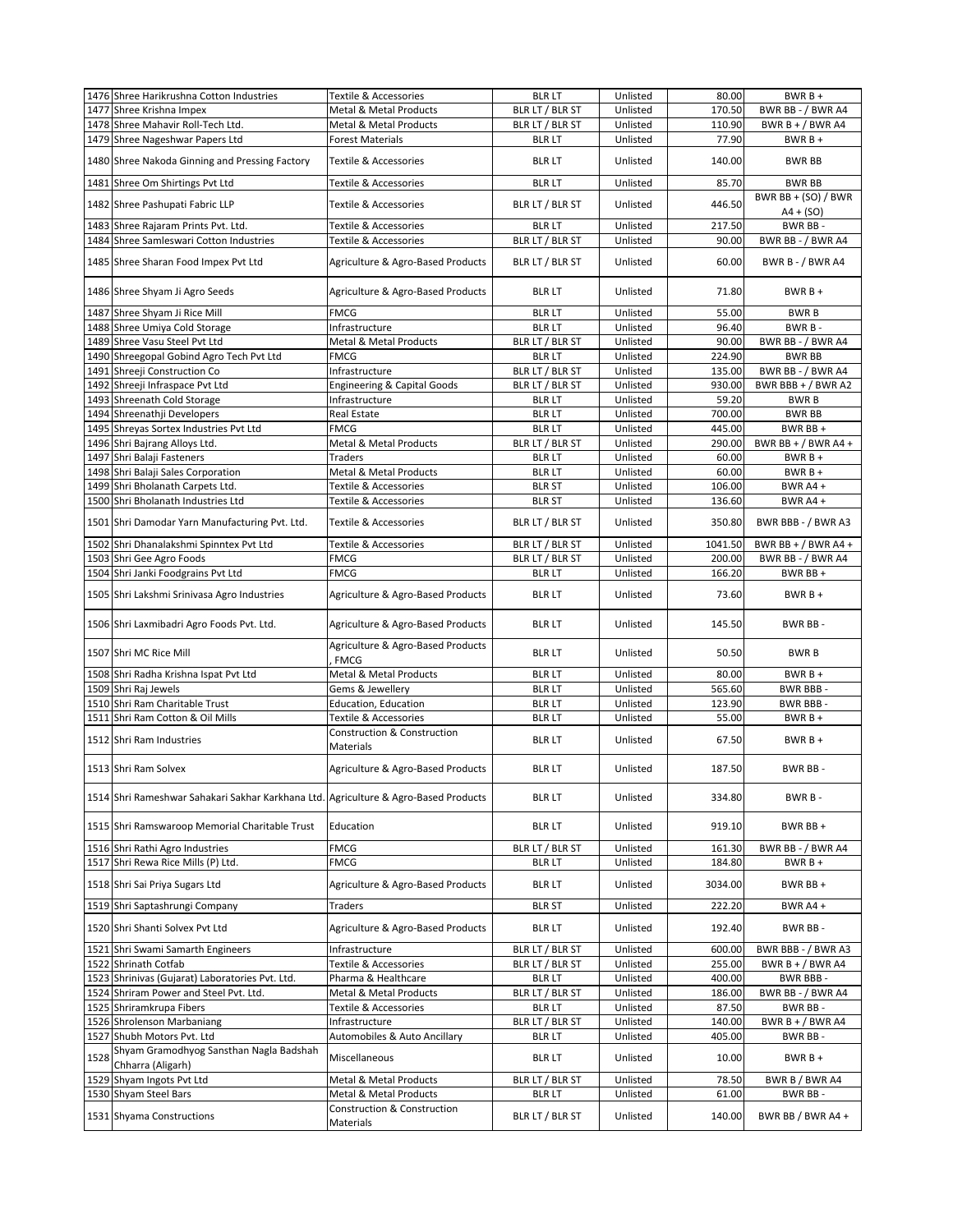|      | 1532 Shyama Maa Food Processing Pvt. Ltd.         | <b>FMCG</b>                                           | BLR LT / BLR ST | Unlisted | 61.60             | BWR B + $/$ BWR A4           |
|------|---------------------------------------------------|-------------------------------------------------------|-----------------|----------|-------------------|------------------------------|
|      | 1533 Shyamsunder Grain Products Pvt Ltd           | <b>FMCG</b>                                           | <b>BLR LT</b>   | Unlisted | 177.00            | BWR BB-                      |
|      | 1534 Shyan Engineers Project Pvt Ltd              | <b>Engineering &amp; Capital Goods</b>                | BLR LT / BLR ST | Unlisted | 110.00            | BWR BB - / BWR A4            |
|      | 1535 Si Creva Capital Services Pvt Ltd            | <b>Financial Services</b>                             | <b>BLR LT</b>   | Unlisted | 500.00            | <b>BWR BBB</b>               |
|      | 1536 Siddharth Oils                               | <b>Traders</b>                                        | <b>BLR LT</b>   | Unlisted | 60.00             | $BWRB +$                     |
|      |                                                   |                                                       |                 |          |                   |                              |
|      | 1537 Siddharth Tanks & Vessels Pvt. Ltd.          | <b>Engineering &amp; Capital Goods</b>                | <b>BLRLT</b>    | Unlisted | 91.90             | <b>BWR BB</b>                |
| 1538 | Siddheshwar Constraction Company                  | Infrastructure                                        | <b>BLR LT</b>   | Unlisted | 90.00             | <b>BWRB</b>                  |
|      | 1539 Siddhi Cotton Ginning & Pressing Pvt. Ltd.   | <b>Textile &amp; Accessories</b>                      | <b>BLR LT</b>   | Unlisted | 80.00             | $BWRB +$                     |
|      | 1540 Siddhi Cotton Industries                     | Textile & Accessories                                 | <b>BLR LT</b>   | Unlisted | 120.00            | $BWRB +$                     |
|      | 1541 Siddhi Ferrous LLP                           | <b>Metal &amp; Metal Products</b>                     | BLR LT / BLR ST | Unlisted | 139.60            | BWR BB / BWR A4              |
|      | 1542 Siddhraj Infrabuild Pvt. Ltd.                | Infrastructure                                        | <b>BLR LT</b>   | Unlisted | 55.00             | <b>BWRB</b>                  |
|      | 1543 Sigma Projects Inc                           | <b>Engineering &amp; Capital Goods</b>                | BLR LT / BLR ST | Unlisted | 120.00            | BWR BB / BWR A4              |
|      | 1544 Signum Electrowave                           | <b>Consumer Durables</b>                              | BLR LT / BLR ST | Unlisted | 129.00            | BWR BB / BWR A4 +            |
|      | 1545 Silvertones Speciality Textile Pvt Ltd       | <b>Chemicals &amp; Chemical Products</b>              | BLR LT / BLR ST | Unlisted | 231.30            | BWR BB / BWR A4 +            |
|      | 1546 Simplex Coke And Refractory Private Limited  | Miscellaneous                                         | BLR LT / BLR ST | Unlisted | 200.00            | BWR BBB - / BWR A3           |
|      |                                                   |                                                       |                 |          | 180.00            | BWR BB-                      |
|      | 1547 Simran Food Pvt. Ltd.                        | <b>FMCG</b>                                           | <b>BLR LT</b>   | Unlisted |                   |                              |
|      | 1548 Simran International Export (I) Pvt. Ltd     | Textile & Accessories                                 | <b>BLR ST</b>   | Unlisted | 227.00            | BWR A4                       |
|      | 1549 Simstone Ceramic Pvt Ltd                     | <b>Construction &amp; Construction</b><br>Materials   | BLR LT / BLR ST | Unlisted | 85.00             | BWR BB - / BWR A4            |
|      | 1550 Sindhuja Engineers & Contractors             | <b>Engineering &amp; Capital Goods</b>                | BLR LT / BLR ST | Unlisted | 55.00             | BWR BB - / BWR A4            |
|      | 1551 Singhal Builders                             | Infrastructure                                        | BLR LT / BLR ST | Unlisted | 215.00            | BWR BB / BWR A4 +            |
|      | 1552 Singhal Sheets and Foils Pvt. Ltd.           | Metal & Metal Products                                | BLR LT / BLR ST | Unlisted | 124.00            | BWR BB - / BWR A4            |
|      | 1553 SIPL Textiles Pvt Ltd.                       | Textile & Accessories                                 | BLR LT / BLR ST | Unlisted | 64.60             | BWR D / BWR D                |
|      | 1554 Siraj International LLP                      | <b>Traders</b>                                        | BLR LT / BLR ST | Unlisted | 146.60            | BWR BB / BWR A4 +            |
|      | 1555 Siri Cotton Industries                       | Textile & Accessories                                 | <b>BLR LT</b>   | Unlisted | 78.30             | $BWRB +$                     |
|      | 1556 Sisco Industries Ltd.                        | Metal & Metal Products                                | BLR LT / BLR ST | Unlisted | 125.00            | BWR BB - / BWR A4            |
|      | 1557 Sita Maa Rice Mill                           | <b>FMCG</b>                                           | BLR LT / BLR ST | Unlisted | 124.70            | BWR BB / BWR A4              |
|      | 1558 Sitwanto Devi Mahila Kalyan Sansthan         | Education                                             | <b>BLR LT</b>   | Unlisted |                   |                              |
|      | 1559 Siva Stones INC                              | Construction & Construction                           | BLR LT / BLR ST | Unlisted | 1000.00<br>268.80 | BWR BB +<br>BWR B + / BWR A4 |
|      |                                                   | Materials                                             |                 |          |                   |                              |
|      | 1560 Siwan Tractors Pvt. Ltd.                     | Automobiles & Auto Ancillary                          | <b>BLR LT</b>   | Unlisted | 250.00            | BWR BB +                     |
|      | 1561 SK Industries                                | <b>FMCG</b>                                           | <b>BLR LT</b>   | Unlisted | 66.00             | <b>BWRD</b>                  |
|      | 1562 SK TUFF PRIVATE LIMITED                      | Construction & Construction<br>Materials              | BLR LT / BLR ST | Unlisted | 127.90            | BWR B + $/$ BWR A4           |
|      |                                                   |                                                       |                 |          |                   |                              |
|      | 1563 SKB BUILDERS INDIA LIMITED                   | <b>Engineering &amp; Capital Goods</b>                | BLR LT / BLR ST | Unlisted | 650.00            | BWR BBB - / BWR A3           |
|      | 1564 SKG Timbers Pvt Ltd                          | <b>Traders</b>                                        | BLR LT / BLR ST | Unlisted | 210.00            | BWR BB / BWR A4              |
|      | 1565 SKM Ramdin Ultratech Pvt Ltd                 |                                                       |                 | Unlisted | 80.00             | BWR BB - / BWR A4            |
|      |                                                   | <b>Engineering &amp; Capital Goods</b>                | BLR LT / BLR ST | Unlisted | 75.00             |                              |
|      | 1566 Skyline Airconditioning Engineers Pvt Ltd    | <b>Engineering &amp; Capital Goods</b><br><b>FMCG</b> | BLR LT / BLR ST |          |                   | BWR BB - / BWR A4            |
|      | 1567 SLN Coffee and Spices Exports Pvt Ltd        |                                                       | BLR LT / BLR ST | Unlisted | 300.00            | BWR BB - / BWR A4            |
|      | 1568 Slogan Polypack Pvt Ltd                      | <b>Chemicals &amp; Chemical Products</b>              | <b>BLR LT</b>   | Unlisted | 97.20             | $BWRB +$                     |
|      | 1569 Slogans FIBC Pvt Ltd                         | <b>Chemicals &amp; Chemical Products</b>              | <b>BLR LT</b>   | Unlisted | 120.00            | <b>BWRB</b>                  |
|      | 1570 SM Autoparts Pvt Ltd                         | Automobiles & Auto Ancillary                          | <b>BLR LT</b>   | Unlisted | 97.50             | <b>BWR BB</b>                |
|      | 1571 SM Rice Land Pvt. Ltd.                       | <b>FMCG</b>                                           | BLR LT / BLR ST | Unlisted | 95.00             | BWR $B + / BWR$ A4           |
|      | 1572 SM Structural Steel Pvt. Ltd.                | Metal & Metal Products                                | BLR LT / BLR ST | Unlisted | 80.00             | BWR B + / BWR A4             |
|      | 1573 SmartData Enterprises India Ltd.             | IT & ITES                                             | <b>BLR LT</b>   | Unlisted | 140.00            | BWR BBB-                     |
|      | 1574 SMD Engineers & Contractors                  | <b>Engineering &amp; Capital Goods</b>                | BLR LT / BLR ST | Unlisted | 230.00            | BWR BB / BWR A4              |
|      | 1575 SMS Constructions                            | Real Estate                                           | BLR LT / BLR ST | Unlisted | 120.00            | BWR B / BWR A4               |
|      | 1576 Smt. Shakuntla Educational & Welfare Society | Education                                             | <b>BLR LT</b>   | Unlisted | 1791.00           | <b>BWR BB</b>                |
|      | 1577 SMW Metal Pvt. Ltd.                          | <b>Traders</b>                                        | BLR LT / BLR ST | Unlisted | 350.00            | BWR BBB - / BWR A3           |
|      | 1578 SN Tradelink Pvt. Ltd.                       | Traders                                               | BLR LT / BLR ST | Unlisted | 835.00            | BWR BBB - / BWR A3           |
|      | 1579 Sobhari Seeds & Farms                        | Agriculture & Agro-Based Products                     | <b>BLR LT</b>   | Unlisted | 60.00             | $BWRB +$                     |
|      | 1580 Solaris Chemtech Industries Ltd              | <b>Chemicals &amp; Chemical Products</b>              | BLR LT / BLR ST | Unlisted | 5599.00           | BWR BBB - / BWR A3           |
|      | 1581 Sona Fisheries                               | Agriculture & Agro-Based Products                     | BLR LT / BLR ST | Unlisted | 200.50            | BWR B + / BWR A4             |
|      | 1582 Soni Ginning Factory                         | Textile & Accessories                                 | <b>BLR LT</b>   | Unlisted | 60.00             | BWR B +                      |
|      | 1583 Sorento Granito Pvt. Ltd.                    | Construction & Construction                           | BLR LT / BLR ST | Unlisted | 179.30            | BWR B + / BWR A4             |
|      |                                                   | Materials                                             |                 |          |                   |                              |
|      | 1584 Sparsh Industries Private Limited            | Miscellaneous                                         | BLR LT / BLR ST | Unlisted | 3210.80           | BWR BBB - / BWR A3           |
|      | 1585 Spartan Engineering Industries Pvt Ltd       | <b>Engineering &amp; Capital Goods</b>                | BLR LT / BLR ST | Unlisted | 600.00            | BWR BB - / BWR A4            |
|      | 1586 SPDD INFRA PRIVATE LIMITED                   | <b>Engineering &amp; Capital Goods</b>                | <b>BLR LT</b>   | Unlisted | 110.00            | BWR BB -                     |
|      | 1587 SPG Macrocosm Limited                        | Traders                                               | BLR LT / BLR ST | Unlisted | 500.00            | BWR BBB - / BWR A3           |
|      | 1588 Splendid Logistics Solutions Pvt Ltd         | Transportation                                        | BLR LT / BLR ST | Unlisted | 80.90             | BWR BB - / BWR A4 +          |
|      | 1589 Sponge Enterprises Pvt.Ltd                   | Traders                                               | BLR LT / BLR ST | Unlisted | 90.00             | BWR B + / BWR A4             |
|      | 1590 SPP Food Products Pvt Ltd                    | Miscellaneous                                         | BLR LT / BLR ST | Unlisted | 135.00            | BWR BB + $/$ BWR A4 +        |
|      | 1591 Springfields Educational Society             | Education                                             | <b>BLR LT</b>   | Unlisted | 90.00             | BWR BB                       |
|      | 1592 Spyware Sanitary LLP                         | <b>Construction &amp; Construction</b><br>Materials   | BLR LT / BLR ST | Unlisted | 84.00             | BWR B + / BWR A4             |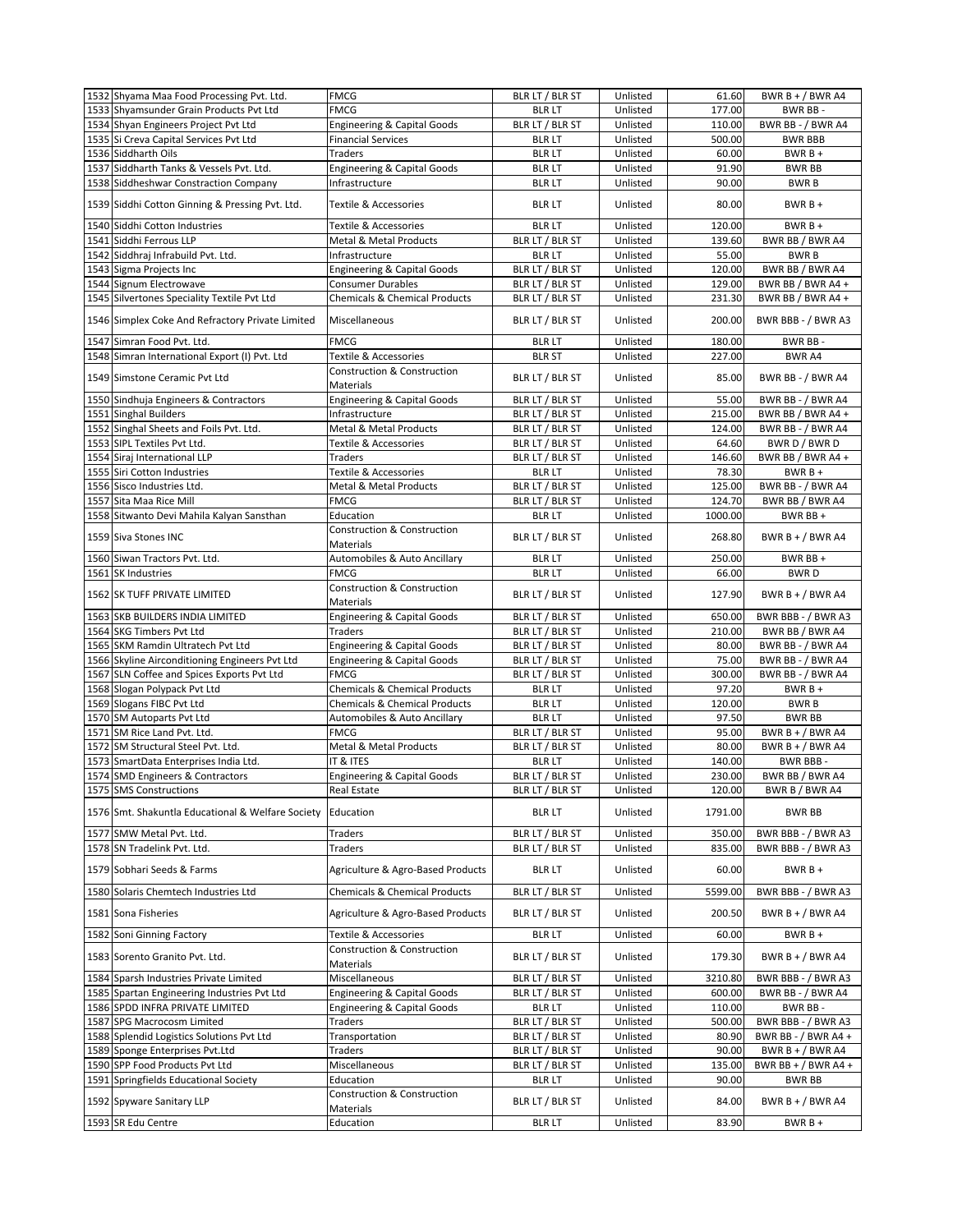|      | 1594 SR Jungle Resort<br>1595 Sree Bhagyasri Ginning Mill                           | Hotels & Tourism<br>Textile & Accessories | <b>BLR LT</b><br><b>BLR LT</b>   | Unlisted<br>Unlisted | 150.00<br>228.40 | BWR B-<br>BWR B-                     |
|------|-------------------------------------------------------------------------------------|-------------------------------------------|----------------------------------|----------------------|------------------|--------------------------------------|
|      |                                                                                     |                                           |                                  |                      |                  |                                      |
|      | 1596 Sree Gouriputra Agro Products Pvt Ltd                                          | Agriculture & Agro-Based Products         | BLR LT / BLR ST                  | Unlisted             | 140.00           | BWR B + / BWR A4                     |
| 1597 | Sree Prabhukishan Agro Product Pvt Ltd<br>1598 Sree Pushpam Industrie               | Infrastructure<br>FMCG                    | <b>BLR LT</b><br><b>BLR LT</b>   | Unlisted<br>Unlisted | 80.00<br>73.40   | BWR B-<br><b>BWR BB-</b>             |
|      | 1599 Sree Sai Geetha Paraboiled Rice Industries                                     | Agriculture & Agro-Based Products         | <b>BLR LT</b>                    | Unlisted             | 50.00            | <b>BWRB</b>                          |
|      | 1600 Sri Anagha Refineries Private Limited                                          | FMCG                                      | BLR LT / BLR ST                  | Unlisted             | 780.00           | BWR BB + $/$ BWR A4 +                |
|      | 1601 Sri Bhavani Traders                                                            | <b>Traders</b>                            | <b>BLR LT</b>                    | Unlisted             | 120.00           | BWR BB+                              |
|      | 1602 Sri Buchiyyamma Rice Mill                                                      | Agriculture & Agro-Based Products         | <b>BLR LT</b>                    | Unlisted             | 160.00           | BWR BB-                              |
|      | 1603 Sri Chitra Agri Exports                                                        | Agriculture & Agro-Based Products         | <b>BLR ST</b>                    | Unlisted             | 145.00           | <b>BWR A4</b>                        |
|      | 1604 Sri Gajanana Cashew Industries                                                 | Agriculture & Agro-Based Products         | <b>BLR LT</b>                    | Unlisted             | 86.90            | BWR BB-                              |
| 1605 | Sri Gajanana Exports (erstwhile Gajanana<br>Exports)                                | Agriculture & Agro-Based Products         | <b>BLR LT</b>                    | Unlisted             | 93.90            | BWR BB-                              |
|      | 1606 Sri Ganapathy Murugan Textiles                                                 | Textile & Accessories                     | BLR LT / BLR ST                  | Unlisted             | 60.40            | BWR BB - / BWR A4                    |
|      | 1607 Sri Ganesh Cashew Exports                                                      | Agriculture & Agro-Based Products         | <b>BLR LT</b>                    | Unlisted             | 88.50            | $BWRB +$                             |
|      | 1608 Sri Jaibalaji Steel Rolling Mills Pvt Ltd.                                     | Metal & Metal Products                    | <b>BLR LT</b>                    | Unlisted             | 135.00           | <b>BWRB</b>                          |
|      | 1609 Sri Jayalakshmi Raw & Boiled Rice Mill                                         | Agriculture & Agro-Based Products         | BLR LT / BLR ST                  | Unlisted             | 100.00           | BWR B / BWR A4                       |
|      | 1610 Sri Kakatiya Papers Private Limited                                            | <b>Forest Materials</b>                   | <b>BLR LT</b>                    | Unlisted             | 109.10           | <b>BWRB</b>                          |
|      | 1611 Sri Kaveri Cotton Industries                                                   | Textile & Accessories                     | BLR LT / BLR ST                  | Unlisted             | 243.00           | BWR B + $/$ BWR A4                   |
|      | 1612 Sri Krish International School<br>1613 Sri Krishna Agro Industries             | Education<br>FMCG                         | <b>BLR LT</b><br><b>BLR ST</b>   | Unlisted<br>Unlisted | 60.00<br>7.40    | <b>BWR BB</b><br>BWR A4              |
|      | 1614 Sri Kukke Subramanya Traders                                                   | <b>Traders</b>                            | <b>BLR LT</b>                    | Unlisted             | 69.10            | <b>BWRB</b>                          |
|      | 1615 Sri Lakshmi Ammal Educational Trust                                            | Education, Education, Education           | BLR LT / BLR ST                  | Unlisted             | 1415.00          | BWR BBB + $/$ BWR A2                 |
|      | 1616 Sri Lakshmi Ganapathi Engineering Works                                        | <b>Engineering &amp; Capital Goods</b>    | <b>BLR LT</b>                    | Unlisted             | 144.60           | <b>BWR BB</b>                        |
|      | 1617 Sri Lakshmi Krishna Polymers                                                   | <b>Chemicals &amp; Chemical Products</b>  | <b>BLR LT</b>                    | Unlisted             | 100.40           | <b>BWRB</b>                          |
|      | 1618 Sri Lakshmi Srinivasa Agro Tech                                                | Agriculture & Agro-Based Products         | BLR LT / BLR ST                  | Unlisted             | 114.40           | BWR B / BWR A4                       |
|      | 1619 Sri Lakshmi Srinivasa Industries                                               | Agriculture & Agro-Based Products         | <b>BLR LT</b>                    | Unlisted             | 80.00            | $BWRB +$                             |
|      | 1620 Sri Langta Baba Steels Private Limited                                         | <b>Metal &amp; Metal Products</b>         | BLR LT / BLR ST                  | Unlisted             | 319.10           | BWR BB - / BWR A4                    |
|      | 1621 Sri Laxmi Venkateshwara Rice Industries                                        | Agriculture & Agro-Based Products         | <b>BLR LT</b>                    | Unlisted             | 97.70            | $BWRB +$                             |
|      | 1622 Sri Laxminarasimha Industries                                                  | Textile & Accessories                     | BLR LT / BLR ST                  | Unlisted             | 80.20            | BWR $B + / BWR$ A4                   |
|      | 1623 Sri Mahalakshmi Construction Ventures                                          | Real Estate                               | <b>BLR LT</b>                    | Unlisted             | 60.00            | <b>BWRB</b>                          |
|      | 1624 Sri Palani Murugan Modern Rice Mill                                            | FMCG                                      | <b>BLR LT</b>                    | Unlisted             | 80.40            | <b>BWRB</b>                          |
|      | 1625 Sri Rajalakshmi Saw Mill                                                       | Forest Materials<br>Infrastructure        | BLR LT / BLR ST                  | Unlisted<br>Unlisted | 50.00<br>322.50  | BWR B / BWR A4                       |
|      | 1626 Sri Ram Enterprises<br>1627 Sri Ranganathar Mills                              | Textile & Accessories                     | BLR LT / BLR ST<br><b>BLR LT</b> | Unlisted             | 50.00            | BWR BB / BWR A4<br><b>BWRB</b>       |
|      | 1628 Sri Sakthi Amma Educational Trust                                              | Education                                 | <b>BLR LT</b>                    | Unlisted             | 12.50            | $BWRB +$                             |
|      | 1629 Sri Sakthi Amma Health Care Trust                                              | Pharma & Healthcare                       | <b>BLR LT</b>                    | Unlisted             | 134.40           | <b>BWR BB</b>                        |
|      | 1630 Sri Satya Sai Constructions                                                    | <b>Real Estate</b>                        | BLR LT / BLR ST                  | Unlisted             | 161.20           | BWR BB - / BWR A4                    |
|      | 1631 Sri Seetaramanjaneya Sortex                                                    | Agriculture & Agro-Based Products         | <b>BLR LT</b>                    | Unlisted             | 111.50           | BWR BB-                              |
|      | 1632 Sri Shanmuga Polymers Pvt Ltd                                                  | Miscellaneous                             | <b>BLR LT</b>                    | Unlisted             | 114.00           | <b>BWR BB</b>                        |
|      | 1633 Sri Shanmuga Polymers Pvt Ltd                                                  | Miscellaneous                             | <b>BLR ST</b>                    | Unlisted             | 10.00            | BWR A4                               |
|      | 1634 Sri Shyam Cold Storage                                                         | Infrastructure                            | <b>BLR LT</b>                    | Unlisted             | 60.00            | <b>BWRB</b>                          |
|      | 1635 Sri Shyam Fashion India Pvt Ltd                                                | Textile & Accessories                     | BLR LT / BLR ST                  | Unlisted             | 280.00           | BWR BB / BWR A4                      |
|      | 1636 Sri Siddhartha Academy of Higher Education                                     | Education                                 | <b>BLR LT</b>                    | Unlisted             | 753.30           | BWR BB                               |
| 1637 | Sri Siddi Rameshwar Agro Industries Private<br>Limited                              | Agriculture & Agro-Based Products         | <b>BLR LT</b>                    | Unlisted             | 450.00           | $BWRB +$                             |
|      | 1638 Sri Soma Sai Agencies                                                          | Automobiles & Auto Ancillary              | BLR LT / BLR ST                  | Unlisted             | 95.00            | BWR B / BWR A4                       |
|      | 1639 Sri Srinivash Timber Traders                                                   | FMCG                                      | BLR LT / BLR ST                  | Unlisted             | 171.40           | BWR B - / BWR A4                     |
|      | 1640 Sri Surya Kanya Rice Mill                                                      | Agriculture & Agro-Based Products         | <b>BLR ST</b>                    | Unlisted             | 10.00            | <b>BWR A4</b>                        |
|      | 1641 Sri Thirumala ParaBoiled Rice Industry<br>1642 Sri Vasudeva Textiles Pvt. Ltd. | FMCG<br>Textile & Accessories             | <b>BLR LT</b><br>BLR LT / BLR ST | Unlisted<br>Unlisted | 50.00<br>499.40  | <b>BWRB</b><br>BWR BB + $/$ BWR A4 + |
|      |                                                                                     |                                           |                                  |                      |                  |                                      |
|      | 1643 Sri Vekkaliamman Educational Charitable Trust Education                        |                                           | <b>BLR LT</b>                    | Unlisted             | 113.70           | $BWRB +$                             |
|      | 1644 Sri Venkata Manikata Poultry Complex                                           | Agriculture & Agro-Based Products         | <b>BLR LT</b>                    | Unlisted             | 63.20            | BWR B-                               |
|      | 1645 Sri Venkata Padmavathi Modern Rice Mill                                        | Agriculture & Agro-Based Products         | BLR LT / BLR ST                  | Unlisted             | 70.00            | BWR B - / BWR A4                     |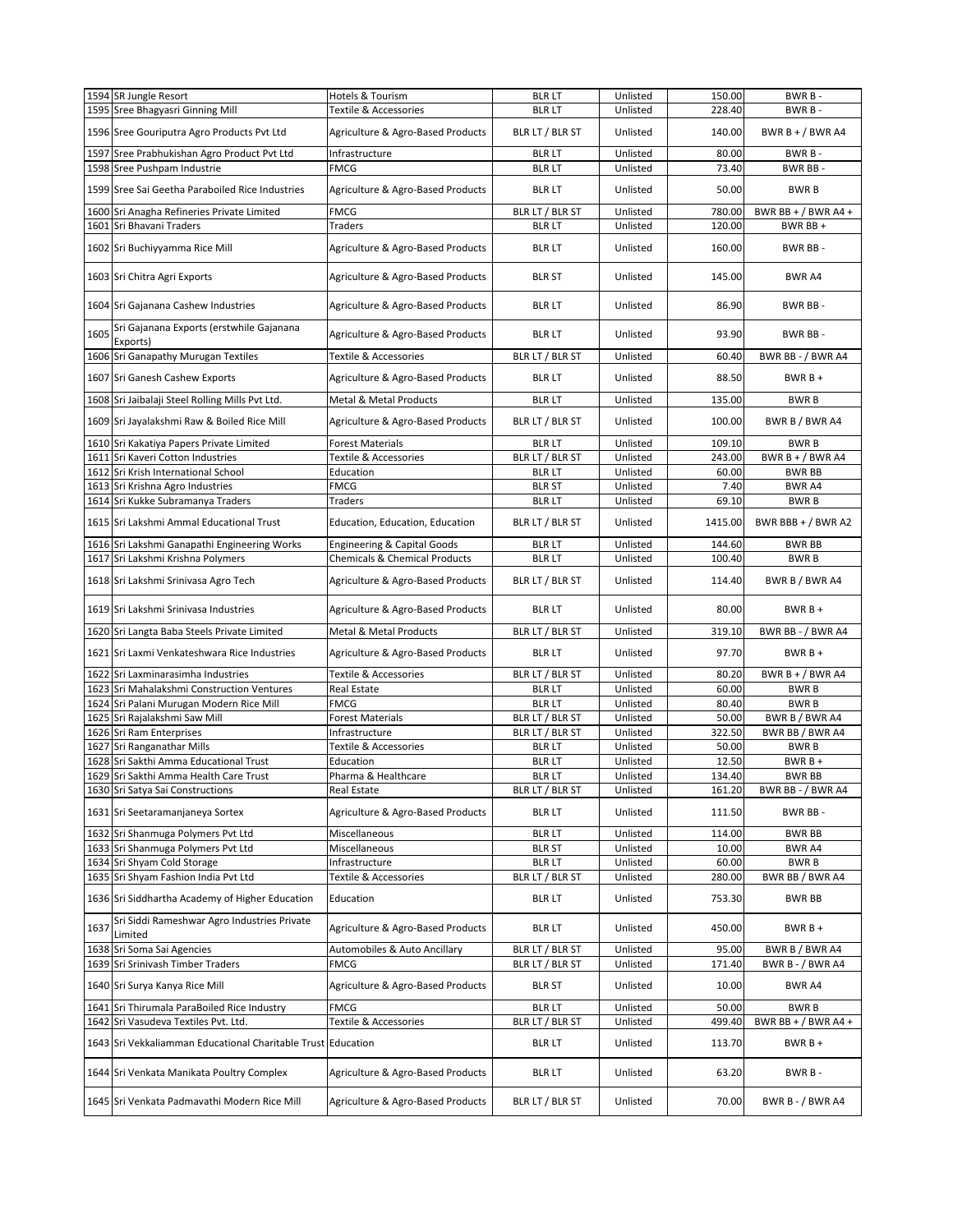|      | 1646 Sri Venkata Subrahmanyam Industries                                                 | Agriculture & Agro-Based Products                   | BLR LT / BLR ST | Unlisted | 99.90    | BWR B / BWR A4        |
|------|------------------------------------------------------------------------------------------|-----------------------------------------------------|-----------------|----------|----------|-----------------------|
|      | 1647 Sri Venkatarathna Industries                                                        | Agriculture & Agro-Based Products                   | <b>BLR LT</b>   | Unlisted | 168.50   | $BWRB +$              |
|      | 1648 Sri Vijayalakshmi Raw & Boiled Rice Mill                                            | Agriculture & Agro-Based Products                   | BLR LT / BLR ST | Unlisted | 777.30   | BWR BB + $/$ BWR A4 + |
|      | 1649 Sri Vijayalakshmi Steel Enterprises                                                 | Traders                                             | <b>BLR LT</b>   | Unlisted | 69.00    | <b>BWRB</b>           |
|      | 1650 Sri Vinayaka Cashew Industries                                                      | Agriculture & Agro-Based Products                   | <b>BLR LT</b>   | Unlisted | 94.00    | <b>BWR BB</b>         |
|      | 1651 Srinivas Papers                                                                     | Traders                                             | <b>BLR LT</b>   | Unlisted | 400.00   | BWR BB-               |
| 1652 | Srinivasa Cashews                                                                        | <b>FMCG</b>                                         | <b>BLR LT</b>   | Unlisted | 90.00    | <b>BWRB</b>           |
|      | 1653 Srinivasa Industries                                                                | Agriculture & Agro-Based Products                   | <b>BLR LT</b>   | Unlisted | 54.70    | <b>BWRB</b>           |
|      | 1654 Sriram Distributors                                                                 | Consumer Durables                                   | <b>BLR LT</b>   | Unlisted | 50.00    | $BWRB +$              |
|      | 1655 Srivenkateshwar Tradex Pvt. Ltd.                                                    | Traders                                             | BLR LT / BLR ST | Unlisted | 400.00   | BWR BB - / BWR A4     |
|      | 1656 Srivet Hatcheries                                                                   | Agriculture & Agro-Based Products                   | <b>BLR LT</b>   | Unlisted | 50.00    | <b>BWR BB</b>         |
| 1657 | SRM Institute of Science and Technology,<br>Chennai, Tamil Nadu                          | Education                                           | <b>BLR LT</b>   | Unlisted | 14931.20 | BWR A-                |
|      | 1658 SRT Agro Science Pvt Ltd                                                            | Chemicals & Chemical Products                       | <b>BLR LT</b>   | Unlisted | 90.00    | <b>BWR BB</b>         |
|      | 1659 SS Textile Printing Mill                                                            | Textile & Accessories                               | <b>BLR LT</b>   | Unlisted | 44.70    | $BWRB +$              |
|      | 1660 SS Timber Traders                                                                   | Forest Materials                                    | <b>BLR ST</b>   | Unlisted | 80.00    | <b>BWR A4</b>         |
|      | 1661 SSK Exports Limited                                                                 | Agriculture & Agro-Based Products                   | BLR LT / ST     | Unlisted | 1080.00  | BWR BBB - / BWR A3    |
|      | 1662 SSS Enterprises                                                                     | Agriculture & Agro-Based Products                   | <b>BLR LT</b>   | Unlisted | 25.00    | <b>BWRB</b>           |
|      | 1663 Standard Buildcon                                                                   | Infrastructure                                      | BLR LT / BLR ST | Unlisted | 72.50    | BWR BB - / BWR A4     |
|      | 1664 Star Breeding Farms                                                                 | Agriculture & Agro-Based Products                   | <b>BLR LT</b>   | Unlisted | 97.90    | <b>BWRB</b>           |
|      | 1665 Star Ship Breaking Corporation                                                      | Miscellaneous                                       | BLR LT / BLR ST | Unlisted | 350.00   | BWR B + $/$ BWR A4    |
|      | 1666 Star Transformers Limited                                                           | <b>Construction &amp; Construction</b><br>Materials | BLR LT / BLR ST | Unlisted | 300.00   | BWR BB / BWR A4 +     |
| 1667 | Statcon Energiaa Pvt. Ltd.                                                               | Power                                               | BLR LT / BLR ST | Unlisted | 405.00   | BWR BBB - / BWR A3    |
|      | 1668 Stellar Marine Foods                                                                | <b>FMCG</b>                                         | BLR LT / BLR ST | Unlisted | 150.00   | BWR BB - / BWR A4     |
|      | 1669 Sterling Graphics (P) Ltd                                                           | Miscellaneous                                       | BLR LT / BLR ST | Unlisted | 156.30   | BWR B + / BWR A4      |
|      | 1670 Suasth Health Care India Pvt Ltd                                                    | Pharma & Healthcare                                 | <b>BLR LT</b>   | Unlisted | 2200.00  | BWR BBB (SO)          |
| 1671 | Success Exim Pvt Ltd.                                                                    | Metal & Metal Products                              | BLR LT / BLR ST | Unlisted | 145.50   | BWR BB / BWR A4 +     |
| 1672 | <b>Suchitra Education Trust</b>                                                          | Education                                           | <b>BLR LT</b>   | Unlisted | 29.90    | <b>BWRB</b>           |
| 1673 | Sudarshan Traders                                                                        | <b>Traders</b>                                      | <b>BLR LT</b>   | Unlisted | 50.00    | <b>BWRB</b>           |
| 1674 | Sudershan Castings Pvt Ltd.                                                              | Metal & Metal Products                              | <b>BLR LT</b>   | Unlisted | 60.00    | $BWRB +$              |
|      | 1675 Sudhir Kumar Windlass                                                               | Mining                                              | <b>BLR LT</b>   | Unlisted | 113.50   | <b>BWR BB</b>         |
| 1676 | Sukna Tea & Industries Ltd                                                               | <b>FMCG</b>                                         | <b>BLR LT</b>   | Unlisted | 63.90    | <b>BWRD</b>           |
| 1677 | <b>Sukrish Convention Center</b>                                                         | Media & Entertainment                               | <b>BLR LT</b>   | Unlisted | 57.50    | <b>BWRB</b>           |
| 1678 | Suman Yadav                                                                              | <b>Engineering &amp; Capital Goods</b>              | <b>BLR LT</b>   | Unlisted | 116.50   | <b>BWR BB</b>         |
| 1679 | Sumangal Ispat Pvt Ltd                                                                   | <b>Metal &amp; Metal Products</b>                   | BLR LT / BLR ST | Unlisted | 636.70   | BWR BBB - / BWR A3    |
|      | 1680 Sumanglam Wood Products (India) Pvt. Ltd.                                           | Traders                                             | BLR LT / BLR ST | Unlisted | 105.00   | BWR B / BWR A4        |
|      | 1681 Sumilon Industries Limited                                                          | Chemicals & Chemical Products,<br>Traders           | BLR LT / BLR ST | Unlisted | 1325.60  | BWR BBB - / BWR A3    |
|      | 1682 Sumilon Polyester Ltd                                                               | <b>Chemicals &amp; Chemical Products</b>            | BLR LT / BLR ST | Unlisted | 1385.80  | BWR BB / BWR A4 +     |
|      | 1683 Sun Fabrics                                                                         | Textile & Accessories                               | <b>BLR LT</b>   | Unlisted | 62.30    | <b>BWRB</b>           |
|      | 1684 SUN SHINE RICE UNIT                                                                 | FMCG                                                | <b>BLR LT</b>   | Unlisted | 160.00   | <b>BWR BB</b>         |
|      | 1685 Sunbeam English School Society                                                      | Education                                           | <b>BLRLT</b>    | Unlisted | 60.50    | BWR BBB+              |
|      | 1686 Sunbright Fabrics Pvt Ltd                                                           | Textile & Accessories                               | <b>BLR LT</b>   | Unlisted | 89.80    | BWR B-                |
| 1687 | Sundaram Steels Pvt Ltd                                                                  | Metal & Metal Products                              | <b>BLR LT</b>   | Unlisted | 108.00   | BWR BB                |
| 1688 | Sunder Deep Educational Society                                                          | Education                                           | <b>BLR LT</b>   | Unlisted | 150.00   | BWR BB +              |
|      | 1689 Sunlarge Properties Private Limited                                                 | Real Estate                                         | <b>BLR LT</b>   | Unlisted | 60.00    | $BWRB +$              |
| 1690 | Sunpower Metalics Private Limited(Formerly<br>Known as Sunpower Trading Private Limited) | Traders                                             | BLR LT / BLR ST | Unlisted | 400.00   | BWR BBB - / BWR A3    |
|      | 1691 Sunshine Electronics And Home Appliances                                            | <b>Consumer Durables</b>                            | BLR LT / BLR ST | Unlisted | 60.00    | BWR B / BWR A4        |
|      | 1692 Sunsun E Technologies Pvt Ltd                                                       | Traders                                             | BLR LT / BLR ST | Unlisted | 85.00    | BWR B + / BWR A4      |
|      | 1693 Super Iron Foundry Pvt. Ltd.                                                        | Metal & Metal Products                              | BLR LT / BLR ST | Unlisted | 436.30   | BWR BBB - / BWR A3    |
|      | 1694 Supreme Engineering Ltd                                                             | Metal & Metal Products                              | BLR LT / BLR ST | Unlisted | 681.20   | BWR BBB - / BWR A3    |
|      | 1695 Supreme Weather Makers (P) Ltd                                                      | <b>Engineering &amp; Capital Goods</b>              | BLR LT / BLR ST | Unlisted | 162.70   | BWR BB - / BWR A4     |
|      | 1696 Supriya Lifescience Limited                                                         | Pharma & Healthcare                                 | BLR LT / BLR ST | Unlisted | 1325.00  | BWR BBB - / BWR A3    |
|      | 1697 Surabhi Agrico Pvt Ltd.                                                             | FMCG                                                | <b>BLR LT</b>   | Unlisted | 106.60   | $BWRB +$              |
|      | 1698 Suraj Infraventures Private Limited                                                 | Real Estate                                         | <b>BLR LT</b>   | Unlisted | 500.00   | BWR BB                |
|      | 1699 Suraj Limited                                                                       | Metal & Metal Products                              | BLR LT / BLR ST | Unlisted | 1045.20  | BWR BBB - / BWR A3    |
|      | 1700 Surat Woven Sacks Industries LLP                                                    | Textile & Accessories                               | <b>BLR LT</b>   | Unlisted | 109.20   | <b>BWRB</b>           |
|      | 1701 Surien Pharmaceuticals Pvt Ltd                                                      | Pharma & Healthcare                                 | <b>BLR LT</b>   | Unlisted | 100.00   | BWR BB-               |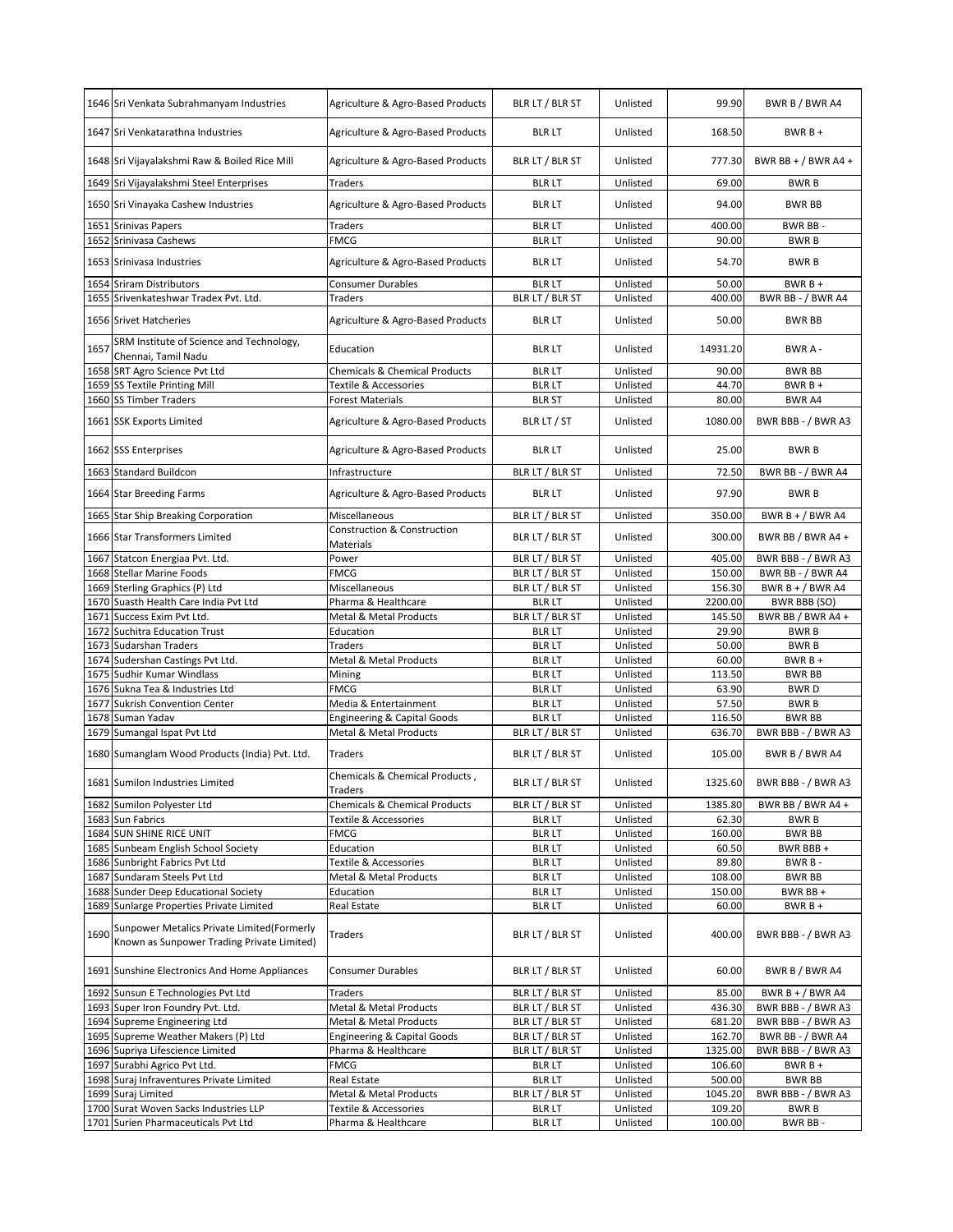|      | 1702 Surya Construction                                      | <b>Engineering &amp; Capital Goods</b>                                     | BLR LT / BLR ST                  | Unlisted             | 48.00           | BWR B + $/$ BWR A4         |
|------|--------------------------------------------------------------|----------------------------------------------------------------------------|----------------------------------|----------------------|-----------------|----------------------------|
|      | 1703 Surya Fab                                               | <b>Textile &amp; Accessories</b>                                           | BLR LT / BLR ST                  | Unlisted             | 115.00          | BWR BB - / BWR A4 +        |
|      |                                                              |                                                                            |                                  |                      |                 |                            |
|      | 1704 SUS AGRO FOODS INDIA PRIVATE LIMITED                    | Agriculture & Agro-Based Products                                          | BLR LT / BLR ST                  | Unlisted             | 143.00          | BWR BB - / BWR A4          |
|      | 1705 Sushma Buildtech Limited                                | Real Estate                                                                | <b>BLR LT</b>                    | Unlisted             | 1128.10         | BWR BBB-                   |
|      | 1706 Suvarna Shilpi Jewellers Pvt. Ltd.                      | Gems & Jewellery                                                           | BLR LT / BLR ST                  | Unlisted             | 240.00          | BWR BBB - / BWR A3         |
|      | 1707 Suvarnalakshmi Jewellers                                | Traders                                                                    | <b>BLR LT</b>                    | Unlisted             | 130.00          | BWR BB-                    |
|      | 1708 Suvastra India                                          | Textile & Accessories                                                      | BLR LT / BLR ST                  | Unlisted             | 145.00          | BWR B + $/$ BWR A4         |
|      | 1709 Suyash Chemical & Fertilizer (P) Ltd                    | <b>Forest Materials</b>                                                    | <b>BLR LT</b>                    | Unlisted             | 330.30          | BWR BBB-                   |
|      | 1710 SV Industries                                           | Automobiles & Auto Ancillary                                               | <b>BLR LT</b>                    | Unlisted             | 80.00           | $BWRB +$                   |
|      |                                                              |                                                                            |                                  |                      |                 |                            |
|      | 1711 SV Material Handling Systems Pvt Ltd                    | Automobiles & Auto Ancillary                                               | <b>BLR LT</b>                    | Unlisted             | 80.00           | $BWRB +$                   |
|      | 1712 SVR Auto Pvt. Ltd.                                      | Automobiles & Auto Ancillary                                               | BLR LT / BLR ST                  | Unlisted             | 135.80          | BWR BB + $/$ BWR A4 +      |
|      | 1713 Swarna Academy of Sciences                              | Education                                                                  | <b>BLR LT</b>                    | Unlisted             | 50.80           | <b>BWRB</b>                |
|      | 1714 Swarnaa Techno Constructions Pvt. Ltd.                  | <b>Engineering &amp; Capital Goods</b>                                     | <b>BLR LT</b>                    | Unlisted             | 174.50          | <b>BWRB</b>                |
|      | 1715 Swastick Tubes Pvt. Ltd.                                | Construction & Construction                                                | BLR LT / BLR ST                  | Unlisted             | 110.00          | BWR BB - / BWR A4 +        |
|      |                                                              | <b>Materials</b>                                                           |                                  |                      |                 |                            |
|      | 1716 Swastik Industries                                      | Chemicals & Chemical Products                                              | <b>BLR LT</b>                    | Unlisted             | 60.00           | $BWRB +$                   |
|      | 1717 Swastik Traders                                         | Traders                                                                    | BLR LT / BLR ST                  | Unlisted             | 60.00           | BWR BB - / BWR A4          |
|      | 1718 Swastik Wires                                           | Miscellaneous                                                              | BLR LT / BLR ST                  | Unlisted             | 67.50           | BWR BB - / BWR A4          |
|      | 1719 Swati Construction                                      | <b>Real Estate</b>                                                         | <b>BLR LT</b>                    | Unlisted             | 650.00          | BWR BBB - (SO)             |
|      | 1720 Swift Financial Results Ltd.                            | Hotels & Tourism                                                           | BLR LT / BLR ST                  | Unlisted             | 196.90          | BWR D / BWR D              |
|      | 1721 Swissline Intertrade Private Limited                    | Traders                                                                    | BLR LT / BLR ST                  | Unlisted             | 335.00          | BWR BB / BWR A4 +          |
|      |                                                              |                                                                            |                                  |                      |                 |                            |
|      | 1722 Switchgears Structurals (INDIA) P. Ltd                  | <b>Engineering &amp; Capital Goods</b>                                     | BLR LT / BLR ST                  | Unlisted             | 250.00          | BWR BB / BWR A4            |
|      | 1723 Sympoh Marketing Pvt Ltd                                | IT & ITES                                                                  | <b>BLR LT</b>                    | Unlisted             | 117.80          | <b>BWRC</b>                |
|      | 1724 Synergy Remedies Pvt Ltd.                               | Pharma & Healthcare                                                        | BLR LT / BLR ST                  | Unlisted             | 274.10          | BWR B - / BWR A4           |
| 1725 | Syntex Trading and Agency Private Limited                    | Miscellaneous                                                              | <b>BLR LT</b>                    | Unlisted             | 4993.40         | BWR BBB + $(SO)$           |
|      | (STAPL), Mumbai                                              |                                                                            |                                  |                      |                 |                            |
|      | 1726 T N Mohan Reddy                                         | Infrastructure<br>Construction & Construction                              | BLR LT / BLR ST                  | Unlisted             | 123.60          | BWR BB / BWR A4            |
|      | 1727 T.C. Communication Pyt. Ltd                             | Materials                                                                  | BLR LT / BLR ST                  | Unlisted             | 150.00          | BWR BB / BWR A4            |
|      | 1728 T.C. Spinners Pvt. Ltd.                                 | <b>Textile &amp; Accessories</b>                                           | BLR LT / BLR ST                  | Unlisted             | 1057.10         | BWR BBB / BWR A3 +         |
|      |                                                              |                                                                            |                                  |                      |                 |                            |
|      | 1729 Tadikela Subbaiah Trust                                 | Education                                                                  | <b>BLR LT</b>                    | Unlisted             | 494.20          | <b>BWR BB</b>              |
|      | 1730 Tagore Shikshan Sansthan                                | Education                                                                  | <b>BLR LT</b>                    | Unlisted             | 217.50          | <b>BWR BB</b>              |
|      | 1731 Taj Granites Pvt. Ltd.                                  | Construction & Construction<br>Materials                                   | BLR LT / BLR ST                  | Unlisted             | 179.50          | BWR BB - / BWR A4          |
|      | 1732 Talib Hussain Chashti Contractors                       | <b>Engineering &amp; Capital Goods</b>                                     | BLR LT / BLR ST                  | Unlisted             | 120.00          | BWR $B + / BWR$ A4         |
|      | 1733 Talwalkars Better Value Fitness Ltd                     | Miscellaneous                                                              | <b>BLR LT</b>                    | Listed               | 250.00          | <b>BWR AA</b>              |
|      | Talwalkars Healthclubs Ltd (Formerly                         |                                                                            |                                  |                      |                 |                            |
| 1734 | Talwalkars Lifestyles Limited)                               | Miscellaneous                                                              | <b>BLR LT</b>                    | Listed               | 2629.80         | <b>BWR AA</b>              |
|      | 1735 Talwar Mobiles Pvt. Ltd.                                | Automobiles & Auto Ancillary                                               | <b>BLR LT</b>                    | Unlisted             | 504.00          | <b>BWR BB</b>              |
|      | 1736 Tankeshwari Metal Powder Products Pvt Ltd               | <b>Metal &amp; Metal Products</b>                                          | <b>BLR LT</b>                    | Unlisted             | 191.10          | BWR BB +                   |
|      |                                                              |                                                                            |                                  |                      |                 |                            |
|      | 1737 Tawi Educational Trust                                  | <b>Education, Education</b>                                                | <b>BLRLT</b>                     | Unlisted             | 268.70          | <b>BWR BB</b>              |
|      | 1738 Team Ferro Alloys Pvt Ltd                               | <b>Metal &amp; Metal Products</b>                                          | BLR LT / BLR ST                  | Unlisted             | 416.60          | BWR BBB - / BWR A3         |
|      | 1739 Team Universal Infratech Pvt. Ltd.                      | <b>Engineering &amp; Capital Goods</b>                                     | BLR LT / BLR ST                  | Unlisted             | 180.00          | BWR BB - / BWR A4          |
|      | 1740 Techno Medicals India                                   | Pharma & Healthcare                                                        | BLR LT / BLR ST                  | Unlisted             | 70.00           | BWR $B + / BWR$ A4         |
|      | 1741 Techno Power Enterprises Pvt Ltd                        | <b>Engineering &amp; Capital Goods</b>                                     | BLR LT / BLR ST                  | Unlisted             | 1616.20         | BWR BBB - / BWR A3         |
|      |                                                              | Construction & Construction                                                |                                  |                      |                 |                            |
|      | 1742 Technospark Industries India Pvt. Ltd.                  | Materials                                                                  | BLR LT / BLR ST                  | Unlisted             | 222.10          | BWR BB / BWR A4            |
|      | 1743 Tejas International Educational Institutions            | Education                                                                  | <b>BLR LT</b>                    | Unlisted             | 340.00          | $BWRB +$                   |
|      |                                                              |                                                                            |                                  |                      |                 |                            |
|      | 1744 Tejas Rasayan Pvt Ltd                                   | Chemicals & Chemical Products,<br><b>Chemicals &amp; Chemical Products</b> | <b>BLR LT</b>                    | Unlisted             | 70.00           | <b>BWRB</b>                |
|      | 1745 Tessitura Monti India Pvt. Ltd.                         | Textile & Accessories                                                      | BLR LT / BLR ST                  | Unlisted             | 1484.00         | BWR BBB - / BWR A3         |
|      | 1746 TGS Minmet Private Limited                              | Traders                                                                    | BLR LT / BLR ST                  | Unlisted             | 350.00          | BWR BB + $/$ BWR A4 +      |
|      | 1747 Thandi Ram Jai Narain                                   | Traders                                                                    | <b>BLR LT</b>                    | Unlisted             | 60.00           | <b>BWR BB</b>              |
|      | 1748 The Amir Education Society                              | Education                                                                  | <b>BLR LT</b>                    | Unlisted             | 453.70          | <b>BWR BBB</b>             |
|      | 1749 The Go Green Buildtech Pvt Ltd.                         |                                                                            |                                  |                      |                 |                            |
|      | 1750 The Mohan GoldWater Breweries Ltd.                      | Real Estate<br>Agriculture & Agro-Based Products                           | <b>BLR LT</b><br><b>BLR LT</b>   | Unlisted<br>Unlisted | 74.90<br>535.00 | BWR C<br>BWR BB            |
|      |                                                              |                                                                            |                                  |                      |                 |                            |
|      | 1751 The New India Civil Erectors Pvt Ltd                    | <b>Engineering &amp; Capital Goods</b>                                     | BLR LT / BLR ST                  | Unlisted             | 60.00           | BWR B / BWR A4             |
|      | 1752 The Ramachandrapuram Education Society                  | Education                                                                  | <b>BLR LT</b>                    | Unlisted             | 67.70           | BWR BB-                    |
|      | 1753 The Sunbeam Academy Educational Society                 | Education                                                                  | <b>BLR LT</b>                    | Unlisted             | 138.20          | <b>BWR BBB</b>             |
| 1754 | Thenpandian Spinning Mills India Private<br>Limited          | Textile & Accessories                                                      | BLR LT / BLR ST                  | Unlisted             | 396.80          | BWR BB / BWR A4            |
|      |                                                              |                                                                            | <b>BLR LT</b>                    | Unlisted             | 100.00          | BWR BBB -                  |
|      | 1755 Theorem (India) Pvt Ltd                                 | Media & Entertainment                                                      |                                  |                      |                 |                            |
|      | 1756 Thirumala Knit Finisher                                 | Textile & Accessories                                                      |                                  | Unlisted             | 59.30           |                            |
|      |                                                              |                                                                            | BLR LT / BLR ST                  |                      |                 | BWR B / BWR A4             |
|      | 1757 Thirumurugan Fabrics<br>1758 Tilak Ram Babu Ram Pvt Ltd | Textile & Accessories<br>Traders                                           | BLR LT / BLR ST<br><b>BLR LT</b> | Unlisted<br>Unlisted | 82.50<br>150.00 | BWR B / BWR A4<br>$BWRB +$ |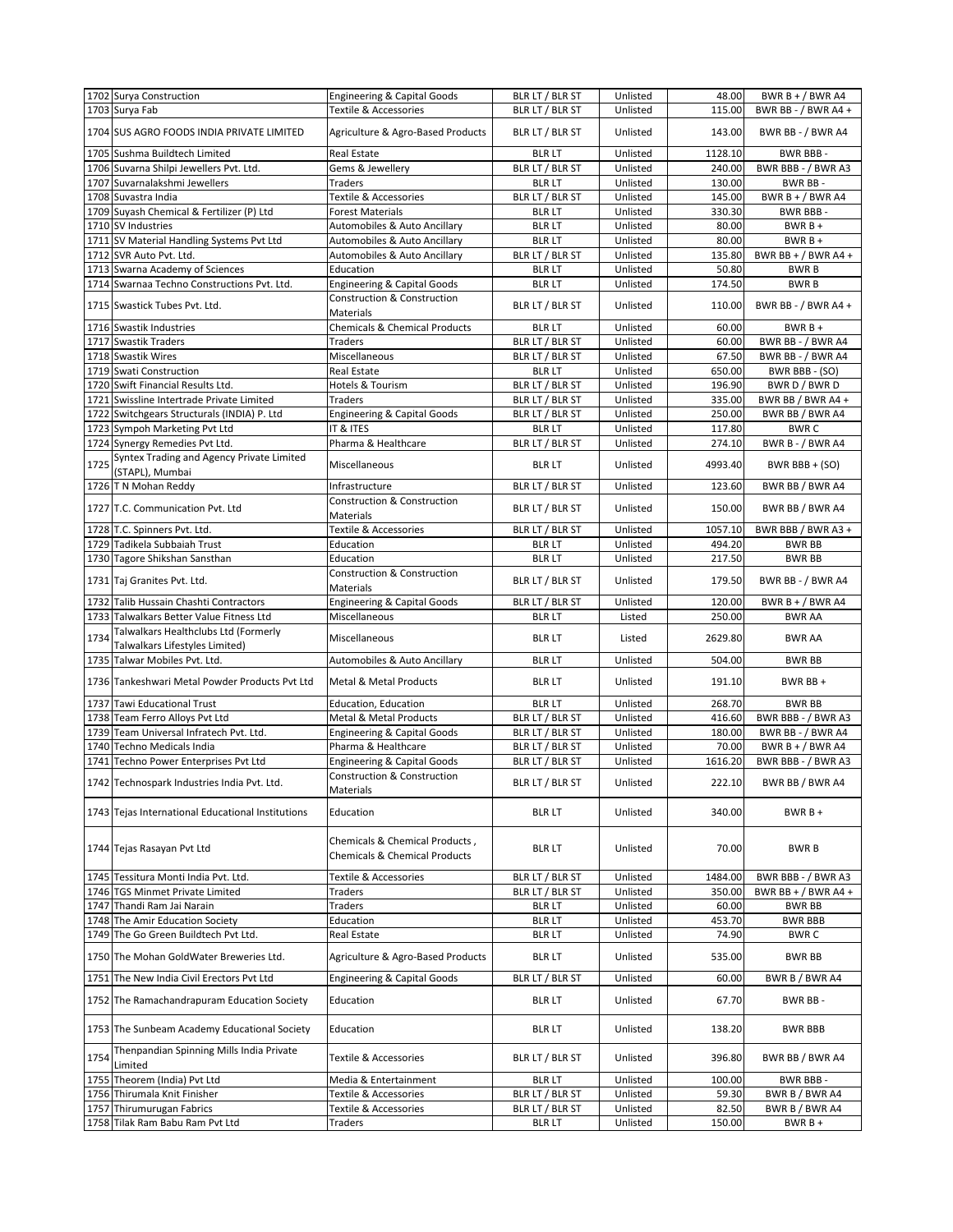|      | 1759 Tirumala Constructions                                                              | <b>Engineering &amp; Capital Goods</b>              | BLR LT / BLR ST                  | Unlisted             | 69.80           | BWR BB / BWR A4                    |
|------|------------------------------------------------------------------------------------------|-----------------------------------------------------|----------------------------------|----------------------|-----------------|------------------------------------|
|      | 1760 Tirumalla Oil Refinery Private Limited                                              | Agriculture & Agro-Based Products                   | BLR LT / BLR ST                  | Unlisted             | 1860.00         | BWR BBB - / BWR A3                 |
|      | 1761 Tirupati Balajee Nutrition Pvt. Ltd.                                                | Agriculture & Agro-Based Products                   | <b>BLR LT</b>                    | Unlisted             | 65.00           | BWR BB-                            |
|      | 1762 Tirupati Balaji Earth Work Pvt .Ltd.                                                | Infrastructure                                      | BLR LT / BLR ST                  | Unlisted             | 50.00           | BWR B + / BWR A4                   |
|      | 1763 Tirupati Fibres                                                                     | Textile & Accessories                               | <b>BLR LT</b>                    | Unlisted             | 70.00           | BWR BB-                            |
|      | 1764 Tirupati Plaza Pvt Ltd                                                              | Hotels & Tourism, Real Estate                       | BLR LT / BLR ST                  | Unlisted             | 134.60          | BWR B / BWR A4                     |
|      | 1765 TLG Agro Traders Pvt. Ltd.                                                          | FMCG                                                | BLR LT / BLR ST                  | Unlisted             | 172.50          | BWR $B + / BWR$ A4                 |
|      | 1766 Todarpur Agro Products Pvt. Ltd.                                                    | Agriculture & Agro-Based Products                   | <b>BLR LT</b>                    | Unlisted             | 950.00          | <b>BWR BB</b>                      |
|      | 1767 Today Green Energy Private Limited                                                  | Power                                               | <b>BLR LT</b>                    | Unlisted             | 2276.20         | BWR BBB+                           |
|      | 1768 Toolfab Engineering Industries Pvt Ltd                                              | <b>Engineering &amp; Capital Goods</b>              | BLR LT / BLR ST                  | Unlisted             | 160.00          | BWR BB / BWR A4                    |
|      | 1769 Trans Metalite (India) Pvt. Ltd.                                                    | Power                                               | BLR LT / BLR ST                  | Unlisted             | 110.90          | BWR B / BWR A4                     |
|      | 1770 Transons Overseas India Pvt Ltd                                                     | <b>Engineering &amp; Capital Goods</b>              | BLR LT / BLR ST                  | Unlisted             | 142.00          | BWR $B + / BWR$ A4                 |
|      | 1771 Tribhuwan Narayan Singh                                                             | <b>Engineering &amp; Capital Goods</b>              | BLR LT / BLR ST                  | Unlisted             | 200.00          | <b>BWR B - / BWR A4</b>            |
|      | 1772 Tripath Logistics Pvt Ltd                                                           | Transportation                                      | BLR LT / BLR ST                  | Unlisted             | 65.00           | BWR BB / BWR A4                    |
|      | 1773 TRK Textiles (India) Private Limited                                                | Textile & Accessories                               | BLR LT / BLR ST                  | Unlisted             | 400.90          | BWR BB - / BWR A4                  |
|      | 1774 Trust Diagnostic and Imaging Center                                                 | Pharma & Healthcare                                 | BLR LT / BLR ST                  | Unlisted             | 152.50          | BWR B - / BWR A4                   |
|      | 1775 TSB Overseas                                                                        | Textile & Accessories                               | <b>BLR LT</b>                    | Unlisted             | 100.00          | BWR BB +                           |
|      | 1776 Tulsi Biosciences Private Limited                                                   | <b>Chemicals &amp; Chemical Products</b>            | BLR LT / BLR ST                  | Unlisted             | 83.80           | <b>BWR B - / BWR A4</b>            |
|      | 1777 Tungabhadra Power Company Private Limited                                           | Power                                               | <b>BLR LT</b>                    | Unlisted             | 248.90          | $BWRB +$                           |
|      | 1778 Twenty Four Secure Services Pvt. Ltd.                                               | Miscellaneous                                       | BLR LT / BLR ST                  | Unlisted             | 115.00          | BWR BB + $/$ BWR A4 +              |
|      | 1779 Twincity Sunlife Pvt Ltd                                                            | Power                                               | BLR LT / BLR ST                  | Unlisted             | 100.00          | BWR BB - / BWR A4                  |
|      | 1780 U C Jain Foundation Trust - Haridwar                                                | Education                                           | <b>BLRLT</b>                     | Unlisted             | 58.70           | BWR B-                             |
|      | 1781 UB Builders                                                                         | Infrastructure                                      | <b>BLR LT</b>                    | Unlisted             | 100.00          | <b>BWRC</b>                        |
|      | 1782 Udasee Stampings Pvt. Ltd.                                                          | <b>Engineering &amp; Capital Goods</b>              | BLR LT / BLR ST                  | Unlisted             | 235.00          | BWR BB - / BWR A4                  |
|      | 1783 Udupi Power Corporation Ltd                                                         | Power                                               | <b>BLR LT</b>                    | Unlisted             | 2100.00         | <b>BWR A - (SO)</b>                |
|      | 1784 Ujjain Packaging Pvt. Ltd.                                                          | Miscellaneous                                       | <b>BLR LT</b>                    | Unlisted             | 52.60           | BWR BB-                            |
|      | 1785 UK Steel                                                                            | Metal & Metal Products                              | <b>BLR LT</b>                    | Unlisted             | 80.00           | BWR BB-                            |
|      | 1786 Ultra Fab India Pvt Ltd                                                             | <b>Consumer Durables</b>                            | BLR LT / BLR ST                  | Unlisted             | 55.20           | BWR BB - / BWR A4                  |
| 1787 | Uma Ayurvedics Pvt. Ltd.                                                                 | Pharma & Healthcare                                 | <b>BLR LT</b>                    | Unlisted             | 86.70           | $BWRB +$                           |
|      | 1788 Uma Motors Pvt. Ltd.                                                                | Automobiles & Auto Ancillary                        | <b>BLR LT</b>                    | Unlisted             | 165.00          | BWR BB+                            |
| 1789 | Umadutt Industries Limited                                                               | Chemicals & Chemical Products                       | <b>BLR LT</b>                    | Unlisted             | 111.10          | <b>BWRD</b>                        |
|      | 1790 Umesh Industries Pvt. Ltd.                                                          | Textile & Accessories                               | <b>BLR LT</b>                    | Unlisted             | 83.90           | $BWRB +$                           |
|      | 1791 Unicorp Solutions Pvt Ltd                                                           | Construction & Construction<br>Materials            | BLR LT / BLR ST                  | Unlisted             | 166.50          | BWR B + / BWR A4                   |
|      | 1792 United Agro Industries                                                              | Agriculture & Agro-Based Products                   | BLR LT / BLR ST                  | Unlisted             | 80.00           | BWR BB - / BWR A4                  |
|      | 1793 United Genetics India Pvt. Ltd.                                                     | Agriculture & Agro-Based Products                   | BLR LT / BLR ST                  | Unlisted             | 98.00           | BWR BB - / BWR A4                  |
|      | 1794 United Masterbatches Pvt. Ltd.                                                      | <b>Chemicals &amp; Chemical Products</b>            | BLR LT / BLR ST                  | Unlisted             | 97.20           | BWR BB - / BWR A4                  |
|      | 1795 United Ship Breaking Co.                                                            | Miscellaneous                                       | BLR LT / BLR ST                  | Unlisted             | 447.00          | BWR BB + $/$ BWR A4 +              |
|      | 1796 Universal Industries                                                                | <b>Chemicals &amp; Chemical Products</b>            | <b>BLR ST</b>                    | Unlisted             | 1.50            | BWR A4                             |
|      | 1797 Universal Offsets                                                                   | Media & Entertainment                               | BLR LT / BLR ST                  | Unlisted             | 70.00           | BWR BB / BWR A4                    |
|      | 1798 Universal Petro Chemicals Ltd                                                       | <b>Chemicals &amp; Chemical Products</b>            | BLR LT / BLR ST                  | Unlisted             | 152.50          | BWR BBB - / BWR A3                 |
|      | 1799 Universal Print-O-Pack (UPP)                                                        | Miscellaneous                                       | BLR LT / BLR ST                  | Unlisted             | 67.30           | BWR BB / BWR A4 +                  |
|      | 1800 Unnati Microfin Private Limited                                                     | <b>Financial Services</b>                           | BLR LT / BLR LT                  | Unlisted             | 500.00          | BWR BB + / BWR BB +                |
|      | 1801 Up Money Ltd                                                                        | <b>Financial Services</b>                           | <b>BLR LT</b>                    | Unlisted             | 496.10          | BWR BBB -                          |
|      | 1802 Upkar International Private Limited                                                 | <b>Engineering &amp; Capital Goods</b>              | <b>BLR ST</b>                    | Unlisted             | 80.00           | BWR A4 +                           |
|      | 1803 Upkar Tex Fab                                                                       | Textile & Accessories                               | <b>BLR LT</b>                    | Unlisted             | 50.00           | BWR B                              |
|      | 1804 Uppal Hotels Pvt Ltd                                                                | Hotels & Tourism                                    | BLR LT / BLR ST                  | Unlisted             | 1650.00         | BWR BBB - / BWR A3                 |
|      | 1805 Uppal Housing Pvt Ltd                                                               | Real Estate                                         | BLR LT / BLR ST                  | Unlisted             | 1550.00         | BWR BBB - / BWR A3 +               |
|      | 1806 Urban Mass Transit Company Ltd                                                      | <b>Financial Services</b>                           | BLR LT / BLR ST                  | Unlisted             | 70.00           | BWR BBB / BWR A3                   |
| 1807 | <b>Usha Kiran Constructions</b>                                                          | Infrastructure                                      | BLR LT / BLR ST                  | Unlisted             | 120.00          | BWR B / BWR A4                     |
|      | 1808 Uttam Sucrotech International Pvt. Ltd.<br>Uttarakhand Engineering Products Private | <b>Engineering &amp; Capital Goods</b>              | BLR LT / BLR ST                  | Unlisted             | 1535.00         | BWR BBB / BWR A3 +                 |
| 1809 | Limited<br>1810 Uttrayan Financial Services Pvt Ltd                                      | Metal & Metal Products<br><b>Financial Services</b> | BLR LT / BLR ST<br><b>BLR LT</b> | Unlisted<br>Unlisted | 97.50<br>682.20 | BWR B + / BWR A4<br><b>BWR BBB</b> |
|      | 1811 V. Shanmugam                                                                        | <b>Engineering &amp; Capital Goods</b>              | BLR LT / BLR ST                  | Unlisted             | 108.50          | BWR B / BWR A4                     |
|      | 1812 Vadivel Cocotech Private Limited                                                    | <b>Chemicals &amp; Chemical Products</b>            | BLR LT / BLR ST                  | Unlisted             | 134.30          | BWR B / BWR A4                     |
|      | 1813 Vaishali Silk Mills Pvt Ltd                                                         | Textile & Accessories                               | <b>BLR LT</b>                    | Unlisted             | 63.90           | BWR BB-                            |
|      | 1814 Vaishnavi Bio-Tech Ltd                                                              | <b>Chemicals &amp; Chemical Products</b>            | BLR LT / BLR ST                  | Unlisted             | 193.40          | BWR BB + $/$ BWR A4 +              |
|      | 1815 Vaishno Rubber Industries Pvt. Ltd.                                                 | Engineering & Capital Goods                         | BLR LT / BLR ST                  | Unlisted             | 97.00           | BWR $B + / BWR$ A4                 |
|      | 1816 Valliammai Society                                                                  | Education                                           | <b>BLR LT</b>                    | Unlisted             | 850.00          | BWR A -                            |
|      | 1817 Valuepro International Pvt Ltd                                                      | Miscellaneous                                       | BLR LT / BLR ST                  | Unlisted             | 107.50          | BWR BB - / BWR A4                  |
|      | 1818 Varaalaxmi Jewellers and Exporters                                                  | Gems & Jewellery                                    | <b>BLR LT</b>                    | Unlisted             | 80.00           | $BWRB +$                           |
|      | 1819 Vardan Associates Pvt Ltd                                                           | <b>Engineering &amp; Capital Goods</b>              | <b>BLR LT</b>                    | Unlisted             | 79.80           | BWR BB-                            |
|      | 1820 Vardhan Agro Processing Ltd                                                         | Agriculture & Agro-Based Products                   | <b>BLR LT</b>                    | Unlisted             | 300.00          | <b>BWRD</b>                        |
|      | 1821 Varidhi Cotspin Pvt. Ltd.                                                           | Textile & Accessories                               | BLR LT / BLR ST                  | Unlisted             | 576.70          | BWR BB / BWR A4                    |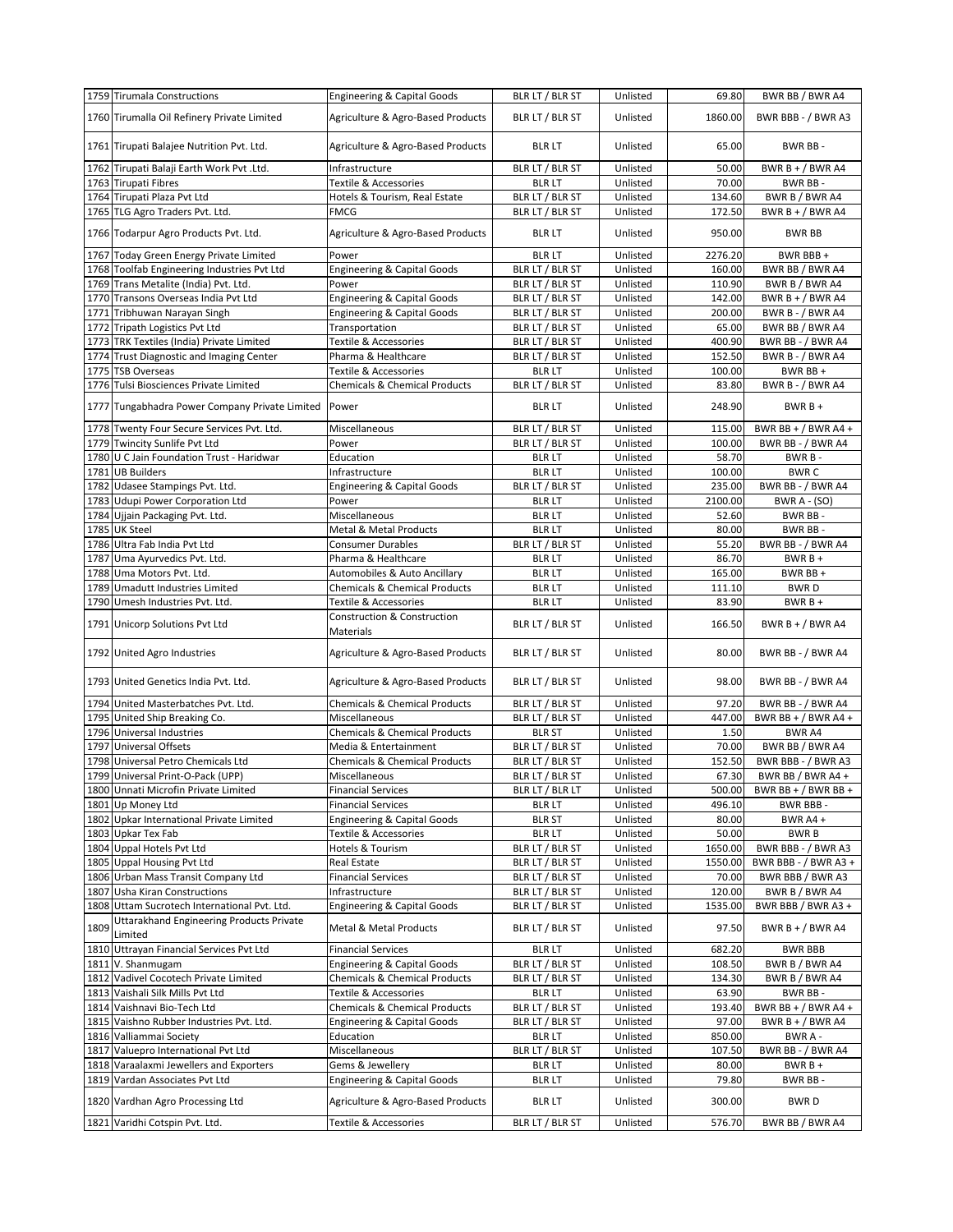|      | 1822 Varsha Construction                                                      | Infrastructure                                                  | BLR LT / BLR ST                  | Unlisted             | 66.60           | BWR B / BWR A4                      |
|------|-------------------------------------------------------------------------------|-----------------------------------------------------------------|----------------------------------|----------------------|-----------------|-------------------------------------|
|      | 1823 Varun Fertilizers Pvt Ltd                                                | <b>Chemicals &amp; Chemical Products</b>                        | <b>BLR LT</b>                    | Unlisted             | 80.00           | $BWRB +$                            |
|      | 1824 Varunani Marketing Pvt Ltd                                               | <b>FMCG</b>                                                     | <b>BLR ST</b>                    | Unlisted             | 1.20            | <b>BWR A4</b>                       |
|      | 1825 Vaswani Industries Ltd.                                                  | Metal & Metal Products                                          | BLR LT / BLR ST                  | Listed               | 789.00          | BWR BB + $/$ BWR A4 +               |
|      | 1826 Vector Biotek Pvt. Ltd.                                                  | Pharma & Healthcare                                             | BLR LT / BLR ST                  | Unlisted             | 65.00           | BWR BB / BWR A4                     |
|      | 1827 Vedic and Futuristic Edutech                                             | Education                                                       | BLR LT / BLR ST                  | Unlisted             | 1745.00         | BWR BB + $/$ BWR A4 +               |
|      | 1828 Veekay Prints Pvt Ltd                                                    | Textile & Accessories<br>IT & ITES                              | <b>BLR LT</b>                    | Unlisted             | 228.00          | BWR BBB-                            |
|      | 1829 Veltronics India Pvt Ltd                                                 |                                                                 | BLR LT / BLR ST                  | Unlisted             | 70.00           | BWR BB - / BWR A4                   |
|      | 1830 Venkata Sai Tobacco                                                      | Agriculture & Agro-Based Products                               | BLR LT / BLR ST                  | Unlisted             | 250.00          | BWR BB / BWR A4                     |
|      | 1831 Venkatadri Breeders                                                      | Agriculture & Agro-Based Products                               | <b>BLR LT</b>                    | Unlisted             | 59.10           | <b>BWRC</b>                         |
|      | 1832 Venkateshwara Spintex Private Limited                                    | <b>Textile &amp; Accessories</b>                                | <b>BLR LT</b>                    | Unlisted             | 272.30          | BWR BB-                             |
|      | 1833 Venus Multiplex                                                          | Real Estate                                                     | <b>BLR LT</b>                    | Unlisted             | 350.00          | $BWRB +$                            |
|      | 1834 Venuss Herbo Aromatics Pvt Ltd                                           | <b>FMCG</b>                                                     | BLR LT / BLR ST                  | Unlisted             | 100.00          | BWR B / BWR A4                      |
|      | 1835 Verma Motors Pvt Ltd.                                                    | Automobiles & Auto Ancillary                                    | <b>BLR LT</b>                    | Unlisted             | 137.60          | $BWRB +$                            |
|      | 1836 Vertex Dye Chem                                                          | <b>Traders</b>                                                  | BLR LT / BLR ST                  | Unlisted             | 70.00           | BWR BB / BWR A4                     |
|      | 1837 Vertex Industries Pvt. Ltd.                                              | Textile & Accessories<br><b>Construction &amp; Construction</b> | BLR LT / BLR ST                  | Unlisted             | 100.00          | BWR BB - / BWR A4                   |
|      | 1838 Vevant Cement Works Pvt. Ltd.                                            | Materials                                                       | <b>BLR LT</b>                    | Unlisted             | 99.50           | BWR BB-                             |
|      | 1839 Vibrant Pharmachem Pvt Ltd                                               | Pharma & Healthcare                                             | <b>BLR LT</b>                    | Unlisted             | 40.00           | $BWRB +$                            |
|      | 1840 Victronics Communications Pvt. Ltd.                                      | <b>Consumer Durables</b>                                        | BLR LT / BLR ST                  | Unlisted             | 575.00          | BWR BB + $/$ BWR A4 +               |
|      | 1841 Video Plaza                                                              | Hotels & Tourism                                                | BLR LT / BLR ST                  | Unlisted             | 104.90          | BWR BB / BWR A4 +                   |
|      | 1842 Vidya Herbs Private Limited                                              | Pharma & Healthcare                                             | BLR LT / BLR ST                  | Unlisted             | 1172.70         | BWR BBB + / BWR A2                  |
|      | 1843 Vijay Automobiles                                                        | Automobiles & Auto Ancillary                                    | <b>BLR LT</b>                    | Unlisted             | 140.00          | BWR BB +                            |
|      | 1844 Vijay Transmission Pvt Ltd<br>1845 Vijaya Sai Laboratories India Pvt Ltd | Power                                                           | BLR LT / BLR ST                  | Unlisted             | 700.00          | BWR BB + $/$ BWR A4                 |
|      | 1846 Vijendra Pratap Singh                                                    | Pharma & Healthcare<br><b>Engineering &amp; Capital Goods</b>   | BLR LT / BLR ST<br><b>BLR LT</b> | Unlisted<br>Unlisted | 161.00<br>95.00 | BWR B + $/$ BWR A4<br><b>BWR BB</b> |
|      | 1847 Vikalp Construction Co                                                   | <b>Traders</b>                                                  | BLR LT / BLR ST                  | Unlisted             | 60.00           | BWR $B + / BWR$ A4                  |
|      | 1848 Vikas Cotton Industries Pvt. Ltd.                                        | Textile & Accessories                                           | <b>BLR LT</b>                    | Unlisted             | 85.00           | $BWRB +$                            |
|      | 1849 Vikas Stainless Steel India Pvt. Ltd.                                    | <b>Traders</b>                                                  | <b>BLR LT</b>                    | Unlisted             | 450.00          | BWR BB +                            |
|      | 1850 Village Financial Services Ltd                                           | <b>Financial Services</b>                                       | <b>BLR LT</b>                    | Unlisted             | 6091.00         | BWR BBB+                            |
|      | 1851 Vimal Dudh & Food Products Pvt Ltd                                       | Agriculture & Agro-Based Products                               | <b>BLR LT</b>                    | Unlisted             | 100.00          | BWR BBB - (SO)                      |
|      | 1852 Vinar Ispat Ltd                                                          | Metal & Metal Products                                          | <b>BLR LT</b>                    | Unlisted             | 87.50           | <b>BWR BB</b>                       |
|      | 1853 Vinayak Polytex Pvt Ltd                                                  | Chemicals & Chemical Products                                   | BLR LT / BLR ST                  | Unlisted             | 68.20           | BWR BB / BWR A4                     |
|      | 1854 Vinayaka Agro                                                            | Agriculture & Agro-Based Products                               | BLR LT / BLR ST                  | Unlisted             | 70.00           | BWR B / BWR A4                      |
|      | 1855 Vinworth Steel Pvt. Ltd                                                  | Metal & Metal Products, Traders                                 | <b>BLR LT</b>                    | Unlisted             | 90.00           | $BWRB +$                            |
| 1856 | Vinyas Innovative Technologies Private<br>Limited                             | <b>Engineering &amp; Capital Goods</b>                          | BLR LT / BLR ST                  | Unlisted             | 635.40          | BWR BBB - / BWR A3                  |
|      | 1857 VIP Trading Company                                                      | Agriculture & Agro-Based Products                               | <b>BLR LT</b>                    | Unlisted             | 65.00           | BWR B-                              |
|      | 1858 Vipul Limited                                                            | <b>Real Estate</b>                                              | <b>BLR LT</b>                    | Listed               | 3956.70         | BWR BBB - (SO)                      |
|      | 1859 Vipul Overseas Pvt Ltd                                                   | <b>Forest Materials</b>                                         | BLR LT / BLR ST                  | Unlisted             | 215.00          | BWR B + $/$ BWR A4                  |
|      | 1860 Viraj Constructions Pvt Ltd                                              | <b>Real Estate</b>                                              | BLR LT / BLR ST                  | Unlisted             | 1841.40         | BWR BB + $/$ BWR A4 +               |
|      | 1861 Viraj International                                                      | Hotels & Tourism                                                | <b>BLR LT</b>                    | Unlisted             | 212.70          | BWR BB-                             |
|      | 1862 Visakha Trades                                                           | Traders                                                         | BLR LT / BLR ST                  | Unlisted             | 70.00           | BWR BB / BWR A4                     |
|      | 1863 Vishal Fashions Pvt. Ltd.                                                | <b>Textile &amp; Accessories</b>                                | <b>BLR LT</b>                    | Unlisted             | 887.50          | <b>BWR BBB</b>                      |
|      | 1864 Vishal Papertech (India) Limited                                         | Miscellaneous                                                   | BLR LT / BLR ST                  | Unlisted             | 362.00          | BWR BBB - / BWR A3                  |
|      | 1865 Vishal Structurals Pvt Ltd                                               | <b>Engineering &amp; Capital Goods</b>                          | BLR LT / BLR ST                  | Unlisted             | 687.00          | BWR BBB - / BWR A3                  |
|      | 1866 Vishnu Priya Industries Pvt Ltd                                          | Miscellaneous                                                   | BLR LT / BLR ST                  | Unlisted             | 124.20          | BWR BB - / BWR A4                   |
|      | 1867 Vishnu Saran & Co                                                        | <b>Engineering &amp; Capital Goods</b>                          | BLR LT / BLR ST                  | Unlisted             | 205.00          | BWR BB + $/$ BWR A4 +               |
|      | 1868 Vishwa Industrial Co. Ltd.                                               | <b>Engineering &amp; Capital Goods</b>                          | BLR LT / BLR ST                  | Unlisted             | 140.00          | BWR B + $/$ BWR A4                  |
|      | 1869 Vision Advance Speciality Carbons Pvt Ltd                                | Agriculture & Agro-Based Products                               | BLR LT / BLR ST                  | Unlisted             | 99.50           | BWR B + / BWR A4                    |
|      | 1870 Vista Print Pvt Ltd                                                      | Media & Entertainment                                           | BLR LT / BLR ST                  | Unlisted             | 150.00          | BWR B + $/$ BWR A4                  |
|      | 1871 Viva Home Finance Ltd.                                                   | <b>Financial Services</b>                                       | <b>BLR LT</b>                    | Unlisted             | 250.00          | <b>BWR BB</b>                       |
|      | 1872 Vivo Bio Tech Limited                                                    | Pharma & Healthcare                                             | BLR LT / BLR ST                  | Unlisted             | 168.30          | BWR BB + $/$ BWR A4 +               |
|      | 1873 VMN Buildcon Private Limited<br>1874 VNKC Agrocom Pvt Ltd                | <b>Engineering &amp; Capital Goods</b><br>FMCG                  | <b>BLR LT</b><br><b>BLR LT</b>   | Unlisted<br>Unlisted | 66.00<br>405.80 | BWR BB-<br>BWR BBB-                 |
|      | 1875 VP Sale Corporation                                                      | Construction & Construction                                     | <b>BLR LT</b>                    | Unlisted             | 150.00          | BWR BB                              |
|      | 1876 Vrajpack Industries                                                      | Materials<br>Miscellaneous                                      | <b>BLR LT</b>                    | Unlisted             | 64.30           | BWR B +                             |
|      | 1877 Vyali International                                                      | Miscellaneous                                                   | <b>BLR LT</b>                    | Unlisted             | 185.00          | BWR B +                             |
|      | 1878 Vyanktesh Corrugators Pvt Ltd                                            | Miscellaneous                                                   | BLR LT / BLR ST                  | Unlisted             | 153.50          | BWR BB / BWR A4                     |
|      | 1879 Wadia Techno-Engineering Services Ltd                                    | <b>Engineering &amp; Capital Goods</b>                          | BLR LT / BLR ST                  | Unlisted             | 470.00          | BWR BBB - / BWR A3                  |
|      | 1880 Waghji Lakhmidas & Co                                                    | Agriculture & Agro-Based Products                               | BLR LT / BLR ST                  | Unlisted             | 77.50           | BWR BB - / BWR A4                   |
|      | 1881 Wahi Sons Private Limited                                                | Automobiles & Auto Ancillary                                    | BLR LT / BLR ST                  | Unlisted             | 173.00          | BWR BB + $/$ BWR A4 +               |